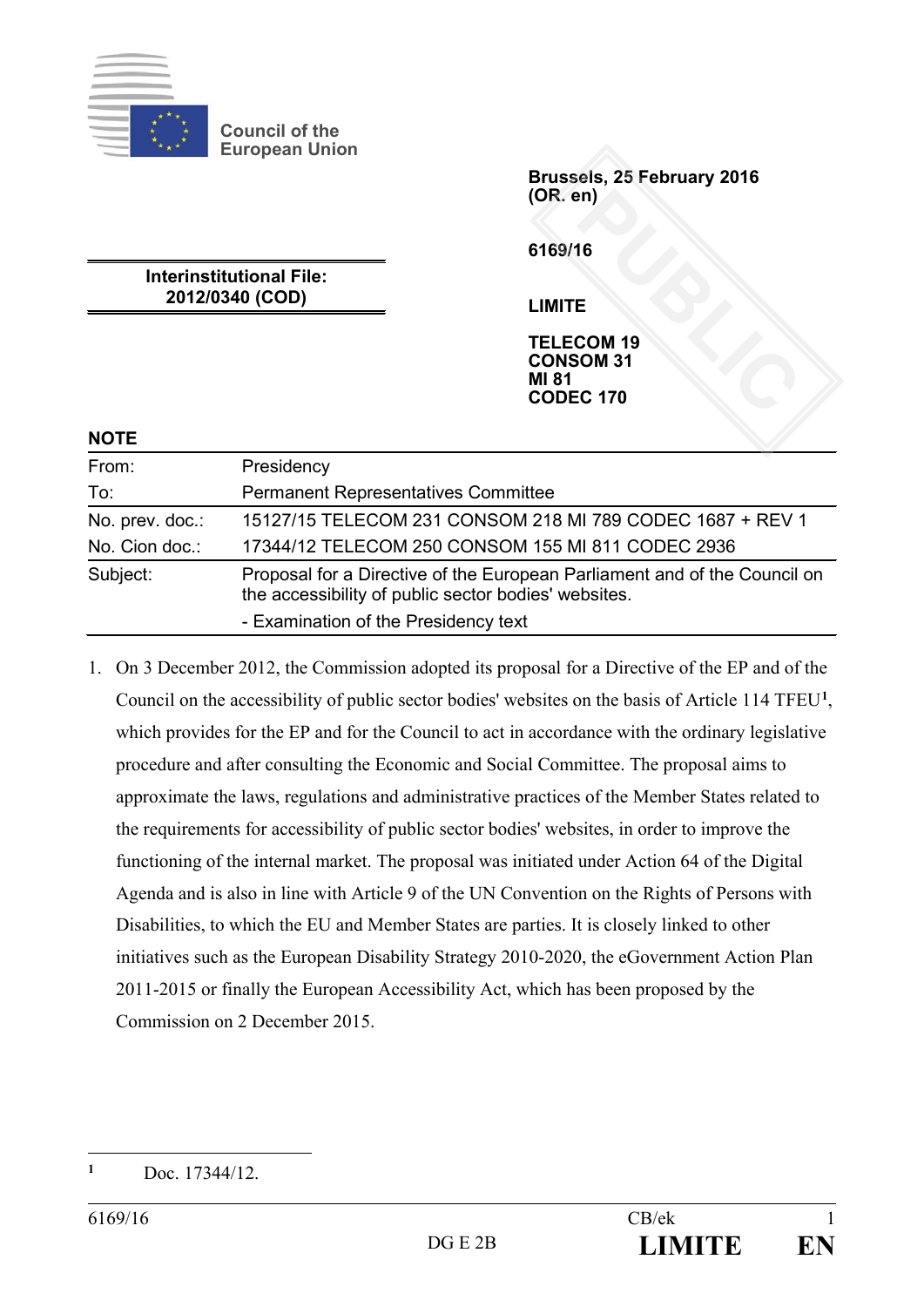- 2. In the European Parliament, Mr. Jorgo Chatzimarkakis (IMCO) was appointed as Rapporteur. Prior to the end of its term of office, the outgoing EP adopted its first reading position on 26 February [2](#page-1-0)014.<sup>2</sup> In the new EP, Ms. Dita Charanzova (IMCO) has been appointed Rapporteur.
- 3. The European Economic and Social Committee gave its opinion on 22 May 2013.
- 4. After a first presentation of the proposal and of its impact assessment in January 2013, the Council Working Party on Telecommunications and the Information Society (WP TELE) discussed the proposal under the Irish Presidency. Its progress report<sup>[3](#page-1-1)</sup> highlighted the main issues raised by delegations, i.e.: the use of standards, scope, legal basis and the costs and benefits of the implementation of the proposal. Some progress was made under the Greek, Italian and Latvian Presidency, as stated in their respective progress reports. [4](#page-1-2)
- 5. The Luxembourg Presidency managed to obtain the first Coreper mandate on 18 December 2015 on the basis of the third column of the annexed text.
- 6. Following the Coreper mandate given on 18 December 2015, the first trialogue took place on 26 January 2016, followed by 3 technical meetings with the European Parliament.
- 7. The WP TELE discussed compromise proposals on 4 and 17 February, and will have conducted a final review of the text in annex on 24 February.

<span id="page-1-0"></span> $\overline{a}$ <sup>2</sup> Doc  $\frac{6835}{14}$ 

<span id="page-1-1"></span> $\frac{3}{4}$  Doc 10089/13

<span id="page-1-2"></span>**<sup>4</sup>** Doc 10016/14, 15512/14, 8977/15 and 14164/15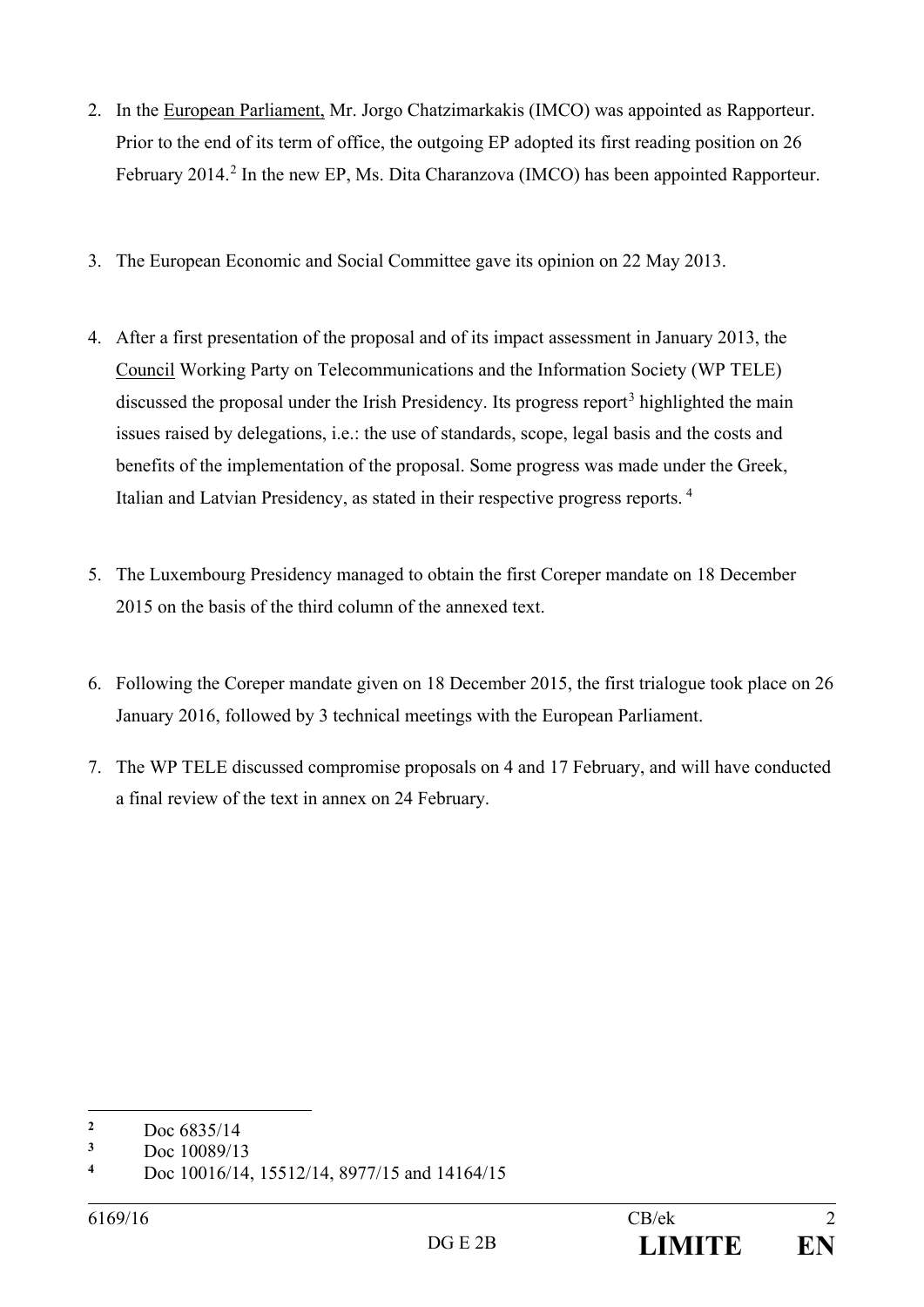- 8. The EP agreed to examine our list of exclusions, the minimum harmonisation clause and the cooperation mechanisms, while the WP TELE examined possibilities to limit the exclusions, to include mobile applications, and considered additional measures to support the development of web accessibility. The WP could not yet agree on the "on-demand" principle which would allow a person to request an accessible version of some excluded content, because of the necessary resources to fulfil that principle.
- 9. Even though progress was made, the negotiating teams have found it difficult to move without a strong political signal on the scope. Delegates feel that the scope was already significantly extended in comparison with the original proposal from the Commission, through the inclusion of the full websites of public sector bodies, instead of only 12 services, and therefore can not accept a further extension of the scope.
- 10. The EP insists on the inclusion of broadcasters or of intranet/extranets related to education, on the extension of the scope to private entities performing public tasks, on a broader inclusion of time based media, on the inclusion of mobile applications, on a on-demand clause for the content that would not be accessible, and on a clear escalation mechanism (enforcement body) when entities in the scope of this directive fail to comply with the requirements set in Article 3 and 6. The EP is also very reluctant to accept our initial undue burden clause even though it is in line with the proportionality foreseen by the Treaties and quite common in all accessibility related legislations.
- 11. At the same time, the EP may be open to slightly limit the scope of the entities covered (article 2(-1a) and annex 1a), but it is likely that they would do so only if the Council would extend its current scope.
- 12. The Presidency's main intent is thus to clarify our position on scope and undue burden, while showing some flexibility regarding additional measures and the escalation mechanism. Therefore changes to the mandate are focused in articles  $1, 2(-1a)/2(8), 3, 6$  and 7a.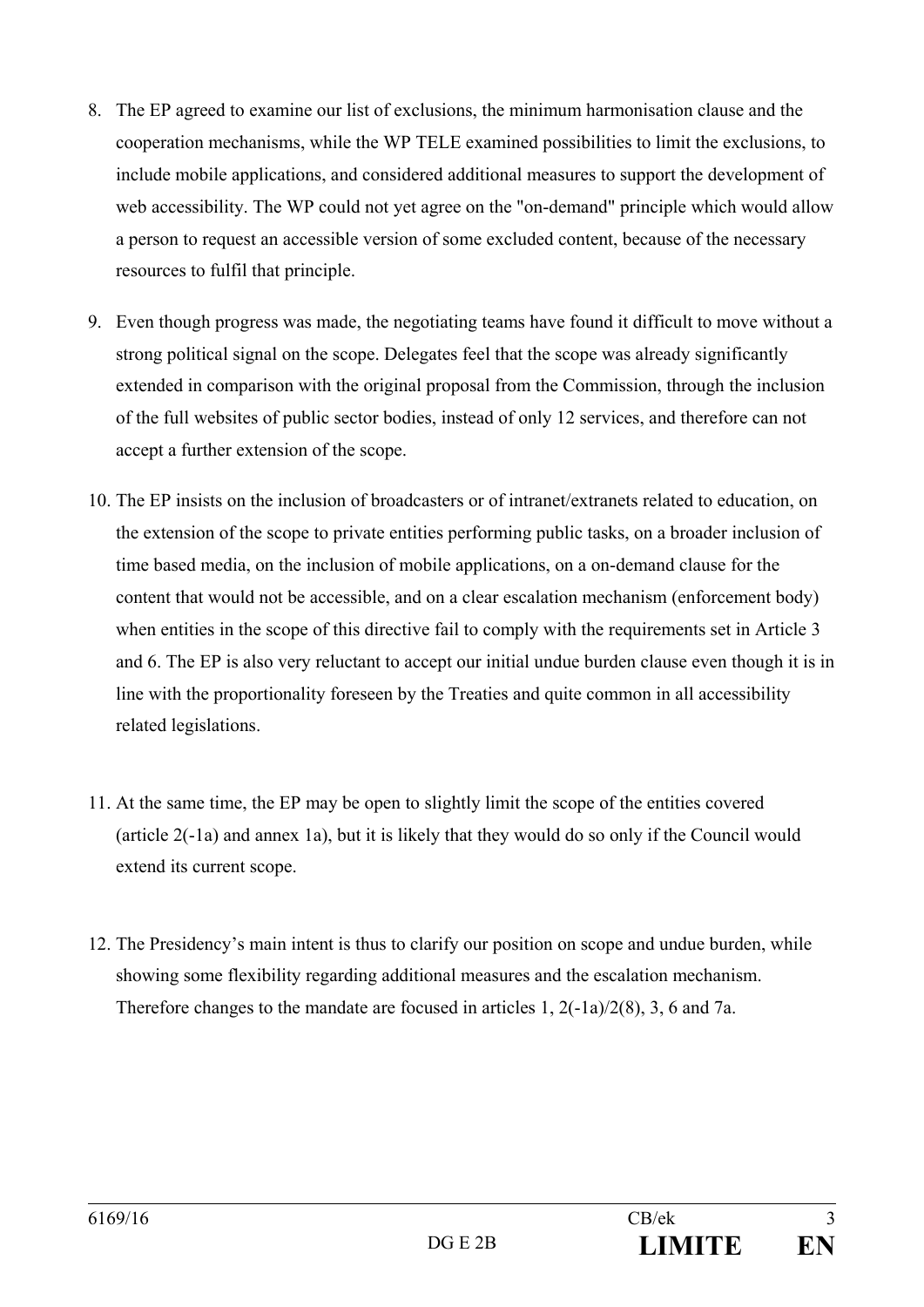- 13. A new proposal for a mandate in view of the second trialogue on 2 March 2016 is presented in the fourth column of the annexed 4-column document. Changes compared to the first mandate are indicated in bold / strikethrough. If the fourth column is empty, this means that the text from the first mandate is still valid.
- 14. The differences compared to the first mandate are:
	- a. Article 1.1 is amended and a new recital is added to replace the initial exclusion of intranet/extranet. Delegates insist on limiting this Directive to websites open to the public.
	- b. Article 1.6 has been replaced by articles 1.7 and 1.8 to facilitate the understanding.
	- c. In article 1.7:
		- i. the exclusion of intranet/extranet is removed as it does not need to be explicitly mentioned (difficulty of giving a correct definition), following the amendment of article 1.1 and its new recital.
		- ii. Websites of NGOs would not be excluded anymore as no clear and common definition can be provided, and knowing that we would still have the proposed proportionality of Article 3.
		- iii. Websites of Schools, kindergartens and nurseries remain excluded, but not their essential online administrative functions. Examples of such functions are given in a recital. The text has been slightly improved following the WP TELE.
		- iv. Websites that can be considered as archives remain excluded, but the text has been improved to show that we are not talking about websites that still contain content relevant for active administrative processes
	- d. In article 1.8 the following exceptions are nuanced:
		- $\circ$  Office files remain excluded until the date defined in Article 10(1) unless they are required for essential active administrative processes.
		- o Online maps, mapping services and third party content remain excluded, but a recital is added to encourage Member States to provide reasonable accessible alternatives if applicable.
	- e. In article 2(11) we added the definition of measurement data that was initially set as a recital in article 7(2).
	- f. In article 3, the reference to undue burden is replaced by the notion of proportionate measures, which is explained in a new recital. Member States feel that it is very important to keep this notion in Article 3.
	- g. Article 4 is amended to make the reference to standards more future proof as the chapter number could change in a revision of the standards.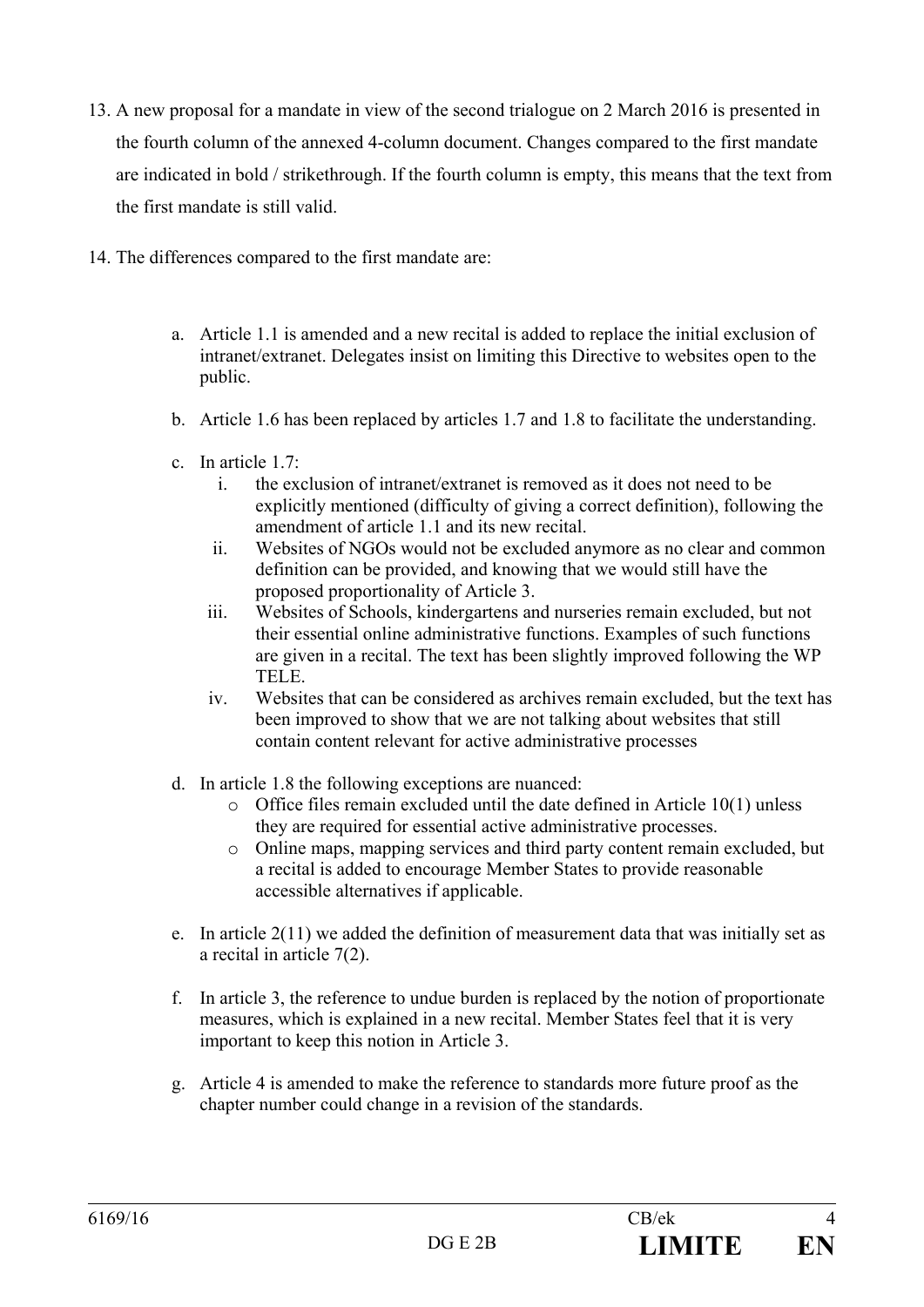- h. Article 6(1) was split into 3 alineas a, b and c to clarify it. Obligation is no longer on the Member States but on the Public sector bodies. The text now clarifies that the statement should be in an accessible format, and that a model statement would be defined be means of implementing acts as described in Article 6(1a). Finally, the text states that the public sector bodies should give an adequate reply within a reasonable time.
- i. We reintroduced the article 6(2) to show the willingness of Member States to support the application of this Directive beyond the scope, especially for websites already covered by existing national laws. This also leads to the potential deletion of Article 1(3) of the EP.
- j. We adopted 6(2)a and 6(2)b of the EP, with small amendments, to show the willingness of Member States to consider additional measures related to training programmes and raising awareness.
- k. In article 6(4) we accepted that the cooperation should be also on reporting and added a recital that would cover the expectations of EP in article 6(4)a.
- l. Article 7a. The EP insists on having an escalation mechanism other than through legal procedures. The delegations made it clear that an enforcement body was not the adequate way to do it. Therefore the Presidency suggests a compromise text that gives leeway to the Member States.
- 15. Mobile applications were discussed once in the WP. Further analysis is required by the Member States before a conclusion can be reached regarding their inclusion in the scope. The Presidency is of the view that Mobile Applications will be key to reaching a deal.
- 16. In order to continue the discussions with the EP, the Presidency invites the Member States to grant this second mandate which shows our limits while keeping some openness.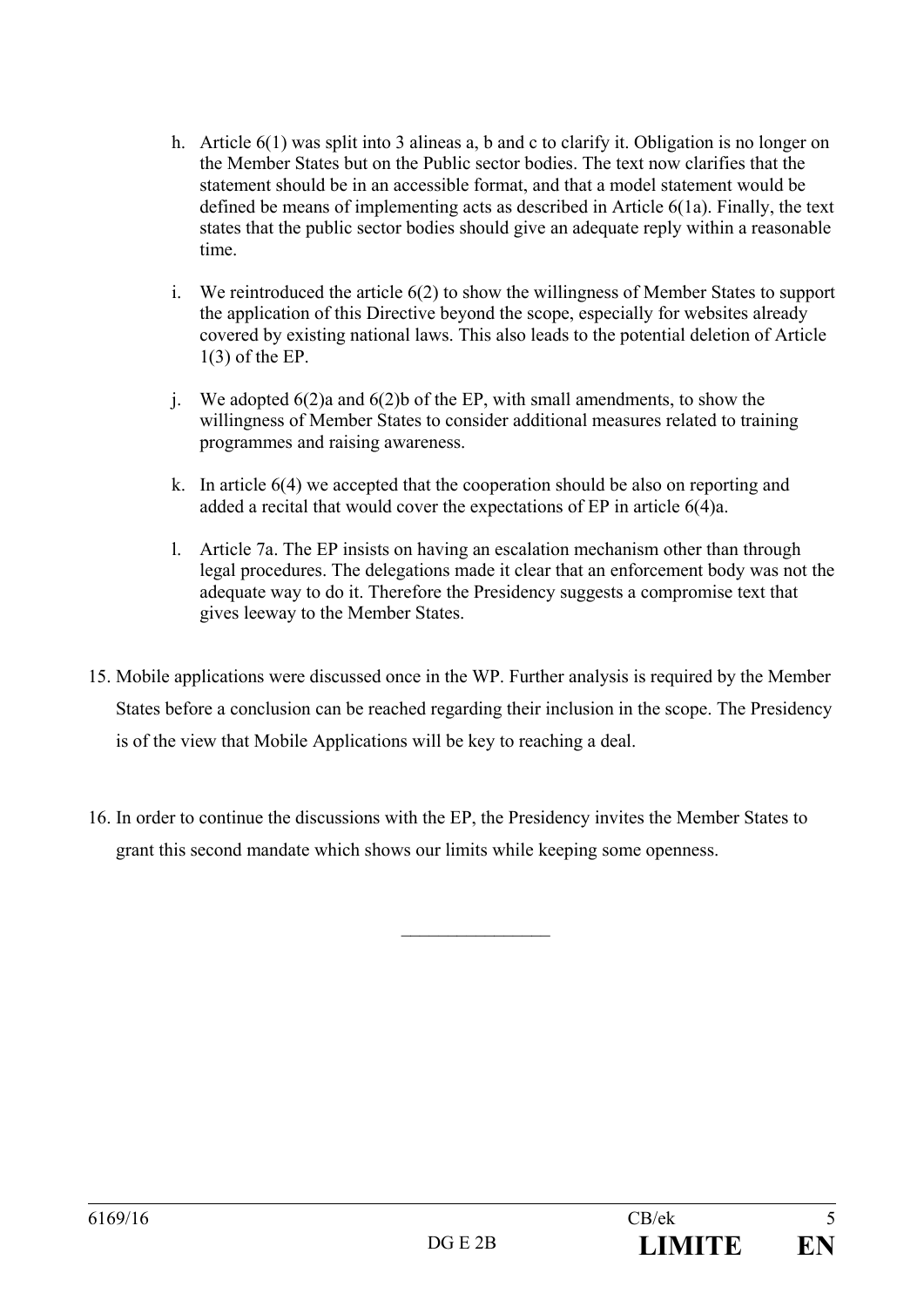## Proposal for a

Proposal for a Directive of the European Parliament and of the Council on the accessibility of public sector bodies' websites **[AM 1]** Proposal for a Directive of the European Parliament and of the Council on the accessibility of public sector bodies websites *and websites* 

| <b>COMMISSION</b>                                                                                                         | E P                                                                                                                   | <b>COREPER MANDATE</b><br>18-12-2015                                                                                      | <b>POSSIBLE COMPROMISE</b><br><b>SOLUTION</b> |
|---------------------------------------------------------------------------------------------------------------------------|-----------------------------------------------------------------------------------------------------------------------|---------------------------------------------------------------------------------------------------------------------------|-----------------------------------------------|
| COM(2012)0721                                                                                                             | P7 TA(2014)0158                                                                                                       |                                                                                                                           |                                               |
| THE EUROPEAN PARLIAMENT<br>AND THE COUNCIL OF THE<br>EUROPEAN UNION,                                                      | THE EUROPEAN PARLIAMENT AND<br>THE COUNCIL OF THE EUROPEAN<br>UNION,                                                  | THE EUROPEAN PARLIAMENT<br>AND THE COUNCIL OF THE<br>EUROPEAN UNION,                                                      |                                               |
| Having regard to the Treaty on the<br>Functioning of the European Union,<br>and in particular Article 114 (1)<br>thereof, | Having regard to the Treaty on the<br>Functioning of the European Union, and in<br>particular Article 114(1) thereof, | Having regard to the Treaty on the<br>Functioning of the European Union,<br>and in particular Article 114 (1)<br>thereof, |                                               |
| Having regard to the proposal from the<br>European Commission,                                                            | Having regard to the proposal from the<br>European Commission,                                                        | Having regard to the proposal from<br>the European Commission,                                                            |                                               |
| After transmission of the draft<br>legislative act to the national<br>Parliaments,                                        | After transmission of the draft legislative<br>act to the national <i>parliaments</i> ,                               | After transmission of the draft<br>legislative act to the national<br>Parliaments,                                        |                                               |
| Having regard to the opinion of the<br>European Economic and Social<br>Committee <sup>[1]</sup>                           | Having regard to the opinion of the<br>European Economic and Social Committee                                         | Having regard to the opinion of the<br>European Economic and Social<br>Committee <sup>[3]</sup>                           |                                               |
| <sup>[1]</sup> OJ C 110/26, 9.5.2006 /<br>(COM(2005) 425 final).                                                          | $^{[1]}$ OJ C 271, 19.9.2013, p. 116.                                                                                 | $^{[3]}$ OJ C 110/26, 9.5.2006 /<br>(COM(2005) 425 final).                                                                |                                               |

*operated by entities performing public tasks* 

**ANNEX**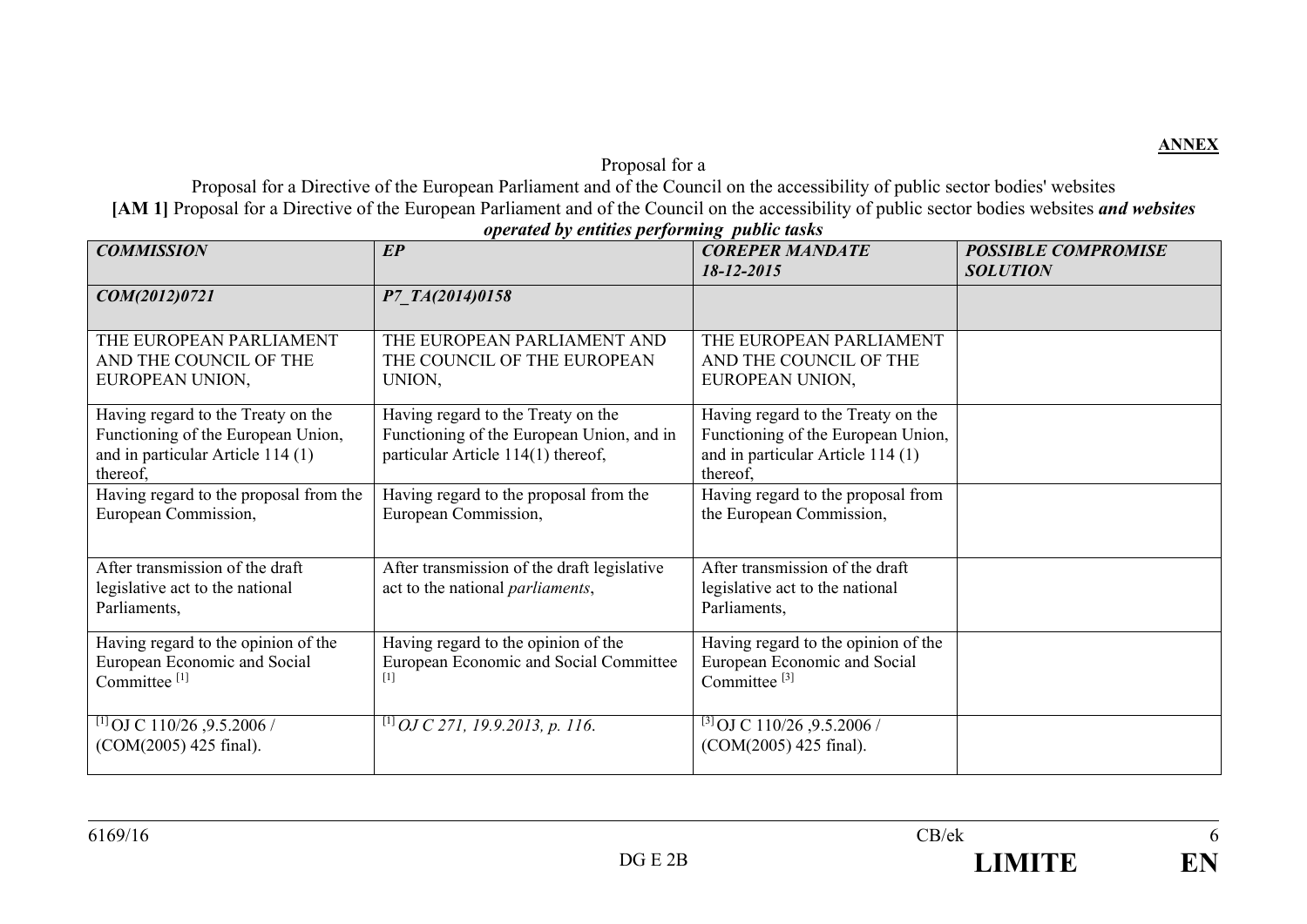| Having regard to the opinion of the<br>Committee of the Regions,                                                                                                                                                                                                                                                                                                               | Having regard to the opinion of After<br><i>consulting</i> the Committee of the Regions <sup><math>[24]</math></sup> ,                                                                                                                                                                                                                                                                                                                                                                                                       | Having regard to the opinion of the<br>Committee of the Regions <sup>[4]</sup> ,                                                                                                                                                                                                                                                                                                  |  |
|--------------------------------------------------------------------------------------------------------------------------------------------------------------------------------------------------------------------------------------------------------------------------------------------------------------------------------------------------------------------------------|------------------------------------------------------------------------------------------------------------------------------------------------------------------------------------------------------------------------------------------------------------------------------------------------------------------------------------------------------------------------------------------------------------------------------------------------------------------------------------------------------------------------------|-----------------------------------------------------------------------------------------------------------------------------------------------------------------------------------------------------------------------------------------------------------------------------------------------------------------------------------------------------------------------------------|--|
| <sup>[2]</sup> OJ C 009, 11/01/2012 P. 0065 -<br>0070.                                                                                                                                                                                                                                                                                                                         | $^{121}$ OJ C 009, 11/01/2012 P. 0065 - 0070.                                                                                                                                                                                                                                                                                                                                                                                                                                                                                | $^{[4]}$ OJ C 009, 11/01/2012 P. 0065 -<br>0070.                                                                                                                                                                                                                                                                                                                                  |  |
| Acting in accordance with the ordinary<br>legislative procedure,                                                                                                                                                                                                                                                                                                               | Acting in accordance with the ordinary<br>legislative procedure $^{[3]}$ .                                                                                                                                                                                                                                                                                                                                                                                                                                                   | Acting in accordance with the<br>ordinary legislative procedure,                                                                                                                                                                                                                                                                                                                  |  |
|                                                                                                                                                                                                                                                                                                                                                                                | <sup>[3]</sup> Position of the European Parliament of<br>26 February 2014.                                                                                                                                                                                                                                                                                                                                                                                                                                                   |                                                                                                                                                                                                                                                                                                                                                                                   |  |
| Whereas:                                                                                                                                                                                                                                                                                                                                                                       | Whereas:                                                                                                                                                                                                                                                                                                                                                                                                                                                                                                                     | Whereas:                                                                                                                                                                                                                                                                                                                                                                          |  |
| (1) The trend towards a digital society<br>provides users with new ways of<br>accessing information and services.<br>The providers of information and<br>services, such as public sector bodies,<br>rely increasingly on the Internet in<br>order to produce, collect and provide a<br>wide range of information and services<br>online, which are essential to the<br>public. | (1) The trend towards a digital society<br>provides users with new ways of accessing<br>information and services. The providers of<br>information and services, such as public<br>sector bodies, rely increasingly on the<br>Internet in order to produce, collect and<br>provide a wide range of information and<br>services online, which are essential to the<br>public. In that respect, the security of<br>transmission of information and the<br>protection of personal data are of great<br><i>importance.</i> [AM 2] | (1) The trend towards a digital<br>society provides users with new<br>ways of accessing information and<br>services. The providers of<br>information and services, such as<br>public sector bodies, rely<br>increasingly on the Internet in order<br>to produce, collect and provide a<br>wide range of information and<br>services online, which are essential<br>to the public. |  |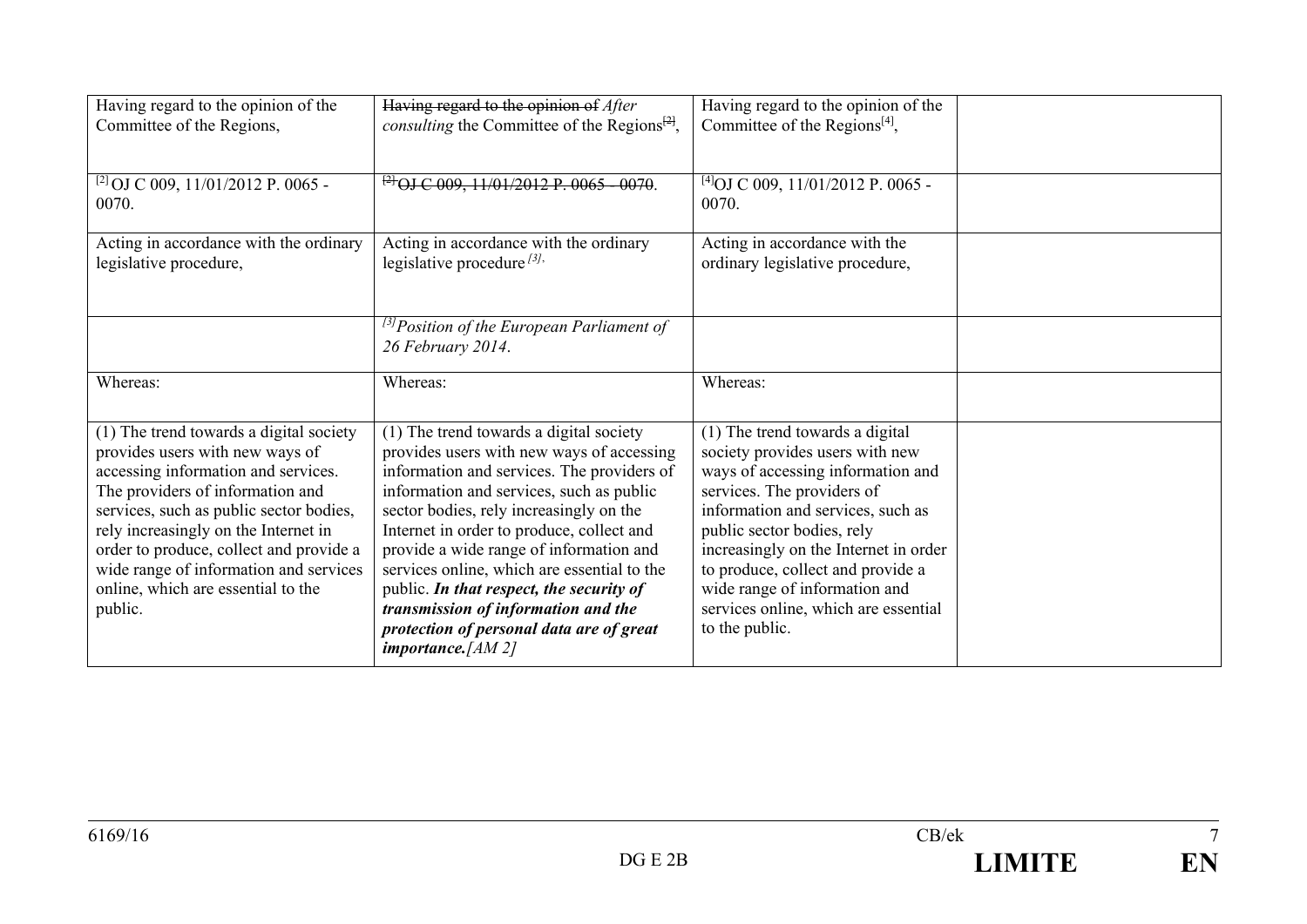| (2) Web-accessibility refers to         | (2) Web-accessibility refers to principles     | (2) Web accessibility refers to        |  |
|-----------------------------------------|------------------------------------------------|----------------------------------------|--|
| principles and techniques to be         | and techniques to be observed when             | principles and techniques to be        |  |
| observed when constructing websites     | constructing websites in order to render the   | observed when constructing             |  |
| in order to render the content of these | content of these websites accessible to all    | websites in order to render the        |  |
| websites accessible to all users, in    | users, in particular people with functional    | content of these websites more         |  |
| particular people with functional       | limitations, including persons with            | accessible to all users, in particular |  |
| limitations, including persons with     | disabilities. The content of websites          | people with functional limitations,    |  |
| disabilities. The content of websites   | includes textual as well as non-textual        | including persons with disabilities.   |  |
| includes textual as well as non-textual | information, and also the downloading of       | The content of websites includes       |  |
| information, and also the downloading   | forms and two-way interaction, e.g. the        | textual as well as non-textual         |  |
| of forms and two-way interaction, e.g.  | processing of digital forms, authentication,   | information, and also the              |  |
| the processing of digital forms,        | and transactions like case handling and        | downloading of forms and two-way       |  |
| authentication, and transactions like   | $p$ ayments. [AM 3]                            | interaction, e.g. the processing of    |  |
| case handling and payments.             |                                                | digital forms, authentication, and     |  |
|                                         |                                                | transactions like case handling and    |  |
|                                         |                                                | payments.                              |  |
|                                         | (2a) Web accessibility, specifically a         |                                        |  |
|                                         | commitment to make all public websites         |                                        |  |
|                                         | accessible by 2010, was included in the        |                                        |  |
|                                         | <b>Riga Ministerial Declaration of 11 June</b> |                                        |  |
|                                         | 2006 on e-Inclusion. $[AM 4]$                  |                                        |  |
|                                         |                                                |                                        |  |
|                                         | (2b) Although this Directive does not apply    |                                        |  |
|                                         | to websites of Union institutions, those       |                                        |  |
|                                         | institutions should comply with the            |                                        |  |
|                                         | requirements contained in this Directive       |                                        |  |
|                                         | and set an example of good practice. [AM       |                                        |  |
|                                         | 5 <sub>l</sub>                                 |                                        |  |
|                                         |                                                |                                        |  |
|                                         |                                                |                                        |  |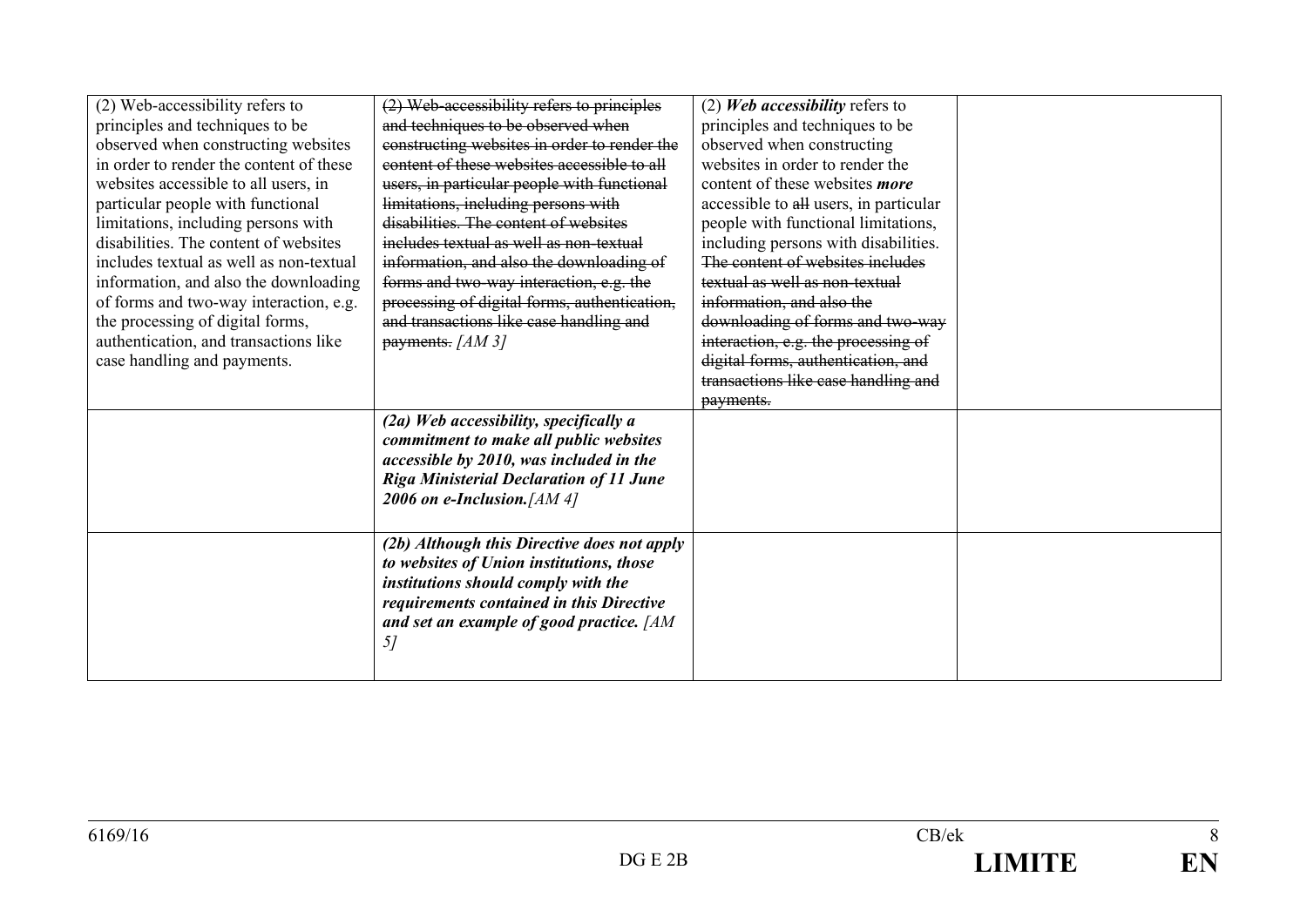| (3) The Commission's eGovernment                         | $(3)$ The Commission's In its                                                            | (3) The Commission's                     |  |
|----------------------------------------------------------|------------------------------------------------------------------------------------------|------------------------------------------|--|
| Action Plan $2011-2015^{[6]}$ calls for                  | <b>Communication of 15 December 2010</b>                                                 | eGovernment Action Plan 2011-            |  |
| action to develop eGovernment                            | entitled 'The EuropeaneGovernment                                                        | $2015^{[7]}$ calls for action to develop |  |
| services that ensure inclusiveness and                   | Action Plan $2011-2015^{6}$ calls <i>Harnessing</i>                                      | eGovernment services that ensure         |  |
| accessibility.                                           | ICT to promote smart, sustainable &                                                      | inclusiveness and accessibility.         |  |
|                                                          | innovative Government', the Commission                                                   |                                          |  |
|                                                          | called for action to develop eGovernment                                                 |                                          |  |
|                                                          | services that ensure inclusiveness and                                                   |                                          |  |
|                                                          | accessibility. At the same time, more                                                    |                                          |  |
|                                                          | efforts are needed for the effective                                                     |                                          |  |
|                                                          | implementation of the e-Inclusion policy,                                                |                                          |  |
|                                                          | which aims to reduce gaps in information                                                 |                                          |  |
|                                                          | and communication technology (ICT)                                                       |                                          |  |
|                                                          | usage and to promote the use of ICT to                                                   |                                          |  |
|                                                          | overcome exclusion, and to improve                                                       |                                          |  |
|                                                          | economic performance, employment                                                         |                                          |  |
|                                                          | opportunities, quality of life, social                                                   |                                          |  |
|                                                          | participation and cohesion, including                                                    |                                          |  |
|                                                          | democratic consultations. [AM 6]                                                         |                                          |  |
| <sup>[6]</sup> COM(2010) 743 final – Not                 | $^{[6]}$ COM(2010) 743 final Not published in                                            | <sup>[7]</sup> COM(2010) 743 final – Not |  |
| published in the Official Journal.                       | the Official Journal.                                                                    | published in the Official Journal        |  |
|                                                          |                                                                                          |                                          |  |
|                                                          |                                                                                          |                                          |  |
| $\overline{(4) \text{ In}}$ its Communication 'A Digital | (4) In its Communication of 19 May 2010                                                  | (4) In its Communication 'A Digital      |  |
| Agenda for Europe <sup>'[8]</sup> the Commission         | <i>entitled</i> 'A Digital Agenda for Europe <sup><math>^{\{8\}}</math></sup> , <i>a</i> | Agenda for Europe' <sup>[9]</sup> the    |  |
| announced that public sector websites                    | Europe Strategy 2020 initiative, the                                                     | Commission announced that public         |  |
| should be fully accessible by 2015.                      | Commission announced that public sector                                                  | sector websites should be fully          |  |
|                                                          | websites (and websites providing basic                                                   | accessible by 2015.                      |  |
|                                                          | services to citizens) should be fully                                                    |                                          |  |
|                                                          | accessible by 2015. [AM 7]                                                               |                                          |  |
| COM(2010) 245 final/2.                                   | $^{8}$ COM(2010) 245 final/2.                                                            | $^{[9]}$ COM(2010) 245 final/2           |  |
|                                                          |                                                                                          |                                          |  |
|                                                          |                                                                                          |                                          |  |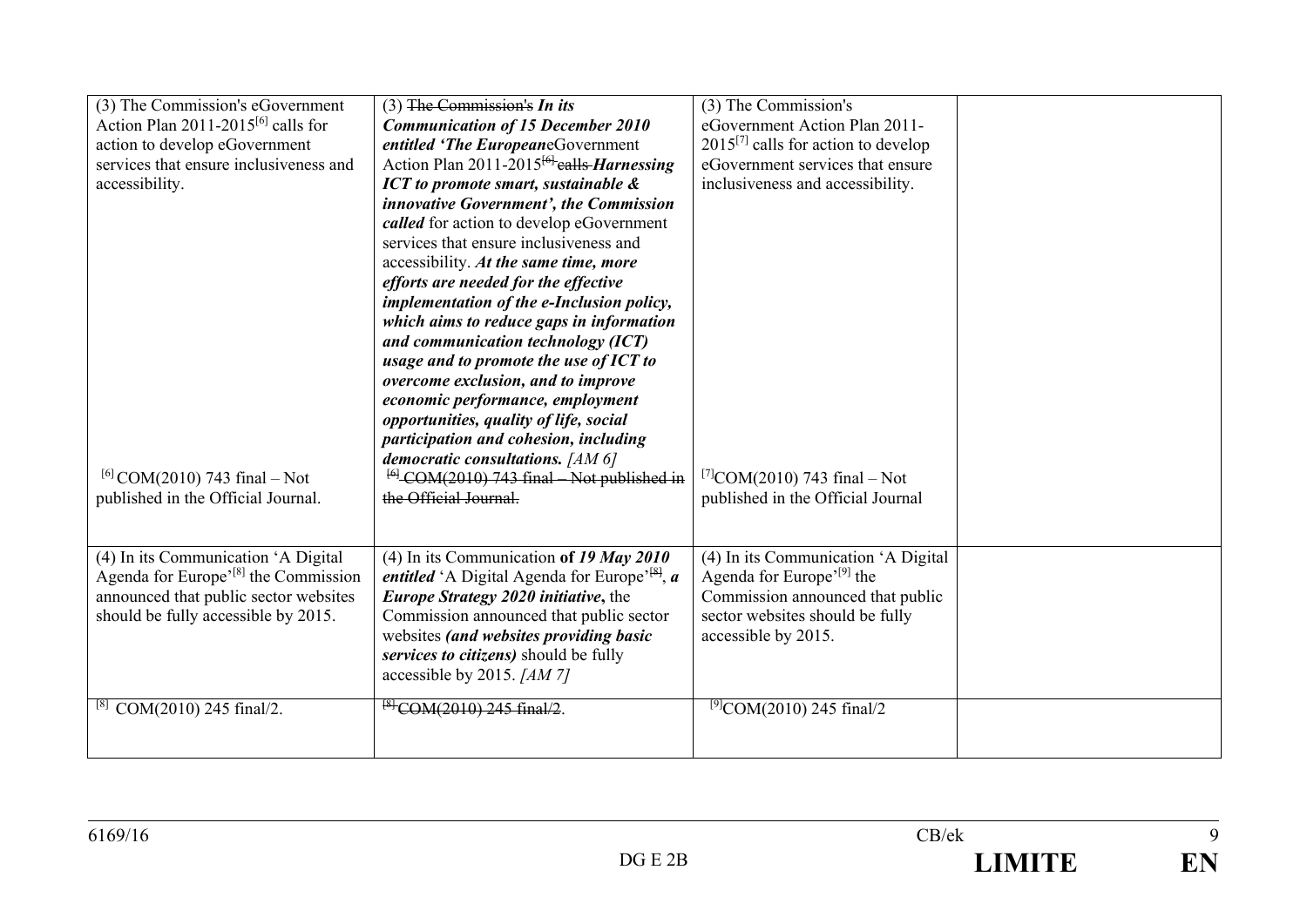|                                                                                                                                                                                                                                                        | (4a) Elderly people are at risk of digital<br>exclusion, due to factors such as lack of<br><b>ICT</b> skills and lack of access to the<br><b>Internet. The Commission</b><br><b>Communication of 8 November 2011</b><br>entitled 'European i2010 initiative on e-<br>Inclusion "To be part of the information<br>society"' seeks to ensure that all groups of<br>users have the best possible opportunities<br>to use the Internet and to become familiar<br>with ICTs. The Digital Agenda for Europe<br>proposes a series of measures to promote<br>the use of the new ICTs by disadvantaged<br>groups of users such as elderly people.<br>[AM 8] |                                                                                                                                                                                                                                                                                           |  |
|--------------------------------------------------------------------------------------------------------------------------------------------------------------------------------------------------------------------------------------------------------|----------------------------------------------------------------------------------------------------------------------------------------------------------------------------------------------------------------------------------------------------------------------------------------------------------------------------------------------------------------------------------------------------------------------------------------------------------------------------------------------------------------------------------------------------------------------------------------------------------------------------------------------------|-------------------------------------------------------------------------------------------------------------------------------------------------------------------------------------------------------------------------------------------------------------------------------------------|--|
| (5) The Framework Programme for<br>Research, Technological Development<br>and Demonstration and the<br>Competitiveness and Innovation<br>Programme support research on and<br>the development of technological<br>solutions to accessibility problems. | (5) The Framework Programme for<br>Research and Innovation (Horizon 2020) <sup>[10]</sup><br>and the Programme for the<br>Competitiveness of Enterprises and small<br>and medium-sized enterprises $(COSME)^{[11]}$<br>support research on and the development of<br>technological solutions to accessibility<br>problems.                                                                                                                                                                                                                                                                                                                         | (5) The Framework Programme for<br>Research, Technological<br>Development and Demonstration <sup>[12]</sup><br>and the Competitiveness and<br>Innovation Programme <sup>[13]</sup> support<br>research on and the development of<br>technological solutions to<br>accessibility problems. |  |
| <sup>[12]</sup> OJ L 412, 30.12.2006, p. 1–43.                                                                                                                                                                                                         | $^{110}$ OJ L 347, 20.12.2013, p. 104–43.                                                                                                                                                                                                                                                                                                                                                                                                                                                                                                                                                                                                          | <sup>[12]</sup> OJ L 412, 30.12.2006, p. 1–43.                                                                                                                                                                                                                                            |  |
| <sup>[13]</sup> OJL L 310, 9.11.2006, p. 15 – 40.                                                                                                                                                                                                      | $^{[11]}$ OJ L 347, 20.12.2013, p. 33—40.                                                                                                                                                                                                                                                                                                                                                                                                                                                                                                                                                                                                          | <sup>[13]</sup> OJL L 310, 9.11.2006, p. 15 –<br>40.                                                                                                                                                                                                                                      |  |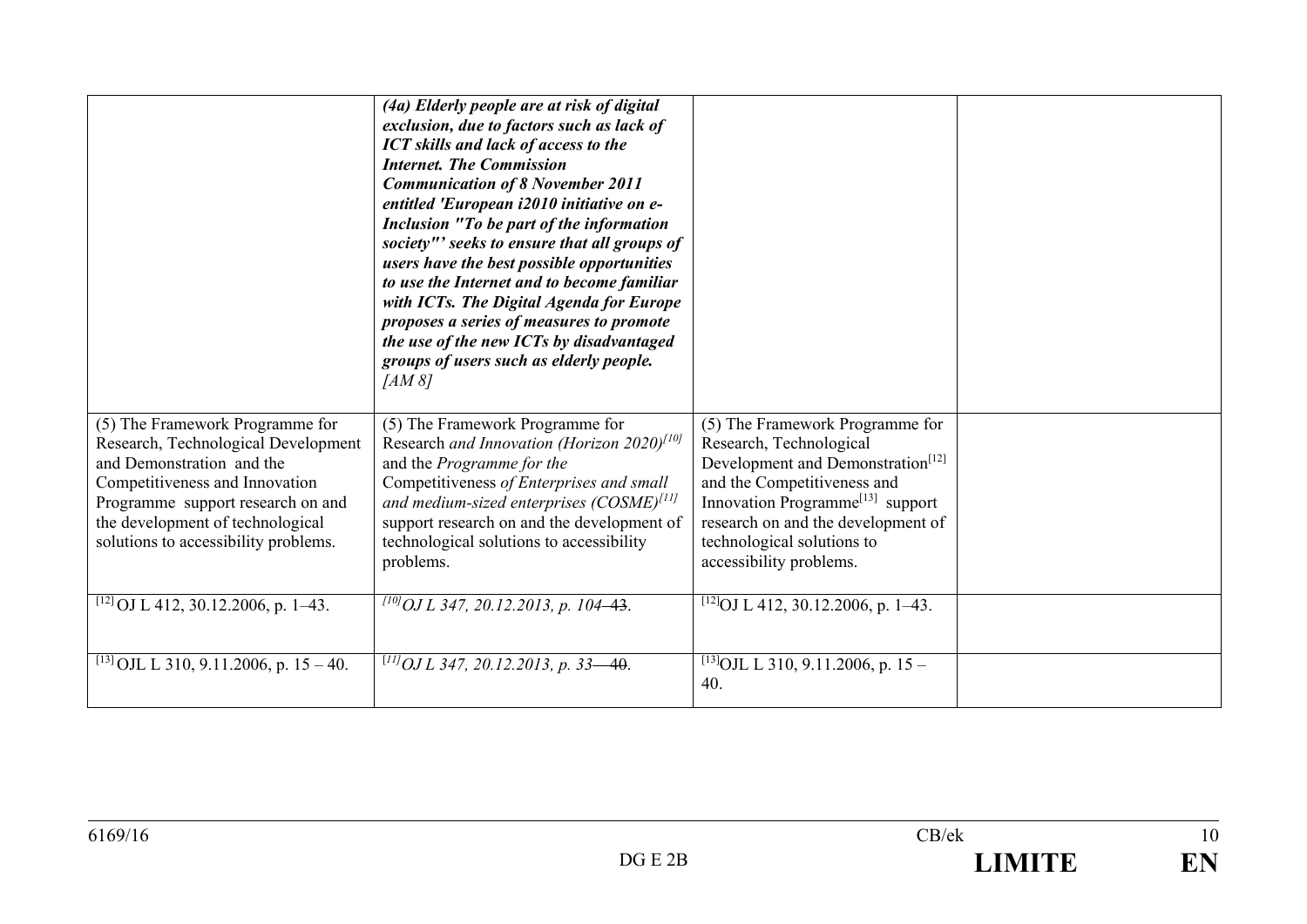| (6) By ratifying the United Nations      | (6) By ratifying the United Nations         | (6) By ratifying the United Nations | (6) By ratifying the United Nations |
|------------------------------------------|---------------------------------------------|-------------------------------------|-------------------------------------|
| Convention on the Rights of Persons      | Convention on the Rights of Persons with    | Convention on the Rights of         | Convention on the Rights of         |
| with Disabilities ('the UN               | Disabilities ('the UN Convention'), the     | Persons with Disabilities ('the UN  | Persons with Disabilities ('the UN  |
| Convention'), the majority of the        | majority of the Member States and the       | Convention'), the majority of the   | Convention'), the majority of the   |
| Member States and the Union, by its      | Union, by its conclusion, have committed    | Member States and the Union, by     | Member States and the Union, by     |
| conclusion, have committed               | themselves "to ensure to persons with       | its conclusion, have committed      | its conclusion, have committed      |
| themselves "to ensure to persons with    | disabilities access, on equal basis with    | themselves "to ensure to persons    | themselves "to ensure to persons    |
| disabilities access, on equal basis with | others, to inter alia information and       | with disabilities access, on equal  | with disabilities access, on equal  |
| others, to inter alia information and    | communication technologies" and "to take    | basis with others, to inter alia    | basis with others, to inter alia    |
| communication technologies" and "to      | appropriate measures $[\dots]$ to promote   | information and communication       | information and communication       |
| take appropriate measures $[]$ to        | access for persons with disabilities to new | technologies" and "to take          | technologies" and "to take          |
| promote access for persons with          | information and communications              | appropriate measures $[\dots]$ to   | appropriate measures [] to          |
| disabilities to new information and      | technologies and systems, including the     | promote access for persons with     | promote access for persons with     |
| communications technologies and          | Internet.".                                 | disabilities to new information and | disabilities to new information and |
| systems, including the Internet."        |                                             | communications technologies and     | communications technologies and     |
|                                          |                                             | systems, including the Internet."   | systems, including the              |
|                                          |                                             |                                     | Internet."According to the UN       |
|                                          |                                             |                                     | <b>Convention, persons with</b>     |
|                                          |                                             |                                     | disabilities include those having   |
|                                          |                                             |                                     | long-term physical, mental,         |
|                                          |                                             |                                     | intellectual or sensory             |
|                                          |                                             |                                     | impairments, which, may in          |
|                                          |                                             |                                     | conjunction with other barriers,    |
|                                          |                                             |                                     | hinder their full and effective     |
|                                          |                                             |                                     | participation in society on an      |
|                                          |                                             |                                     | equal basis with others.            |
|                                          | $(6a)$ In accordance with the UN            |                                     |                                     |
|                                          | Convention, the universal design approach   |                                     |                                     |
|                                          | should serve as a basis for the             |                                     |                                     |
|                                          | development of new technologies. [AM 9]     |                                     |                                     |
|                                          |                                             |                                     |                                     |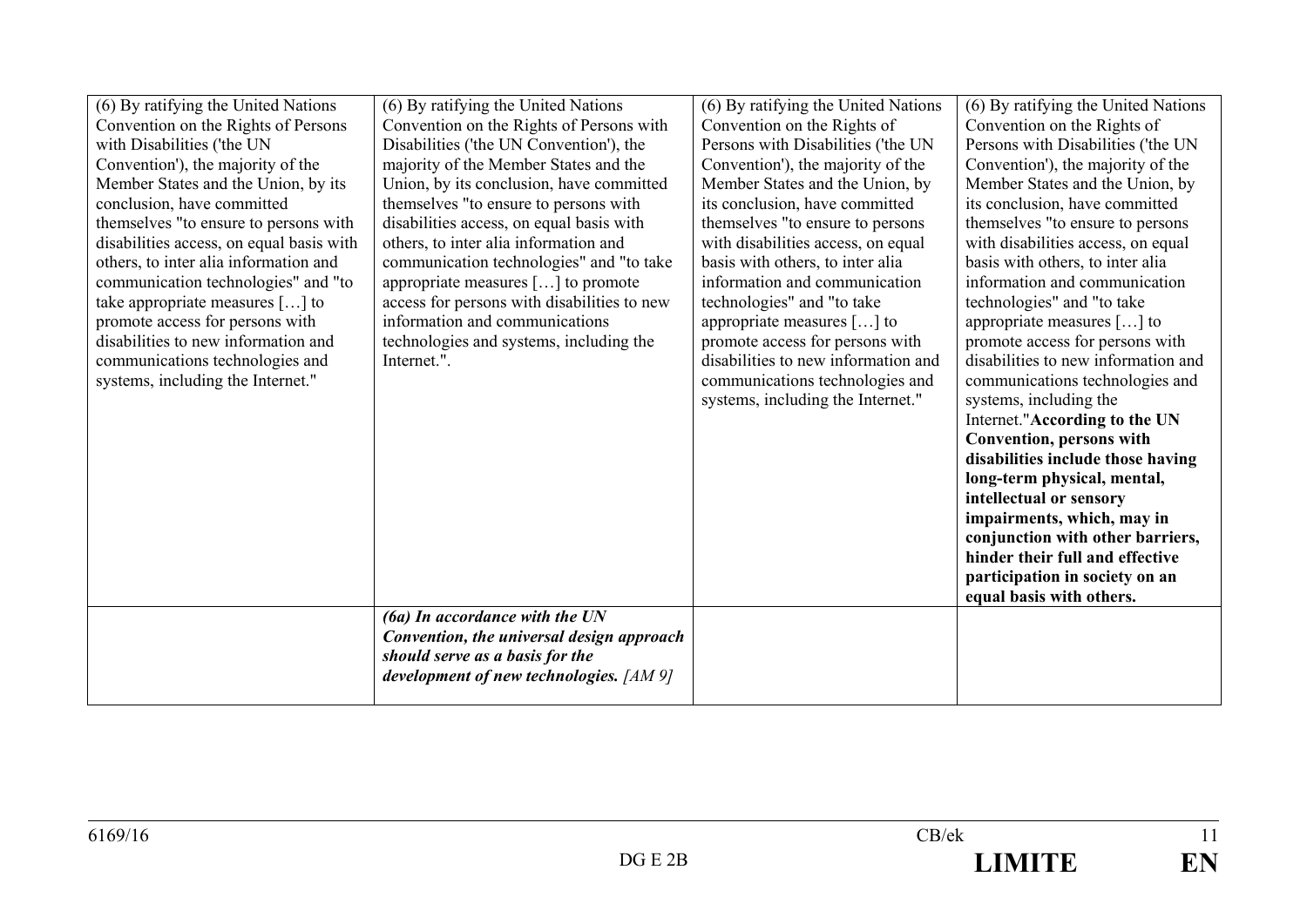| (7) The European Disability Strategy<br>$2010-2020^{[14]}$ builds on the UN<br>Convention and contains actions in<br>several priority areas, including web<br>accessibility, with the objective "to<br>ensure accessibility to goods and<br>services including public services and<br>assistive devices for people with<br>disabilities." | (7) The Commission Communication of 15<br>November 2010 entitled 'European<br>Disability Strategy 2010-2020 <sup><math>[14]</math></sup> : A<br><b>Renewed Commitment to a Barrier-Free</b><br>Europe', which aims to break down the<br>barriers that prevent persons with<br>disabilities from participating in society on<br>an equal basis, builds on the UN<br>Convention and contains actions in several<br>priority areas, including web accessibility,<br>with the objective "to ensure accessibility to<br>goods and services including public | (7) The European Disability<br>Strategy $2010-2020^{[14]}$ builds on<br>the UN Convention and contains<br>actions in several priority areas,<br>including web accessibility, with<br>the objective "to ensure<br>accessibility to goods and services<br>including public services and<br>assistive devices for people with<br>disabilities." |  |
|-------------------------------------------------------------------------------------------------------------------------------------------------------------------------------------------------------------------------------------------------------------------------------------------------------------------------------------------|--------------------------------------------------------------------------------------------------------------------------------------------------------------------------------------------------------------------------------------------------------------------------------------------------------------------------------------------------------------------------------------------------------------------------------------------------------------------------------------------------------------------------------------------------------|----------------------------------------------------------------------------------------------------------------------------------------------------------------------------------------------------------------------------------------------------------------------------------------------------------------------------------------------|--|
|                                                                                                                                                                                                                                                                                                                                           | services and assistive devices for people<br>with disabilities." [AM 10]                                                                                                                                                                                                                                                                                                                                                                                                                                                                               |                                                                                                                                                                                                                                                                                                                                              |  |
| $^{[14]}$ COM(2010) 636 final - Not<br>published in the Official Journal                                                                                                                                                                                                                                                                  | $^{H4}$ COM(2010) 636 final - Not published in<br>the Official Journal.                                                                                                                                                                                                                                                                                                                                                                                                                                                                                | $^{[14]}$ COM(2010) 636 final - Not<br>published in the Official Journal                                                                                                                                                                                                                                                                     |  |
| (8) The Council Regulation (EC) No<br>1081/2006 laying down general<br>provisions on the European Regional<br>Development Fund, the European<br>Social Fund and the Cohesion<br>Fund <sup>[15]</sup> contains provisions on the<br>accessibility of ICT. It does not,<br>however, address specificities of web-<br>accessibility.         | (8) Regulation (EU) No $1303/2013$ of the<br>European Parliament and of the Council <sup>[16]</sup><br>contains provisions on the accessibility of<br>ICT. It does not, however, address<br>specificities of web accessibility.                                                                                                                                                                                                                                                                                                                        | (8) The Council Regulation (EC)<br>No 1081/2006 laying down general<br>provisions on the European<br>Regional Development Fund, the<br>European Social Fund and the<br>Cohesion Fund <sup>[17]</sup> contains<br>provisions on the accessibility of<br>ICT. It does not, however, address<br>specificities of web-accessibility.             |  |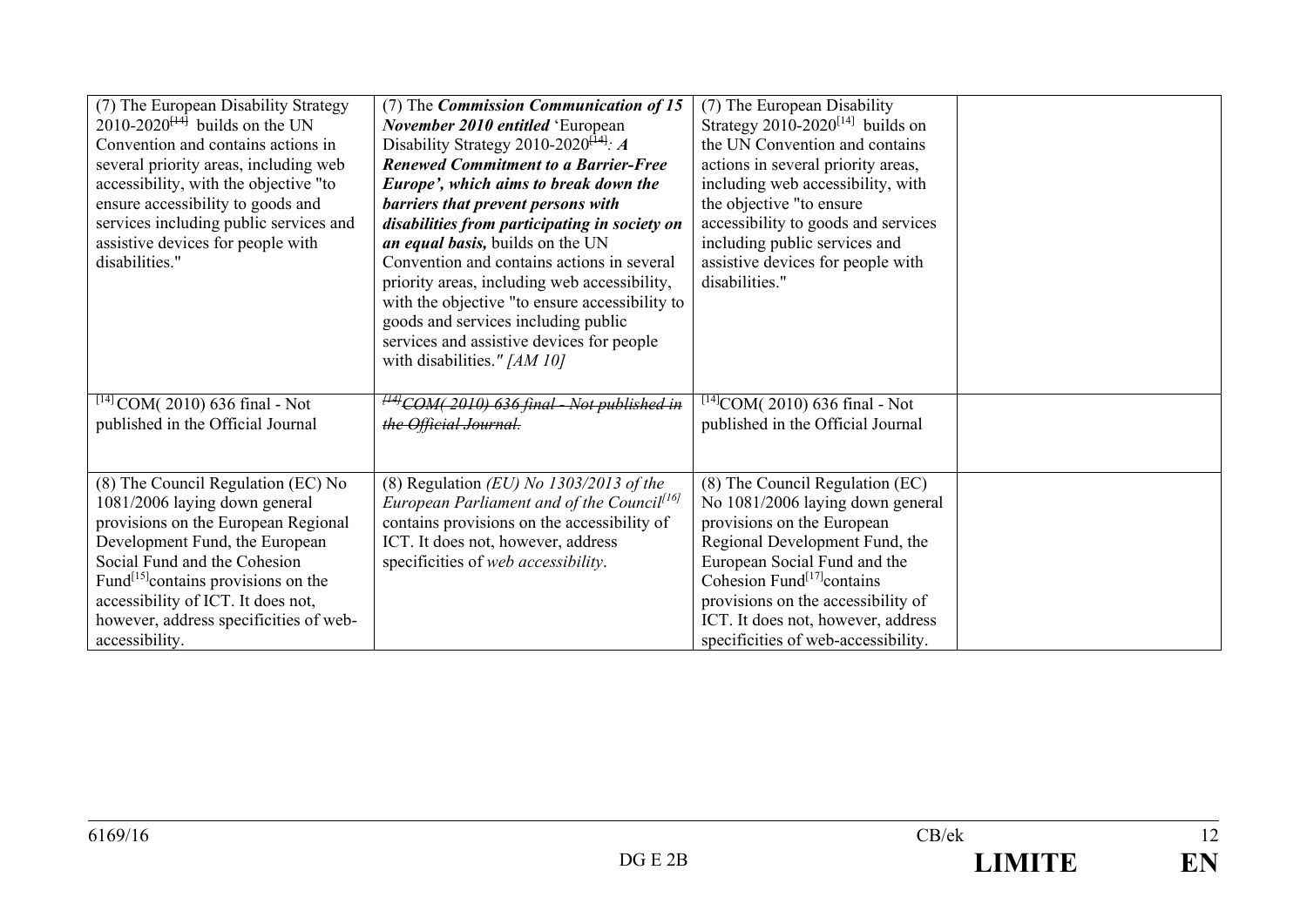| $\sqrt{\frac{[15]}{01}}$ OJ L 210, 31.07.2006, p.25. | <sup>[16]</sup> Regulation (EU) No 1303/2013 of the<br>European Parliament and of the Council of<br>17 December 2013 laying down common<br>provisions on the European Regional<br>Development Fund, the European Social<br>Fund, the Cohesion Fund, the European<br><b>Agricultural Fund for Rural Development</b><br>and the European Maritime and Fisheries<br>Fund and laying down general provisions<br>on the European Regional Development<br>Fund, the European Social Fund, the<br>Cohesion Fund and the European Maritime<br>and Fisheries Fund and repealing Council<br>Regulation (EC) No 1083/2006 (OJ L 347,<br>$20.12.2013$ , p. 320). | <sup>[17]</sup> OJ L 210, 31.07.2006, p.25. |  |
|------------------------------------------------------|------------------------------------------------------------------------------------------------------------------------------------------------------------------------------------------------------------------------------------------------------------------------------------------------------------------------------------------------------------------------------------------------------------------------------------------------------------------------------------------------------------------------------------------------------------------------------------------------------------------------------------------------------|---------------------------------------------|--|
|                                                      |                                                                                                                                                                                                                                                                                                                                                                                                                                                                                                                                                                                                                                                      |                                             |  |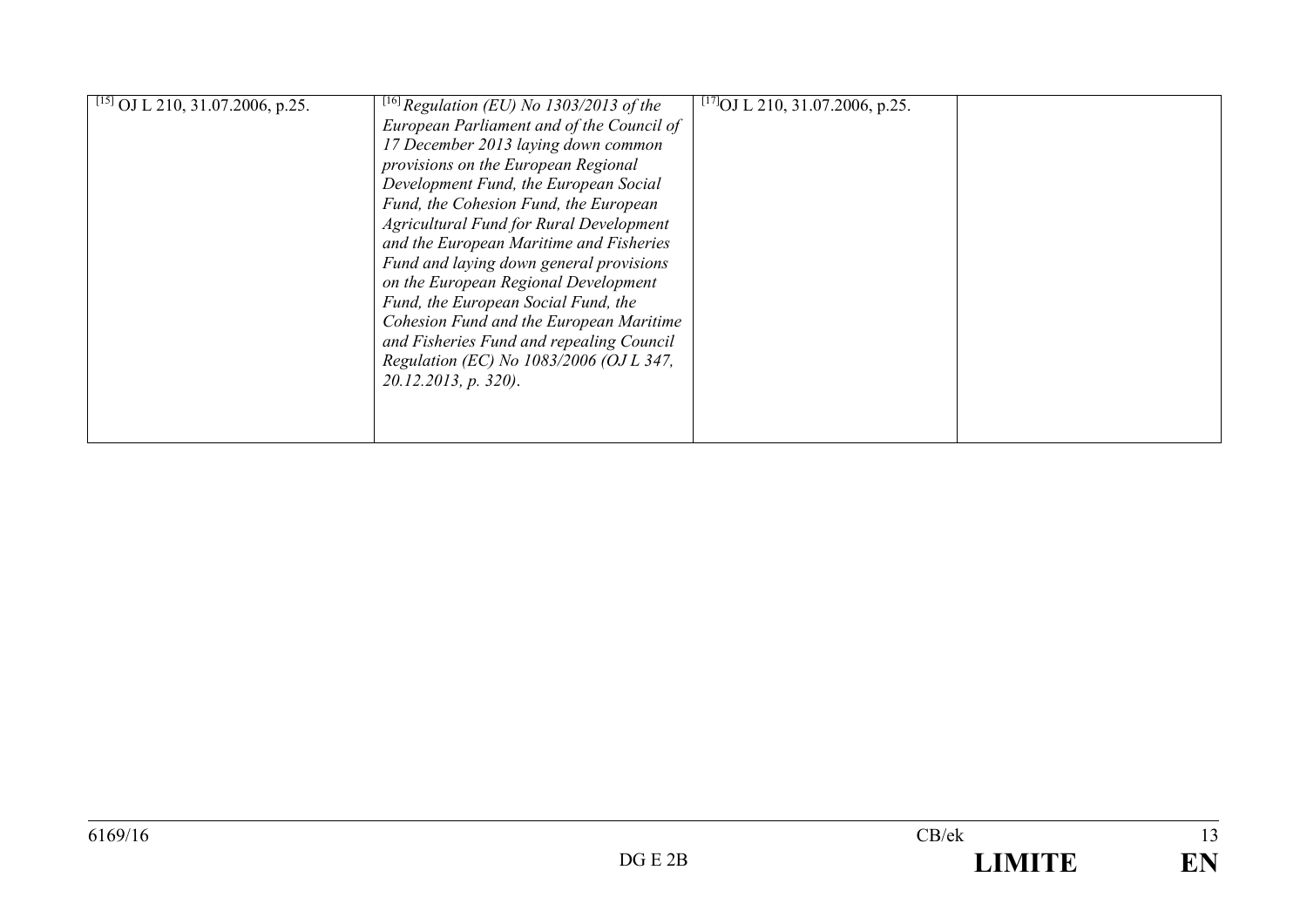| (8a) In its resolution of 25 October<br>$2011^{[18]}$ , the European Parliament stressed<br>that innovative and knowledge-based<br>economies cannot develop without<br>accessible content and forms for people<br>with disabilities governed by binding<br>legislation, such as accessible websites for<br>the blind and subtitled content for the hard<br>of hearing, including mass media services,<br>online services for people using sign<br>language, smart phone applications and<br>tactile and vocal aids in public media. [AM<br>11 |  |
|-----------------------------------------------------------------------------------------------------------------------------------------------------------------------------------------------------------------------------------------------------------------------------------------------------------------------------------------------------------------------------------------------------------------------------------------------------------------------------------------------------------------------------------------------|--|
| $^{[18]}$ European Parliament resolution of 25<br>October 2011 on mobility and inclusion of<br>people with disabilities and the European<br>Disability Strategy 2010-2020 (OJ C 131<br>E, 8.5.2013, p. 9.                                                                                                                                                                                                                                                                                                                                     |  |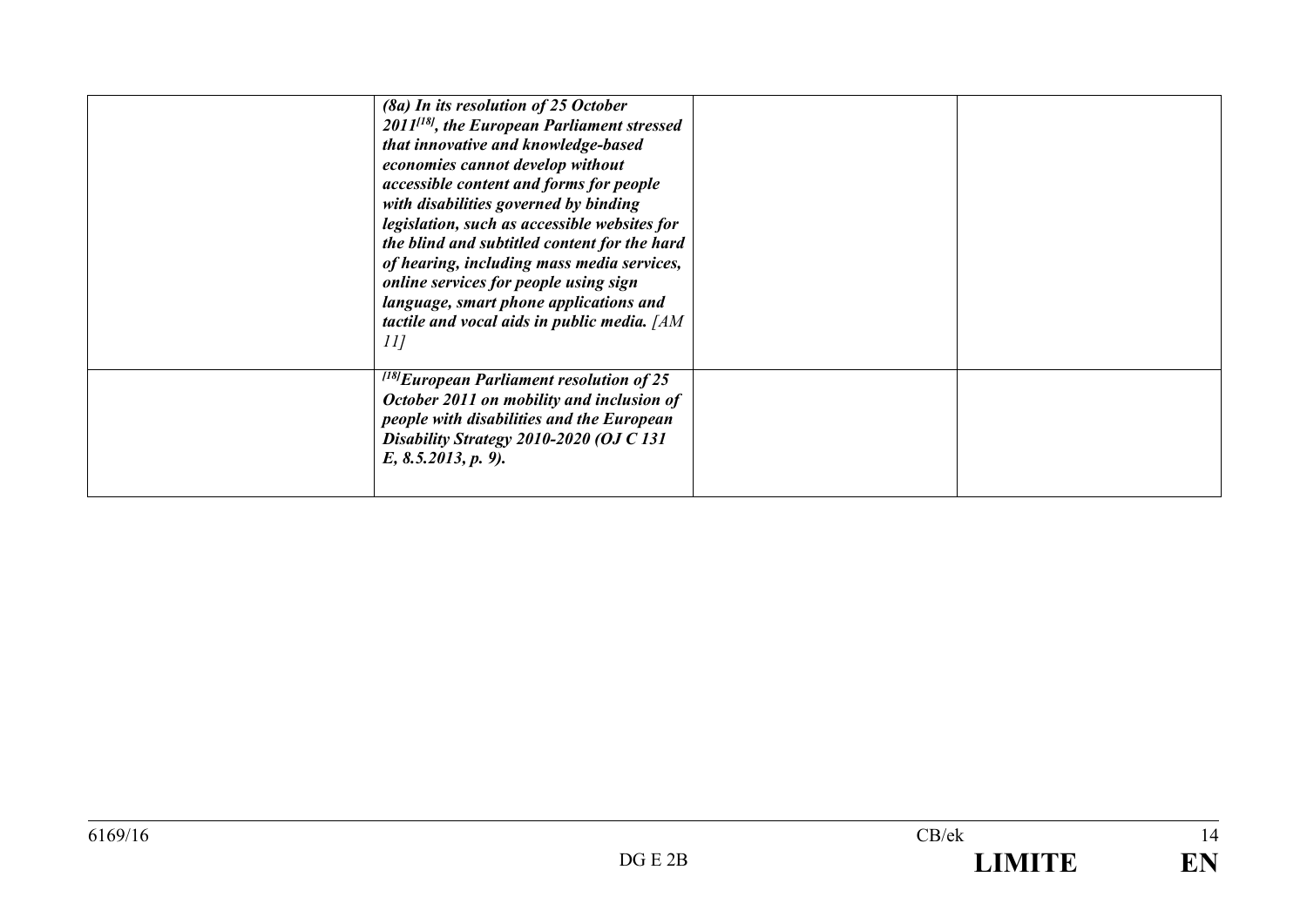|  | (8b) The Digital Agenda for Europe<br>stresses that positive action to help persons<br>with disabilities to access cultural content<br>is key to the full enjoyment of Union<br>citizenship and calls for full<br>implementation of the Memorandum of<br><b>Understanding on Digital Access for</b><br>persons with disabilities. The production<br>of documents, such as reports, books and<br>legislative acts, made available on public<br>websites in such a way as to make them<br>fully accessible, alongside the support for<br>the private sector that has been called for<br>with a view to encouraging investment in<br>that area, could make a major<br>contribution towards meeting that<br>objective and promote the development of<br>skills and opportunities for service<br>providers within the Union. $[AM 12]$ |  |  |
|--|-----------------------------------------------------------------------------------------------------------------------------------------------------------------------------------------------------------------------------------------------------------------------------------------------------------------------------------------------------------------------------------------------------------------------------------------------------------------------------------------------------------------------------------------------------------------------------------------------------------------------------------------------------------------------------------------------------------------------------------------------------------------------------------------------------------------------------------|--|--|
|--|-----------------------------------------------------------------------------------------------------------------------------------------------------------------------------------------------------------------------------------------------------------------------------------------------------------------------------------------------------------------------------------------------------------------------------------------------------------------------------------------------------------------------------------------------------------------------------------------------------------------------------------------------------------------------------------------------------------------------------------------------------------------------------------------------------------------------------------|--|--|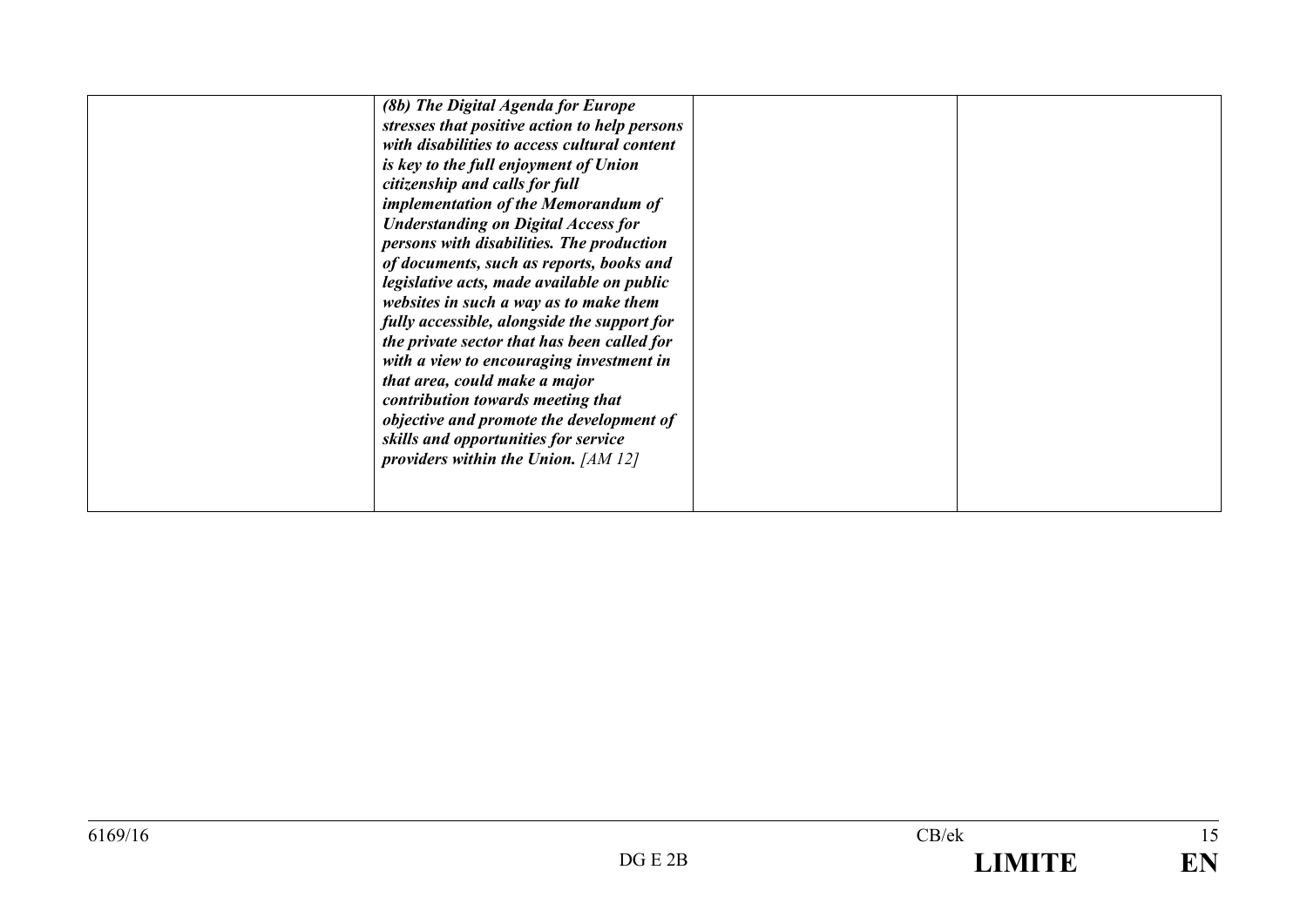| (9) The fast growing web-accessibility<br>market comprises a range of economic<br>operators such as those developing<br>websites or software tools to create,<br>manage and test web pages,<br>developing user agents such as web<br>browsers and related assistive<br>technologies, implementing<br>certification services and training<br>providers. | (9) The fast growing web accessibility<br>market comprises a range of economic<br>operators such as those developing websites<br>or software tools to create, manage and test<br>web pages, developing user agents such as<br>web browsers and related assistive<br>technologies, implementing certification<br>services and training providers and<br>integrated social media feeds on website.<br>In that regard, the efforts made in the<br>framework of the Grand Coalition for<br>Digital Jobs, which is a follow-up to the<br><b>Employment Package and which</b><br>addresses ICT specialists and aims to<br>respond to the skills gaps, including<br>literacy and working skills in the ICT<br>sector, are of great importance. [AM 13] | (9) The fast growing $web$<br><i>accessibility</i> market comprises a<br>range of economic operators such<br>as those developing websites or<br>software tools to create, manage<br>and test web pages, developing user<br>agents such as web browsers and<br>related assistive technologies,<br>implementing certification services<br>and training providers. |  |
|--------------------------------------------------------------------------------------------------------------------------------------------------------------------------------------------------------------------------------------------------------------------------------------------------------------------------------------------------------|-------------------------------------------------------------------------------------------------------------------------------------------------------------------------------------------------------------------------------------------------------------------------------------------------------------------------------------------------------------------------------------------------------------------------------------------------------------------------------------------------------------------------------------------------------------------------------------------------------------------------------------------------------------------------------------------------------------------------------------------------|-----------------------------------------------------------------------------------------------------------------------------------------------------------------------------------------------------------------------------------------------------------------------------------------------------------------------------------------------------------------|--|
| (10) Several Member States have<br>adopted measures based on<br>internationally-used guidelines for the<br>design of accessible websites, but the<br>guidance provided often refers to<br>different versions or compliancy levels<br>of those guidelines, or technical<br>variations at national level have been<br>introduced.                        | (10) Several Member States have adopted<br>measures based on internationally-used<br>guidelines for the design of accessible<br>websites, but the guidance provided often<br>refers to different versions or compliancy<br>levels of those guidelines, or technical<br>variations at national level have been<br>introduced.                                                                                                                                                                                                                                                                                                                                                                                                                    | (10) Several Member States have<br>adopted measures based on<br>internationally-used guidelines for<br>the design of accessible websites,<br>but the guidance provided often<br>refers to different versions or<br>compliancy levels of those<br>guidelines, or technical variations at<br>national level have been introduced.                                 |  |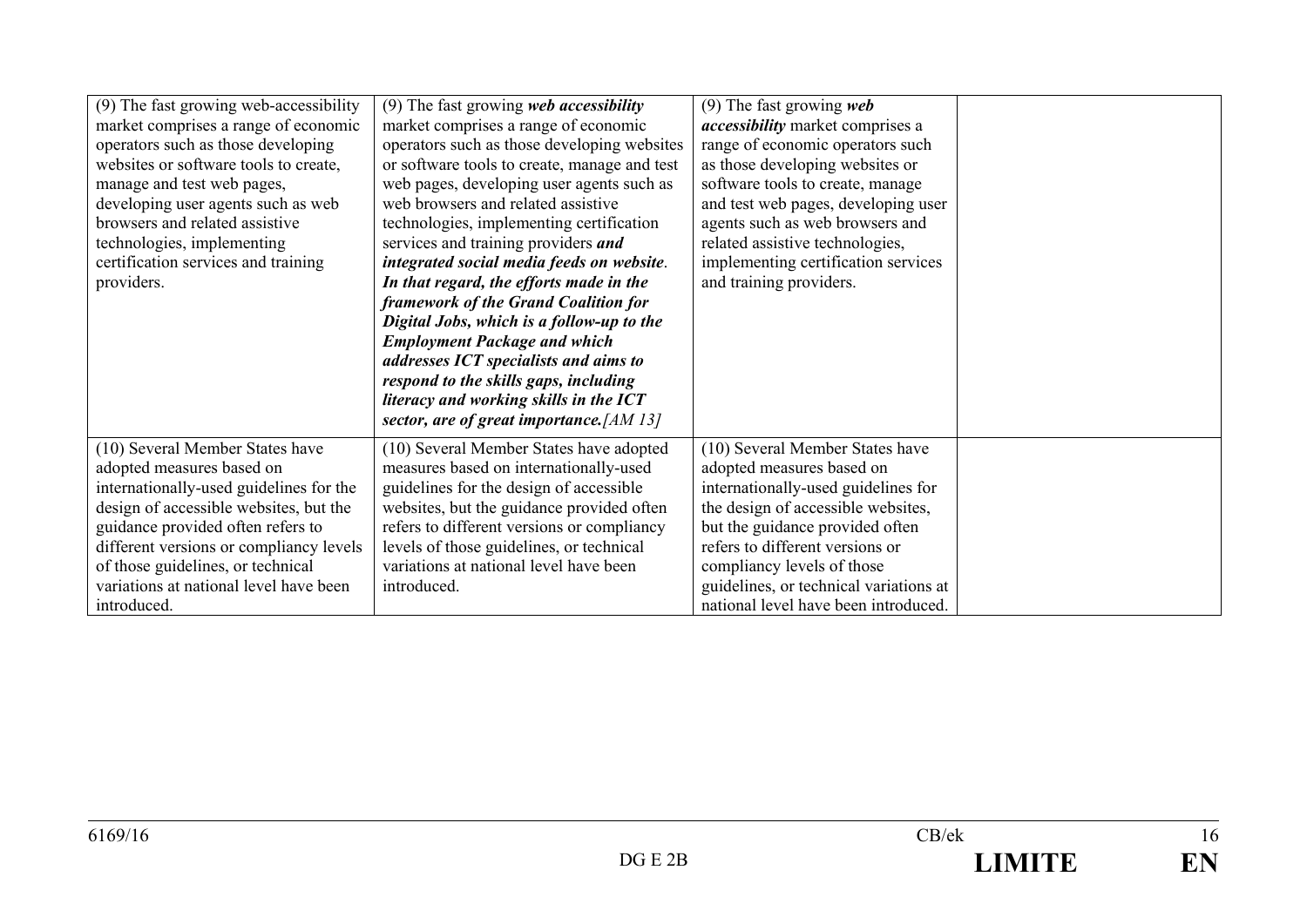| (11) Suppliers of web-accessibility    | (11) Suppliers of web accessibility include  | (11) Suppliers of web-accessibility  |  |
|----------------------------------------|----------------------------------------------|--------------------------------------|--|
| include a large number of small and    | a large number of small and medium-sized     | include a large number of small and  |  |
| medium-sized enterprises (SME).        | enterprises (SMEs). Suppliers and SMEs in    | medium-sized enterprises (SME).      |  |
| Suppliers and SME in particular are    | particular are discouraged from entering     | Suppliers and SME in particular are  |  |
| discouraged from entering business     | business ventures outside their own          | discouraged from entering business   |  |
| ventures outside their own domestic    | domestic <i>national</i> markets. Due to the | ventures outside their own domestic  |  |
| markets. Due to the differences in     | differences in web accessibility             | markets. Due to the differences in   |  |
| web-accessibility specifications and   | specifications and regulations, their        | web-accessibility specifications and |  |
| regulations, their competitiveness and | competitiveness and growth are hampered      | regulations, their competitiveness   |  |
| growth are hampered by the additional  | by the additional costs they would incur in  | and growth are hampered by the       |  |
| costs they would incur in the          | the development and marketing of cross-      | additional costs they would incur in |  |
| development and marketing of cross-    | border web accessibility related products    | the development and marketing of     |  |
| border web-accessibility related       | and services.                                | cross-border web-accessibility       |  |
| products and services.                 |                                              | related products and services.       |  |
|                                        | $(11a)$ The guarantee of net neutrality is   |                                      |  |
|                                        | essential for public sector bodies' websites |                                      |  |
|                                        | to remain accessible now and in the          |                                      |  |
|                                        | future, and for the Internet to be open.     |                                      |  |
|                                        | [AM14]                                       |                                      |  |
|                                        |                                              |                                      |  |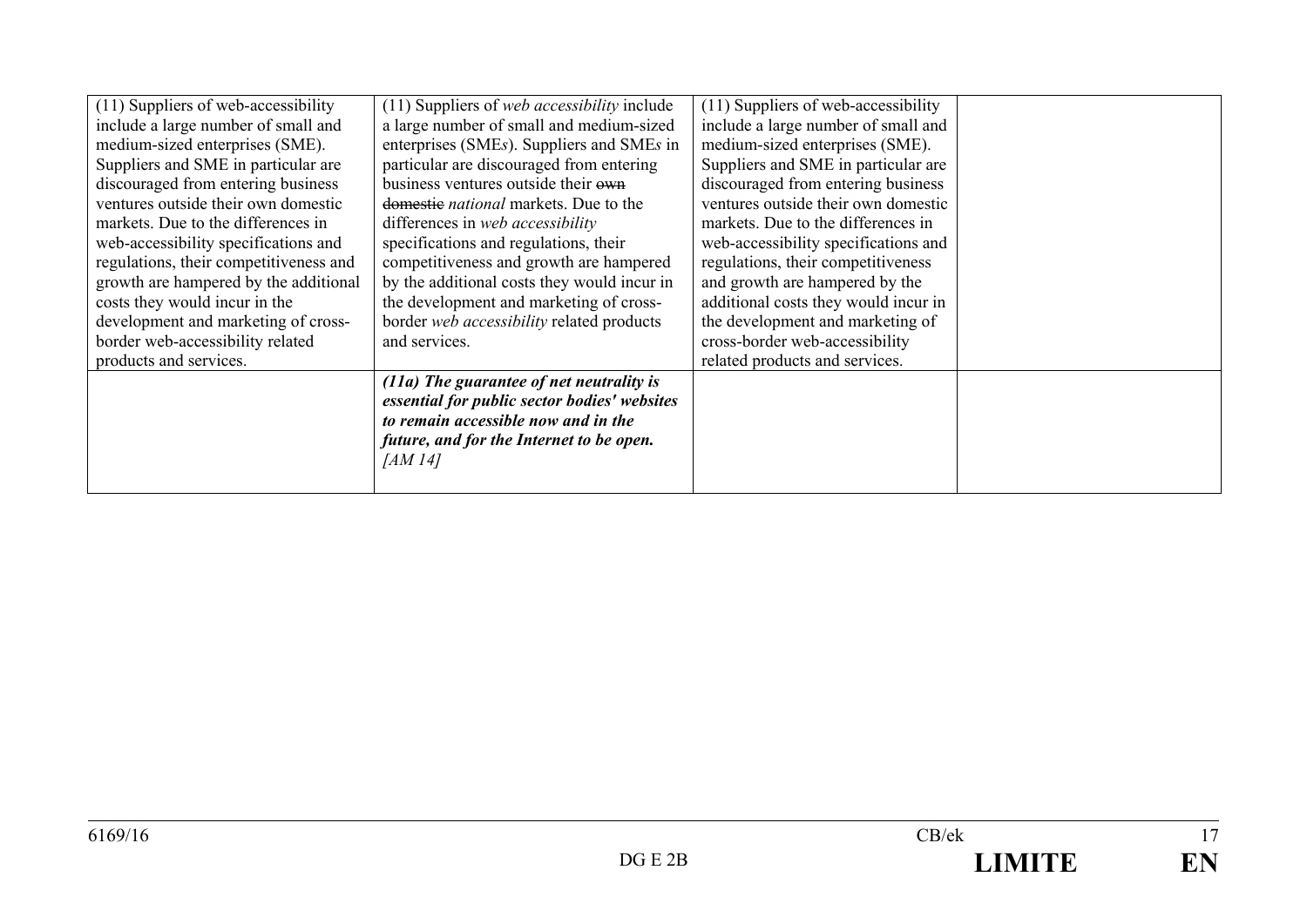| (12) Buyers of websites and related     | (12) Buyers of websites and related                   | (12) Buyers of websites and related    |  |
|-----------------------------------------|-------------------------------------------------------|----------------------------------------|--|
| products and services are faced with    | products and services are faced with high             | products and services are faced        |  |
| high prices in service provision or     | prices in service provision or dependence             | with high prices in service            |  |
| dependence on a single supplier, due to | on a single supplier, due to limited                  | provision or dependence on a single    |  |
| limited competition. Suppliers often    | competition. Suppliers often favour                   | supplier, due to limited               |  |
| favour variations of proprietary        | variations of proprietary 'standards',                | competition. Suppliers often favour    |  |
| 'standards', hindering later scope for  | hindering later scope for interoperability of         | variations of proprietary 'standards', |  |
| interoperability of user agents, and    | user agents, and Union-wide ubiquitous                | hindering later scope for              |  |
| Union-wide ubiquitous access to         | access to website contents. Fragmentation             | interoperability of user agents, and   |  |
| website contents. Fragmentation         | among national regulations reduces the                | Union-wide ubiquitous access to        |  |
| among national regulations reduces the  | benefits that could result from sharing               | website contents. Fragmentation        |  |
| benefits that could result from sharing | experiences with national and international           | among national regulations reduces     |  |
| experiences with national and           | peers in responding to societal and                   | the benefits that could result from    |  |
| international peers in responding to    | technological developments.                           | sharing experiences with national      |  |
| societal and technological              |                                                       | and international peers in             |  |
| developments.                           |                                                       | responding to societal and             |  |
|                                         |                                                       | technological developments.            |  |
| (13) The approximation of national      | (13) The approximation of national                    | (13) The approximation of national     |  |
| measures at Union level, based on an    | measures at Union level, based on an                  | measures at Union level, based on      |  |
| agreement on accessibility              | agreement on accessibility requirements for           | an agreement on accessibility          |  |
| requirements for public sector bodies'  | public sector bodies' websites and for                | requirements for public sector         |  |
| websites, is necessary in order to put  | websites operated by entities performing              | bodies' websites, is necessary in      |  |
| an end to fragmentation. It would       | <i>public tasks</i> , is necessary in order to put an | order to put an end to                 |  |
| reduce uncertainty for web-developers   | end to fragmentation. It would reduce                 | fragmentation. It would reduce         |  |
| and would foster interoperability. By   | uncertainty for web-developers and would              | uncertainty for web-developers and     |  |
| using accessibility requirements which  | foster interoperability. By using Member              | would foster interoperability. By      |  |
| are technology neutral, innovation will | States should encourage the use of                    | using accessibility requirements       |  |
| not be hampered and may possibly        | adequate and interoperable web                        | which are technology neutral,          |  |
| even be stimulated.                     | accessibility requirements which are when             | innovation will not be hampered        |  |
|                                         | putting contracts for website contents out            | and may possibly even be               |  |
|                                         | to tender. Technology neutral, innovation             | stimulated.                            |  |
|                                         | web accessibility requirements will not be            |                                        |  |
|                                         | hampered-hamper innovation and may                    |                                        |  |
|                                         | possibly even be stimulated stimulate it.             |                                        |  |
|                                         | [AM 15]                                               |                                        |  |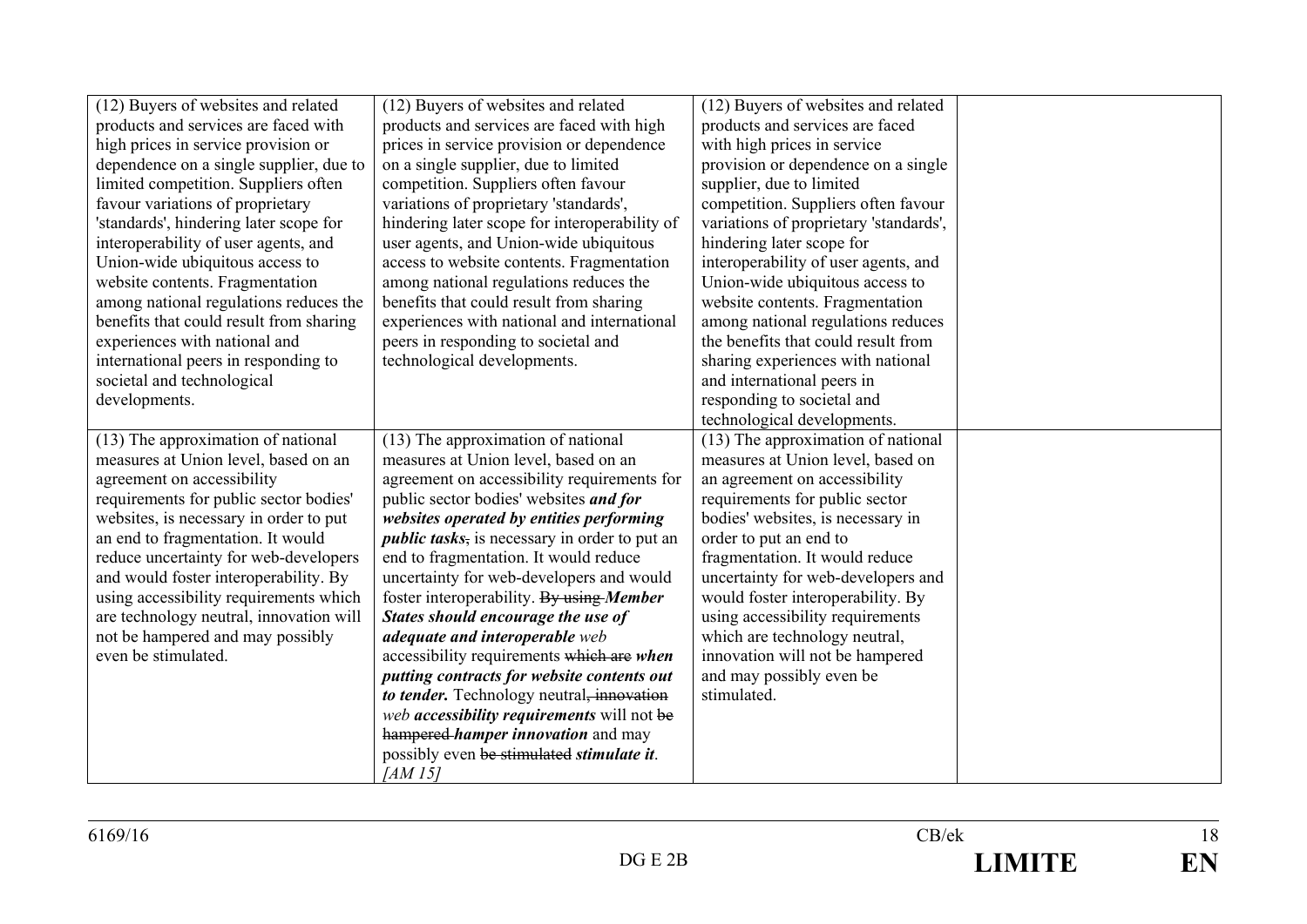| $(13a)$ Given the lack of            |  |
|--------------------------------------|--|
| automatized or efficient and easy    |  |
| to implement means to make some      |  |
| types of already published content   |  |
| accessible, and in order to limit    |  |
| the scope of the directive to        |  |
| contents and websites really under   |  |
| the control of public sector bodies, |  |
| this Directive foresees the          |  |
| temporary or permanent exclusion     |  |
| of some types of content or          |  |
| websites from web accessibility      |  |
| requirements. These exclusions       |  |
| may be reconsidered in the context   |  |
| of the review of this Directive, in  |  |
| light of future technological        |  |
| developments.                        |  |
| $(13b)$ In order to avoid a          |  |
| difference of treatment between      |  |
| NGOs receiving or not public         |  |
| funds, this Directive should not     |  |
|                                      |  |
| cover websites of NGOs even if       |  |
| these organisations fall under the   |  |
| scope of the definition of public    |  |
| sector bodies.                       |  |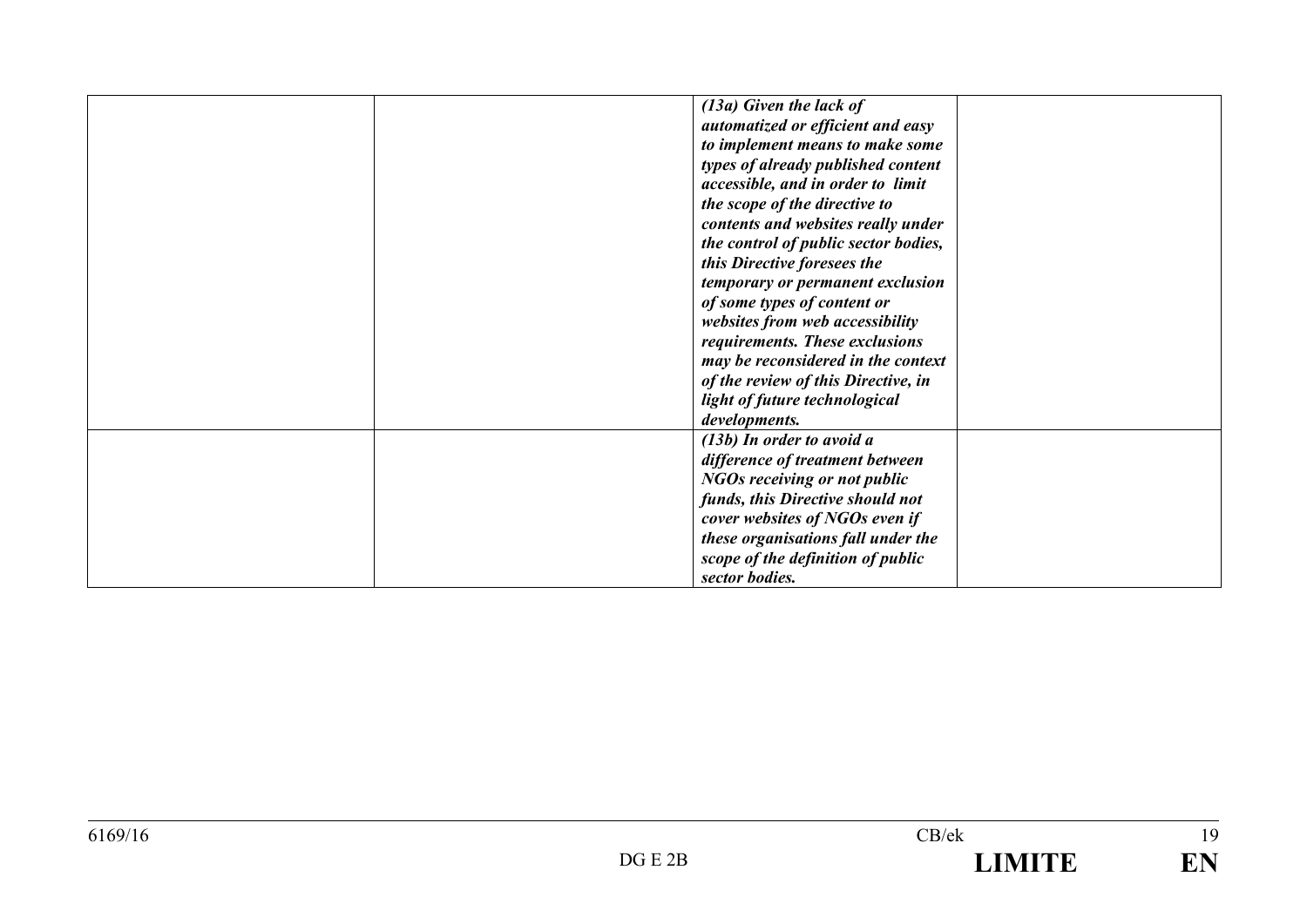| (14) A harmonised approach should        | (14) A harmonised approach should also              | (14) A harmonised approach should    |  |
|------------------------------------------|-----------------------------------------------------|--------------------------------------|--|
| also allow Union public sector bodies    | allow Union public sector bodies and                | also allow Union public sector       |  |
| and enterprises to gain economic and     | enterprises to gain economic and social             | bodies and enterprises to gain       |  |
| social benefits from extending the       | benefits from extending the provision of            | economic and social benefits from    |  |
| provision of on-line services to include | on-line services to include more citizens           | extending the provision of on-line   |  |
| more citizens and customers. This        | and customers. This should increase the             | services to include more citizens    |  |
| should increase the potential of the     | potential of the internal market for web-           | and customers. This should increase  |  |
| internal market for web-accessibility    | accessibility web accessibility products and        | the potential of the internal market |  |
| products and services. The resulting     | services and further the completion of the          | for web-accessibility products and   |  |
| market growth should allow               | <i>digital single market</i> . The resulting market | services. The resulting market       |  |
| undertakings to contribute to economic   | growth should allow undertakings to                 | growth should allow undertakings     |  |
| growth and jobs creation within the      | contribute to economic growth and jobs              | to contribute to economic growth     |  |
| Union. Strengthening the internal        | creation within the Union. Strengthening            | and jobs creation within the Union.  |  |
| market should make investment in the     | the internal market should make investment          | Strengthening the internal market    |  |
| Union more attractive. Governments       | in the Union more attractive. Governments           | should make investment in the        |  |
| should benefit from cheaper provision    | should benefit from cheaper provision of            | Union more attractive.               |  |
| of web-accessibility.                    | web-accessibility web accessibility. [AM            | Governments should benefit from      |  |
|                                          | 16]                                                 | cheaper provision of web-            |  |
|                                          |                                                     | accessibility.                       |  |
|                                          |                                                     | (14a) Member States may in           |  |
|                                          |                                                     | <i>particular:</i>                   |  |
|                                          |                                                     | a. extend the application of this    |  |
|                                          |                                                     | Directive to other types of websites |  |
|                                          |                                                     | than those referred to in Article    |  |
|                                          |                                                     | $1(2)$ .                             |  |
|                                          |                                                     | b. extend the requirements set out   |  |
|                                          |                                                     | in Article 3.                        |  |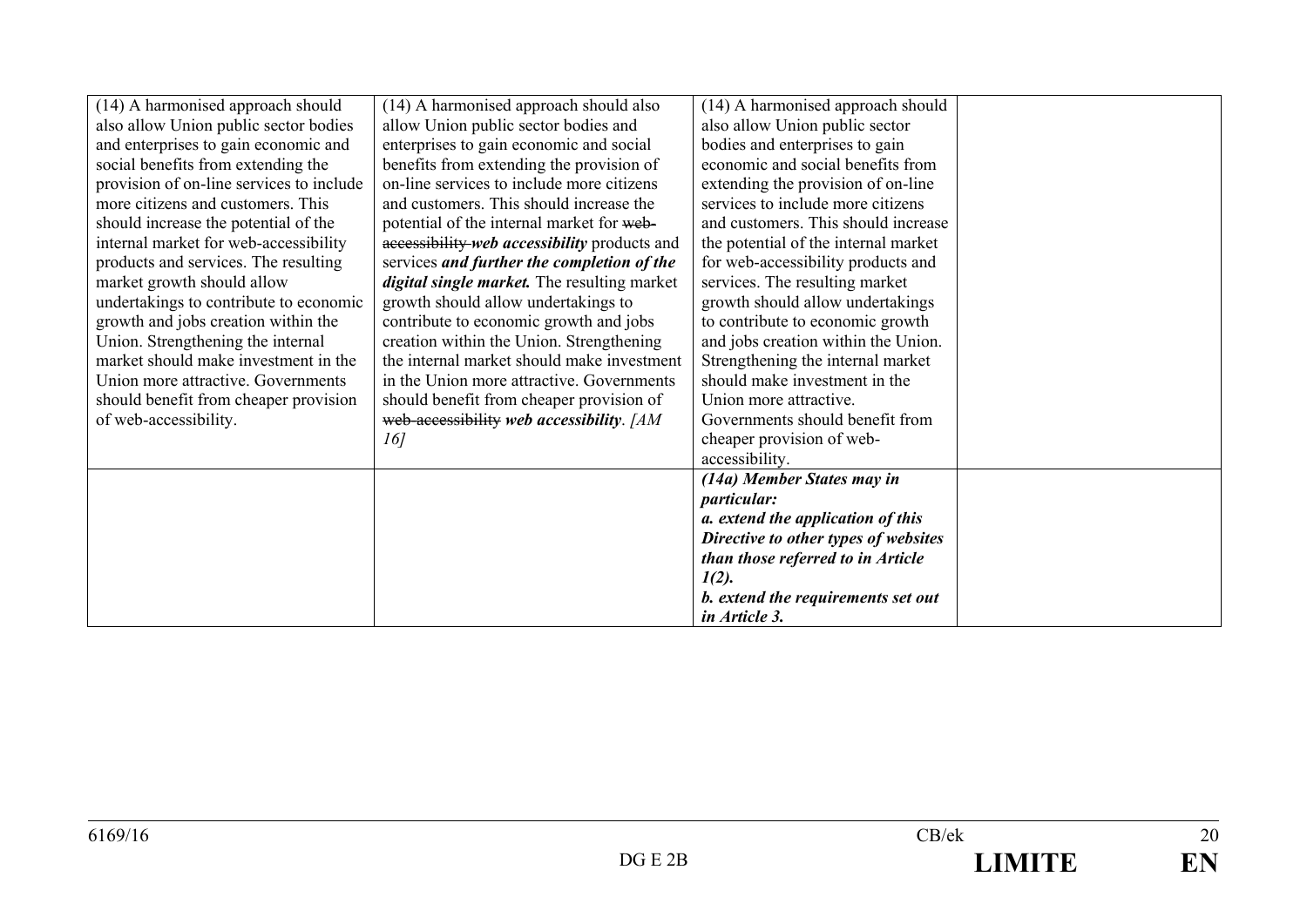| (15) Citizens should benefit from         | (15) Citizens should benefit from wider        | (15) Citizens should benefit from     |  |
|-------------------------------------------|------------------------------------------------|---------------------------------------|--|
| wider access to online public sector      | access to online public sector services,       | wider access to online public sector  |  |
| services and should receive services      | should be able to access news, cultural        | services and should receive services  |  |
| and information which will facilitate     | and entertainment content enabling them        | and information which will            |  |
| the enjoyment of their rights across the  | to play a full part in social and working      | facilitate the enjoyment of their     |  |
| Union, notably their right to move and    | life, and should receive services and          | rights across the Union, notably      |  |
| reside freely within the territory of the | information which will facilitate their daily  | their right to move and reside freely |  |
| Union and their freedom of                | lives and the enjoyment of their rights        | within the territory of the Union     |  |
| establishment and to provide services.    | across the Union, in particular their right to | and their freedom of establishment    |  |
|                                           | move and reside freely within the territory    | and to provide services.              |  |
|                                           | of the Union, their right of access to         |                                       |  |
|                                           | <i>information</i> and their freedom of        |                                       |  |
|                                           | establishment and to provide services. [AM     |                                       |  |
|                                           | 171                                            |                                       |  |
|                                           | (15a) Online services play an increasingly     |                                       |  |
|                                           | important role in society. The Internet is a   |                                       |  |
|                                           | key tool for access to information and         |                                       |  |
|                                           | education and for engaging in society.         |                                       |  |
|                                           | Therefore, in the interests of social          |                                       |  |
|                                           | inclusion, there should be universal           |                                       |  |
|                                           | accessibility to public sector bodies'         |                                       |  |
|                                           | websites, as well as to websites providing     |                                       |  |
|                                           | basic services for the public, e.g. important  |                                       |  |
|                                           | news pages and media libraries, banking        |                                       |  |
|                                           | services (online banking) and interest         |                                       |  |
|                                           | group information and services. $[AM 18]$      |                                       |  |
|                                           |                                                |                                       |  |
|                                           |                                                |                                       |  |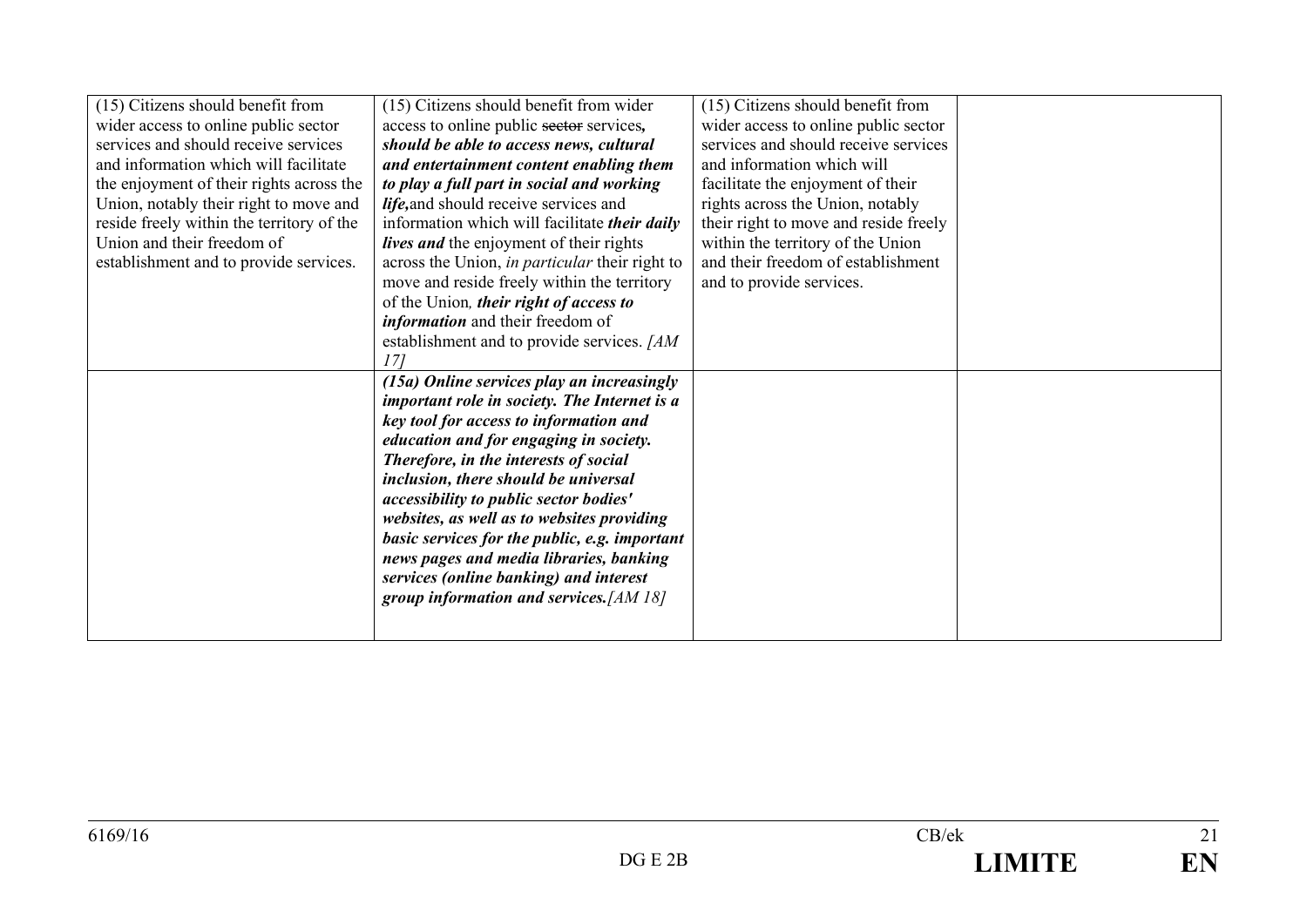| $(16)$ The web-accessibility            | (16) The <i>web accessibility</i> requirements          | $(16)$ The web-accessibility                                          |  |
|-----------------------------------------|---------------------------------------------------------|-----------------------------------------------------------------------|--|
| requirements defined in this Directive  | defined in this Directive are technology                | requirements defined in this                                          |  |
| are technology neutral. They only       | neutral. They only indicate which basic                 | Directive are technology neutral.                                     |  |
| indicate which basic functionalities    | functionalities have to be fulfilled for the            | They only indicate which basic                                        |  |
| have to be fulfilled for the user to    | user to <i>autonomously</i> perceive, <i>navigate</i> , | functionalities have to be fulfilled                                  |  |
| perceive, operate or understand a site  | operate, <i>ineract</i> , <i>read</i> or understand a   | for the user to perceive, operate or                                  |  |
| and its content. They do not specify    | <i>website</i> and its content. They do not specify     | understand a site and its                                             |  |
| how this has to be achieved or what     | how this has to be achieved or what                     | content. They do not specify how                                      |  |
| technology should be selected for a     | technology should be selected for a                     | this has to be achieved or what                                       |  |
| particular site, on-line information or | particular website, on-line information or              | technology should be selected for a                                   |  |
| application. As such they do not        | application. As such they do not hamper                 | particular site, on-line information                                  |  |
| hamper innovation.                      | innovation.                                             | or application. As such they do not                                   |  |
|                                         |                                                         | hamper innovation.                                                    |  |
|                                         |                                                         | (16a) The 4 principles of accessibility                               |  |
|                                         |                                                         | are:                                                                  |  |
|                                         |                                                         | a) Perceivability, meaning that                                       |  |
|                                         |                                                         | information and user interface                                        |  |
|                                         |                                                         | components must be presentable to                                     |  |
|                                         |                                                         | users in ways they can perceive.<br>b) Operability, meaning that user |  |
|                                         |                                                         | interface components and navigation                                   |  |
|                                         |                                                         | must be operable.                                                     |  |
|                                         |                                                         | c)Understandability, meaning that                                     |  |
|                                         |                                                         | information and the operation of user                                 |  |
|                                         |                                                         | interface must be understandable.                                     |  |
|                                         |                                                         | d) Robustness, meaning that Content                                   |  |
|                                         |                                                         | must be robust enough that it can be                                  |  |
|                                         |                                                         | interpreted reliably by a wide variety                                |  |
|                                         |                                                         | of user agents, including assistive                                   |  |
|                                         |                                                         | technologies.<br>In this context, public sector bodies'               |  |
|                                         |                                                         | websites should provide alternate                                     |  |
|                                         |                                                         | versions of non-text content which                                    |  |
|                                         |                                                         | comply with these principles.                                         |  |
|                                         |                                                         |                                                                       |  |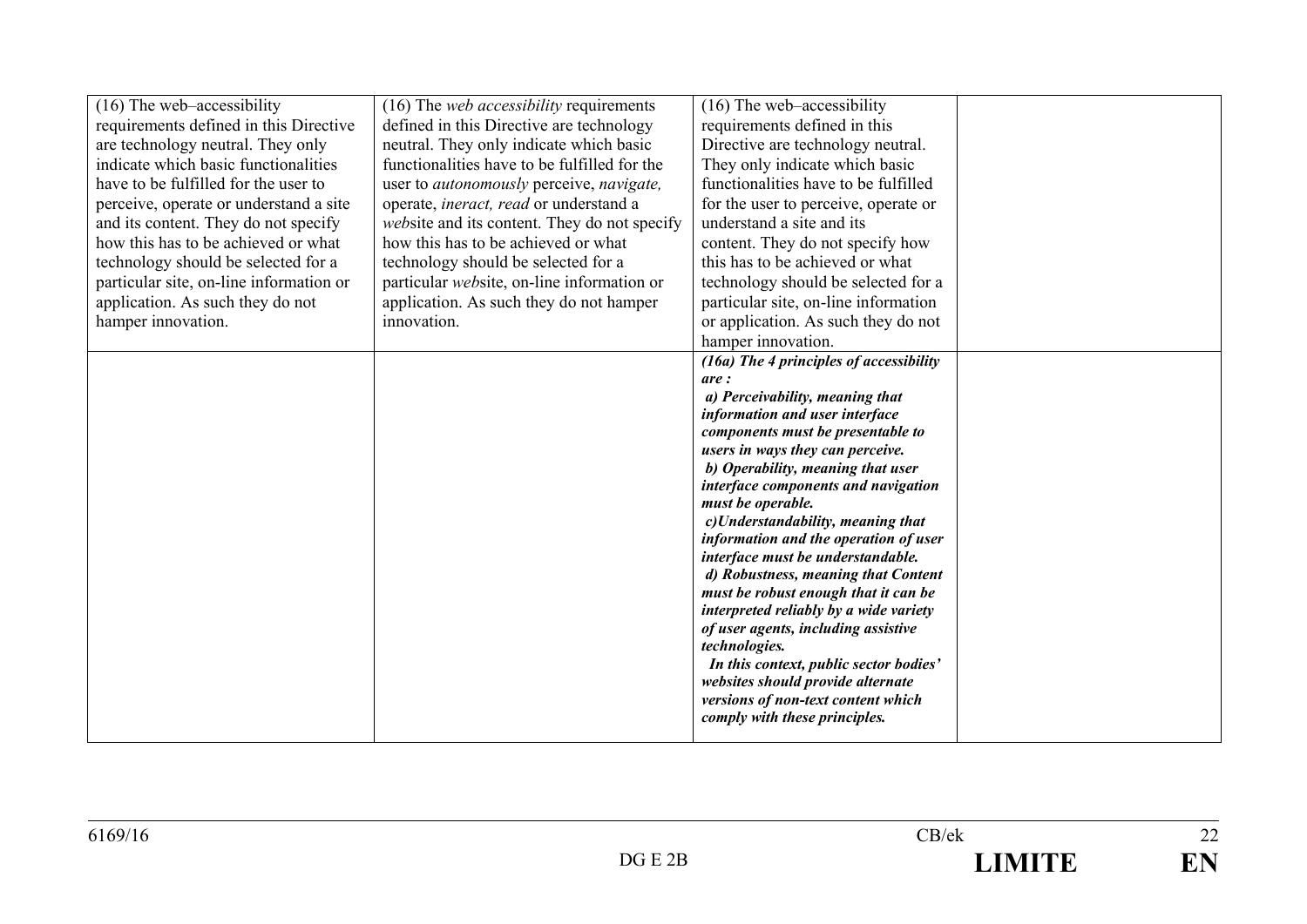| (17) Interoperability related to web-    | $(17)$ Interoperability related to web           | (17) Interoperability related to web- |  |
|------------------------------------------|--------------------------------------------------|---------------------------------------|--|
| accessibility should be based on         | <i>accessibility</i> should be based on commonly | accessibility should be based on      |  |
| commonly adopted and used                | adopted and used specifications that             | commonly adopted and used             |  |
| specifications that maximize the         | maximize the compatibility of the web            | specifications that maximize the      |  |
| compatibility of the web-content with    | content with current and future user agents      | compatibility of the web-content      |  |
| current and future user agents and       | and assistive technologies. More                 | with current and future user agents   |  |
| assistive technologies. More             | specifically, web content should provide         | and assistive technologies. More      |  |
| specifically, web-content should         | user agents with a common internal coding        | specifically, web-content should      |  |
| provide user agents with a common        | of natural language, structures, relations,      | provide user agents with a common     |  |
| internal coding of natural language,     | and sequences, as well as data of any            | internal coding of natural language,  |  |
| structures, relations, and sequences, as | embedded user-interface components.              | structures, relations, and sequences, |  |
| well as data of any embedded user-       | Interoperability thus benefits the users,        | as well as data of any embedded       |  |
| interface components. Interoperability   | allowing them to employ their user agents        | user-interface components.            |  |
| thus benefits the users, allowing them   | ubiquitously to access websites: they might      | Interoperability thus benefits the    |  |
| to employ their user agents              | also benefit from greater choice and             | users, allowing them to employ        |  |
| ubiquitously to access websites: they    | reduced prices across the Union.                 | their user agents ubiquitously to     |  |
| might also benefit from greater choice   | Interoperability would also benefit the          | access websites: they might also      |  |
| and reduced prices across the Union.     | suppliers and buyers of web accessibility        | benefit from greater choice and       |  |
| Interoperability would also benefit the  | related products and services.                   | reduced prices across the Union.      |  |
| suppliers and buyers of web-             |                                                  | Interoperability would also benefit   |  |
| accessibility related products and       |                                                  | the suppliers and buyers of web-      |  |
| services.                                |                                                  | accessibility related products and    |  |
|                                          |                                                  | services.                             |  |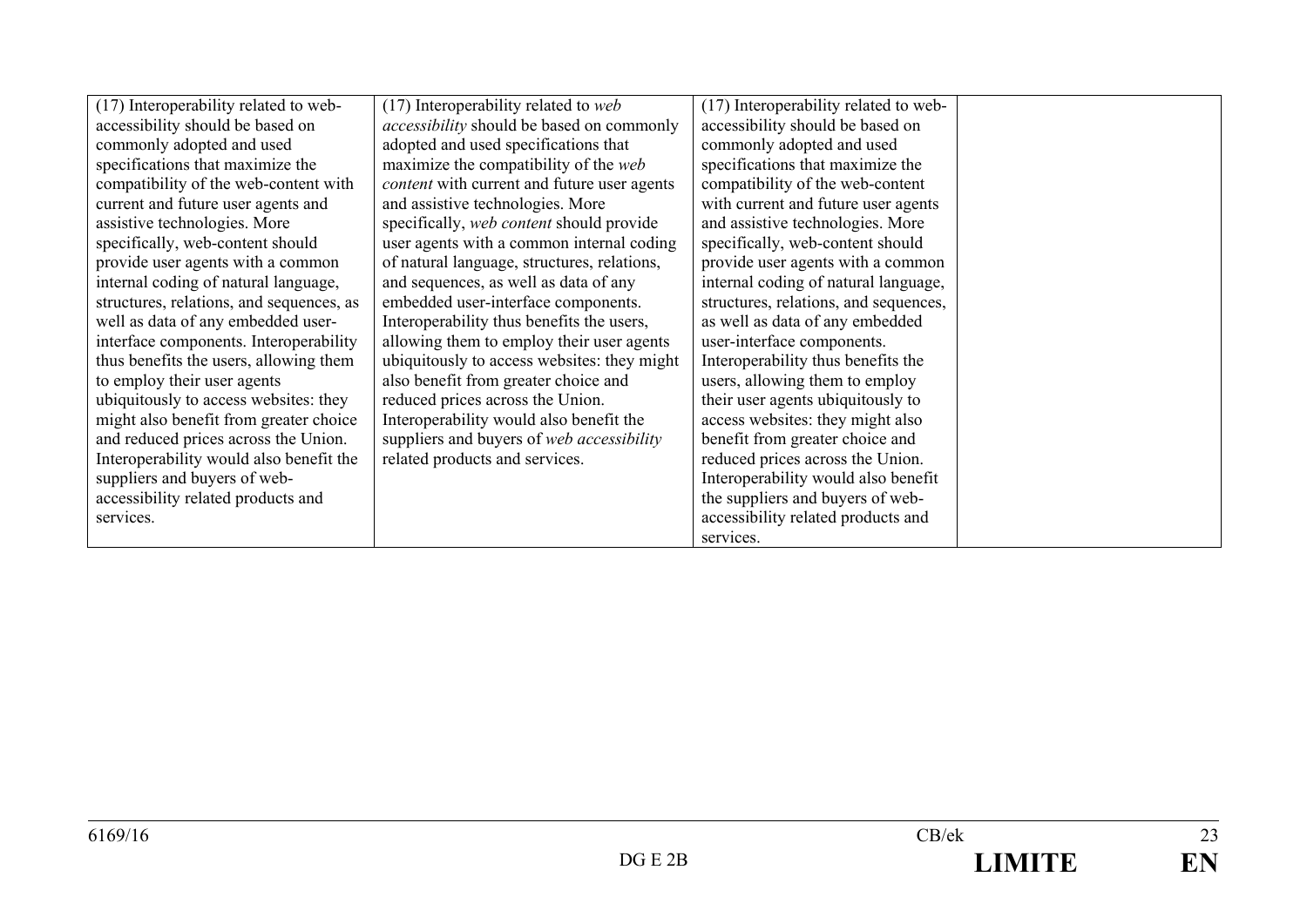| (18) As underlined in the Digital       | (18) As underlined in the Digital Agenda   | (18) As underlined in the Digital     |                                    |
|-----------------------------------------|--------------------------------------------|---------------------------------------|------------------------------------|
| Agenda for Europe, public authorities   | for Europe, public authorities should play | Agenda for Europe, public             |                                    |
| should play their part in promoting     | their part in promoting markets for online | authorities should play their part in |                                    |
| markets for online content.             | content. Governments can stimulate content | promoting markets for online          |                                    |
| Governments can stimulate content       | markets by making public sector            | content. Governments can stimulate    |                                    |
| markets by making public sector         | information available under transparent,   | content markets by making public      |                                    |
| information available under             | effective and non-discriminatory           | sector information available under    |                                    |
| transparent, effective and non-         | conditions. This is an important source of | transparent, effective and non-       |                                    |
| discriminatory conditions. This is an   | potential growth of innovative online      | discriminatory conditions. This is    |                                    |
| important source of potential growth of | services.                                  | an important source of potential      |                                    |
| innovative online services.             |                                            | growth of innovative online           |                                    |
|                                         |                                            | services.                             |                                    |
|                                         |                                            |                                       |                                    |
|                                         | (18a) It should be possible for the public |                                       |                                    |
|                                         | authorities of the Member States to        |                                       |                                    |
|                                         | require certain websites to be carried on  |                                       |                                    |
|                                         | servers within the Union in order to       |                                       |                                    |
|                                         | prevent spying by parties outside the      |                                       |                                    |
|                                         | Union or leaks of information and to       |                                       |                                    |
|                                         | ensure that parties outside the Union      |                                       |                                    |
|                                         | cannot close down services which are       |                                       |                                    |
|                                         | important on security grounds. $[AM 19]$   |                                       |                                    |
|                                         |                                            |                                       | (18aa) Member States should        |
|                                         |                                            |                                       |                                    |
|                                         |                                            |                                       | take accompanying measures to      |
|                                         |                                            |                                       | raise awareness and to promote     |
|                                         |                                            |                                       | web accessibility training         |
|                                         |                                            |                                       | programmes for relevant            |
|                                         |                                            |                                       | stakeholders, including in         |
|                                         |                                            |                                       | particular staff responsible for   |
|                                         |                                            |                                       | web accessibility. Relevant social |
|                                         |                                            |                                       | partners should be consulted or    |
|                                         |                                            |                                       | involved in preparing the content  |
|                                         |                                            |                                       | of the disability-related training |
|                                         |                                            |                                       | and awareness raising schemes.     |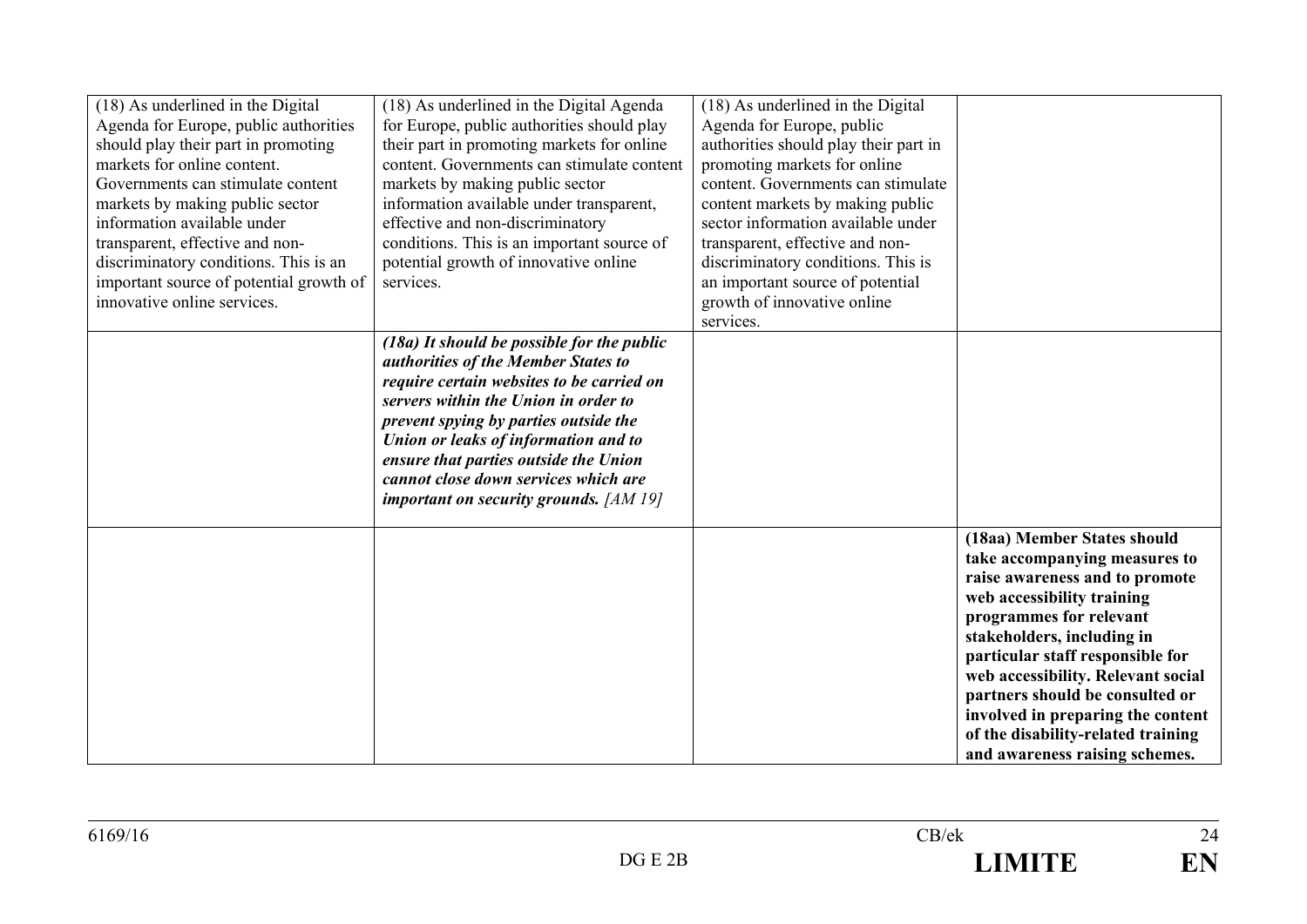| (19) The Directive should aim at<br>ensuring that certain types of public<br>sector bodies' websites that are<br>essential to the public are made<br>accessible according to common<br>requirements. Such types were<br>identified in the 2001 E-government<br>benchmarking exercise <sup>[19]</sup> and have<br>been used as a basis for the list in the<br>Annex. | (19) The This Directive should aim at<br>ensuring that certain types all public sector<br>bodies' websites and websites operated by<br>entities performing public tasks that are<br>essential to the public are made <i>fully</i><br>accessible according to common<br>requirements. Such types were identified in<br>the 2001 E-government benchmarking<br>exercise <sup>[19]</sup> and have been used as a basis<br>for the list-to persons with disabilities to<br>facilitate their living independently and<br>their full participation in all aspects of life<br>as stated in the UN Convention. The types<br>of websites operated by entities performing<br>public tasks to be covered by this Directive<br>should be listed in the Annex. The<br>deadlines for complying with the | (19) The Directive should aim at<br>ensuring that eertain types of public<br>sector bodies' websites that are<br>essential to the public are made<br><i>more</i> accessible according to<br>common requirements. Such types<br>were identified in the 2001 E-<br>government benchmarking<br>exercise <sup>[5]</sup> and have been used as a<br>basis for the list in the Annex. |  |
|---------------------------------------------------------------------------------------------------------------------------------------------------------------------------------------------------------------------------------------------------------------------------------------------------------------------------------------------------------------------|------------------------------------------------------------------------------------------------------------------------------------------------------------------------------------------------------------------------------------------------------------------------------------------------------------------------------------------------------------------------------------------------------------------------------------------------------------------------------------------------------------------------------------------------------------------------------------------------------------------------------------------------------------------------------------------------------------------------------------------------------------------------------------------|---------------------------------------------------------------------------------------------------------------------------------------------------------------------------------------------------------------------------------------------------------------------------------------------------------------------------------------------------------------------------------|--|
|                                                                                                                                                                                                                                                                                                                                                                     | requirements laid down in this Directive                                                                                                                                                                                                                                                                                                                                                                                                                                                                                                                                                                                                                                                                                                                                                 |                                                                                                                                                                                                                                                                                                                                                                                 |  |
|                                                                                                                                                                                                                                                                                                                                                                     | should be staggered so that its scope can<br>be widened to include all public sector                                                                                                                                                                                                                                                                                                                                                                                                                                                                                                                                                                                                                                                                                                     |                                                                                                                                                                                                                                                                                                                                                                                 |  |
|                                                                                                                                                                                                                                                                                                                                                                     | bodies' websites providing services directly<br>to the public. $[AM 20]$                                                                                                                                                                                                                                                                                                                                                                                                                                                                                                                                                                                                                                                                                                                 |                                                                                                                                                                                                                                                                                                                                                                                 |  |
| [19] http://ec.europa.eu/digital-<br>agenda/en/news/egovernment-<br>indicators-benchmarking-eeurope                                                                                                                                                                                                                                                                 | <sup>†19†</sup> http://ec.europa.eu/digital-<br>agenda/en/news/egovernment-indicators-<br>benchmarking-eeurope                                                                                                                                                                                                                                                                                                                                                                                                                                                                                                                                                                                                                                                                           | deleted                                                                                                                                                                                                                                                                                                                                                                         |  |
|                                                                                                                                                                                                                                                                                                                                                                     |                                                                                                                                                                                                                                                                                                                                                                                                                                                                                                                                                                                                                                                                                                                                                                                          |                                                                                                                                                                                                                                                                                                                                                                                 |  |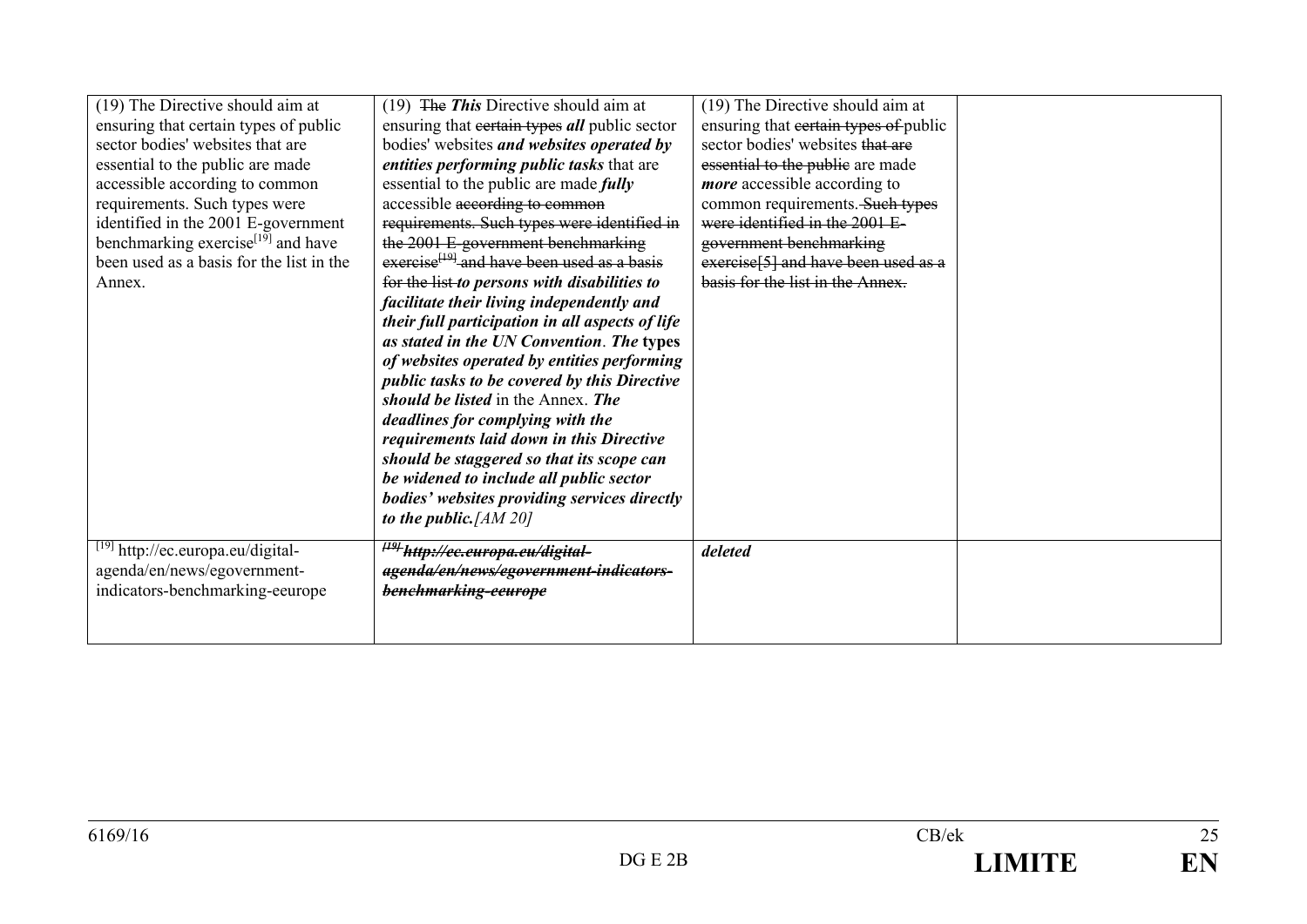| (20) This Directive lays down web-       | (20) This Directive lays down web-                   | (20) This Directive lays down web     |  |
|------------------------------------------|------------------------------------------------------|---------------------------------------|--|
| accessibility requirements for certain   | accessibility web accessibility requirements         | accessibility requirements for        |  |
| types of public sector bodies' websites. | for certain types of all public sector bodies'       | eertain types of public sector        |  |
| In order to facilitate the conformity of | websites and for websites operated by                | bodies' websites. In order to         |  |
| websites concerned with those            | entities performing public tasks. In order to        | facilitate the conformity of websites |  |
| requirements it is necessary to provide  | facilitate the conformity of websites                | concerned with those requirements     |  |
| presumption of conformity for the        | concerned with those requirements it is              | it is necessary to provide            |  |
| websites concerned that meet             | necessary to provide presumption of                  | presumption of conformity for the     |  |
| harmonised standards that are drawn      | conformity for the websites concerned that           | websites concerned that meet          |  |
| up and published in accordance with      | meet harmonised standards that are drawn             | harmonised standards that are         |  |
| Regulation (EU) No 1025/2012 of the      | up and published in the Official Journal of          | drawn up and published in             |  |
| European Parliament and of the           | the European Union in accordance with                | accordance with Regulation (EU)       |  |
| Council on European Standardisation,     | Regulation (EU) No 1025/2012 of the                  | No 1025/2012 of the European          |  |
| amending Council Directives              | European Parliament and of the                       | Parliament and of the Council on      |  |
| 89/686/EEC and 93/15/EEC and             | Council <sup>[20]</sup> on European Standardisation, | European Standardisation,             |  |
| Directives 94/9/EC, 94/25/EC,            | amending Council Directives 89/686/EEC               | amending Council Directives           |  |
| 95/16/EC 97/23/EC, 98/34/EC,             | and 93/15/EEC and Directives 94/9/EC.                | 89/686/EEC and 93/15/EEC and          |  |
| 2004/22/EC, 2007/23/EC, 2009/23/EC       | 94/25/EC, 95/16/EC 97/23/EC, 98/34/EC,               | Directives 94/9/EC, 94/25/EC,         |  |
| and 2009/105/EC of the European          | 2004/22/EC, 2007/23/EC, 2009/23/EC and               | 95/16/EC 97/23/EC, 98/34/EC,          |  |
| Parliament and of the Council and        | 2009/105/EC of the European Parliament               | 2004/22/EC, 2007/23/EC,               |  |
| repealing Decision 87/95/EEC and         | and of the Council and repealing Decision            | 2009/23/EC and 2009/105/EC of         |  |
| Decision No 1673/2006/EC, for the        | 87/95/EEC and Decision No                            | the European Parliament and of the    |  |
| purpose of expressing detailed           | 1673/2006/EC, for the purpose of                     | Council and repealing Decision        |  |
| technical specifications for those       | expressing detailed technical specifications         | 87/95/EEC and Decision No             |  |
| requirements. Pursuant to this           | for those requirements. Pursuant to this that        | $1673/2006/EC$ , for the purpose of   |  |
| Regulation, Member States and the        | Regulation, Member States and the                    | expressing detailed technical         |  |
| European Parliament shall be able to     | European Parliament shall be able to object          | specifications for those              |  |
| object to the harmonised standards       | to the harmonised standards which they               | requirements. Pursuant to this        |  |
| which they consider that do not          | consider that do not entirely satisfy the web        | Regulation, Member States and the     |  |
| entirely satisfy the web accessibility   | accessibility requirements laid down in this         | European Parliament shall be able     |  |
| requirements laid down in this           | Directive. [AM 21]                                   | to object to the harmonised           |  |
| Directive.                               |                                                      | standards which they consider that    |  |
|                                          |                                                      | do not entirely satisfy the web       |  |
|                                          |                                                      | accessibility requirements laid       |  |
|                                          |                                                      | down in this Directive.               |  |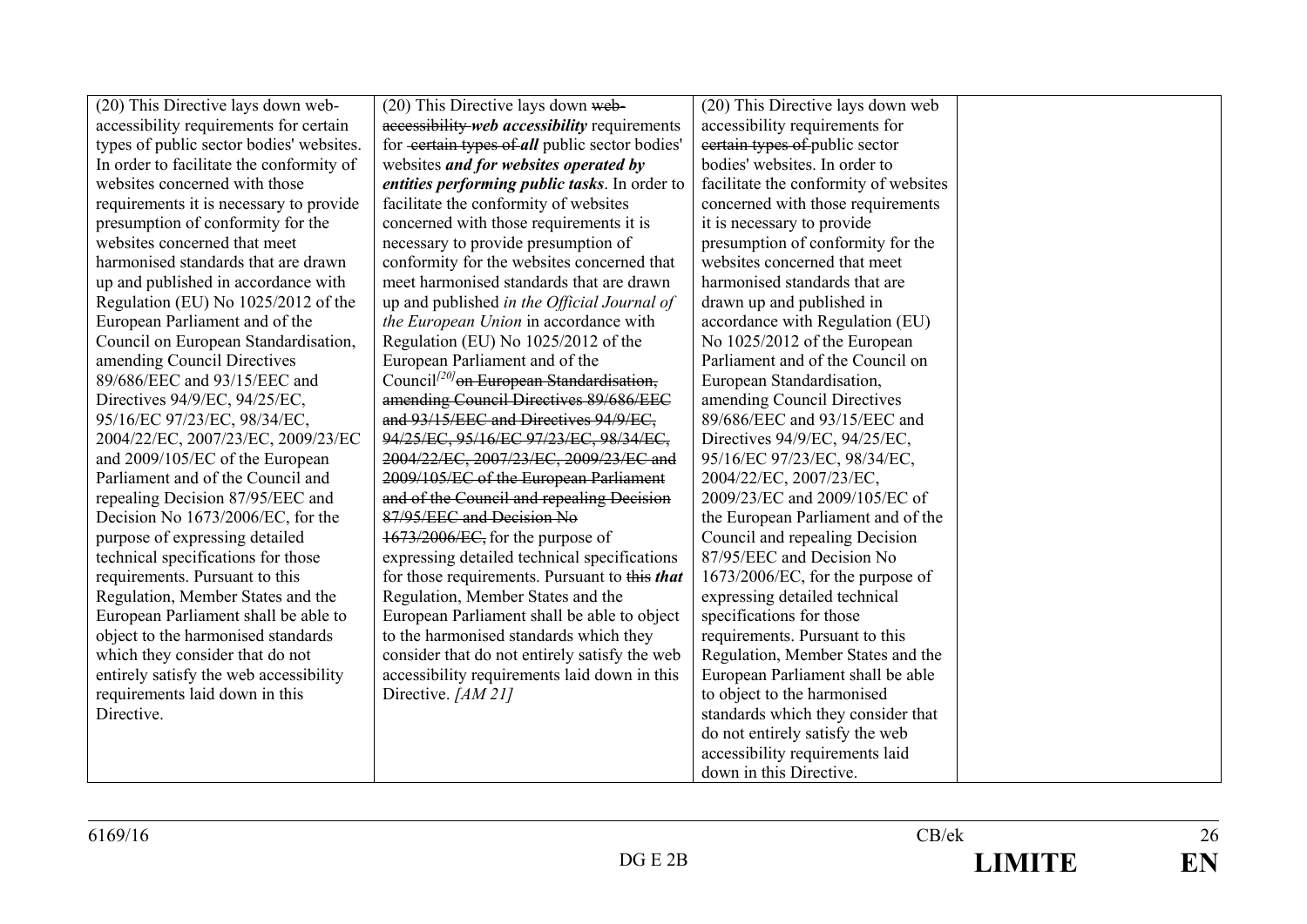| Directives 94/9/EC, 94/25/EC, 95/16/EC<br>97/23/EC, 98/34/EC, 2004/22/EC,<br>2007/23/EC, 2009/23/EC and 2009/105/EC<br>of the European Parliament and of the<br>Council and repealing Council Decision<br>87/95/EEC and Decision No 1673/2006/EC<br>of the European Parliament and of the<br>Council (OJ L 316, 14.11.2012, p. 12). |
|-------------------------------------------------------------------------------------------------------------------------------------------------------------------------------------------------------------------------------------------------------------------------------------------------------------------------------------|
|-------------------------------------------------------------------------------------------------------------------------------------------------------------------------------------------------------------------------------------------------------------------------------------------------------------------------------------|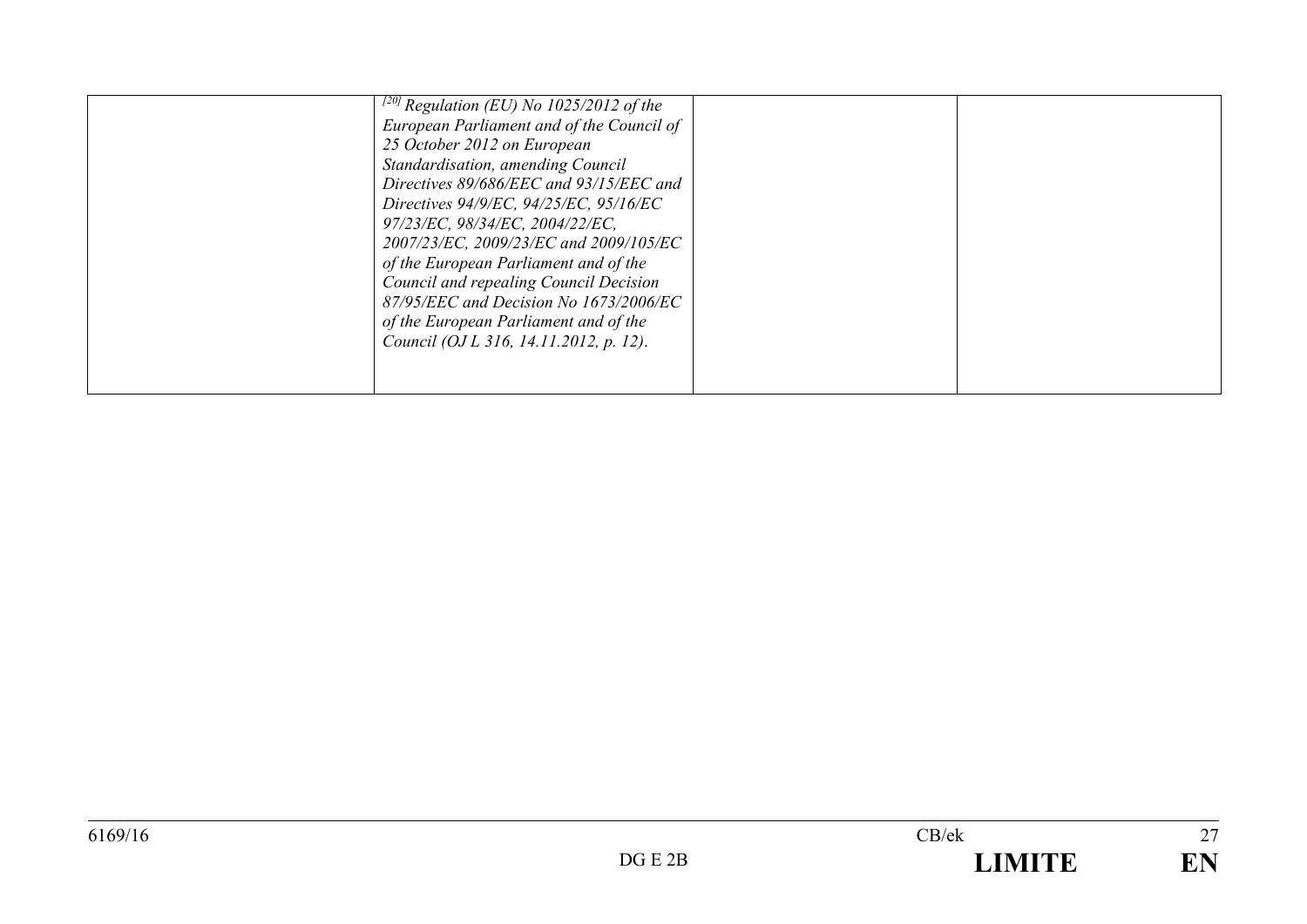| (21) The Commission has already                 | (21) The Commission has already issued a    | $(21)$ The Commission has already   |  |
|-------------------------------------------------|---------------------------------------------|-------------------------------------|--|
| issued a mandate $M/376$ <sup>[21]</sup> to the | mandate $M/376^{[21]}$ to the European      | issued a mandate M/376 to the       |  |
| European Standardisation                        | standardisation organisations, to develop a | European Standardisation            |  |
| Organisations, to develop a European            | European standard specifying the functional | Organisations, to develop a         |  |
| standard specifying the functional              | accessibility requirements for ICT products | European standard specifying the    |  |
| accessibility requirements for ICT              | and services, including web content, which  | functional accessibility            |  |
| products and services, including web            | could be used in public procurement as well | requirements for ICT products and   |  |
| content, which could be used in public          | as for other purposes like procurement in   | services, including web content,    |  |
| procurement as well as for other                | the private sector. To <i>that</i> end, the | which could be used in public       |  |
| purposes like procurement in the                | European standardisation organisations are  | procurement as well as for other    |  |
| private sector. To this end, the                | required to establish close co-operation    | purposes like procurement in the    |  |
| European Standardisation                        | with relevant industry standards forums and | private sector. To this end, the    |  |
| Organisations are required to establish         | consortia including the World Wide Web      | European Standardisation            |  |
| close co-operation with relevant                | Consortium (W3C/WAI). A harmonised          | Organisations are required to       |  |
| industry standards forums and                   | standard that would provide presumption of  | establish close co-operation with   |  |
| consortia including the World Wide              | conformity with the web accessibility       | relevant industry standards forums  |  |
| Web Consortium (W3C/WAI). A                     | requirements laid down in this Directive    | and consortia including the World   |  |
| harmonised standard that would                  | should be built upon the outcome of that    | Wide Web Consortium                 |  |
| provide presumption of conformity               | work.                                       | (W3C/WAI). A harmonised             |  |
| with the web-accessibility                      |                                             | standard that would provide         |  |
| requirements laid down in this                  |                                             | presumption of conformity with the  |  |
| Directive should be built upon the              |                                             | web accessibility requirements laid |  |
| outcome of this work.                           |                                             | down in this Directive should be    |  |
|                                                 |                                             | built upon outcome of this work the |  |
|                                                 |                                             | chapter 9 of the European           |  |
|                                                 |                                             | <b>Standard EN 301 549</b>          |  |
|                                                 |                                             | 'Accessibility requirements         |  |
|                                                 |                                             | suitable for public procurement of  |  |
|                                                 |                                             | <b>ICT</b> products and services in |  |
|                                                 |                                             | Europe', on the international       |  |
|                                                 |                                             | standard ISO/IEC 40500:2012 or      |  |
|                                                 |                                             | on future versions of these         |  |
|                                                 |                                             | standards.                          |  |
| $[21]$ http://www.mandate376.eu/                | $^{[21]}$ http://www.mandate376.eu/         |                                     |  |
|                                                 |                                             |                                     |  |
|                                                 |                                             |                                     |  |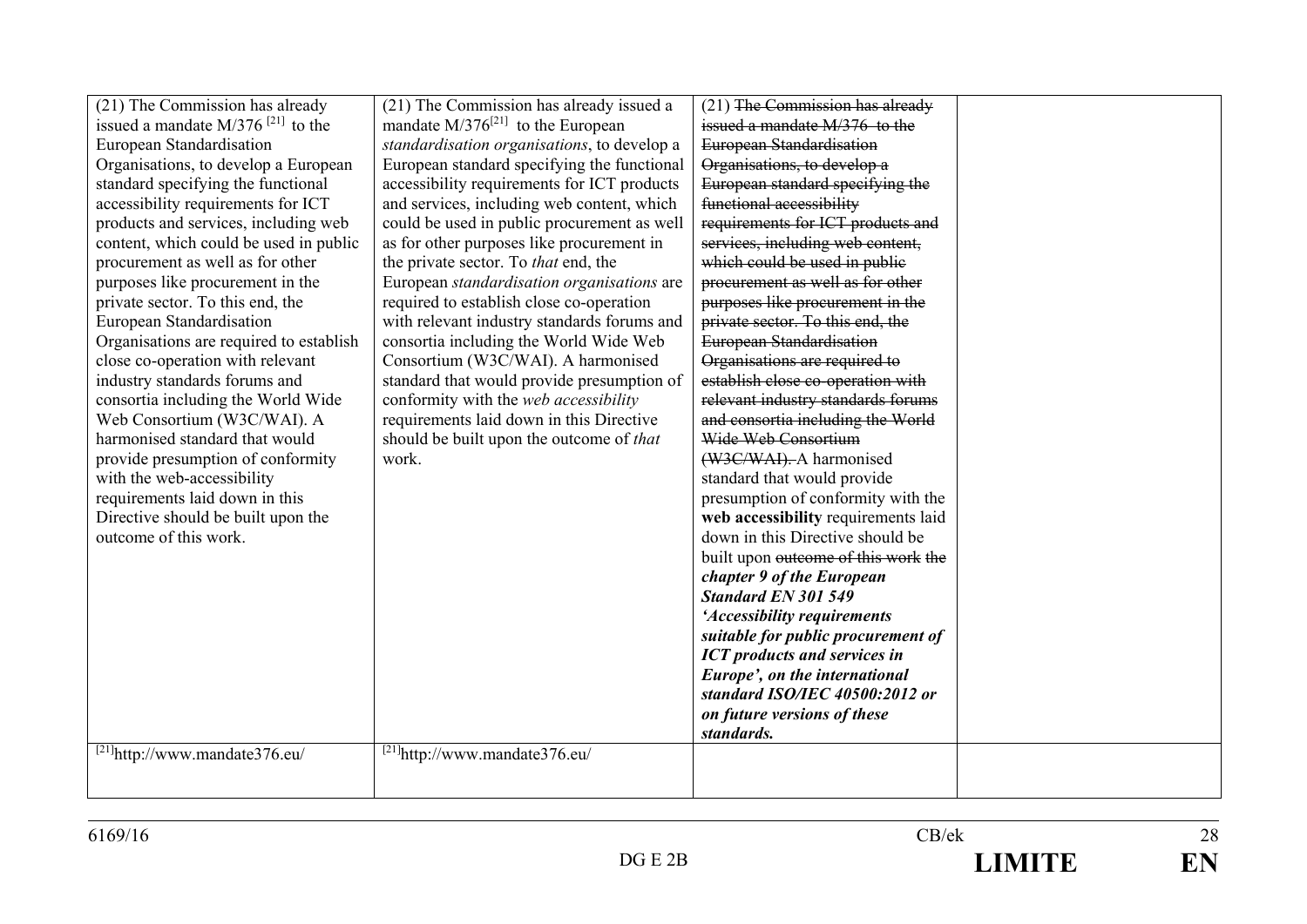|                                         | (21a) In the preparation and potential<br>future revisions of the relevant European<br>and harmonised standards, the responsible<br><b>European standardisation organisations</b><br>should be strongly encouraged to ensure<br>coherence with the relevant international<br>standards (currently ISO/IEC 40500), in<br>order to avoid any fragmentation or legal<br>uncertainty. [AM 22] |                                     |  |
|-----------------------------------------|-------------------------------------------------------------------------------------------------------------------------------------------------------------------------------------------------------------------------------------------------------------------------------------------------------------------------------------------------------------------------------------------|-------------------------------------|--|
| (22) Until the references of such a     | (22) Until the references of such a                                                                                                                                                                                                                                                                                                                                                       | (22) Until the references of such a |  |
| harmonised standard or parts thereof    | harmonised standard or parts thereof are                                                                                                                                                                                                                                                                                                                                                  | harmonised standard or parts        |  |
| are published, presumption of           | published in the Official Journal of the                                                                                                                                                                                                                                                                                                                                                  | thereof are published, presumption  |  |
| conformity with the web-accessibility   | European Union, the websites concerned                                                                                                                                                                                                                                                                                                                                                    | of conformity with the web-         |  |
| requirements should be provided for     | that meet the European standards or part                                                                                                                                                                                                                                                                                                                                                  | accessibility requirements should   |  |
| the websites concerned which meet the   | thereof that have been determined by the                                                                                                                                                                                                                                                                                                                                                  | be provided for the websites        |  |
| European standards or part thereof that | Commission by means of delegated acts                                                                                                                                                                                                                                                                                                                                                     | concerned which meet the            |  |
| have been determined by the             | should be presumed to be in conformity                                                                                                                                                                                                                                                                                                                                                    | European standards or part thereof  |  |
| Commission by delegating acts. A        | with the web accessibility requirements                                                                                                                                                                                                                                                                                                                                                   | that have been determined by the    |  |
| candidate could be the European         | covered by those standards or parts thereof.                                                                                                                                                                                                                                                                                                                                              | Commission by delegating acts. A    |  |
| standard which should be adopted on     | A candidate for such harmonised                                                                                                                                                                                                                                                                                                                                                           | candidate could be the European     |  |
| the basis of mandate M/376.             | standardcould be the European standard                                                                                                                                                                                                                                                                                                                                                    | standard which should be adopted    |  |
|                                         | which should be adopted on the basis of                                                                                                                                                                                                                                                                                                                                                   | on the basis of mandate M/376.      |  |
|                                         | mandate M/376.                                                                                                                                                                                                                                                                                                                                                                            |                                     |  |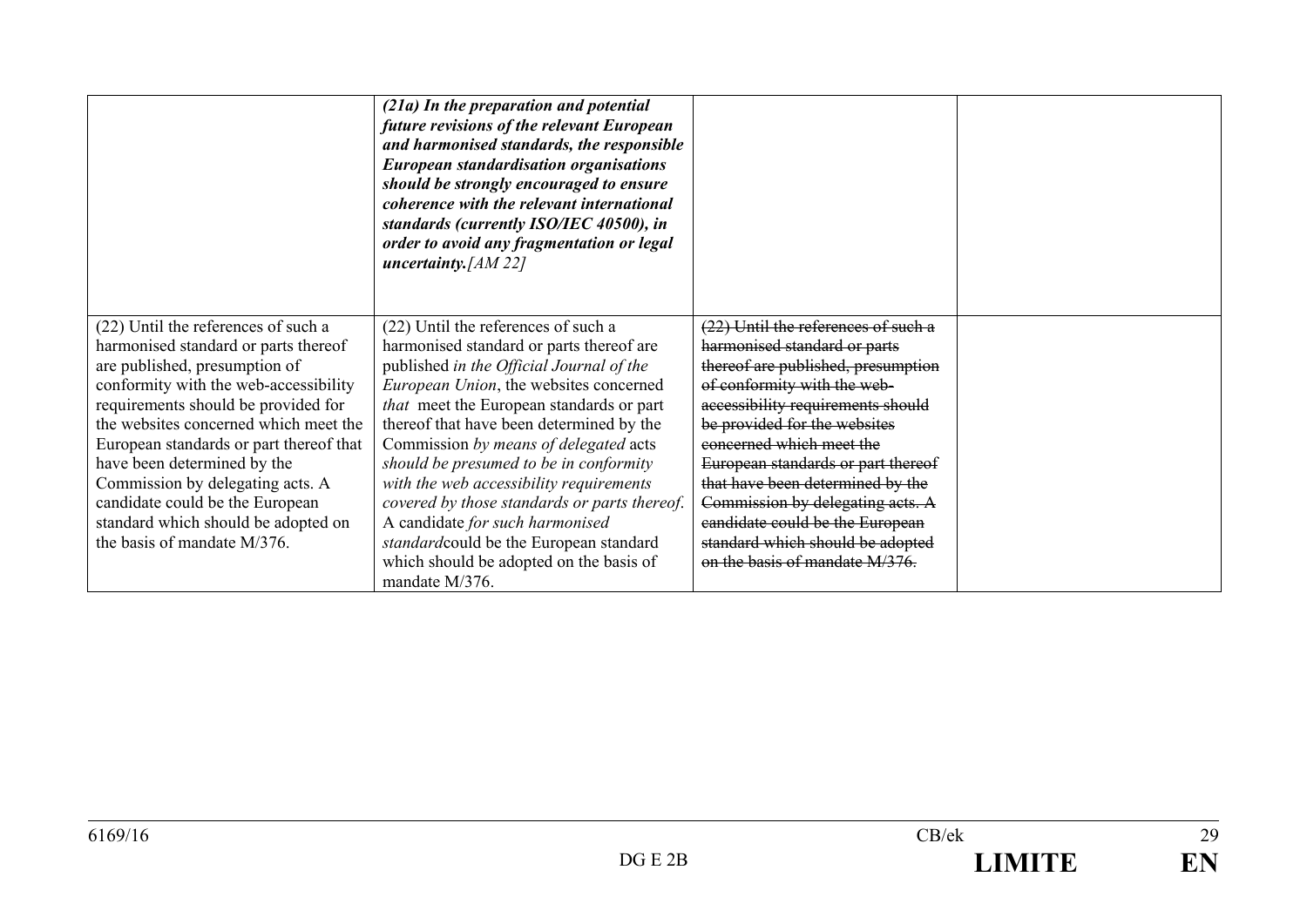| (23) In the absence of such a European      | (23) In the absence of such a European             | (23) In the absence of such a           |  |
|---------------------------------------------|----------------------------------------------------|-----------------------------------------|--|
| standard, presumption of conformity         | standard, presumption of conformity with           | European standard, presumption of       |  |
| with the web-accessibility                  | the web accessibility requirements should          | conformity with the web-                |  |
| requirements should be provided for         | be provided for the websites concerned             | accessibility requirements should       |  |
| the websites concerned which meet           | which meet those parts of the international        | be provided for the websites            |  |
| those parts of the international            | standard ISO/IEC 40500:2012 covering the           | concerned which meet those parts        |  |
| standard ISO/IEC 40500:2012                 | <b>Success Criteria and Conformance</b>            | of the international standard           |  |
| covering the Success Criteria and           | Requirements for Level AA conformance.             | ISO/IEC 40500:2012 covering the         |  |
| Conformance Requirements for Level          | The international standard ISO/IEC                 | <b>Success Criteria and Conformance</b> |  |
| AA conformance. The international           | 40500:2012 is exactly the same as the              | Requirements for Level AA               |  |
| standard ISO/IEC 40500:2012 is              | original Web Content Accessibility                 | conformance. The international          |  |
| exactly the same as the original Web        | Guidelines 2.0. The Success Criteria and           | standard ISO/IEC 40500:2012 is          |  |
| Content Accessibility Guidelines 2.0.       | Requirements for Level AA conformance              | exactly the same as the original        |  |
| The Success Criteria and Requirements       | specified for web pages in the version 2.0         | Web Content Accessibility               |  |
| for Level AA conformance specified          | of the Web Content Accessibility                   | Guidelines 2.0. The Success             |  |
| for web pages in the version 2.0 of the     | Guidelines (WCAG 2.0) from the W3C are             | Criteria and Requirements for           |  |
| <b>Web Content Accessibility Guidelines</b> | broadly recognised by stakeholders both            | Level AA conformance specified          |  |
| (WCAG 2.0) from the W3C are                 | internationally and at European level, to          | for web pages in the version 2.0 of     |  |
| broadly recognised by stakeholders          | provide the basis for adequate web                 | the Web Content Accessibility           |  |
| both internationally and at European        | <i>accessibility</i> specifications. This has been | Guidelines (WCAG 2.0) from the          |  |
| level, to provide the basis for adequate    | underlined in the Council Conclusions on           | W3C are broadly recognised by           |  |
| web-accessibility specifications. This      | accessible information society of 31 March         | stakeholders both internationally       |  |
| has been underlined in the Council          | $2009^{+22}$ .                                     | and at European level, to provide       |  |
| Conclusions on Accessible                   |                                                    | the basis for adequate web-             |  |
| Information Society <sup>[22]</sup> .       |                                                    | accessibility specifications. This      |  |
|                                             |                                                    | has been underlined in the Council      |  |
|                                             |                                                    | <b>Conclusions on Accessible</b>        |  |
|                                             |                                                    | Information Society[6].                 |  |
| $[22]$                                      | f22f                                               |                                         |  |
| http://www.consilium.europa.eu/uedoc        | http://www.consilium.europa.eu/uedocs/cm           |                                         |  |
| s/cms data/docs/pressdata/en/trans/107      | s data/docs/pressdata/en/trans/107014.pdf          |                                         |  |
| 014.pdf                                     |                                                    |                                         |  |
|                                             |                                                    |                                         |  |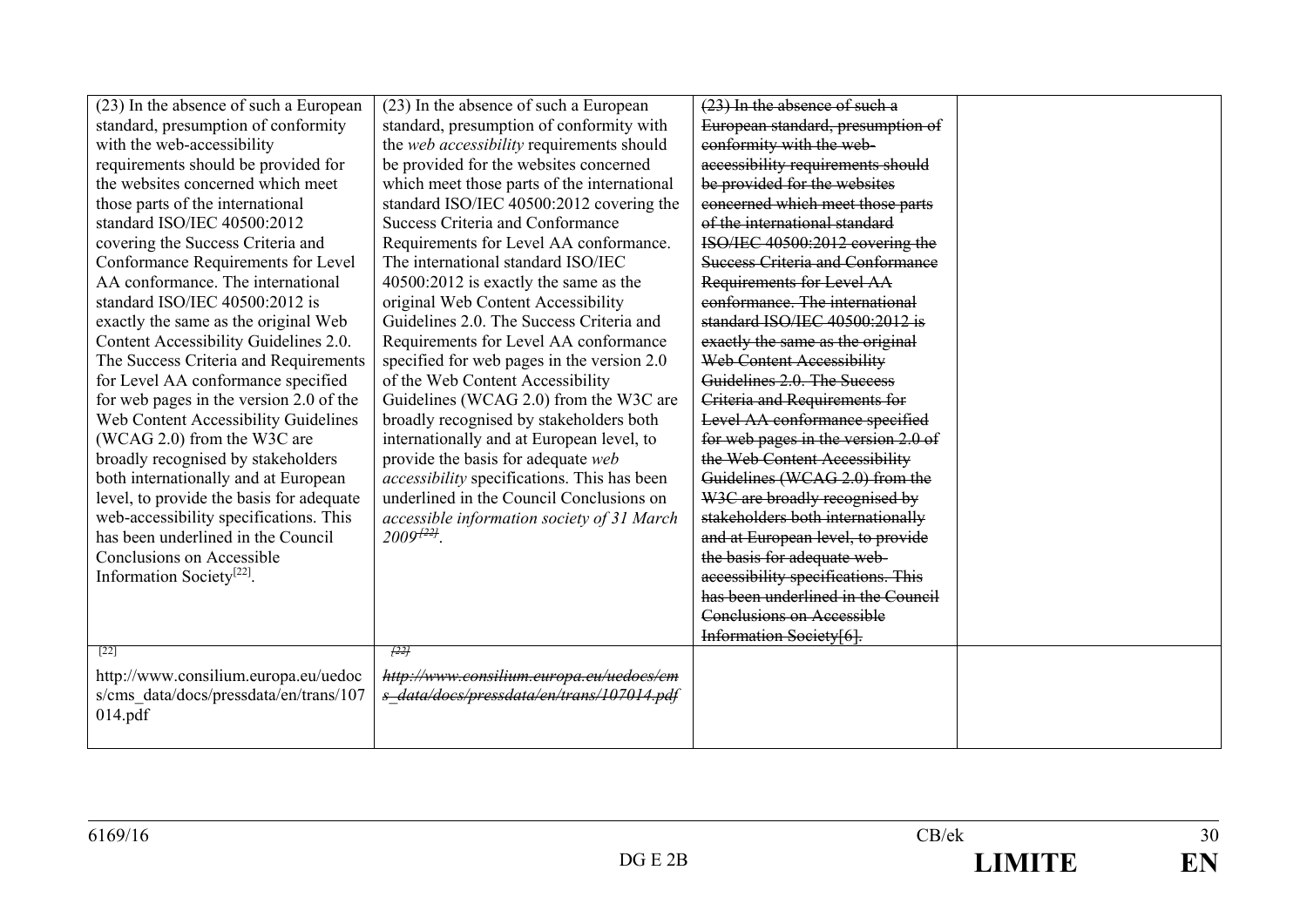| (24) The conformity with web-           | (24) The conformity with web-accessibility        | $(24)$ The conformity with web            |  |
|-----------------------------------------|---------------------------------------------------|-------------------------------------------|--|
| accessibility requirements should be    | web accessibility requirements should be          | <i>accessibility</i> requirements should  |  |
| continuously monitored from the initial | continuously monitored from the initial           | be continuously monitored from the        |  |
| construction of the public sector       | construction of the public sector bodies'         | initial construction of the public        |  |
| bodies' website to all subsequent       | website <i>concerned</i> to all subsequent        | sector bodies' website to all             |  |
| updates of its content. A harmonised    | updates of its content. Designating a             | subsequent updates of its content. A      |  |
| monitoring methodology would cover      | competent authority in each Member State          | harmonised monitoring                     |  |
| a way of verifying, on a uniform basis  | as the enforcement body would be an               | methodology would cover a way of          |  |
| in all Members States, the degree of    | adequate way to ensure that the                   | verifying, on a uniform basis in all      |  |
| compliance of the website with the      | conformity with web accessibility                 | Members States, the degree of             |  |
| requirements for web-accessibility, the | requirements is monitored and rigorously          | compliance of the website with the        |  |
| collection of representative samples    | enforced, with close involvement of               | requirements for web accessibility,       |  |
| and the periodicity of the monitoring.  | stakeholders through the setting up of a          | the collection of representative          |  |
| Member States should report annually    | complaint mechanism in identified cases           | samples and the periodicity of the        |  |
| on the outcome of the monitoring and    | of non-compliance. A harmonised                   | monitoring. Member States should          |  |
| more generally on the list of actions   | monitoring methodology would cover a              | report <i>periodically</i> on the outcome |  |
| taken in application of this Directive. | way of verifying, on a uniform basis in all       | of the monitoring and more                |  |
|                                         | Members States, the degree of compliance          | generally on the list of actions          |  |
|                                         | of the website <i>concerned</i> with the          | taken in application of this              |  |
|                                         | requirements for web-accessibility web            | Directive.                                |  |
|                                         | <i>accessibility</i> , the collection of          |                                           |  |
|                                         | representative samples and the periodicity        |                                           |  |
|                                         | of the monitoring. Member States should           |                                           |  |
|                                         | report annually every two years on the            |                                           |  |
|                                         | outcome of the monitoring and more                |                                           |  |
|                                         | generally on the list of <i>measures</i> taken in |                                           |  |
|                                         | application of this Directive. [AM 23]            |                                           |  |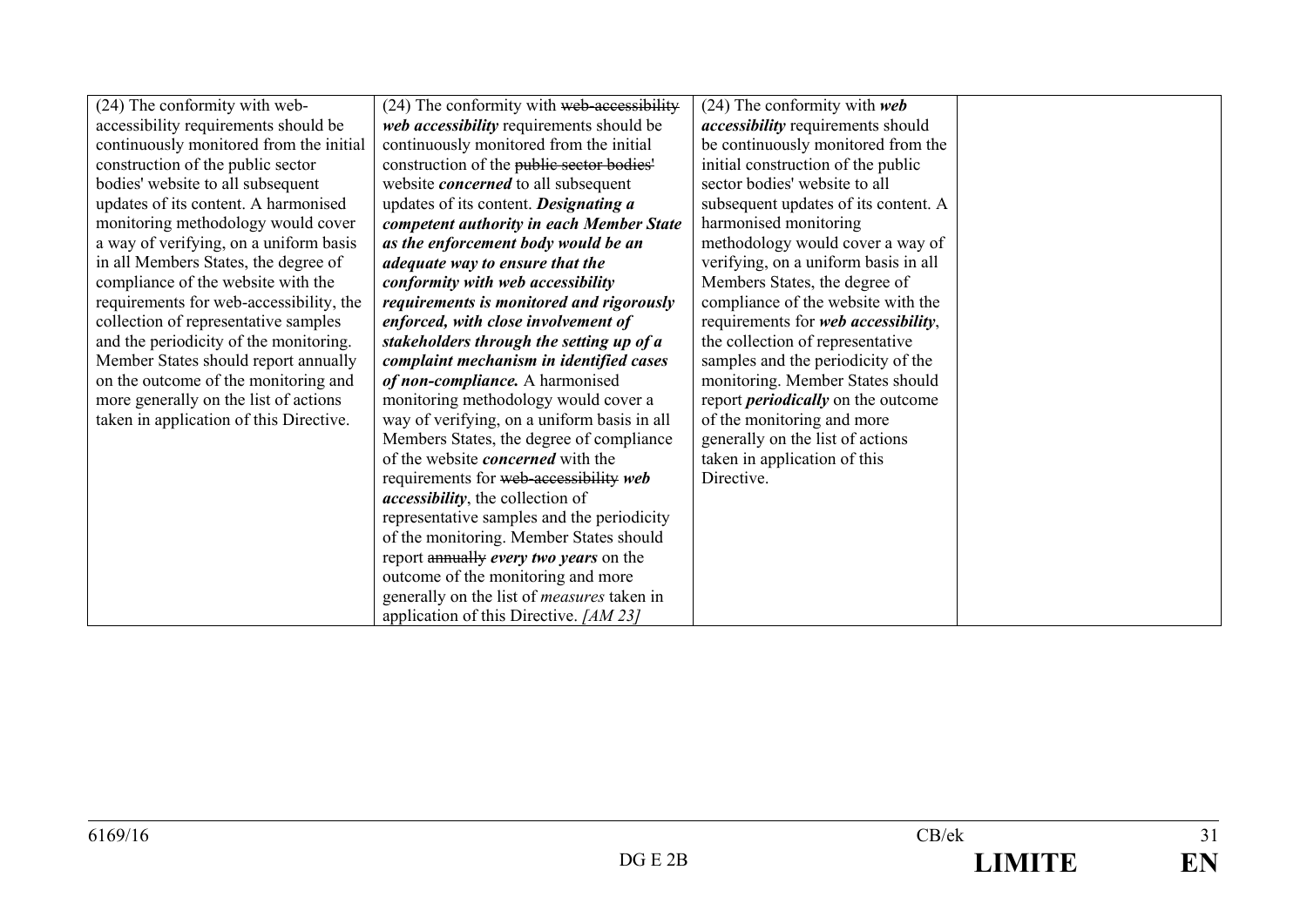|                                                                                                                                                                                                                                                         | (24a) The first methodology used to<br>monitor the compliance of the websites<br>concerned with the requirements for web<br>accessibility on a continuous basis should<br>be adopted by means of implementing acts<br>no later than a year after the entry into<br>force of this Directive. [AM 24]                                                                    |                                                                                                                                                                                                                                                         |  |
|---------------------------------------------------------------------------------------------------------------------------------------------------------------------------------------------------------------------------------------------------------|------------------------------------------------------------------------------------------------------------------------------------------------------------------------------------------------------------------------------------------------------------------------------------------------------------------------------------------------------------------------|---------------------------------------------------------------------------------------------------------------------------------------------------------------------------------------------------------------------------------------------------------|--|
| (25) In a harmonised framework, the<br>web-developers industry should face<br>fewer barriers to operate in the internal<br>market, while costs for governments<br>and others procuring web-accessibility<br>products and services should be<br>reduced. | $(25)$ In a harmonised framework, the web-<br>developersweb development industry<br>should face fewer barriers to operate in the<br>internal market, while costs for<br>governments and others procuring web-<br>accessibility web accessibility products and<br>services should be reduced, which would<br>contribute to economic growth and<br>employment. $[AM 25]$ | (25) In a harmonised framework,<br>the web-developers industry should<br>face fewer barriers to operate in the<br>internal market, while costs for<br>governments and others procuring<br>web-accessibility products and<br>services should be reduced. |  |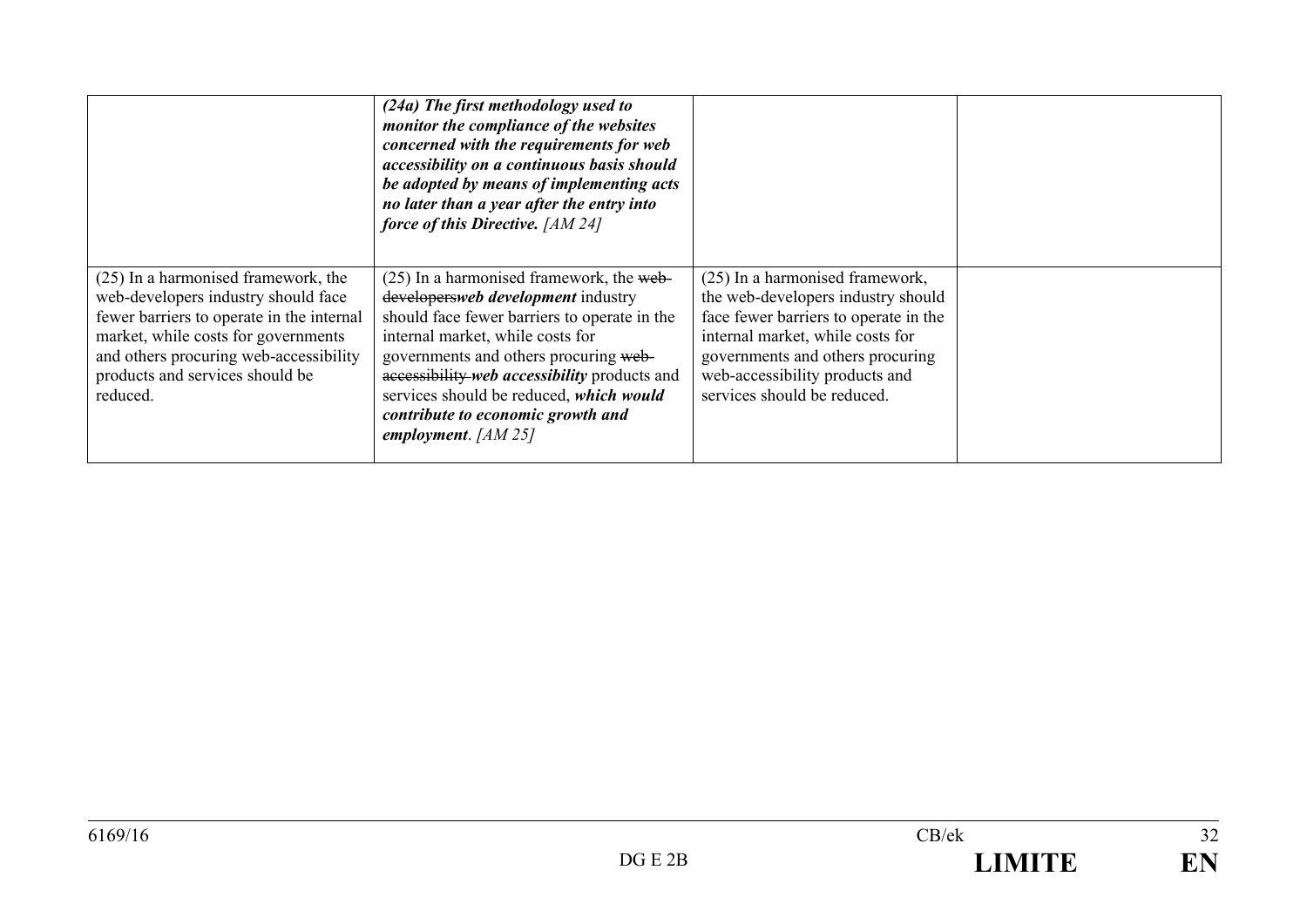| $(26)$ In order to ensure that the      | (26) In order to ensure that the websites             | (26) In order to ensure that the     |  |
|-----------------------------------------|-------------------------------------------------------|--------------------------------------|--|
| websites concerned are made             | concerned are made accessible in                      | websites concerned are made          |  |
| accessible in accordance with the       | accordance with the requirements for web-             | accessible in accordance with the    |  |
| requirements for web-accessibility laid | accessibility web accessibility laid down by          | requirements for web-accessibility   |  |
| down by this Directive, the power to    | this Directive and to ensure that those               | laid down by this Directive, the     |  |
| adopt acts in accordance with Article   | requirements are clear and                            | power to adopt acts in accordance    |  |
| 290 of the Treaty on the Functioning    | understandable for the stakeholders                   | with Article 290 of the Treaty on    |  |
| of the European Union should be         | involved in its implementation, including             | the Functioning of the European      |  |
| delegated to the Commission to          | external web developers and in-house staff            | Union should be delegated to the     |  |
| specify further, where appropriate,     | of public sector bodies and other entities            | Commission to specify further,       |  |
| these requirements and to determine     | <i>performing public tasks</i> , the power to         | where appropriate, these             |  |
| the European standard or parts thereof  | adopt acts in accordance with Article 290 of          | requirements and to determine the    |  |
| which, in the absence of harmonised     | the Treaty on the Functioning of the                  | European standard or parts thereof   |  |
| standards, would provide presumption    | European Union should be delegated to the             | which, in the absence of             |  |
| of conformity with the web-             | Commission to specify further <i>provide</i>          | harmonised standards, would          |  |
| accessibility requirements for the      | <i>further details</i> , where appropriate,           | provide presumption of conformity    |  |
| websites concerned which meet such      | theseconcerning those requirements,                   | with the web-accessibility           |  |
| standard or parts thereof. It is of     | without modifying them, and to determine              | requirements for the websites        |  |
| particular importance that the          | the European standard standards or parts              | concerned which meet such            |  |
| Commission carries out appropriate      | thereof which, in the absence of harmonised           | standard or parts thereof. It is of  |  |
| consultations during its preparatory    | standards, would provide presumption of               | particular importance that the       |  |
| work, including at expert level. The    | conformity with the web-accessibility web             | Commission carries out appropriate   |  |
| Commission, when preparing and          | <i>accessibility</i> requirements for the websites    | consultations during its preparatory |  |
| drawing up delegated acts, should       | concerned which meet such <i>standards</i> or         | work, including at expert level. The |  |
| ensure a simultaneous, timely and       | parts thereof and to amend Annex Ia in                | Commission, when preparing and       |  |
| appropriate transmission of relevant    | order to take account of technological                | drawing up delegated acts, should    |  |
| documents to the European Parliament    | <i>progress</i> . It is of particular importance that | ensure a simultaneous, timely and    |  |
| and to the Council.                     | the Commission <i>carry</i> out appropriate           | appropriate transmission of relevant |  |
|                                         | consultations during its preparatory work,            | documents to the European            |  |
|                                         | including at expert level. The Commission,            | Parliament and to the Council.       |  |
|                                         | when preparing and drawing up delegated               |                                      |  |
|                                         | acts, should ensure a simultaneous, timely            |                                      |  |
|                                         | and appropriate transmission of relevant              |                                      |  |
|                                         | documents to the European Parliament and              |                                      |  |
|                                         | to the Council. [AM 26]                               |                                      |  |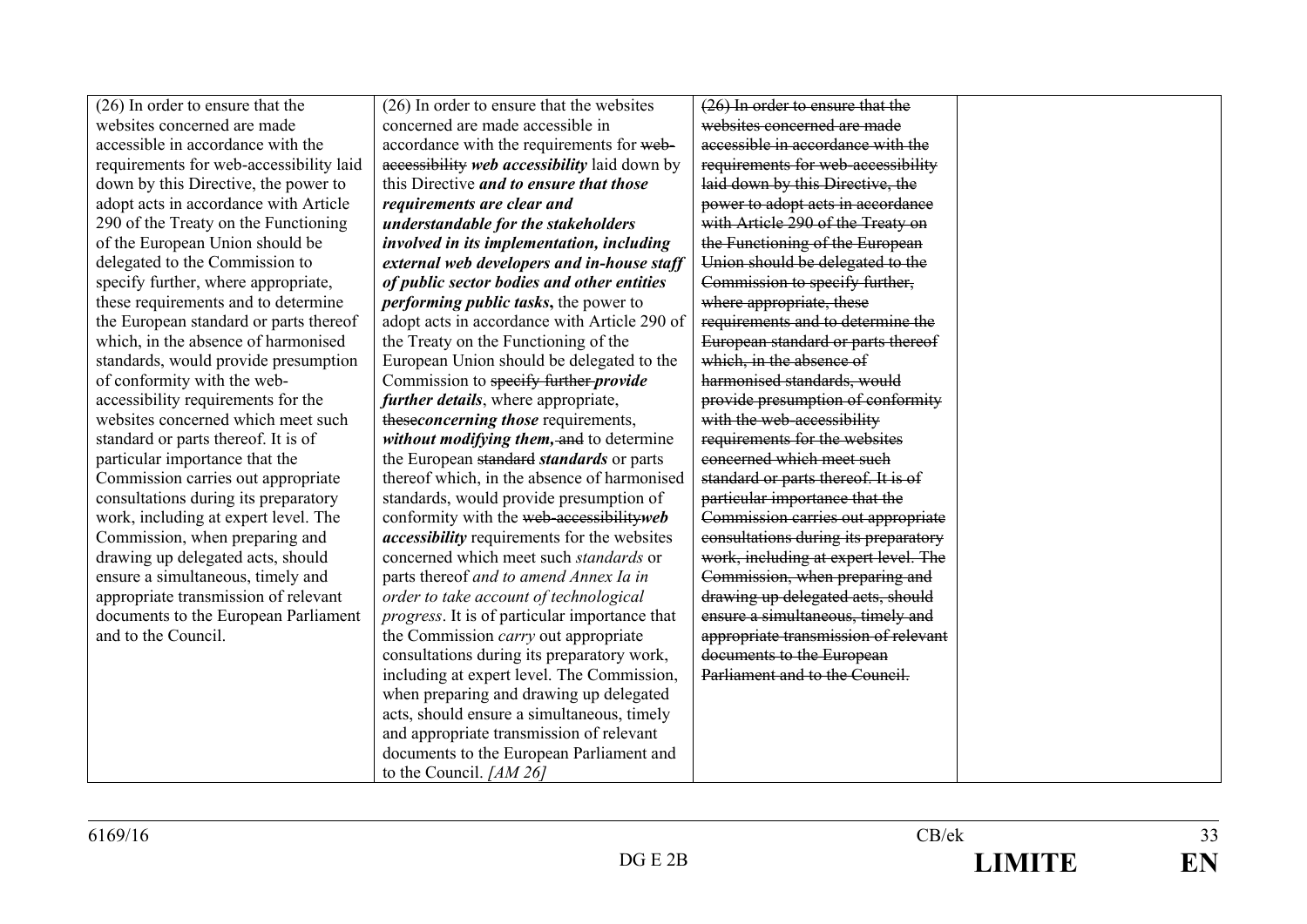| (27) In order to ensure uniform         | (27) In order to ensure uniform conditions         | $(27)$ In order to ensure uniform    |  |
|-----------------------------------------|----------------------------------------------------|--------------------------------------|--|
| conditions for the implementation of    | for the implementation of the relevant             | conditions for the implementation    |  |
| the relevant provisions of this         | provisions of this Directive, implementing         | of the relevant provisions of this   |  |
| Directive, implementing powers          | powers should be conferred to the                  | Directive, implementing powers       |  |
| should be conferred to the              | Commission. The examination procedure              | should be conferred to the           |  |
| Commission. The examination             | should be used for the <i>establishment</i> of the | Commission. The examination          |  |
| procedure should be used for the        | methodology that Member States should              | procedure should be used for the     |  |
| definition of the methodology that      | use for monitoring the conformity of the           | definition of the methodology that   |  |
| Member States should use for            | websites concerned with those                      | Member States should use for         |  |
| monitoring the conformity of the        | requirements. The advisory procedure               | monitoring the conformity of the     |  |
| websites concerned with those           | should be used for the establishment of a          | websites concerned with those        |  |
| requirements. The advisory procedure    | model statement on accessibility and the           | requirements. The advisory           |  |
| should be used for the determination of | arrangements for reporting by Member               | procedure should be used for the     |  |
| the modalities according to which       | States to the Commission. Those powers             | determination of the modalities      |  |
| Member States should report to the      | should be exercised in accordance with             | according to which Member States     |  |
| Commission on the result of this        | Regulation (EU) No 182/2011 of the                 | should report to the Commission on   |  |
| monitoring. Those powers should be      | European Parliament and the Council $^{123}$ .     | the result of this monitoring. Those |  |
| exercised in accordance with            |                                                    | powers should be exercised in        |  |
| Regulation (EU) No 182/2011 of the      |                                                    | accordance with Regulation (EU)      |  |
| European Parliament and the Council     |                                                    | No 182/2011 of the European          |  |
| of 16 February 2011 laying down the     |                                                    | Parliament and the Council of 16     |  |
| rules and general principles concerning |                                                    | February 2011 laying down the        |  |
| mechanisms for control by the           |                                                    | rules and general principles         |  |
| Member States of the Commission's       |                                                    | concerning mechanisms for control    |  |
| exercise of implementing powers.        |                                                    | by the Member States of the          |  |
|                                         |                                                    | Commission's exercise of             |  |
|                                         |                                                    | implementing powers.                 |  |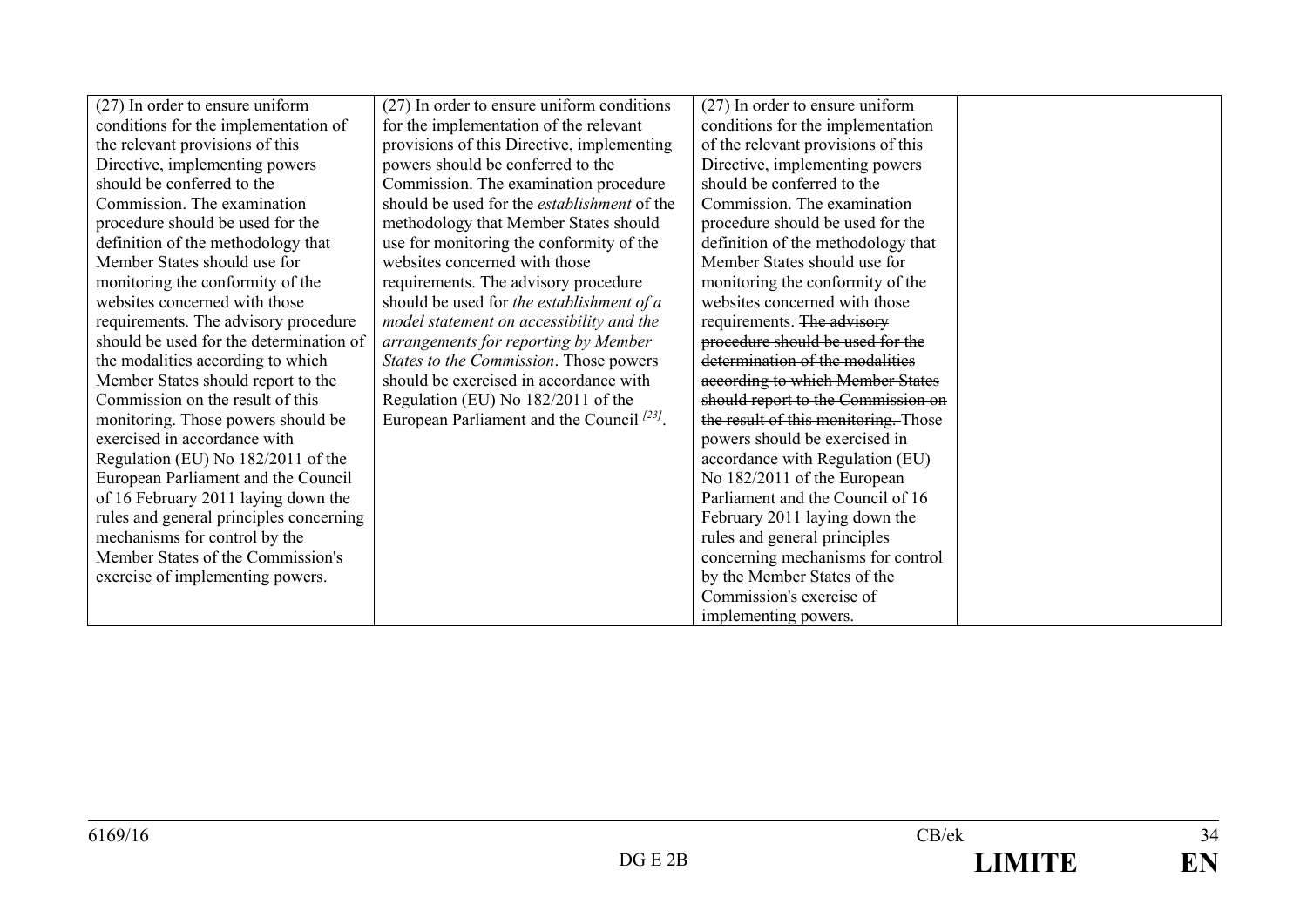| <sup>[23]</sup> Regulation (EU) No 182/2011 of the<br>European Parliament and the Council of $16$<br>February 2011 laying down the rules and<br>general principles concerning mechanisms<br>for control by the Member States of the<br>Commission's exercise of implementing<br>powers (OJ L 55, 28.2.2011, p. 13). |  |  |
|---------------------------------------------------------------------------------------------------------------------------------------------------------------------------------------------------------------------------------------------------------------------------------------------------------------------|--|--|
|---------------------------------------------------------------------------------------------------------------------------------------------------------------------------------------------------------------------------------------------------------------------------------------------------------------------|--|--|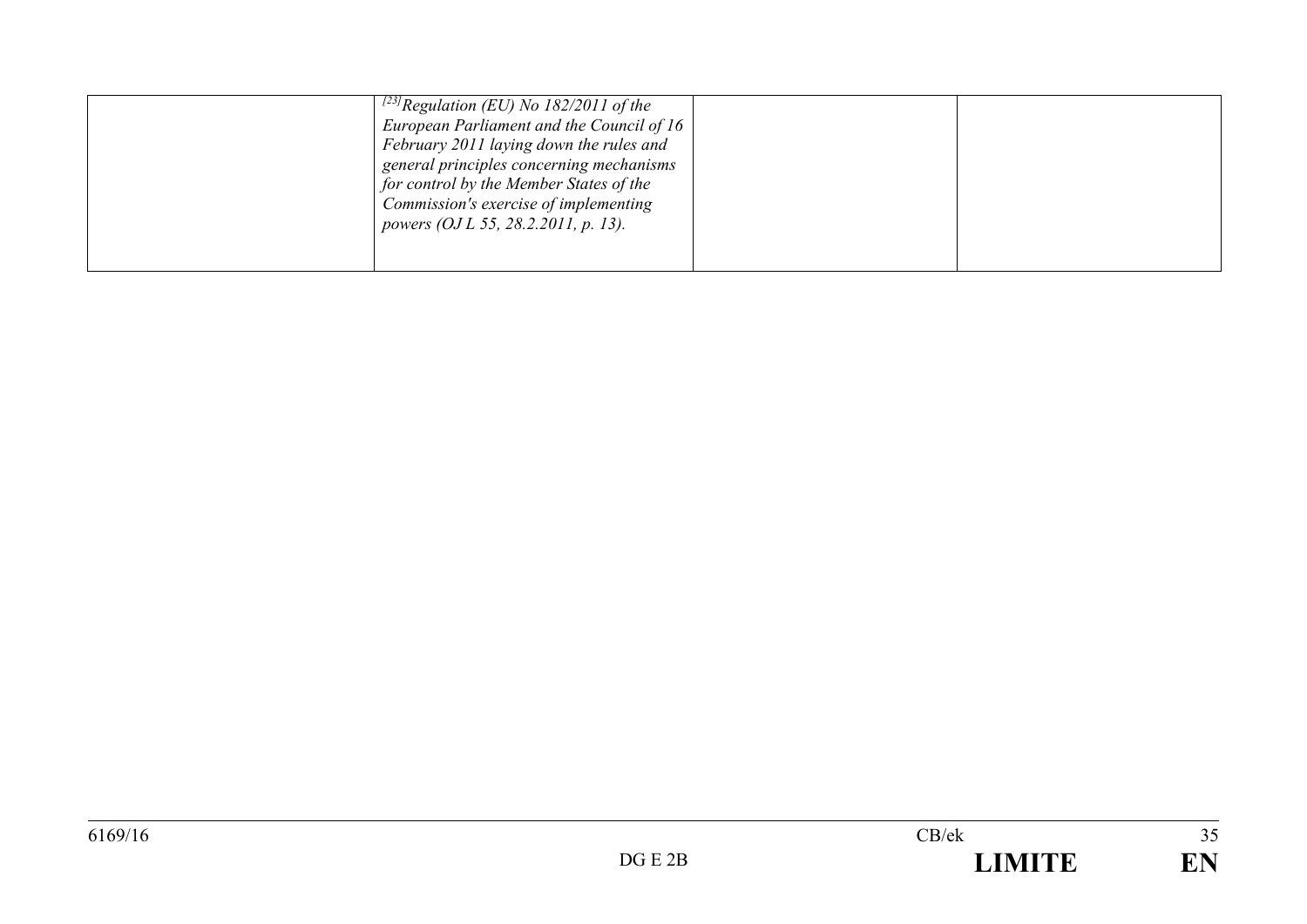| (28) Since the objective of this         | (28) Since the objective of this Directive,        | (28) Since the objective of this      |  |
|------------------------------------------|----------------------------------------------------|---------------------------------------|--|
| Directive, namely, the establishment of  | namely, the establishment of a harmonised          | Directive, namely, the                |  |
| a harmonised market for the              | market for the accessibility of public sector      | establishment of a harmonised         |  |
| accessibility of public sector bodies'   | bodies' websites and websites operated by          | market for the accessibility of       |  |
| websites, cannot be sufficiently         | entities performing public tasks cannot be         | public sector bodies' websites,       |  |
| achieved by the Member States,           | sufficiently achieved by the Member States,        | cannot be sufficiently achieved by    |  |
| because it requires the harmonisation    | because it requires the harmonisation of           | the Member States, because it         |  |
| of different rules currently existing in | different rules currently existing in their        | requires the harmonisation of         |  |
| their respective legal systems and can,  | respective legal systems and can, therefore        | different rules currently existing in |  |
| therefore, be better achieved at Union   | <b>but can rather</b> , by reason of its scale and | their respective legal systems and    |  |
| level, the Union may adopt measures,     | effects, be better achieved at Union level,        | can, therefore, be better achieved at |  |
| in accordance with the principle of      | the Union may adopt measures, in                   | Union level, the Union may adopt      |  |
| subsidiarity as set out in Article 5 of  | accordance with the principle of                   | measures, in accordance with the      |  |
| the Treaty on the European Union. In     | subsidiarity as set out in Article 5 of the        | principle of subsidiarity as set out  |  |
| accordance with the principle of         | Treaty on the European Union. In                   | in Article 5 of the Treaty on the     |  |
| proportionality, as set out in that      | accordance with the principle of                   | European Union. In accordance         |  |
| Article, this Directive does not go      | proportionality, as set out in that Article,       | with the principle of                 |  |
| beyond what is necessary in order to     | this Directive does not go beyond what is          | proportionality, as set out in that   |  |
| achieve that objective,                  | necessary in order to achieve that objective.      | Article, this Directive does not go   |  |
|                                          | Adopting a harmonised approach to web              | beyond what is necessary in order     |  |
|                                          | accessibility throughout the Union would           | to achieve that objective,            |  |
|                                          | cut costs for website development                  |                                       |  |
|                                          | companies and, therefore, also for the             |                                       |  |
|                                          | public bodies that use their services. In          |                                       |  |
|                                          | future, access to information and services         |                                       |  |
|                                          | provided via websites will be increasingly         |                                       |  |
|                                          | important for the public in exercising their       |                                       |  |
|                                          | fundamental rights, including access to            |                                       |  |
|                                          | employment, $[AM 27]$                              |                                       |  |
| <b>HAVE ADOPTED THIS</b>                 | HAVE ADOPTED THIS DIRECTIVE:                       | <b>HAVE ADOPTED THIS</b>              |  |
| <b>DIRECTIVE:</b>                        |                                                    | DIRECTIVE:                            |  |
|                                          |                                                    |                                       |  |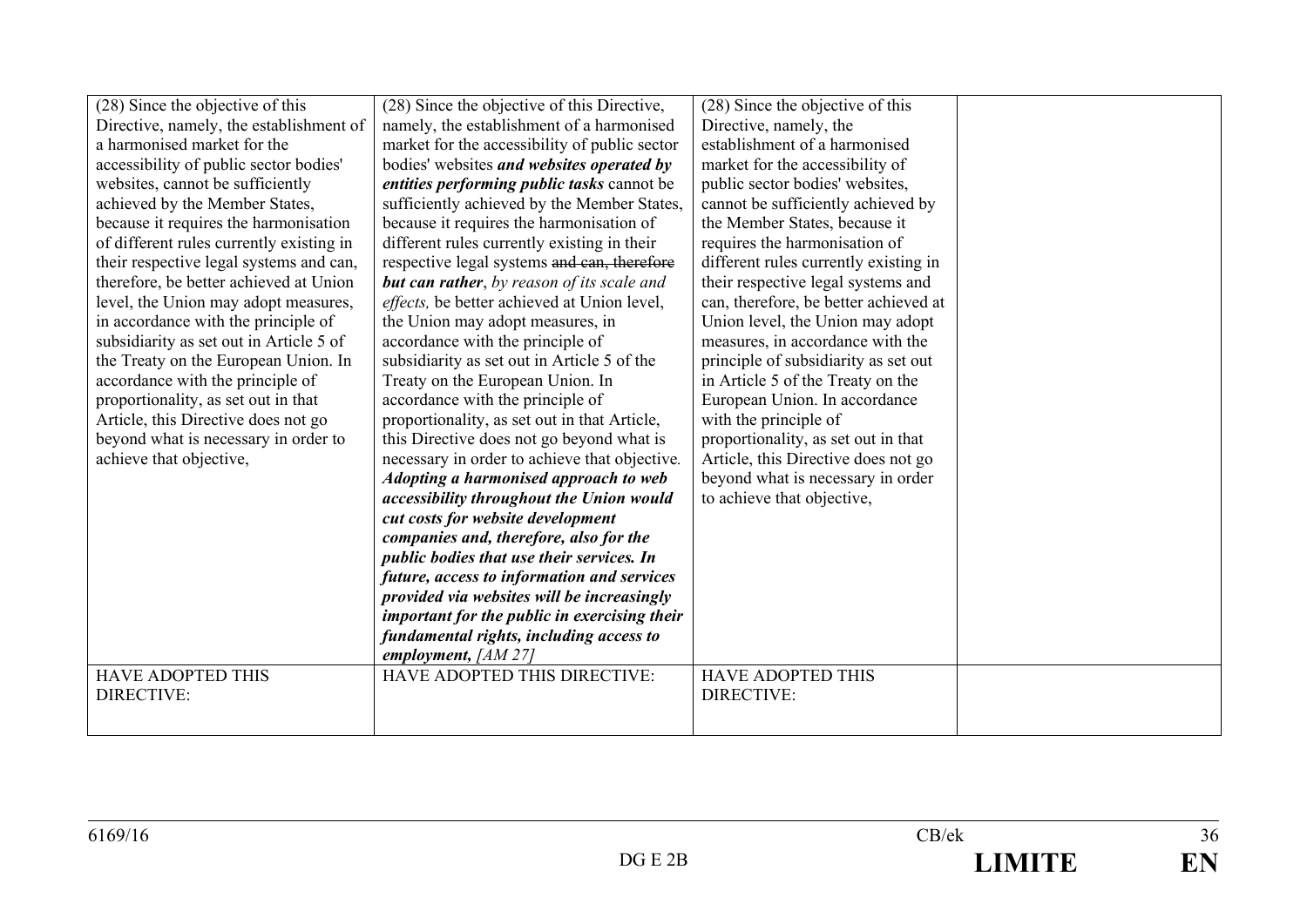| Article 1                                                                                                                                                                                                                                                                                                                  | Article 1                                                                                                                                                                                                                                                                                                                                                                                                                                                            | Article 1                                                                                                                                                                                                                                                                                                                                                                                                                                                                                                       | Article 1                                                                                                                                                                                                                                                                                                                                                                                                                                                                                                                                                                                                                                                                                                                                                                                                                                                                                                                                                  |
|----------------------------------------------------------------------------------------------------------------------------------------------------------------------------------------------------------------------------------------------------------------------------------------------------------------------------|----------------------------------------------------------------------------------------------------------------------------------------------------------------------------------------------------------------------------------------------------------------------------------------------------------------------------------------------------------------------------------------------------------------------------------------------------------------------|-----------------------------------------------------------------------------------------------------------------------------------------------------------------------------------------------------------------------------------------------------------------------------------------------------------------------------------------------------------------------------------------------------------------------------------------------------------------------------------------------------------------|------------------------------------------------------------------------------------------------------------------------------------------------------------------------------------------------------------------------------------------------------------------------------------------------------------------------------------------------------------------------------------------------------------------------------------------------------------------------------------------------------------------------------------------------------------------------------------------------------------------------------------------------------------------------------------------------------------------------------------------------------------------------------------------------------------------------------------------------------------------------------------------------------------------------------------------------------------|
| Subject matter and scope                                                                                                                                                                                                                                                                                                   | Subject matter and scope                                                                                                                                                                                                                                                                                                                                                                                                                                             | Subject matter and scope                                                                                                                                                                                                                                                                                                                                                                                                                                                                                        | Subject matter and scope                                                                                                                                                                                                                                                                                                                                                                                                                                                                                                                                                                                                                                                                                                                                                                                                                                                                                                                                   |
| 1. This Directive aims at<br>approximating the laws, regulations<br>and administrative provisions of the<br>Member States related to the<br>accessibility of the content of public<br>sector bodies' websites to all users, in<br>particular people with functional<br>limitations including persons with<br>disabilities. | 1. This Directive aims at approximating to<br><i>approximate</i> the laws, regulations and<br>administrative provisions of the Member<br>States relatedin relation to the accessibility<br>to all users of the content of public sector<br>bodies' websites to all users and websites<br>operated by entities performing public<br>tasks, in particular people with functional<br>limitations including to persons with<br>disabilities and elderly persons. [AM 28] | 1. In order to improve the<br>functioning of the internal market,<br>this Directive aims at<br>approximating the laws, regulations<br>and administrative provisions of the<br>Member States related to the web<br>accessibility <i>requirements</i> of public<br>sector bodies' websites all users<br>available to the public at large,<br>thereby enabling those websites to<br>be more accessible to users, in<br>particular to people with functional<br>limitations including persons with<br>disabilities. | In order to improve the functioning<br>of the internal market, this Directive<br>aims at approximating the laws,<br>regulations and administrative<br>provisions of the Member States<br>related to the web accessibility<br>requirements of public sector bodies'<br>websites open available to the public<br>at large, thereby enabling those<br>websites to be more accessible to<br>users, in particular to people persons<br>with disabilities.<br><b>New recital accompanying article</b><br>$1(1)$ : The web accessibility<br>requirements of this Directive are<br>applicable to websites open to the<br>public, including those requiring<br>registration or identification, as<br>well as websites targeted to<br>specific groups, but open to all<br>citizens. The web accessibility<br>requirements are not applicable to<br>digital information which is only<br>available to a closed group of<br>people (and not to the general<br>public). |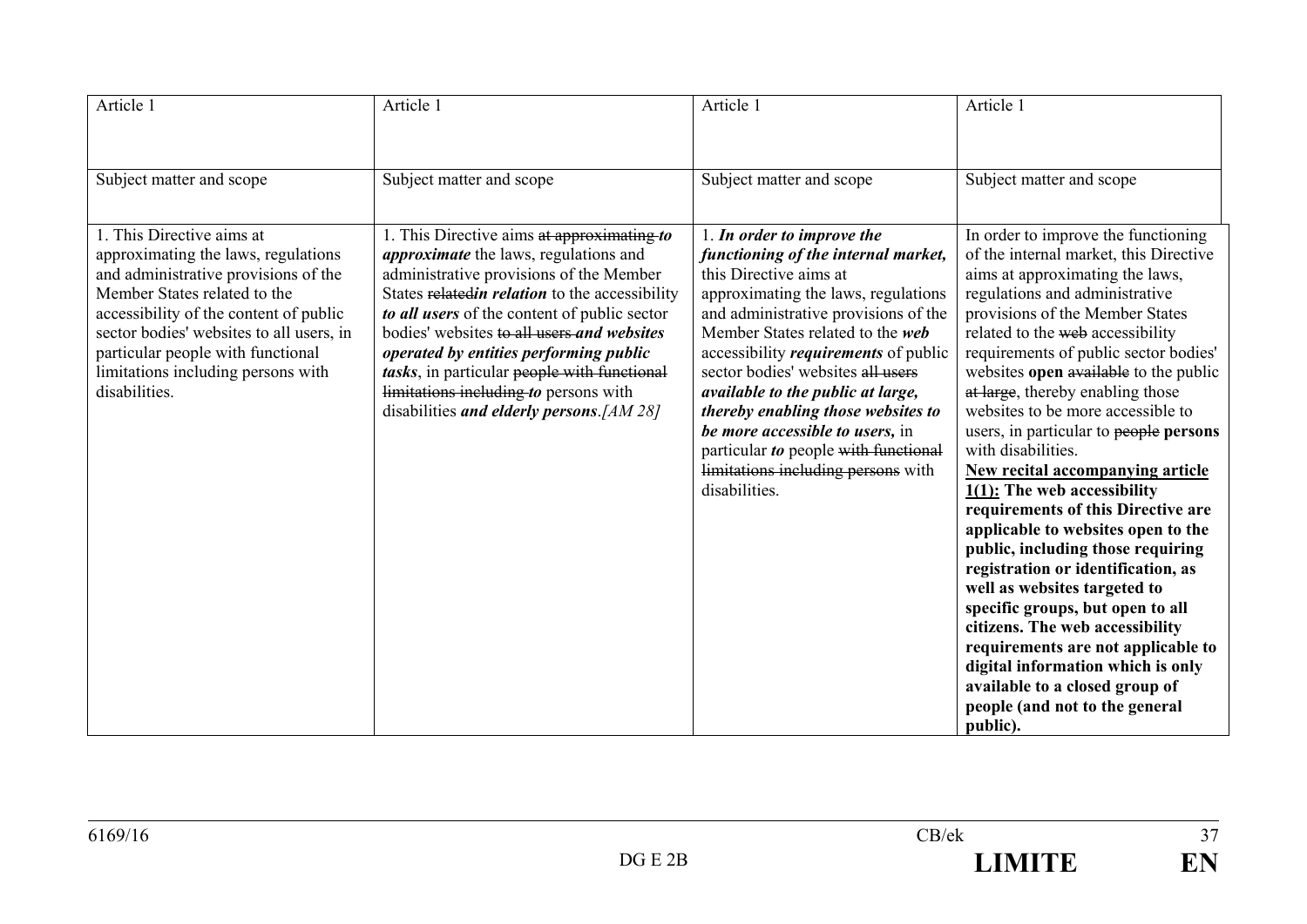|                                                                                                                                                                                                           | 1a. According to the UN Convention,<br>persons with disabilities include those<br>having long-term physical, mental,<br>intellectual or sensory impairments,<br>which, may in conjunction with other<br>barriers, hinder their full and effective<br>participation in society on an equal basis<br>with others. [AM 29] |                                                                                                                                                                                                                                                                                                                                                                                                            | <b>DELETED - MOVED TO</b><br><b>RECITAL 6 AS NEW</b><br><b>PARAGRAPH</b>                                                                                                                                                                                               |
|-----------------------------------------------------------------------------------------------------------------------------------------------------------------------------------------------------------|-------------------------------------------------------------------------------------------------------------------------------------------------------------------------------------------------------------------------------------------------------------------------------------------------------------------------|------------------------------------------------------------------------------------------------------------------------------------------------------------------------------------------------------------------------------------------------------------------------------------------------------------------------------------------------------------------------------------------------------------|------------------------------------------------------------------------------------------------------------------------------------------------------------------------------------------------------------------------------------------------------------------------|
| 2. It lays down the rules according to<br>which Member States shall make<br>accessible the content of websites<br>belonging to public sector bodies, the<br>types of which are specified in the<br>Annex. | 2. This Directive lays down the rules<br>according to which Member States shall<br>make accessible the <i>functionality and</i><br>content of:                                                                                                                                                                          | 2. It lays down the rules according<br>to which Member States shall make<br>accessible the content of websites<br>belonging to public sector bodies,<br>the types of which are specified in<br>the Annex.ensure that websites of<br>public sector bodies meet,<br>independently of the device used<br>for access, the web accessibility<br>requirements as set out in Article<br>$\overline{\mathbf{3}}$ . | 2. This Directive It lays down the<br>rules according to which Member<br>States shall ensure that websites of<br>public sector bodies websites meet,<br>independently of the device used for<br>access, the web accessibility<br>requirements as set out in Article 3. |
|                                                                                                                                                                                                           | (a) websites belonging to public sector<br>bodies, the types of which are specified in<br>the Annex; and                                                                                                                                                                                                                |                                                                                                                                                                                                                                                                                                                                                                                                            |                                                                                                                                                                                                                                                                        |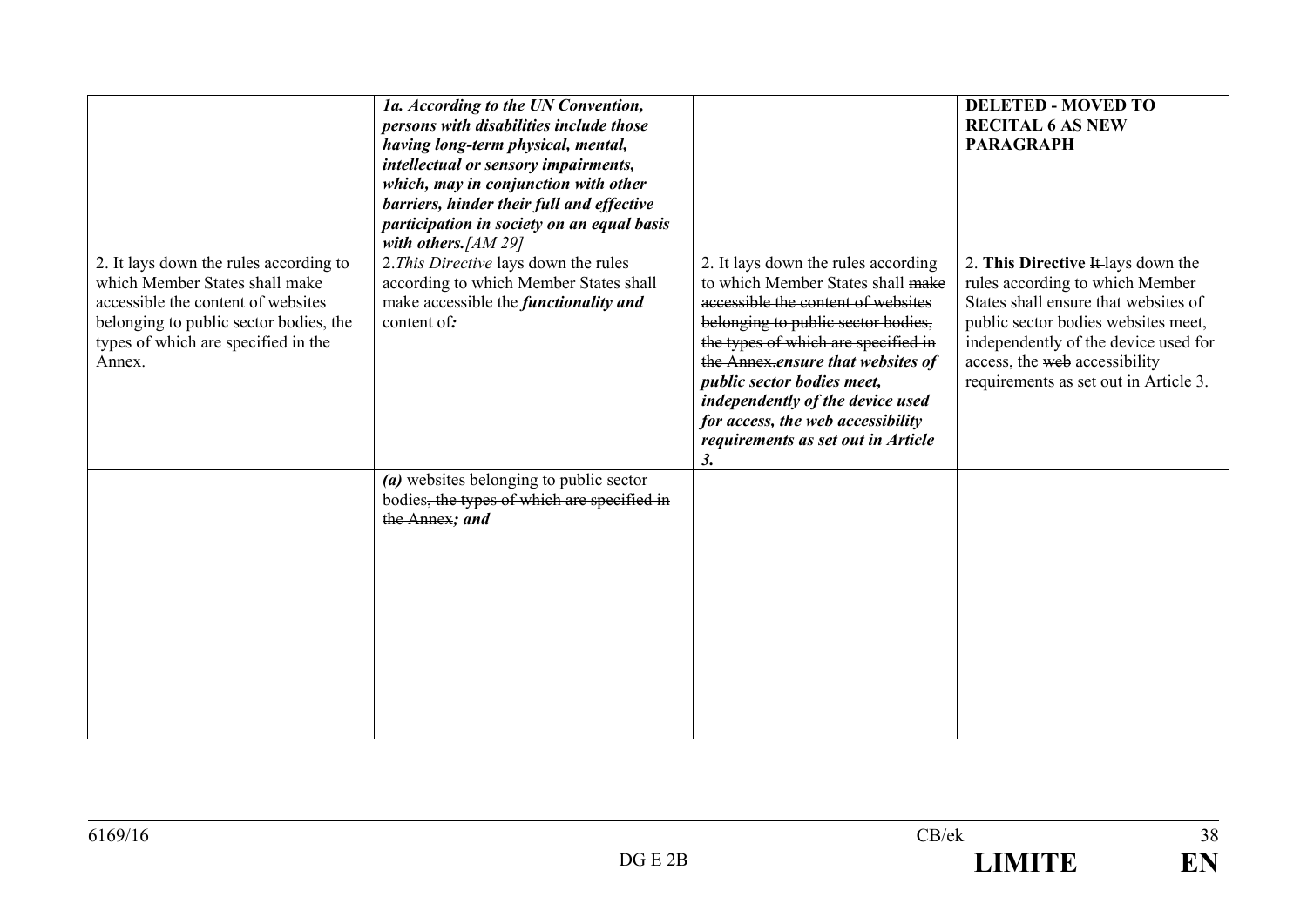|                                                                                                                                                        | (b) websites operated by other entities<br>performing the types of public tasks<br>specified in the Annex Ia.                                                                                                                                                |                                                                                                                                                           |  |
|--------------------------------------------------------------------------------------------------------------------------------------------------------|--------------------------------------------------------------------------------------------------------------------------------------------------------------------------------------------------------------------------------------------------------------|-----------------------------------------------------------------------------------------------------------------------------------------------------------|--|
|                                                                                                                                                        | <b>Member States may extend the application</b><br>of this Directive beyond the types of public<br>tasks specified in Annex Ia. [AM 30]                                                                                                                      |                                                                                                                                                           |  |
| 3. Member States may extend the<br>application of this Directive to other<br>types of public sector websites than<br>those referred to in paragraph 2. | 3. Member States may shall be encouraged<br>to extend the application of this Directive to<br>other types of public sector-websites than<br>those referred to in paragraph 2. $[AM 31]$                                                                      | 3. Member States may extend the<br>application of this Directive to<br>other types of public sector<br>websites than those referred to in<br>paragraph 2. |  |
|                                                                                                                                                        | 3a. Member States may decide not to apply<br>this Directive to microenterprises as<br>defined in Commission Recommendation<br>2003/361/EC <sup>[24]</sup> if they perform the types<br>of public tasks specified in Annex Ia of<br>this Directive. $[AM 32]$ |                                                                                                                                                           |  |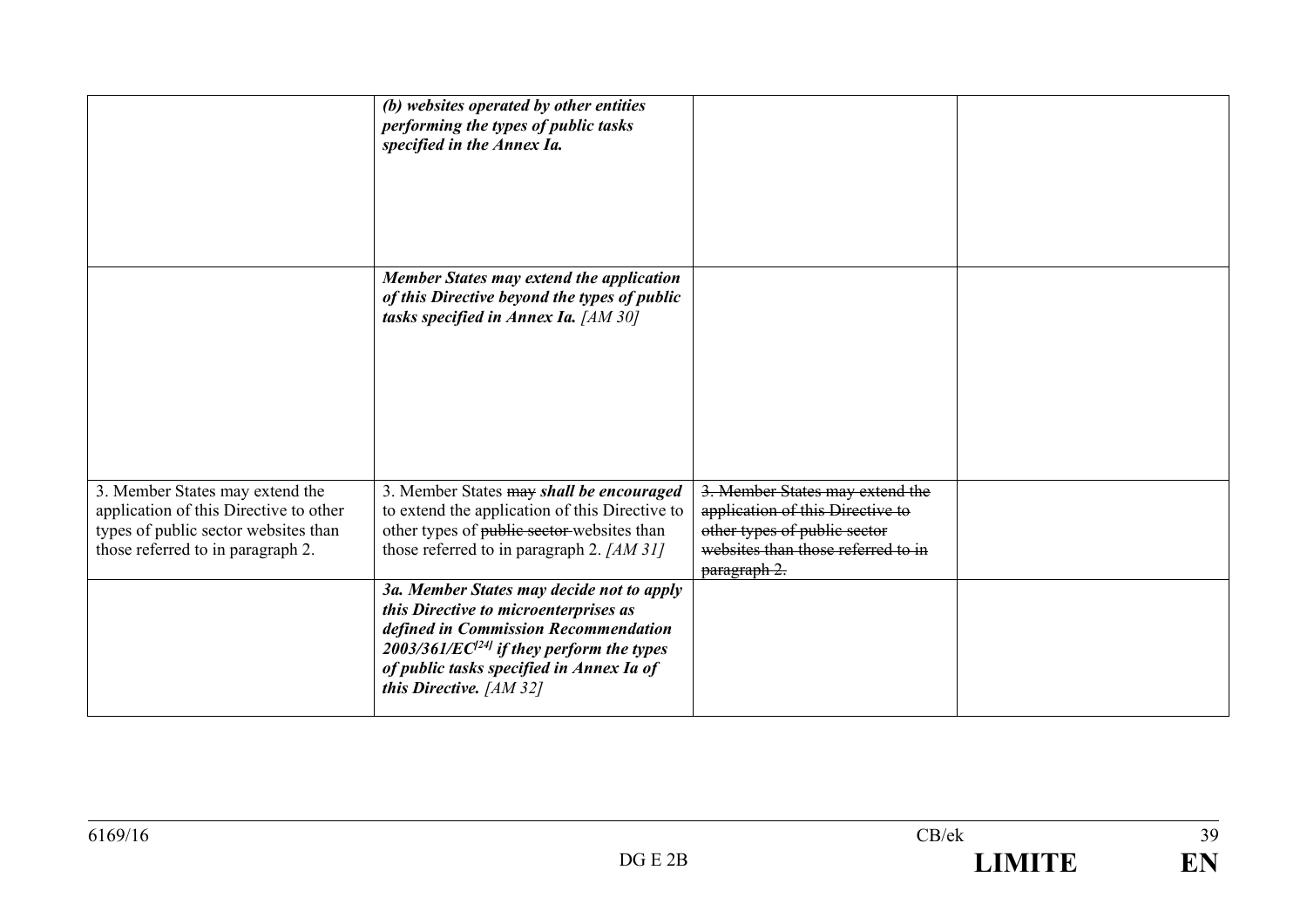| <sup>[24]</sup> Commission Recommendation<br>2003/361/EC of 6 May 2003 concerning<br>the definition of micro, small and medium-<br>sized enterprises (OJ L 124, 20.5.2003, p.<br>136). |                                                                                                                                                                                                                                                                                                        |                                          |
|----------------------------------------------------------------------------------------------------------------------------------------------------------------------------------------|--------------------------------------------------------------------------------------------------------------------------------------------------------------------------------------------------------------------------------------------------------------------------------------------------------|------------------------------------------|
|                                                                                                                                                                                        | 4. This Directive is without<br>prejudice to Directive 2010/13/EU<br>on the coordination of certain<br>provisions laid down by law,<br>regulation or administrative action<br>in Member States concerning the<br>provision of audiovisual media<br>services (Audiovisual Media<br>Services Directive). |                                          |
|                                                                                                                                                                                        | 5. This Directive is without<br>prejudice to national laws<br>regarding freedom of the press and<br>freedom of expression in other<br>media.                                                                                                                                                           |                                          |
|                                                                                                                                                                                        | 6. The following are excluded<br>from the scope of this Directive:                                                                                                                                                                                                                                     | <b>DELETED - MOVED TO 1.7 and</b><br>1.8 |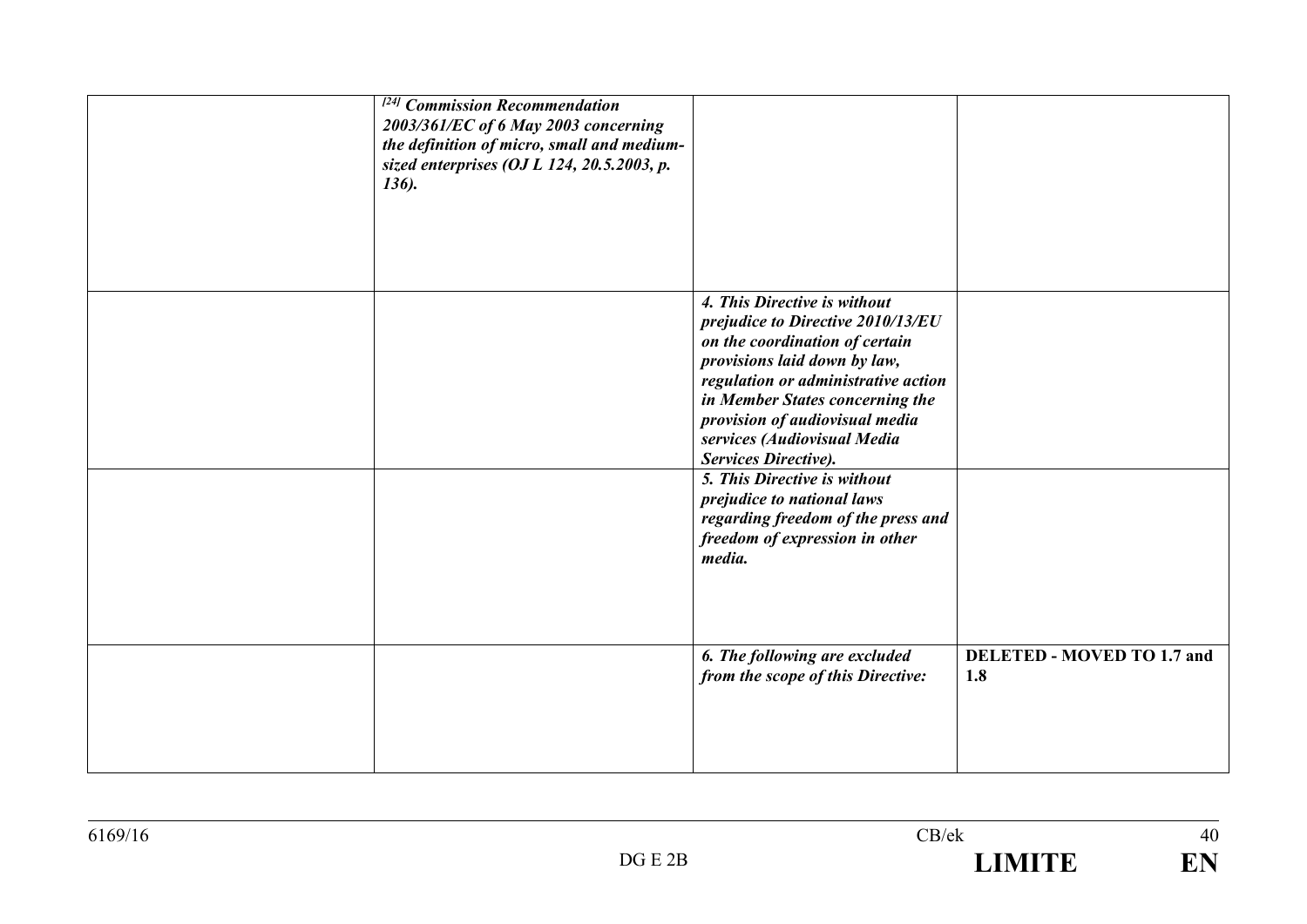| a. Websites or webpages only<br>available for a closed group of<br>people and not to the general<br>public as such (extranets,<br><i>intranets);</i> | <b>DELETED - MOVED TO 1.7</b> |
|------------------------------------------------------------------------------------------------------------------------------------------------------|-------------------------------|
| b. Live time-based media                                                                                                                             | <b>DELETED - MOVED TO 1.8</b> |
| c. Pre-recorded time-based media<br>published before the date defined<br>in Article 10.1a.ii                                                         | <b>DELETED - MOVED TO 1.8</b> |
| d. Office file formats not intended<br>primarily or mainly for use on the<br>web published before the date<br>defined in Article 10 paragraph 1;     | <b>DELETED - MOVED TO 1.8</b> |
| e. Websites that are no longer<br>updated or edited after the date<br>defined in Article 10 paragraph<br>$1a(i)/26$ ;                                | <b>DELETED - MOVED TO 1.7</b> |
| f. Content incorporated in public<br>sector bodies' websites that is<br>neither funded nor developed by<br>these bodies:                             | <b>DELETED - MOVED TO 1.8</b> |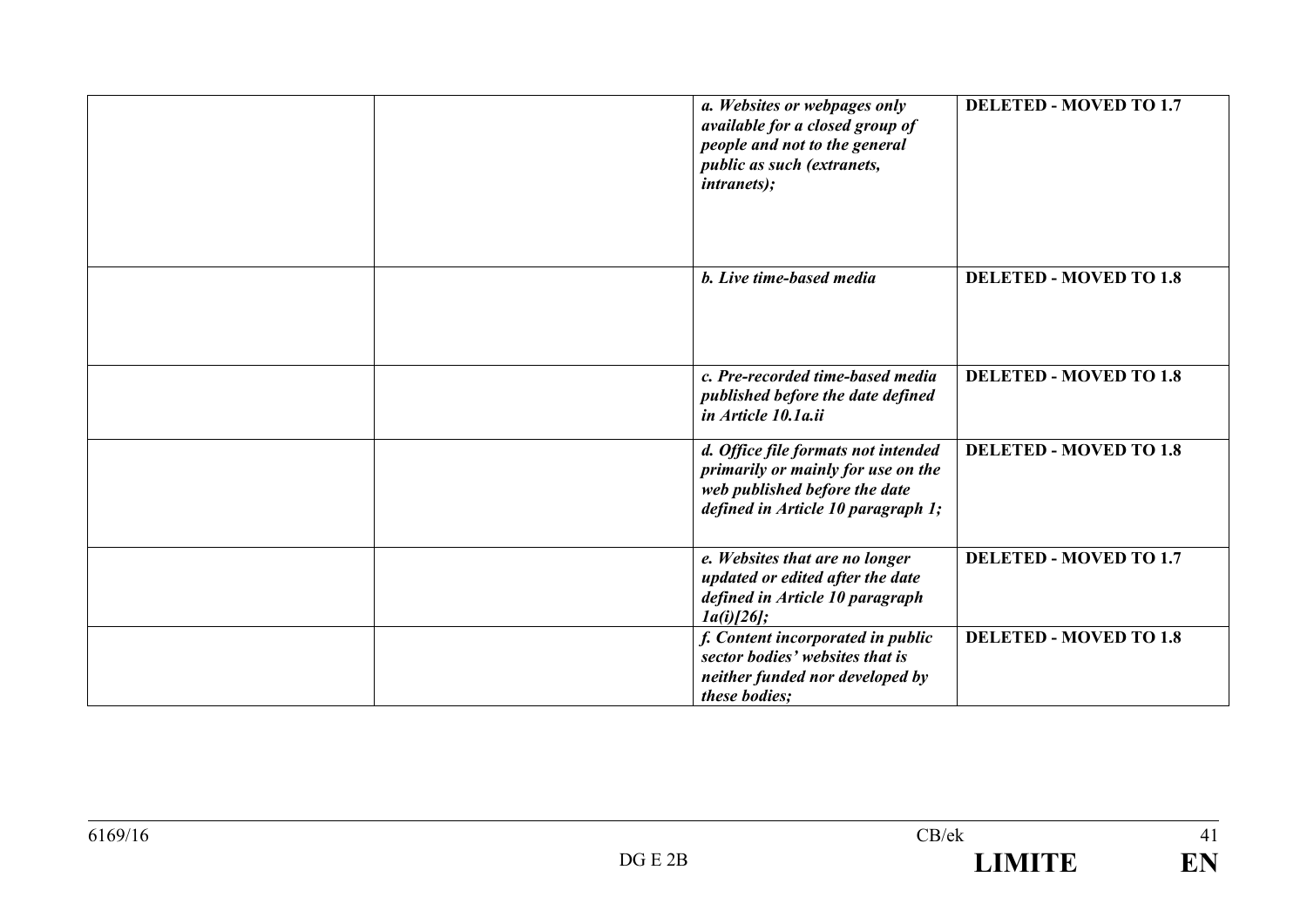| g. Online maps and mapping<br>services such as dynamic maps or<br>route planning tools;                                                                                                                                                | <b>DELETED - MOVED TO 1.8</b> |
|----------------------------------------------------------------------------------------------------------------------------------------------------------------------------------------------------------------------------------------|-------------------------------|
| h. Reproductions of Heritage<br>collections items that can not be<br>made fully accessible because of:                                                                                                                                 | <b>DELETED - MOVED TO 1.7</b> |
| either the incompatibility of<br>accessibility requirements with<br>either the preservation of the item<br>or the authenticity of the<br>reproduction (e.g. contrast) $^{[27]}$                                                        | <b>DELETED - MOVED TO 1.7</b> |
| or the unavailability of automated<br>and cost-friendly solutions that<br>would easily extract the text of<br>manuscripts or other Heritage<br>collection items into content<br>compatible with the web<br>accessibility requirements. | <b>DELETED - MOVED TO 1.7</b> |
| <i>i. Websites held by public service</i><br>broadcasters and their<br>subsidiaries, and by other bodies<br>or their subsidiaries for the<br>fulfilment of a public service<br>broadcasting remit;                                     | <b>DELETED - MOVED TO 1.7</b> |
| j. Websites of Non-governmental<br>organisations (NGOs)                                                                                                                                                                                | <b>DELETED - MOVED TO 1.7</b> |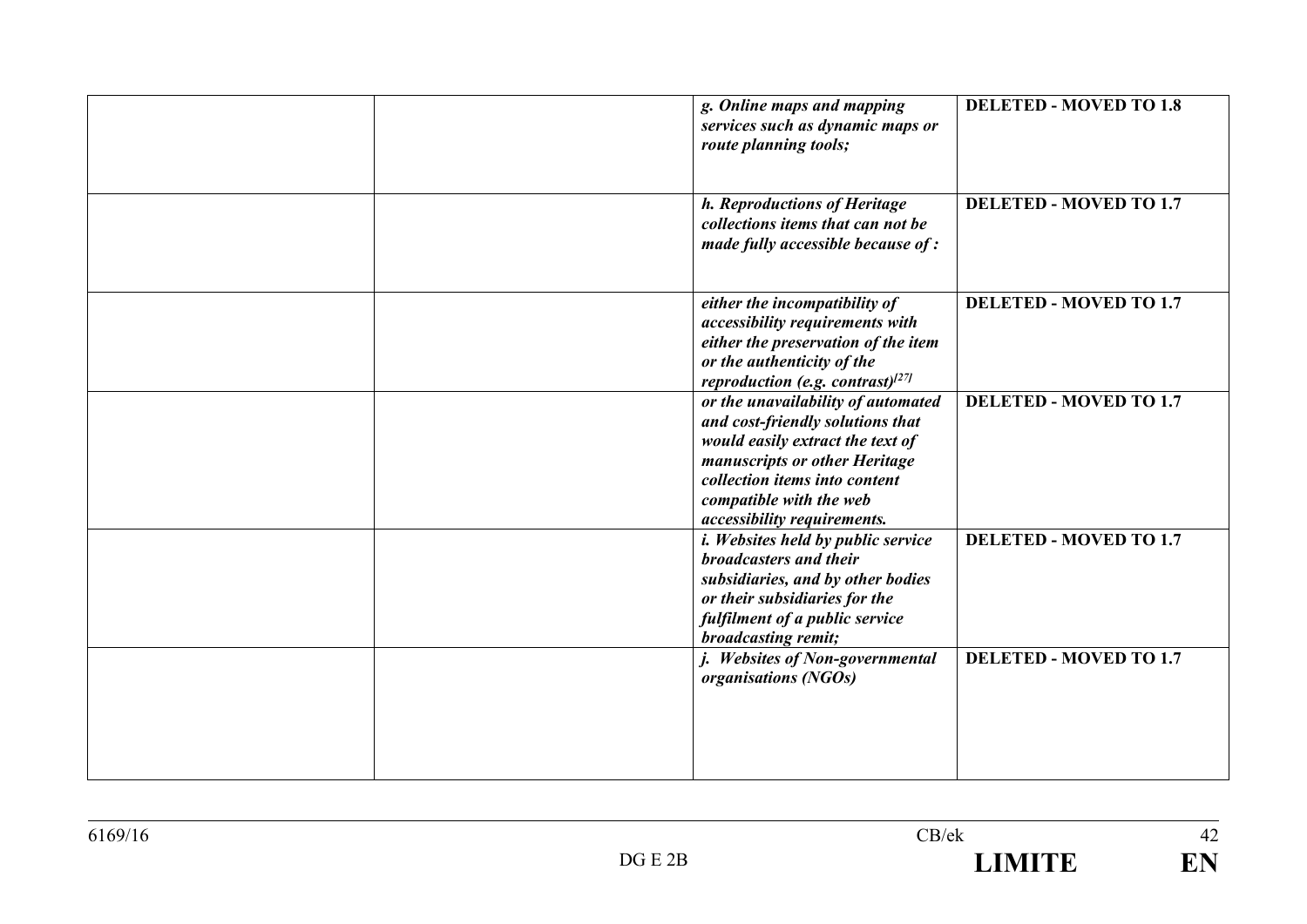|  | k. Websites managed or edited<br>directly by schools, kindergartens,<br>or nurseries.                                                                                                                  | <b>DELETED - MOVED TO 1.8</b>                                                                                                 |
|--|--------------------------------------------------------------------------------------------------------------------------------------------------------------------------------------------------------|-------------------------------------------------------------------------------------------------------------------------------|
|  | $^{126}$ To be accompanied by the<br>following recital : Purely technical<br>maintenance is not to be<br>considered as an update or edition<br>in this context;                                        | <b>DELETED - MOVED TO 1.7</b>                                                                                                 |
|  | $^{[27]}$ To be accompanied by the<br>following recital: Some web<br>accessibility requirements should<br>still be respected in regard to the<br>metadata attached to the<br>reproduction of the item. | <b>DELETED - MOVED TO 1.8</b>                                                                                                 |
|  |                                                                                                                                                                                                        | Article 1.7<br>The following websites are excluded<br>from the scope of this Directive :                                      |
|  |                                                                                                                                                                                                        | a. Websites only available for a<br>closed group of people and not to the<br>general public as such (extranets,<br>intranets) |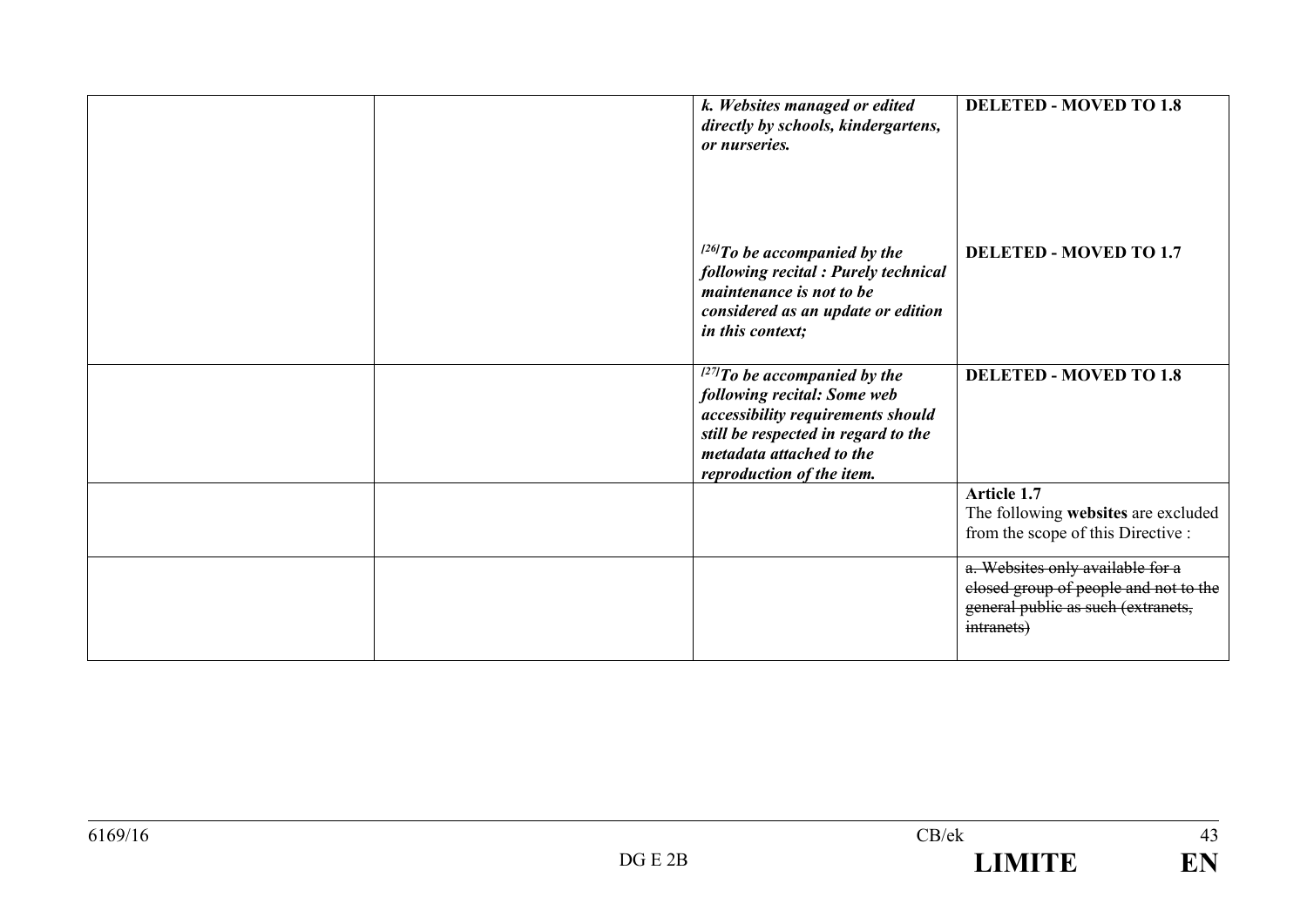|  | b. Websites held by public service<br>broadcasters and their subsidiaries,<br>and by other bodies or their<br>subsidiaries for the fulfilment of a<br>public service broadcasting remit;                                                                                                                                                                                                                                                                                                               |
|--|--------------------------------------------------------------------------------------------------------------------------------------------------------------------------------------------------------------------------------------------------------------------------------------------------------------------------------------------------------------------------------------------------------------------------------------------------------------------------------------------------------|
|  | e. Websites of Non-governmental<br>organisations (NGOs);                                                                                                                                                                                                                                                                                                                                                                                                                                               |
|  | d. Websites managed or edited<br>directly by schools, kindergartens, or<br>nurseries except for the content<br>relating to essential online<br>administrative functions, if that<br>content is already provided<br>exclusively via these websites;<br>To be accompanied with New<br>recital:<br><b>Essential online functions of</b><br>schools, kindergartens or<br>nurseries include such as the<br>enrolment process and<br>information relating to location<br>and to the organisation of studies. |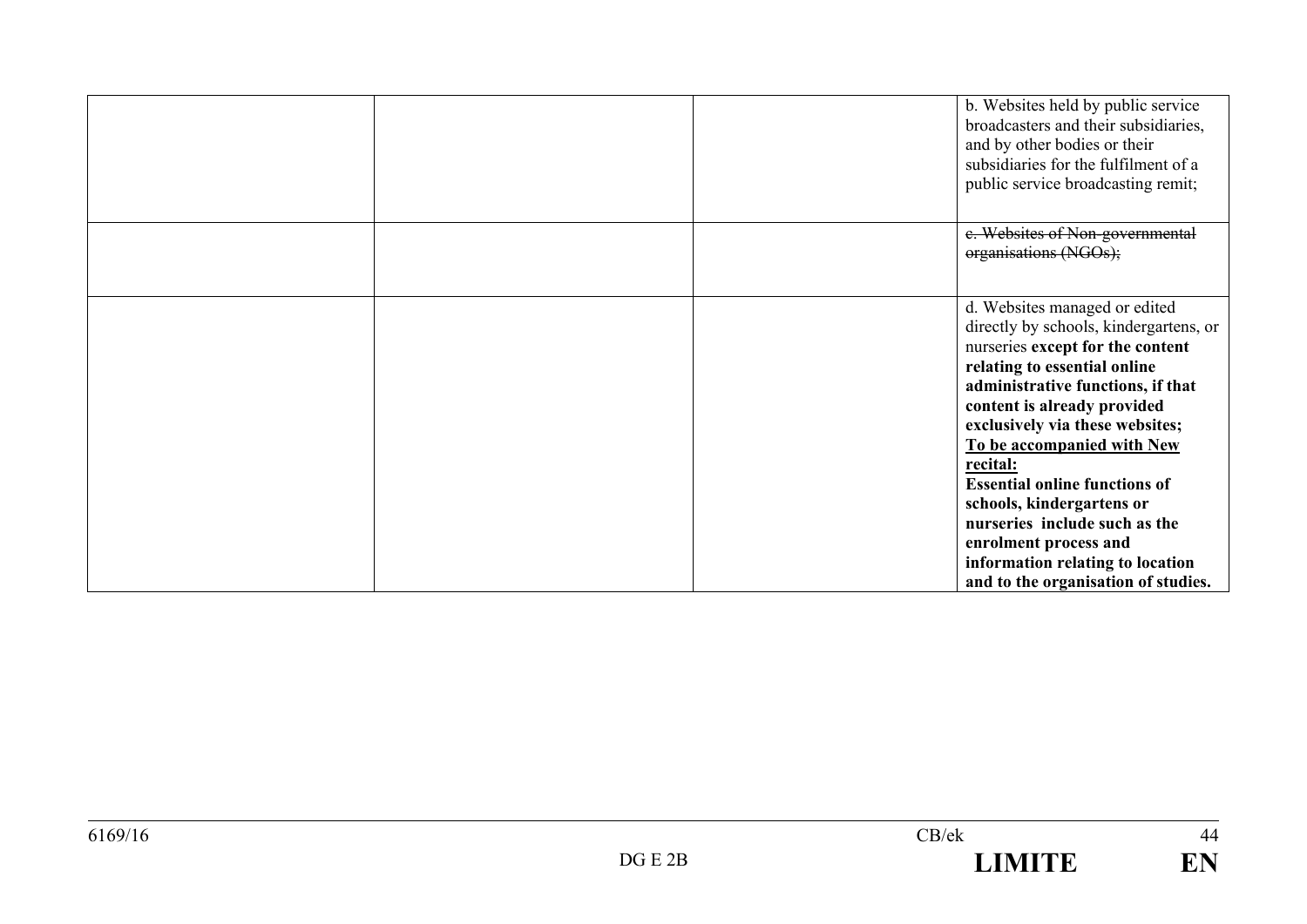|  | e. Websites that are no longer can<br>qualify as archives, meaning that<br>their content is neither needed for<br>active administrative processes,<br>nor updated or edited after the date<br>defined in Article 10 paragraph 1(a)i.<br>To be accompanied with the<br>following recital:<br>Purely technical maintenance is not<br>to be considered as an update or<br>edition of website content in this |
|--|-----------------------------------------------------------------------------------------------------------------------------------------------------------------------------------------------------------------------------------------------------------------------------------------------------------------------------------------------------------------------------------------------------------|
|  | context;                                                                                                                                                                                                                                                                                                                                                                                                  |
|  | <b>Article 1.8</b><br>The following content is excluded<br>from the scope of this Directive:                                                                                                                                                                                                                                                                                                              |
|  | a. Office file formats not intended<br>primarily or mainly for use on the<br>web published before the date<br>defined in Article 10 paragraph 1,                                                                                                                                                                                                                                                          |
|  | unless they are essential to the<br>active administrative processes of<br>the tasks performed by the public<br>sector body. To be accompanied<br>with new recital: Office file formats                                                                                                                                                                                                                    |
|  | refer to documents that are not<br>intended primarily for use on the<br>web and that are embedded in web<br>pages, such as Adobe Portable                                                                                                                                                                                                                                                                 |
|  | <b>Document Format (PDF),</b><br><b>Microsoft Office documents or</b><br>their (open source) equivalents.                                                                                                                                                                                                                                                                                                 |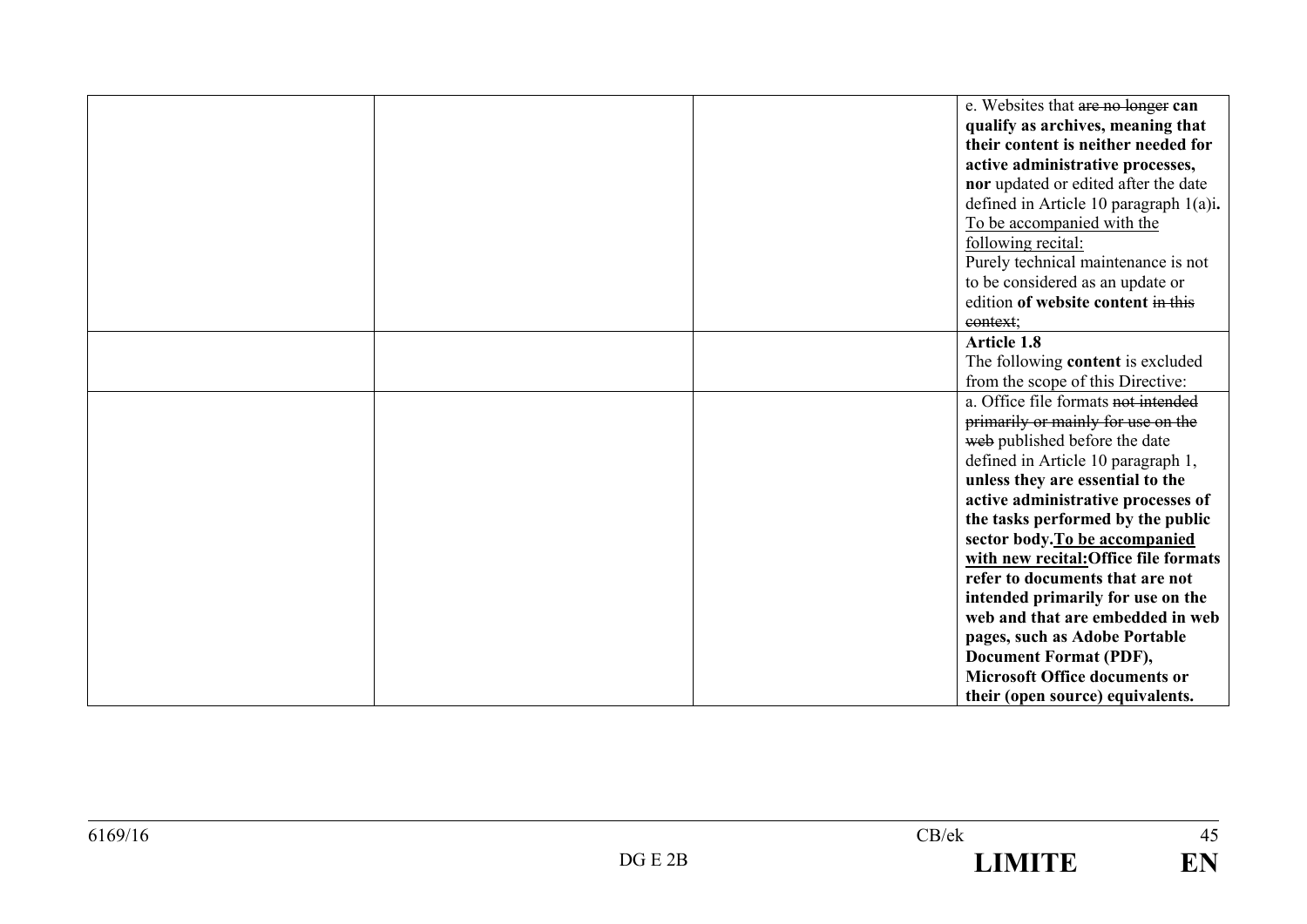|  | b. Pre-recorded time-based media<br>published before the date defined in<br>Article 10.1a.ii;                                                                                                                                                                                                                                                                                                                                      |
|--|------------------------------------------------------------------------------------------------------------------------------------------------------------------------------------------------------------------------------------------------------------------------------------------------------------------------------------------------------------------------------------------------------------------------------------|
|  |                                                                                                                                                                                                                                                                                                                                                                                                                                    |
|  | c. Live time-based media;                                                                                                                                                                                                                                                                                                                                                                                                          |
|  | d. Online maps and mapping<br>services such as dynamic maps or<br>route planning tools.                                                                                                                                                                                                                                                                                                                                            |
|  | e. Reproductions of heritage<br>collections items that can not be<br>made fully accessible because of:<br>- either the incompatibility of<br>accessibility requirements with<br>either the preservation of the item or<br>the authenticity of the reproduction<br>(e.g. contrast)<br>- or the unavailability of automated<br>and cost-friendly solutions that<br>would easily extract the text of<br>manuscripts or other heritage |
|  | collection items into content<br>compatible with the web<br>accessibility requirements.                                                                                                                                                                                                                                                                                                                                            |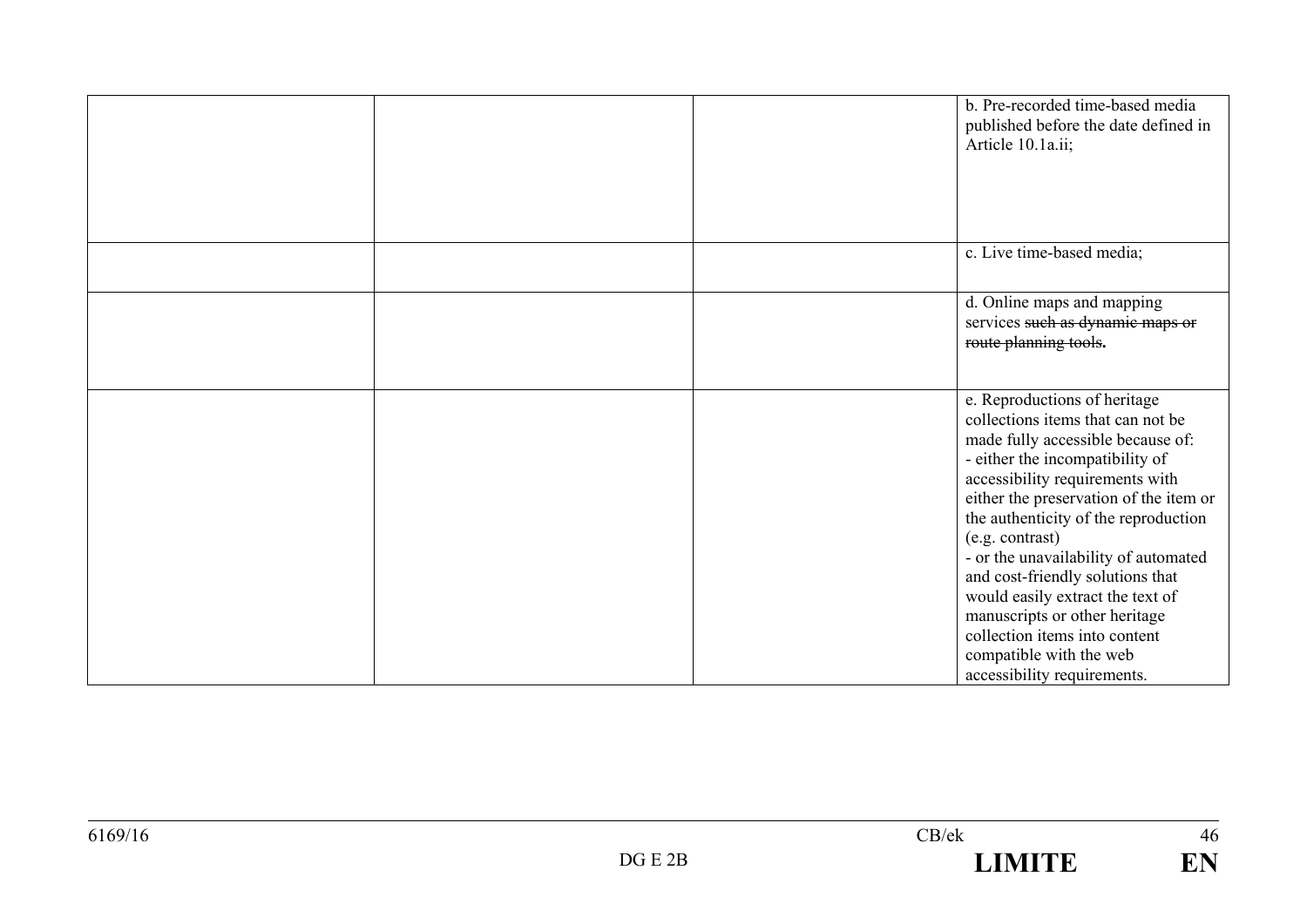|  |                              | f. Third party content that is neither |
|--|------------------------------|----------------------------------------|
|  |                              | funder nor developed by not under      |
|  |                              | the control of the public sector       |
|  |                              | body.                                  |
|  |                              | $d/d$ e/ and f/ to be accompanied by   |
|  |                              | new recital: This Directive's intent   |
|  |                              | is not to prevent or limit the         |
|  |                              | content which public sector bodies     |
|  |                              | place on their websites to             |
|  |                              | accessible content alone. However,     |
|  |                              | whenever non accessible content is     |
|  |                              | added, public sector bodies should,    |
|  |                              | to the extent possible, add            |
|  |                              | accessible online alternatives. For    |
|  |                              | example, when a directional map        |
|  |                              | is not accessible, the website could   |
|  |                              | include a text alternative             |
|  |                              | containing the address and nearby      |
|  |                              | public transport stops                 |
|  | Article 1a                   |                                        |
|  |                              |                                        |
|  |                              |                                        |
|  |                              |                                        |
|  |                              |                                        |
|  | <b>Minimum harmonisation</b> |                                        |
|  |                              |                                        |
|  |                              |                                        |
|  |                              |                                        |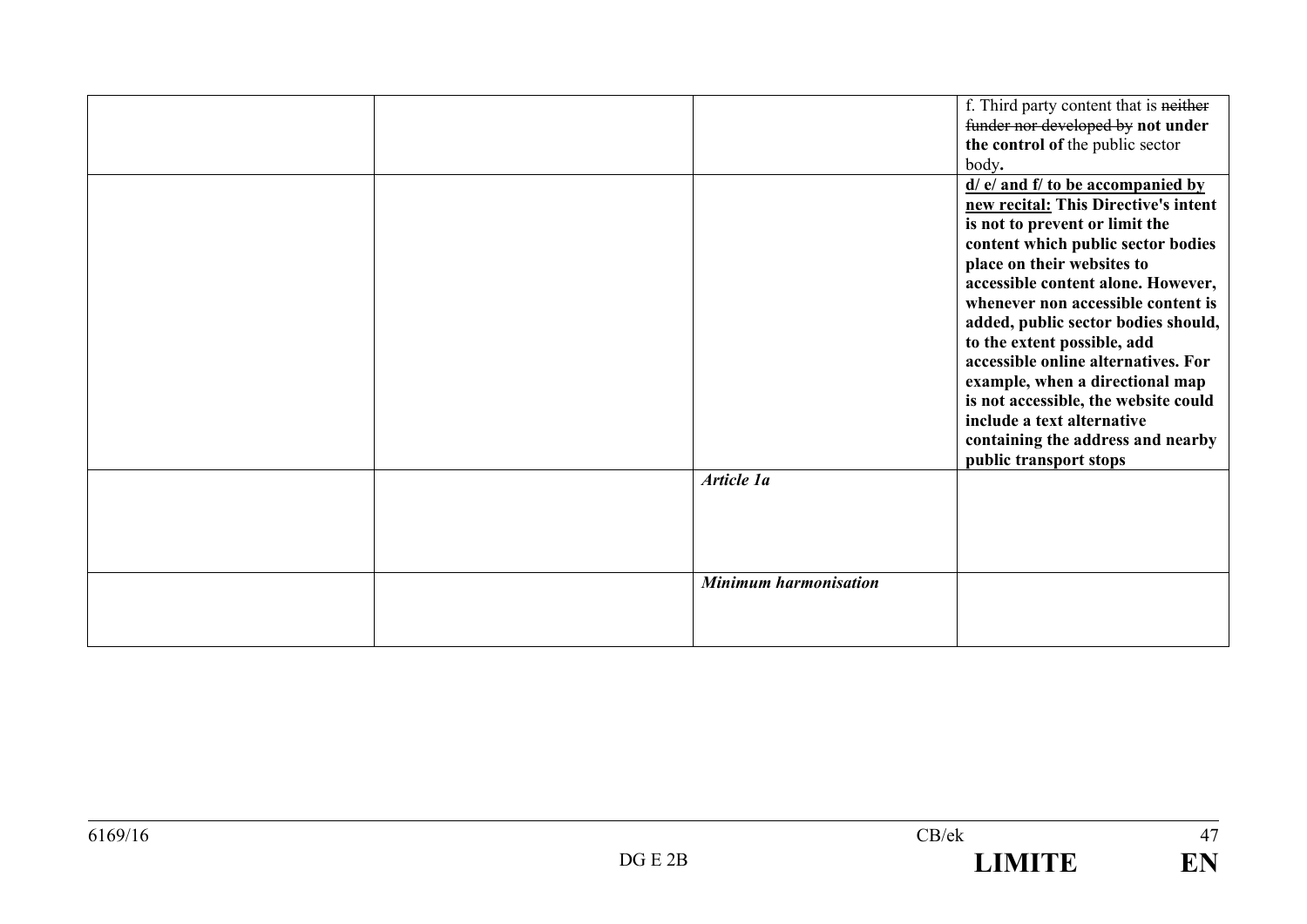|                                                                               |                                                                                                                                                                                                                                                                                                                                                                                            | Member States may maintain or<br>introduce measures in conformity<br>with Union law which go beyond<br>the minimum requirements for<br>web accessibility established by<br>this Directive. |             |
|-------------------------------------------------------------------------------|--------------------------------------------------------------------------------------------------------------------------------------------------------------------------------------------------------------------------------------------------------------------------------------------------------------------------------------------------------------------------------------------|--------------------------------------------------------------------------------------------------------------------------------------------------------------------------------------------|-------------|
| Article 2                                                                     | Article 2                                                                                                                                                                                                                                                                                                                                                                                  | Article 2                                                                                                                                                                                  | Article 2   |
| Definitions                                                                   | Definitions                                                                                                                                                                                                                                                                                                                                                                                | Definitions                                                                                                                                                                                | Definitions |
| For the purposes of this Directive, the<br>following definitions shall apply: | For the purposes of this Directive, the<br>following definitions apply:                                                                                                                                                                                                                                                                                                                    | For the purposes of this Directive,<br>the following definitions shall<br>apply:                                                                                                           |             |
|                                                                               | (-1a) 'Public sector body' means the State,<br>regional or local authorities, bodies<br>governed by public law as defined in point<br>4 of Article 2(1) of Directive 2014/24/EU<br>of the European Parliament and of the<br>Council <sup>[30]</sup> , and associations formed by<br>one or several such authorities or one or<br>several such bodies governed by public<br>$law$ , [AM 33] |                                                                                                                                                                                            |             |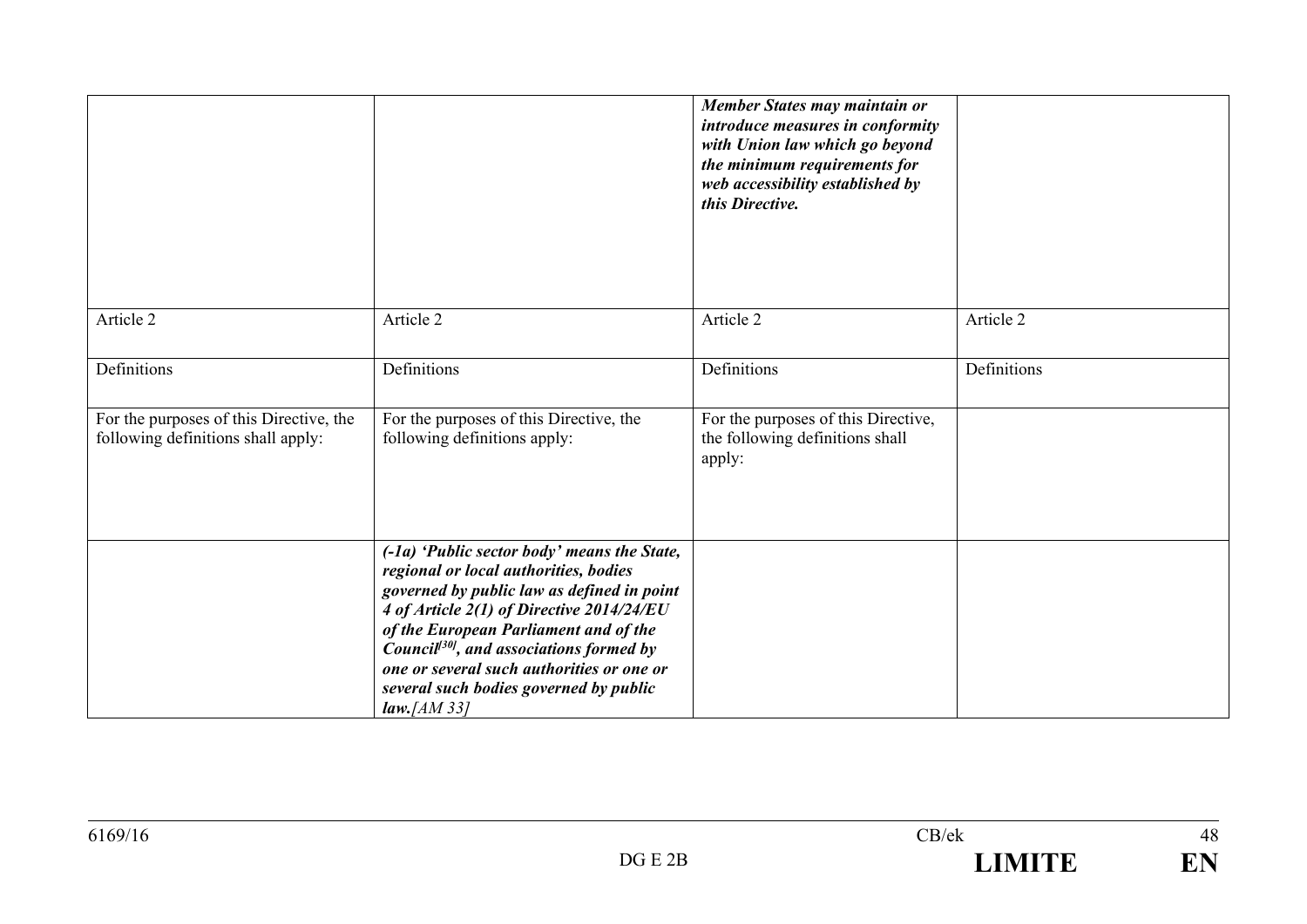|                                                                                             | $^{[30]}$ Directive 2014/24/EU of the European<br><b>Parliament and of the Council of 26</b><br>February 2014 on public procurement and<br>repealing Directive 2004/18/EC (OJ L 94,<br>28.3.2014, p.65).<br>(-1b) 'Websites belonging to public sector<br>bodies' means websites developed,<br>procured, maintained or co-financed by<br>public sector bodies or co-financed by<br><b>Union funds.</b> [AM 34]<br>$(-1c)$ 'Websites operated by entities<br>performing public tasks' means websites<br>operated by entities performing the types<br>of public tasks specified in Annex Ia. [AM<br>35j |                                                                                             |  |
|---------------------------------------------------------------------------------------------|-------------------------------------------------------------------------------------------------------------------------------------------------------------------------------------------------------------------------------------------------------------------------------------------------------------------------------------------------------------------------------------------------------------------------------------------------------------------------------------------------------------------------------------------------------------------------------------------------------|---------------------------------------------------------------------------------------------|--|
| (1) 'Websites concerned' means those<br>referred to in Article $1(2)$ of this<br>Directive. | (1) 'Websites concerned' means $all$<br>versions of those websites, referred to in<br>Article $1(2)$ of this Directive, including<br>those designed to be accessed from a<br>mobile device or by any other means. If an<br>application designed by the owners of a<br>website offers services connected to the<br>website, this definition also applies to such<br>an application. $[AM 36]$                                                                                                                                                                                                          | (1) 'Websites concerned' means<br>those referred to in Article $1(2)$ of<br>this Directive. |  |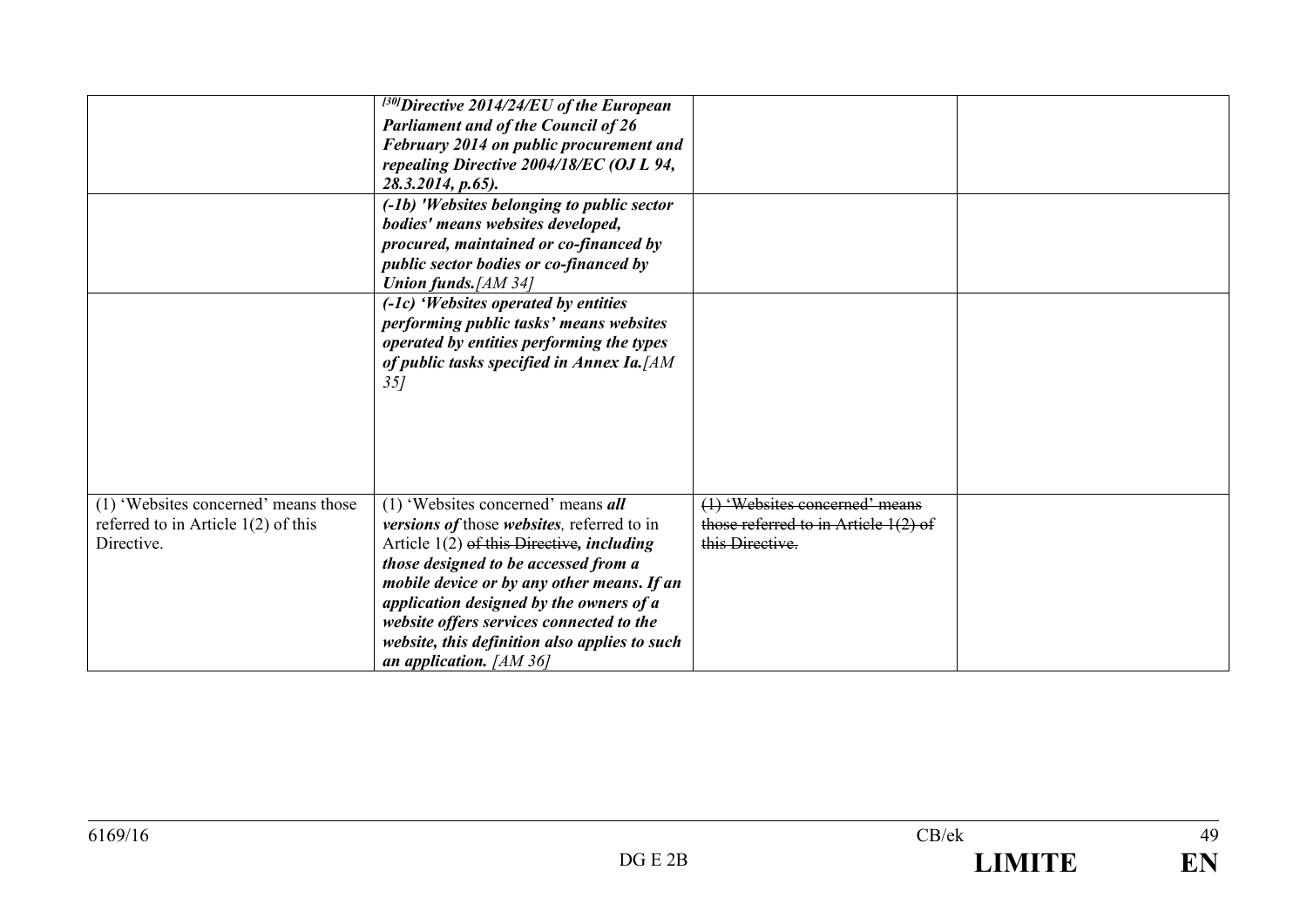| (2) 'Content of websites' means        | (2) 'Content of websites' means                | (2) 'Content of websites' means    |  |
|----------------------------------------|------------------------------------------------|------------------------------------|--|
| information to be communicated to the  | information and user interface components      | information to be communicated to  |  |
| user by means of a user agent,         | to be communicated to the user by means of     | the user by means of a user agent, |  |
| including code or mark-up that defines | a user agent, including code or mark-up that   | including code or mark-up that     |  |
| the content's structure, presentation, | defines the content's structure, presentation, | defines the content's structure.   |  |
| and interactions.                      | and interactions. Content of websites          | presentation, and interactions.    |  |
|                                        | includes textual and non-textual               |                                    |  |
|                                        | information, the possibility to download       |                                    |  |
|                                        | documents and forms as well as two-way         |                                    |  |
|                                        | interaction such as the processing of          |                                    |  |
|                                        | digital forms and the completion of            |                                    |  |
|                                        | authentication, identification and payment     |                                    |  |
|                                        | processes. It also includes functions          |                                    |  |
|                                        | provided through websites, which are           |                                    |  |
|                                        | external to the website concerned, for         |                                    |  |
|                                        | instance, through the use of web links, on     |                                    |  |
|                                        | the condition that the external website is     |                                    |  |
|                                        | the only means by which the information        |                                    |  |
|                                        | or service is provided to the user. Content    |                                    |  |
|                                        | of websites also includes user-generated       |                                    |  |
|                                        | content and, whenever technically              |                                    |  |
|                                        | possible, social media, when that is           |                                    |  |
|                                        | embedded within a website. It includes not     |                                    |  |
|                                        | only the parts of the website concerned        |                                    |  |
|                                        | offering a specific service, but the entire    |                                    |  |
|                                        | website related to it. $[AM 37]$               |                                    |  |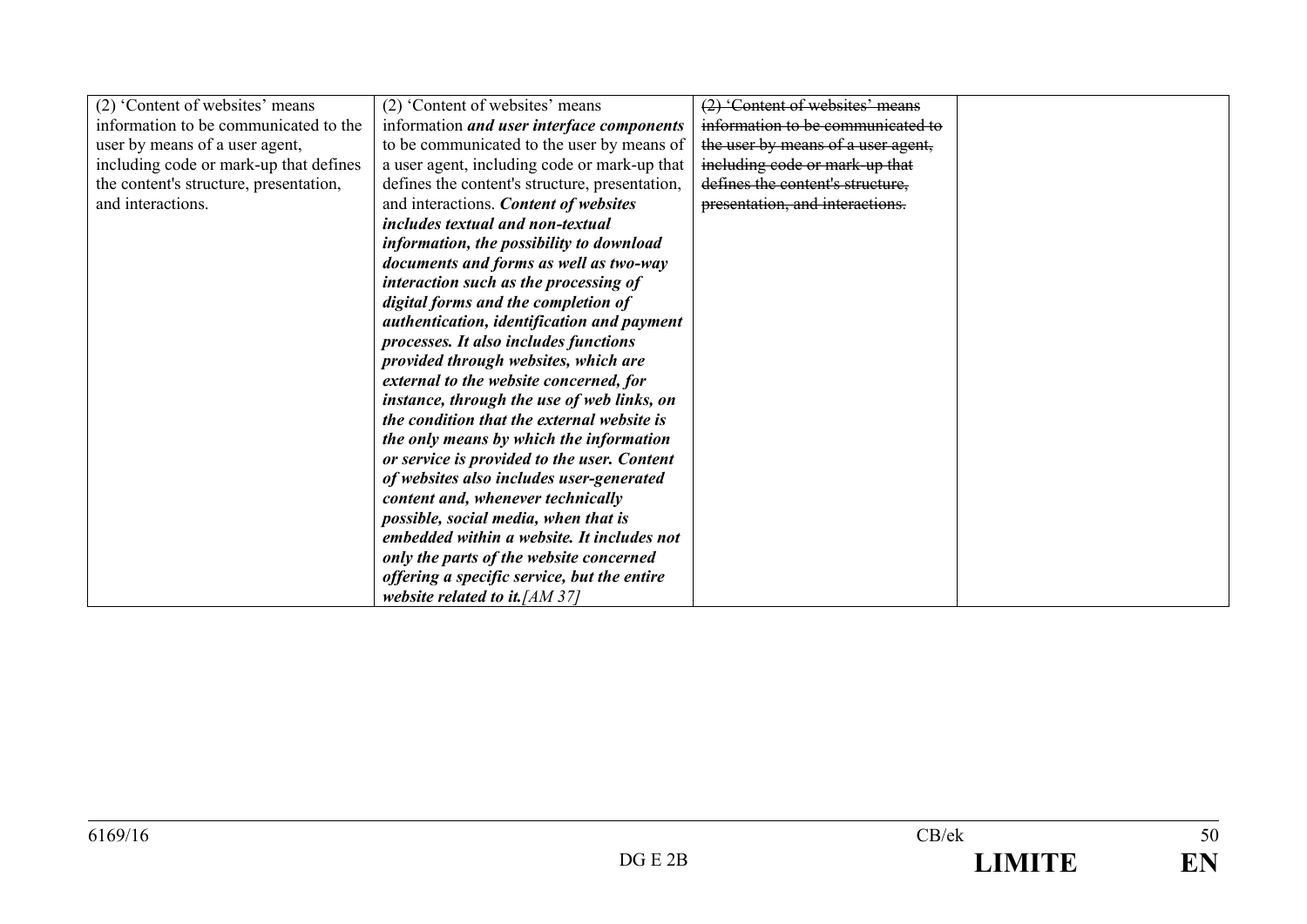|                                                                                                                                                                                                                                                     | $(2a)$ 'Authoring tool' means any web-<br>based or non-web-based application that<br>can be used by authors (alone or<br>collaboratively) to create or modify web<br>content for use by other authors or end<br>users. $[AM 38]$                                                                                                                           |                                                                                                                                                                                                                                                                 |  |
|-----------------------------------------------------------------------------------------------------------------------------------------------------------------------------------------------------------------------------------------------------|------------------------------------------------------------------------------------------------------------------------------------------------------------------------------------------------------------------------------------------------------------------------------------------------------------------------------------------------------------|-----------------------------------------------------------------------------------------------------------------------------------------------------------------------------------------------------------------------------------------------------------------|--|
| (3) 'User agent' means any software<br>that retrieves and presents web<br>contents for users, including web<br>browsers, media players, plug-ins, and<br>other programs that help in retrieving,<br>rendering, and interacting with web<br>content. | (3) 'User agent' means any software that<br>retrieves and presents web contents for<br>users, including web browsers, media<br>players, plug-ins, and other programs that<br>help in retrieving, rendering, and interacting<br>with web content, regardless of the type of<br>device used to interact with content,<br>including mobile devices. $[AM 39]$ | <del>(3) 'User agent' means any</del><br>software that retrieves and presents<br>web contents for users, including<br>web browsers, media players, plug-<br>ins, and other programs that help in<br>retrieving, rendering, and<br>interacting with web content. |  |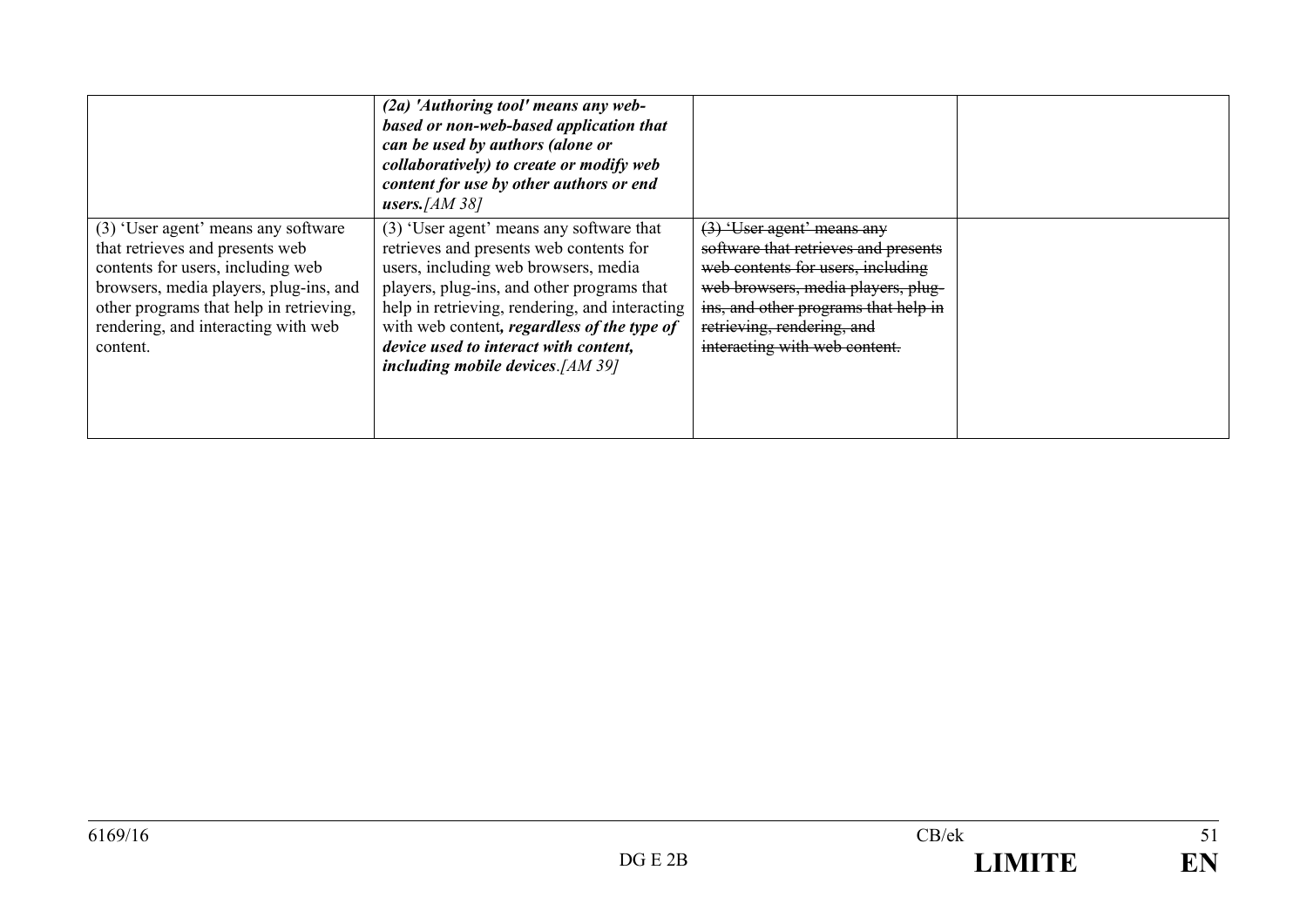| (3a) 'Web accessibility' means principles<br>and techniques to be observed when<br>constructing websites concerned in order |  |
|-----------------------------------------------------------------------------------------------------------------------------|--|
| to render the content of those websites<br>accessible to all users, in particular to                                        |  |
| persons with disabilities and elderly                                                                                       |  |
| persons. Web accessibility refers in<br>particular to principles and techniques                                             |  |
| that enhance users' perception,                                                                                             |  |
| navigation, operation, interaction,                                                                                         |  |
| readibility and understanding, and<br>includes the use of assistive technology or                                           |  |
| augmentative and alternative                                                                                                |  |
| communication. [AM 40]                                                                                                      |  |
|                                                                                                                             |  |
|                                                                                                                             |  |
|                                                                                                                             |  |
| (3b) 'Assistive technology' means any<br>hardware or software that acts as a user                                           |  |
| agent or along with a mainstream user                                                                                       |  |
| agent to provide functionality to meet the                                                                                  |  |
| requirements of users with disabilities that                                                                                |  |
| go beyond those offered by mainstream<br>user agents. This includes alternative                                             |  |
| presentations, alternative input methods,                                                                                   |  |
| additional navigation or orientation                                                                                        |  |
| mechanisms, and content                                                                                                     |  |
| transformations. $[AM 41]$                                                                                                  |  |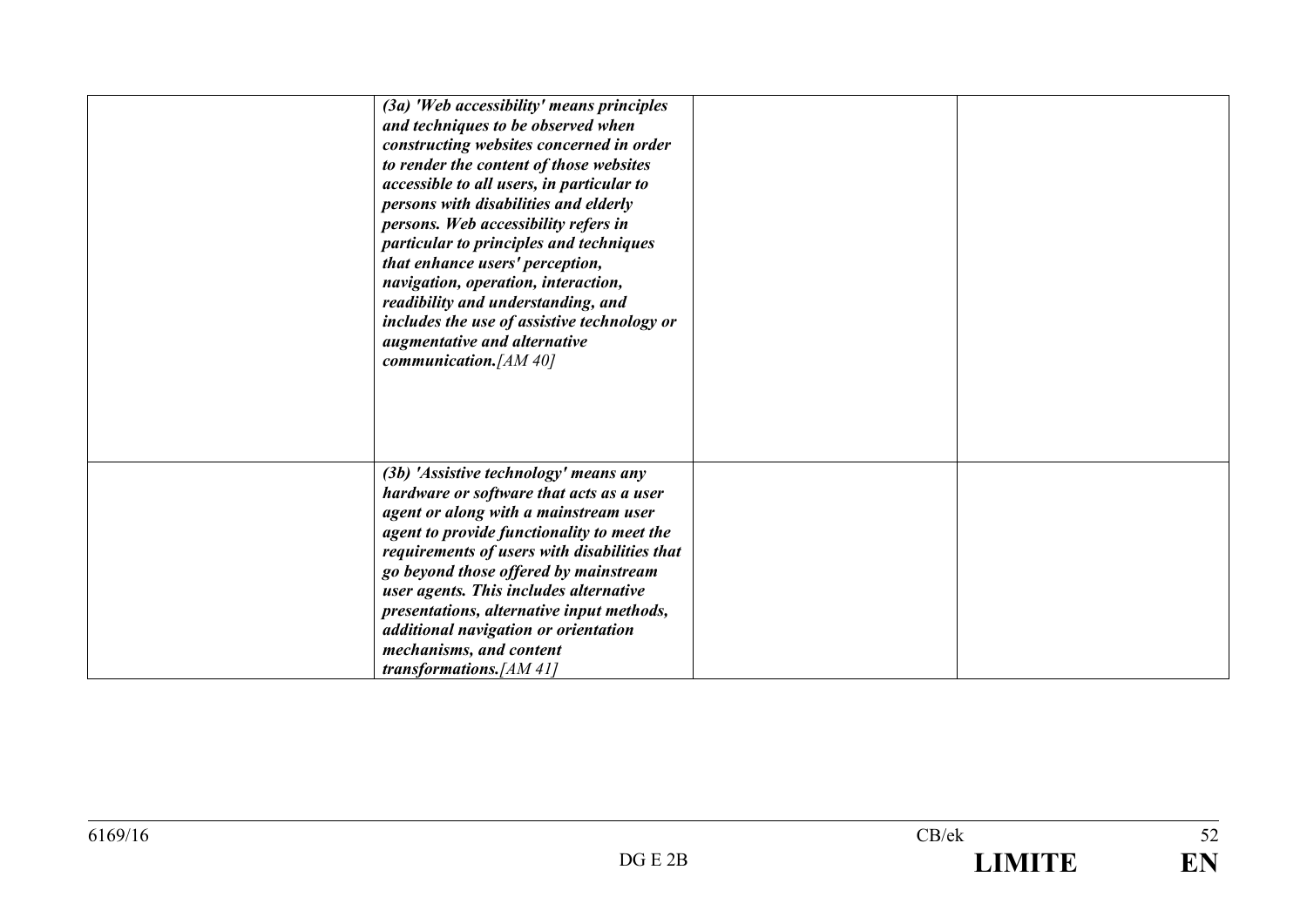|                                                                                                                                                                                                                                                               | (3c) 'Universal design' means the design<br>of products, environments, programmes<br>and services to be used by all people, to the<br>greatest extent possible, without the need<br>for adaptation or specialised design, as<br>defined in the UN Convention. It shall not<br>exclude assistive devices for particular<br>groups of persons with disabilities where<br>this is needed. [AM 42] |                                                                                                                                                                                                                                                                |  |
|---------------------------------------------------------------------------------------------------------------------------------------------------------------------------------------------------------------------------------------------------------------|------------------------------------------------------------------------------------------------------------------------------------------------------------------------------------------------------------------------------------------------------------------------------------------------------------------------------------------------------------------------------------------------|----------------------------------------------------------------------------------------------------------------------------------------------------------------------------------------------------------------------------------------------------------------|--|
| (4) 'Standard' means a technical<br>specification, adopted by a recognised<br>standardisation body, for repeated or<br>continuous application, with which<br>compliance is not compulsory as<br>defined in Article $2(1)$ of Regulation<br>(EU) No 1025/2012. | (4) 'Standard' means a <i>standard</i> as defined<br>in Article $2(1)$ of Regulation (EU) No<br>1025/2012.                                                                                                                                                                                                                                                                                     | (4) 'Standard' means a technical<br>specification, adopted by a<br>recognised standardisation body,<br>for repeated or continuous<br>application, with which compliance<br>is not compulsory as defined in<br>Article 2(1) of Regulation (EU) No<br>1025/2012. |  |
| (5) 'International standard' means a<br>standard adopted by an international<br>standardisation body as defined in<br>Article $2(1)(a)$ of Regulation (EU) No<br>1025/2012.                                                                                   | (5) 'International standard' means an<br>international standard as defined in point<br>(a) of Article $2(1)$ of Regulation (EU) No<br>1025/2012.                                                                                                                                                                                                                                               | (5) 'International standard' means a<br>standard adopted by an<br>international standardisation body<br>as defined in Article $2(1)(a)$ of<br>Regulation (EU) No 1025/2012.                                                                                    |  |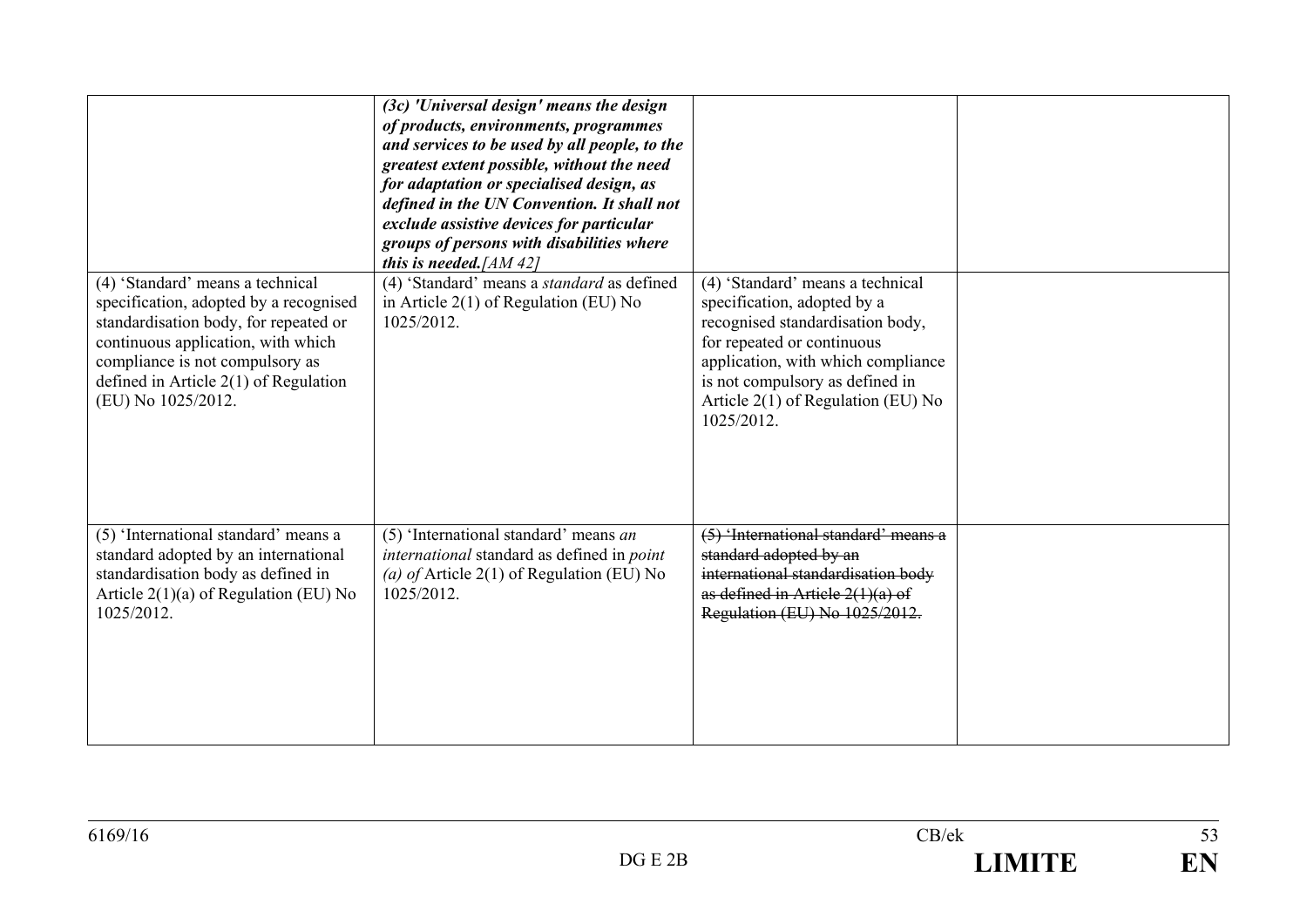| (6) 'European standard' means a<br>standard adopted by a European<br>standardisation organisation as defined<br>in Article $2(1)(b)$ of Regulation (EU)<br>No 1025/2012;                                                                                                                           | (6) 'European standard' means a European<br>standard as defined in <i>point</i> (b) of Article<br>2(1) of Regulation (EU) No 1025/2012;                                                                                                                                                                | (6) 'European standard' means a<br>standard adopted by a European<br>standardisation organisation as<br>defined in Article $2(1)(b)$ of<br>Regulation (EU) No 1025/2012;                                                                                                                                                                                     |  |
|----------------------------------------------------------------------------------------------------------------------------------------------------------------------------------------------------------------------------------------------------------------------------------------------------|--------------------------------------------------------------------------------------------------------------------------------------------------------------------------------------------------------------------------------------------------------------------------------------------------------|--------------------------------------------------------------------------------------------------------------------------------------------------------------------------------------------------------------------------------------------------------------------------------------------------------------------------------------------------------------|--|
| (7) 'Harmonised standard' means a<br>European standard adopted on the<br>basis of a request made by the<br>Commission for the application of<br>Union harmonisation legislation as<br>defined in Article $2(1)(c)$ of<br>Regulation (EU) No 1025/2012.                                             | (7) 'Harmonised standard' means a<br>harmonised standard as defined in point (c)<br>of Article $2(1)$ of Regulation (EU) No<br>1025/2012.                                                                                                                                                              | (7) 'Harmonised standard' means a<br>European standard adopted on the<br>basis of a request made by the<br>Commission for the application of<br>Union harmonisation legislation as<br>defined in Article $2(1)(c)$ of<br>Regulation (EU) No 1025/2012.                                                                                                       |  |
| (8) 'Public sector body' means the<br>State, regional or local authorities,<br>bodies governed by public law as<br>defined in Article $1(9)$ of Directive<br>2004/18/EC, and associations formed<br>by one or several such authorities or<br>one or several such bodies governed by<br>public law. | (8) 'Public sector body' means the State,<br>regional or local authorities, bodies<br>governed by public law as defined in<br>Article 1 (9) of Directive 2004/18/EC, and<br>associations formed by one or several such<br>authorities or one or several such bodies<br>governed by public law. [AM 43] | (8) 'Public sector body' means the<br>State, regional or local authorities,<br>bodies governed by public law as<br>defined in Article 1 (9) of Directive<br>$2004/18/EC-2(1)$ subparagraph 4<br>of the Directive $2014/24/EU$ , and<br>associations formed by one or<br>several such authorities or one or<br>several such bodies governed by<br>public law. |  |
|                                                                                                                                                                                                                                                                                                    |                                                                                                                                                                                                                                                                                                        | (9) Time-based media means<br>media of the following types:<br>audio-only, video-only, audio-<br>video, audio and/or video<br>combined with interaction.                                                                                                                                                                                                     |  |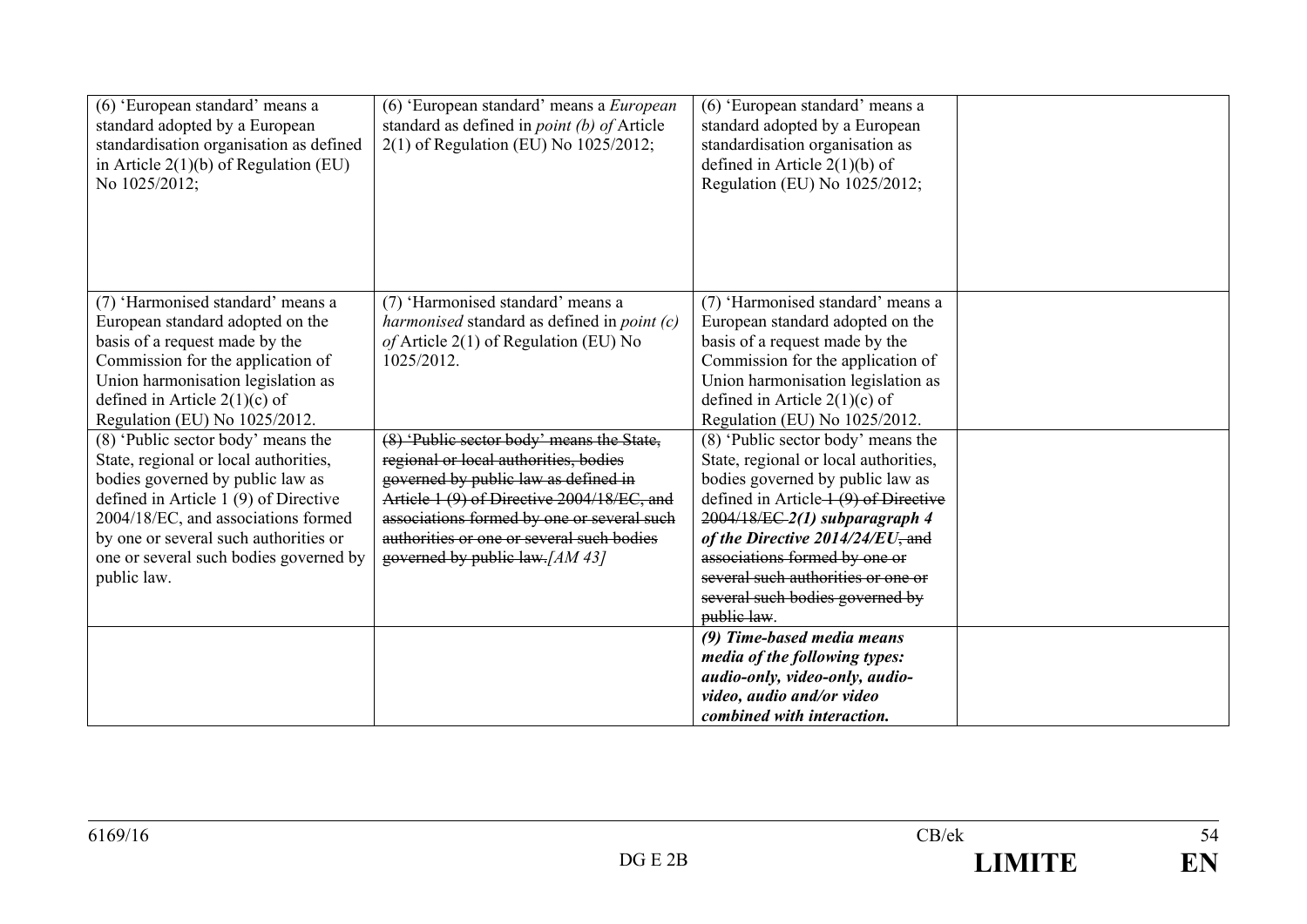|  | (10) Heritage collections items<br>means privately or publicly owned<br>goods presenting a historical,<br>artistic, archaeological,<br>aesthetical, scientific or technical<br>interest and that are part of<br>collections preserved by cultural<br>institutions such as libraries,<br>archives and museums |                                                                                                                                                                                                                                                                                                                                                                                                                                                                                           |
|--|--------------------------------------------------------------------------------------------------------------------------------------------------------------------------------------------------------------------------------------------------------------------------------------------------------------|-------------------------------------------------------------------------------------------------------------------------------------------------------------------------------------------------------------------------------------------------------------------------------------------------------------------------------------------------------------------------------------------------------------------------------------------------------------------------------------------|
|  |                                                                                                                                                                                                                                                                                                              | $(11)$ 'Measurement data' is the<br>quantified results of the monitoring<br>activity carried out in order to verify<br>the compliance of public sector<br>bodies' websites with the web<br>accessibility requirements set out in<br>Article 3. Measurement data covers<br>both quantitative information about<br>the sample of websites tested<br>(number of websites with potentially<br>their number of visitors,) and<br>quantitative information about the<br>level of accessibility. |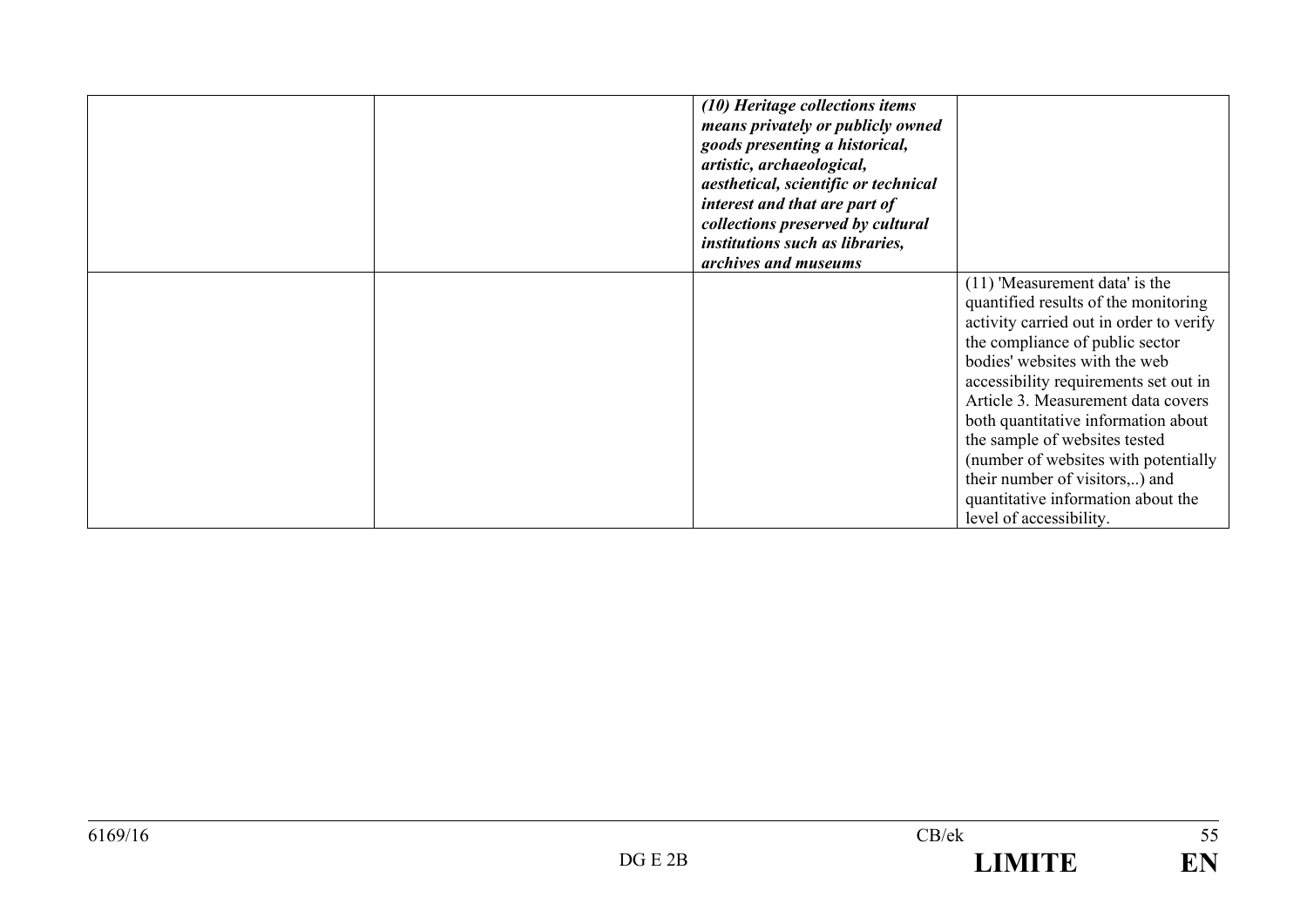| Article 3                                                                                                              | Article 3                                                                                                           | Article 3                                                                                                                                                                                                                                                                                                                                                                                                                        | Article 3                                                                                                                                                                                                                                                                                                                                                                                                                                                                                                                                              |
|------------------------------------------------------------------------------------------------------------------------|---------------------------------------------------------------------------------------------------------------------|----------------------------------------------------------------------------------------------------------------------------------------------------------------------------------------------------------------------------------------------------------------------------------------------------------------------------------------------------------------------------------------------------------------------------------|--------------------------------------------------------------------------------------------------------------------------------------------------------------------------------------------------------------------------------------------------------------------------------------------------------------------------------------------------------------------------------------------------------------------------------------------------------------------------------------------------------------------------------------------------------|
| Requirements for web-accessibility                                                                                     | Requirements for web accessibility                                                                                  | Requirements for web-accessibility                                                                                                                                                                                                                                                                                                                                                                                               | Requirements for web accessibility                                                                                                                                                                                                                                                                                                                                                                                                                                                                                                                     |
| 1. Member States shall take the<br>necessary measures to ensure that the<br>websites concerned are made<br>accessible: | 1. Member States shall take the necessary<br>measures to ensure that the websites<br>concerned are made accessible: | 1. Member States shall take the<br>necessary measures to ensure that<br>the websites concerned are made<br>accessible public sector bodies'<br>websites comply with the all of the<br>four globally accepted principles<br>of accessibility: perceivability,<br>operability, understandability,<br>robustness, while not imposing a<br>disproportionate or undue burden,<br>financially or organisationally, on<br>these bodies. | Member States shall ensure that<br>public sector bodies take the<br>necessary and proportionate<br>measures to make their websites<br>more accessible by making them<br>perceivable, operable,<br>understandable and robust. ensure<br>that public sector bodies' websites<br>comply with the all of the four<br>globally accepted principles of<br>accessibility: perceivability,<br>operability, understandability,<br>robustness, while not imposing a<br>disproportionate or undue burden,<br>financially or organisationally, on<br>these bodies. |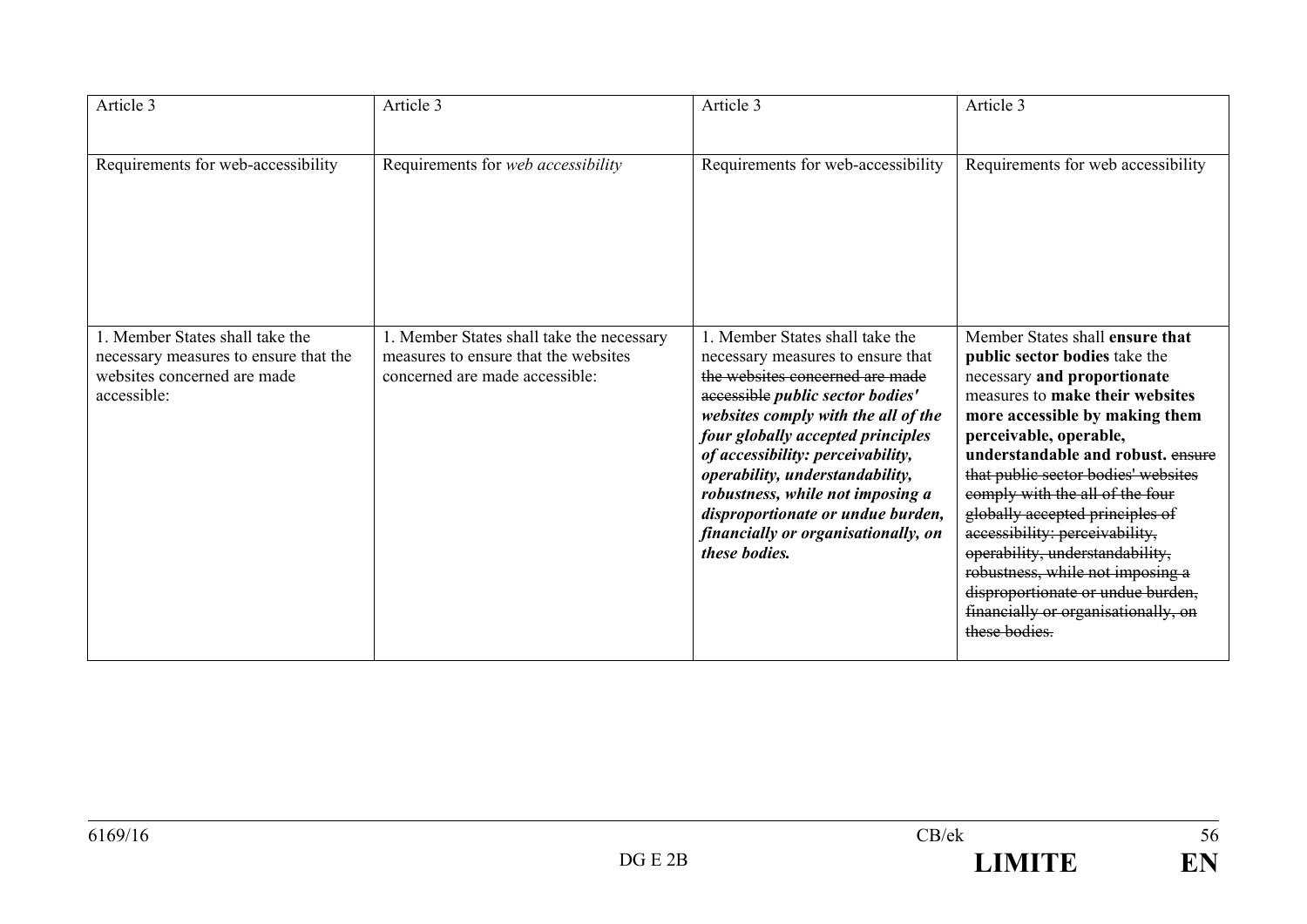|                                          |                                                          |                                      | <b>New recital: proportionate</b><br>measures refer to measures that<br>do not put an excessive<br>organisational or financial burden<br>on a body, or do not jeopardise the<br>body's capacity to either perform<br>its purpose, or publish information<br>needed for or relevant to its tasks<br>and services, while taking into<br>account the benefit or detriment<br>likely to occur for citizens. |
|------------------------------------------|----------------------------------------------------------|--------------------------------------|---------------------------------------------------------------------------------------------------------------------------------------------------------------------------------------------------------------------------------------------------------------------------------------------------------------------------------------------------------------------------------------------------------|
| (a) in a consistent and adequate way     | (a) in a consistent and adequate way for                 | (a) in a consistent and adequate     |                                                                                                                                                                                                                                                                                                                                                                                                         |
| for users' perception, operation and     | users' <i>autonomous</i> perception, <i>navigation</i> , | way for users' perception, operation |                                                                                                                                                                                                                                                                                                                                                                                                         |
| understanding, including adaptability    | operation, <i>interaction</i> , <i>readability</i> and   | and understanding, including         |                                                                                                                                                                                                                                                                                                                                                                                                         |
| of content presentation and interaction, | understanding, including adaptability of                 | adaptability of content presentation |                                                                                                                                                                                                                                                                                                                                                                                                         |
| when necessary, providing an             | content presentation and interaction, when               | and interaction, when necessary,     |                                                                                                                                                                                                                                                                                                                                                                                                         |
| accessible electronic alternative;       | necessary, providing an accessible                       | providing an accessible electronic   |                                                                                                                                                                                                                                                                                                                                                                                                         |
|                                          | electronic alternative; [AM 44]                          | alternative;                         |                                                                                                                                                                                                                                                                                                                                                                                                         |
| (b) in a way which facilitates           | (b) in a way which facilitate sensures                   | (b) in a way which facilitates       |                                                                                                                                                                                                                                                                                                                                                                                                         |
| interoperability with a variety of user  | interoperability with a <b>broad</b> variety of user     | interoperability with a variety of   |                                                                                                                                                                                                                                                                                                                                                                                                         |
| agents and assistive technologies at     | agents and assistive technologies at Union               | user agents and assistive            |                                                                                                                                                                                                                                                                                                                                                                                                         |
| Union and international level.           | and international level.; [AM 45]                        | technologies at Union and            |                                                                                                                                                                                                                                                                                                                                                                                                         |
|                                          |                                                          | international level.                 |                                                                                                                                                                                                                                                                                                                                                                                                         |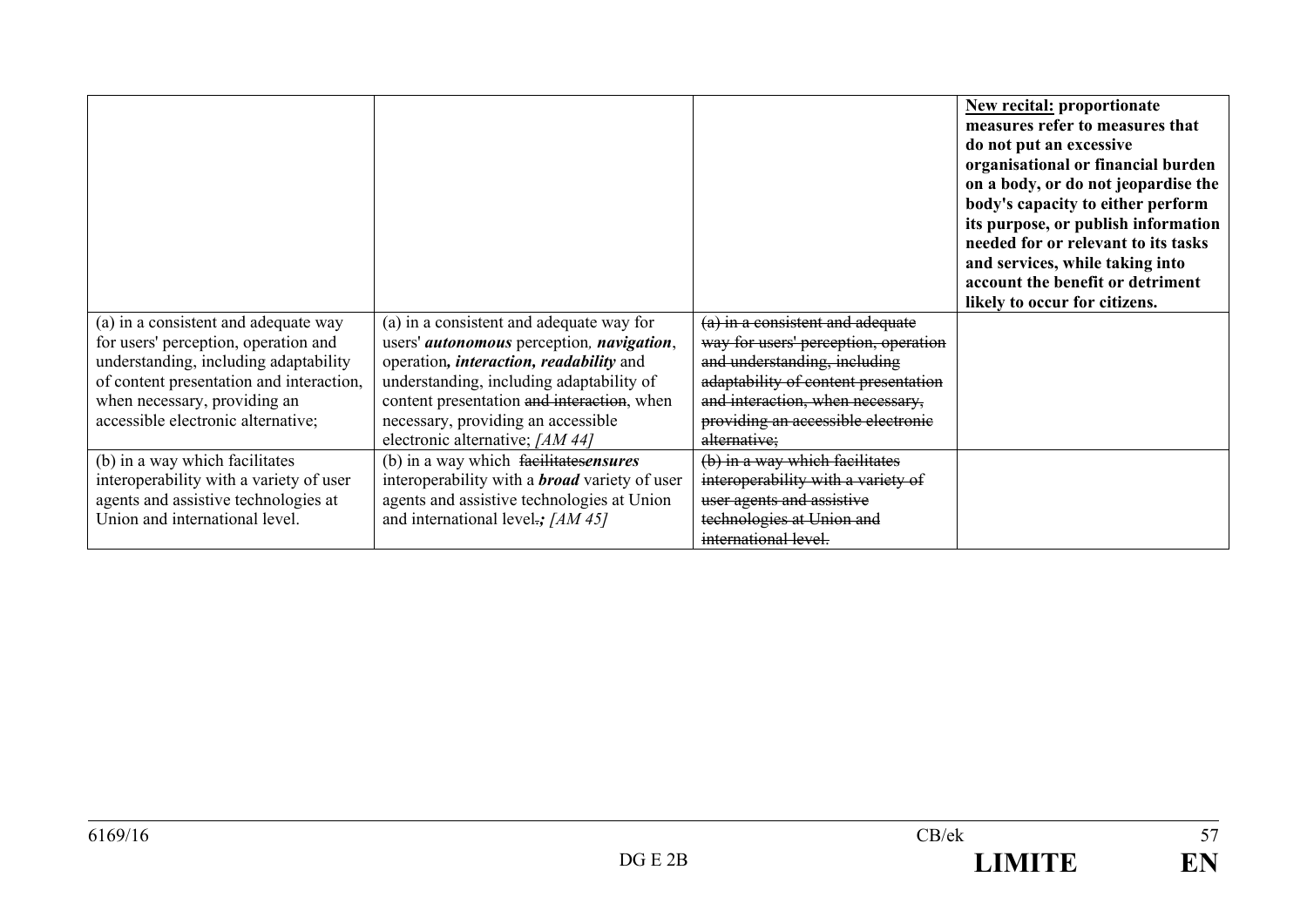|                                                                                                                                                                                                                     | (ba) through a universal design approach.<br>[AM 46]                                                                                                                                                                                                                                                                                              |                                                                                                                                                                                                                         |  |
|---------------------------------------------------------------------------------------------------------------------------------------------------------------------------------------------------------------------|---------------------------------------------------------------------------------------------------------------------------------------------------------------------------------------------------------------------------------------------------------------------------------------------------------------------------------------------------|-------------------------------------------------------------------------------------------------------------------------------------------------------------------------------------------------------------------------|--|
| 2. Member States shall apply the<br>provisions of paragraph 1 by 31<br>December 2015 at the latest.                                                                                                                 | 2. Member States shall apply the<br>provisions of paragraph 1 by 31 December<br>2015 at the latest. $[AM 47]$                                                                                                                                                                                                                                     | 2. Member States shall apply the<br>provisions of paragraph 1 by 31<br>December 2015 at the latest.                                                                                                                     |  |
| 3. The Commission shall be<br>empowered to adopt delegated acts in<br>accordance with Article 8, to specify<br>further, where appropriate, the<br>requirements for web-accessibility<br>referred to in paragraph 1. | 3. The Commission shall be empowered to<br>adopt delegated acts in accordance with<br>Article 8, to specify further to provide<br><i>further details</i> , where appropriate,<br><i>concerning</i> the requirements for web-<br>accessibility web accessibility referred to in<br>paragraph 1, without modifying those<br>requirements. $[AM 48]$ | 3. The Commission shall be<br>empowered to adopt delegated acts<br>in accordance with Article 8, to<br>specify further, where appropriate,<br>the requirements for web-<br>accessibility referred to in<br>paragraph 1. |  |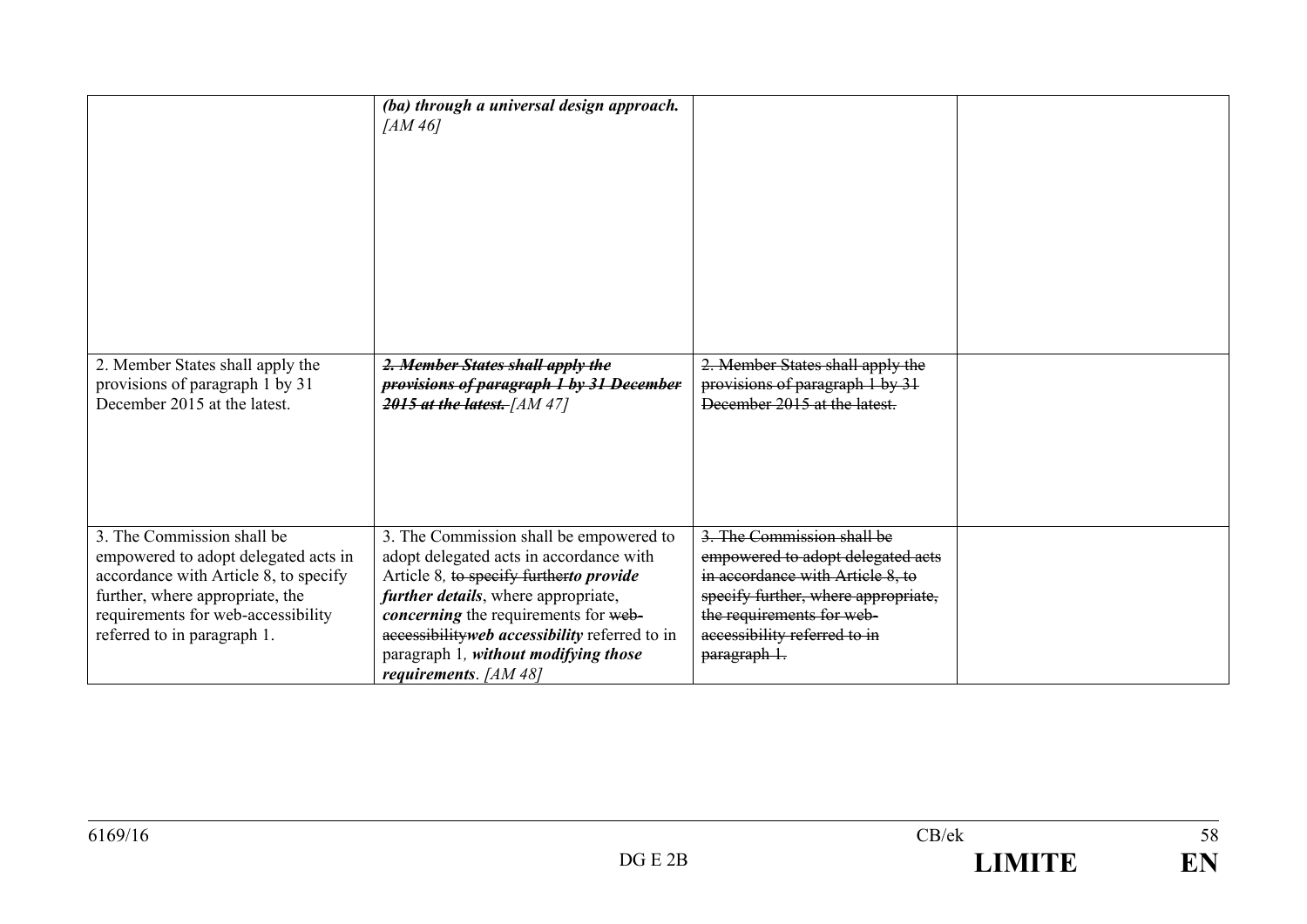| Article 4                                                                                                                                                                                                                                                                                                                                                                                                                              | Article 4                                                                                                                                                                                                                                                                                                                                                                                                                           | Article 4                                                                                                                                                                                                                                                                                                                                                                                                  | Article 4                                                                                                                                                                                                                                                                                                                                               |
|----------------------------------------------------------------------------------------------------------------------------------------------------------------------------------------------------------------------------------------------------------------------------------------------------------------------------------------------------------------------------------------------------------------------------------------|-------------------------------------------------------------------------------------------------------------------------------------------------------------------------------------------------------------------------------------------------------------------------------------------------------------------------------------------------------------------------------------------------------------------------------------|------------------------------------------------------------------------------------------------------------------------------------------------------------------------------------------------------------------------------------------------------------------------------------------------------------------------------------------------------------------------------------------------------------|---------------------------------------------------------------------------------------------------------------------------------------------------------------------------------------------------------------------------------------------------------------------------------------------------------------------------------------------------------|
| Presumption of conformity with<br>harmonized standards                                                                                                                                                                                                                                                                                                                                                                                 | Presumption of conformity with<br>harmonized standards                                                                                                                                                                                                                                                                                                                                                                              | Presumption of conformity with<br>harmonised standards the web<br><i>accessibility requirements</i>                                                                                                                                                                                                                                                                                                        | Presumption of conformity with the<br>web accessibility requirements                                                                                                                                                                                                                                                                                    |
| 1. The websites concerned that meet<br>harmonised standards or parts thereof<br>the references of which have been<br>drawn up and published by the<br>Commission in the Official Journal of<br>the European Union, in accordance<br>with Regulation (EU) No 1025/2012,<br>shall be presumed to be in conformity<br>with the web-accessibility<br>requirements covered by those<br>standards or parts thereof, set out in<br>Article 3. | The websites concerned that meet<br>harmonised standards or parts thereof the<br>references of which have been drawn up<br>and published by the Commission in the<br>Official Journal of the European Union, in<br>accordance with Regulation (EU) No<br>1025/2012, shall be presumed to be in<br>conformity with the web accessibility<br>requirements covered by those standards or<br>parts thereof, set out in Article $3(l)$ . | 1. The websites Websites concerned<br>that meet harmonised standards or<br>parts thereof the references of<br>which have been drawn up and<br>published by the Commission in the<br>Official Journal of the European<br>Union, in accordance with<br>Regulation (EU) No 1025/2012,<br>shall be presumed to be in<br>conformity with the web<br><i>accessibility</i> requirements, set out<br>in Article 3. |                                                                                                                                                                                                                                                                                                                                                         |
|                                                                                                                                                                                                                                                                                                                                                                                                                                        |                                                                                                                                                                                                                                                                                                                                                                                                                                     | 2. As long as the references of the<br>harmonised standards referred to<br>in Article 4 paragraph 1 have not<br>been published, websites that fulfil<br>the requirements of chapter 9 of<br>European standards EN 301 549<br>shall be presumed to be in<br>conformity with the web<br>accessibility requirements, set out<br>in Article 3.                                                                 | $(2)$ As long as the references of the<br>harmonised standards referred to in<br>Article 4 paragraph 1 have not been<br>published, websites that fulfil the<br>relevant requirements of chapter 9<br>of-European standards EN 301 549,<br>shall be presumed to be in<br>conformity with the web<br>accessibility requirements, set out in<br>Article 3. |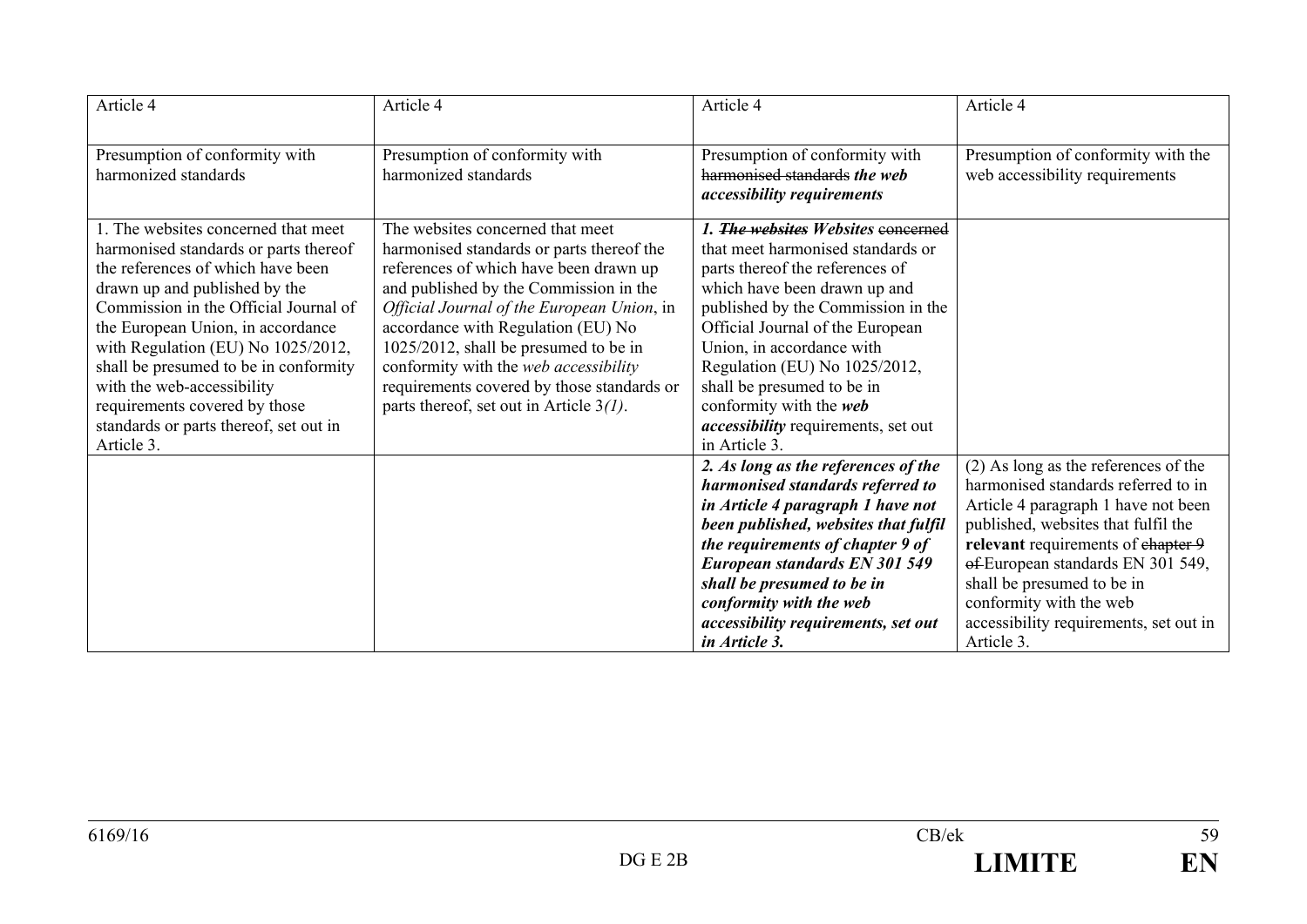| Article 5                                                                                                                                                                                                                                                                                                                                                                                                            | Article 5                                                                                                                                                                                                                                                                                                                                                                                                                               | Artiele 5                                                                                                                                                                                                                                                                                                                                                                                                                | Article 5                                                             |
|----------------------------------------------------------------------------------------------------------------------------------------------------------------------------------------------------------------------------------------------------------------------------------------------------------------------------------------------------------------------------------------------------------------------|-----------------------------------------------------------------------------------------------------------------------------------------------------------------------------------------------------------------------------------------------------------------------------------------------------------------------------------------------------------------------------------------------------------------------------------------|--------------------------------------------------------------------------------------------------------------------------------------------------------------------------------------------------------------------------------------------------------------------------------------------------------------------------------------------------------------------------------------------------------------------------|-----------------------------------------------------------------------|
| Presumption of conformity with<br>European or international standards                                                                                                                                                                                                                                                                                                                                                | Presumption of conformity with European<br>or international standards                                                                                                                                                                                                                                                                                                                                                                   | Presumption of conformity with<br>European or international standards                                                                                                                                                                                                                                                                                                                                                    | Presumption of conformity with<br>European or international standards |
| 1. As long as the references of the<br>harmonised standards referred to in<br>Article 4 have not yet been published,<br>the websites concerned that meet<br>European standards or parts thereof<br>that have been determined pursuant to<br>paragraph 2 shall be presumed to be in<br>conformity with the web-accessibility<br>requirements covered by those<br>standards or parts thereof, set out in<br>Article 3. | 1. As long as the references of the<br>harmonised standards referred to in Article<br>4 have not yet been published, the websites<br>concerned that meet European standards or<br>parts thereof that have been determined<br>pursuant to paragraph 2 of this Article shall<br>be presumed to be in conformity with the<br>web accessibility requirements covered by<br>those standards or parts thereof, set out in<br>Article $3(l)$ . | 1. As long as the references of the<br>harmonised standards referred to in<br>Article 4 have not yet been<br>published, the websites concerned<br>that meet European standards or<br>parts thereof that have been<br>determined pursuant to paragraph 2<br>shall be presumed to be in<br>conformity with the web-<br>accessibility requirements covered<br>by those standards or parts thereof,<br>set out in Article 3. |                                                                       |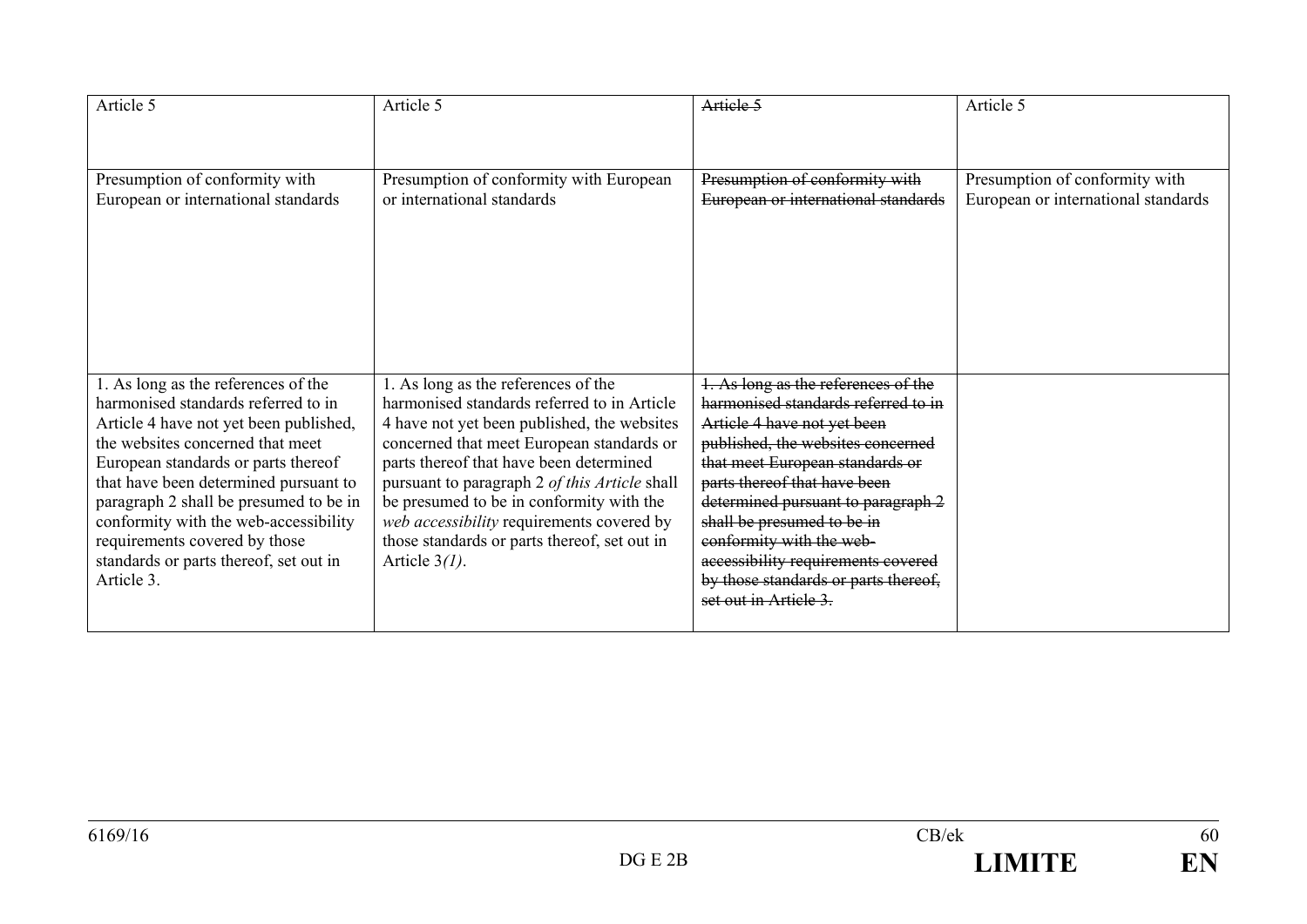| 2. The Commission shall be               | 2. The Commission shall be empowered to       | 2. The Commission shall be            |  |
|------------------------------------------|-----------------------------------------------|---------------------------------------|--|
| empowered to adopt delegated acts in     | adopt delegated acts in accordance with       | empowered to adopt delegated acts     |  |
| accordance with Article 8, in order to   | Article 8, in order to determine the          | in accordance with Article 8, in      |  |
| determine the European standards or      | European standards or parts thereof referred  | order to determine the European       |  |
| parts thereof referred to in paragraph 1 | to in paragraph 1 of this Article.            | standards or parts thereof referred   |  |
|                                          |                                               | to in paragraph 1.                    |  |
| 3. As long as the references of the      | 3. As long as the references of the European  | 3. As long as the references of the   |  |
| European standards referred to in        | standards referred to in paragraph 1 of this  | European standards referred to in     |  |
| paragraph 1 have not yet been            | Article have not yet been determined, the     | paragraph 1 have not yet been         |  |
| determined, the websites concerned       | websites concerned that meet the parts of     | determined, the websites concerned    |  |
| that meet the parts of the ISO/IEC       | the ISO/IEC 40500: 2012 international         | that meet the parts of the ISO/IEC    |  |
| 40500: 2012 covering the Success         | <i>technical standard WCAG 2.0.</i> covering  | 40500: 2012 covering the Success      |  |
| Criteria and Conformance                 | the Success Criteria and Conformance          | Criteria and Conformance              |  |
| Requirements for Level AA                | Requirements for Level AA conformance,        | Requirements for Level AA             |  |
| conformance, shall be presumed to be     | shall be presumed to be in conformity with    | conformance, shall be presumed to     |  |
| in conformity with the web-              | the web-accessibility web accessibility       | be in conformity with the web-        |  |
| accessibility requirements set out in    | requirements set out in Article $3(1)$ . [AM] | accessibility requirements set out in |  |
| Article 3.                               | 491                                           | Artiele 3.                            |  |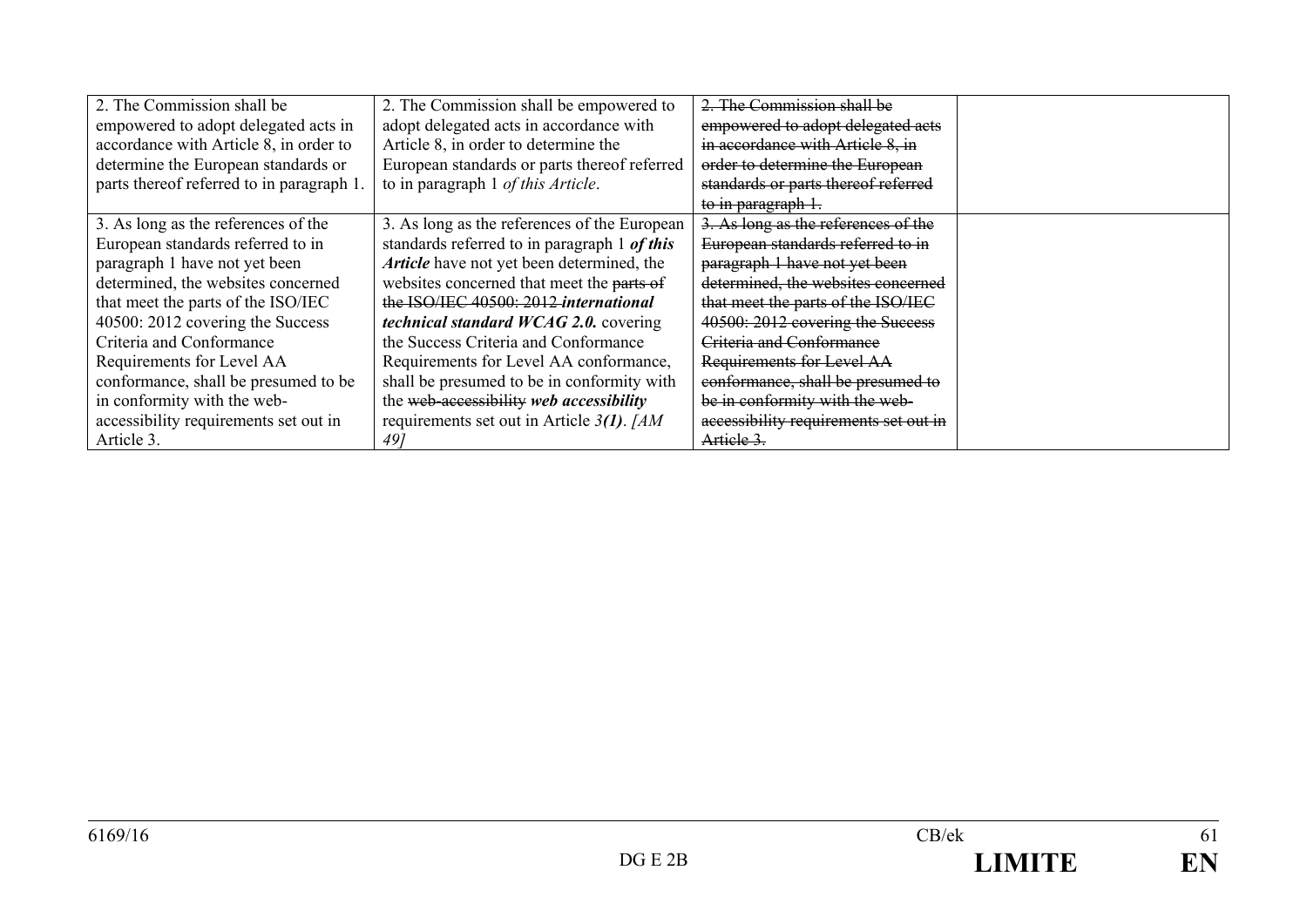| Article 6                                                                                                                                                                                                                                                  | Article 6                                                                                                                                                                                                                                                                                                                                                                                                                                                                                                                                                                    | Article 6                                                                                                                                                                                                                                                                                                                                                                                                                                                                                                                                                                                                                                                                                              | Article 6                                                                                                                                                                                                                                                                                                                                                                                                                                                                                        |
|------------------------------------------------------------------------------------------------------------------------------------------------------------------------------------------------------------------------------------------------------------|------------------------------------------------------------------------------------------------------------------------------------------------------------------------------------------------------------------------------------------------------------------------------------------------------------------------------------------------------------------------------------------------------------------------------------------------------------------------------------------------------------------------------------------------------------------------------|--------------------------------------------------------------------------------------------------------------------------------------------------------------------------------------------------------------------------------------------------------------------------------------------------------------------------------------------------------------------------------------------------------------------------------------------------------------------------------------------------------------------------------------------------------------------------------------------------------------------------------------------------------------------------------------------------------|--------------------------------------------------------------------------------------------------------------------------------------------------------------------------------------------------------------------------------------------------------------------------------------------------------------------------------------------------------------------------------------------------------------------------------------------------------------------------------------------------|
| <b>Additional measures</b>                                                                                                                                                                                                                                 | <b>Additional measures</b>                                                                                                                                                                                                                                                                                                                                                                                                                                                                                                                                                   | <b>Additional measures</b>                                                                                                                                                                                                                                                                                                                                                                                                                                                                                                                                                                                                                                                                             | <b>Additional measures</b>                                                                                                                                                                                                                                                                                                                                                                                                                                                                       |
| 1. Member States shall promote that<br>the websites concerned provide a<br>statement on their accessibility, in<br>particular on their compliance with this<br>Directive and with possibly additional<br>accessibility information in support to<br>users. | 1. Member States shall promote ensure that<br>the websites concerned provide a clear and<br>concise statement on their accessibility, in<br>particular on their compliance with this<br>Directive, including information on the<br>degree of compliance with web<br>accessibility requirements related to live<br><i>audio content</i> , and with possibly additional<br>accessibility information in to support to<br>users in assessing the degree of<br>accessibility of the websites concerned.<br>That information shall be provided in<br>$accessible$ format. [AM 50] | 1. Member States shall promote<br>that the <i>publicsector bodies'</i><br>websites eoncerned provide a<br>detailed, comprehensive and clear<br>statement on their web accessibility,<br>in particular on their compliance<br>with this Directive and with<br>possibly additional accessibility<br>information in support of users in<br>general including an accessible<br>explanation on parts of the content<br>that are not accessible, and the<br>reasons for this inaccessibility.<br>The statement shall include a link<br>to a feedback mechanism to enable<br>any natural or legal person to<br>notify any failures of the website to<br>comply with the requirements set<br>out in Article 3. | 1. a) Member States shall promote<br>that-Public sector bodies' websites<br>shall provide a detailed,<br>comprehensive and clear statement<br>on their web accessibility<br>compliance with this Directive in<br>general including an accessible<br>explanation on parts of the content<br>that are not accessible, and the<br>reasons for this inaccessibility.<br>That information shall be<br>provided in an accessible format,<br>using a model statement referred<br>to in paragraph $(1a)$ |
|                                                                                                                                                                                                                                                            |                                                                                                                                                                                                                                                                                                                                                                                                                                                                                                                                                                              |                                                                                                                                                                                                                                                                                                                                                                                                                                                                                                                                                                                                                                                                                                        | b) The This statement shall include<br>a description of and a link to a<br>feedback mechanism to enable any<br>natural or legal person to notify to<br>the public sector bodies of any<br>failures of the website to comply<br>with the requirements set out in<br>Article 3.                                                                                                                                                                                                                    |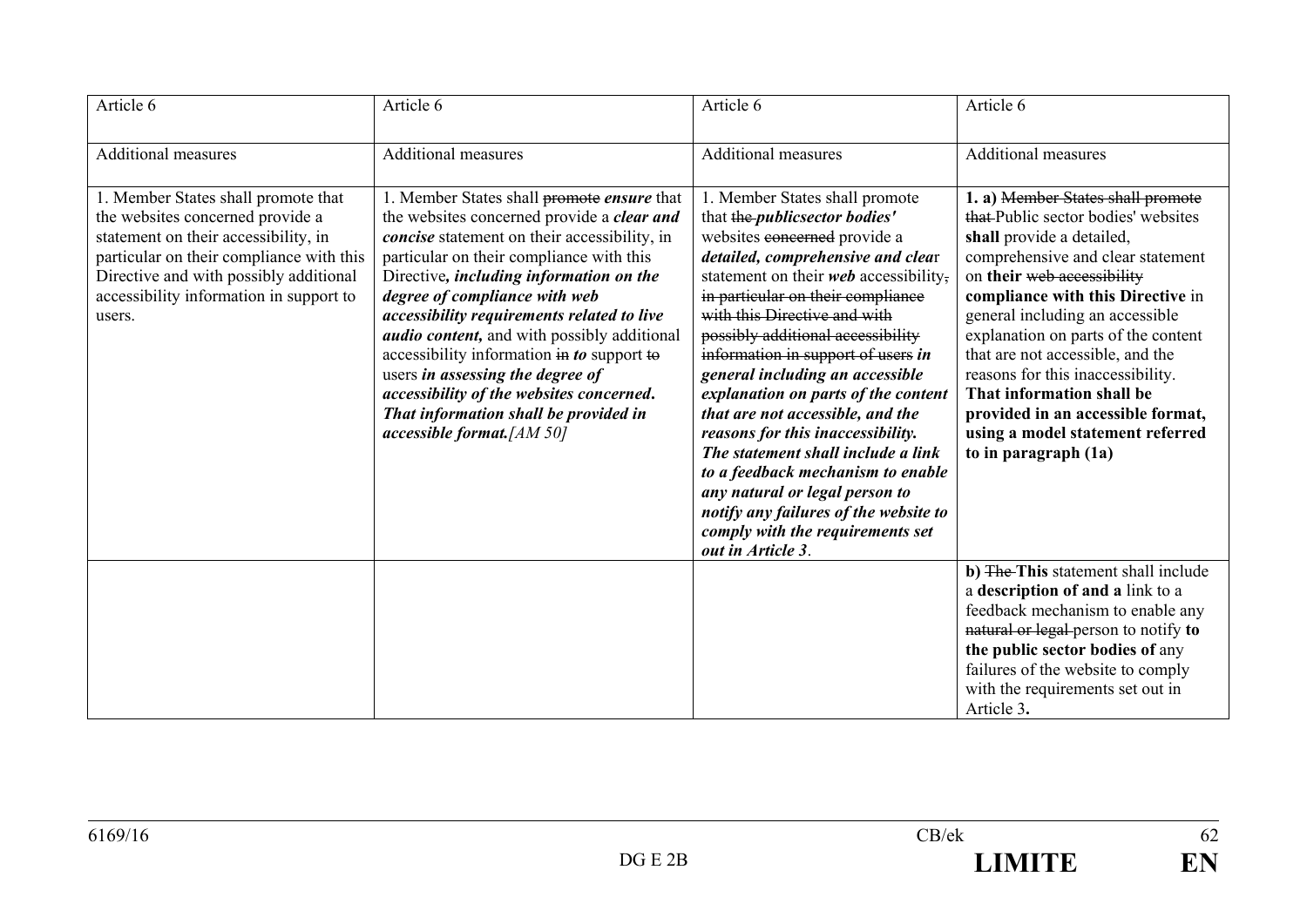|                                                                                                                                                                                                                                                                                                                                                        | 1a. The Commission shall establish a<br>model statement on accessibility by means<br>of implementing acts. Those implementing<br>acts shall be adopted in accordance with<br>the advisory procedure referred to in<br>Article $9(2)$ . [AM 50]                                                                                                                                                        |                                                                                                                                                                                                                                                                                                                                                         | c) Public sector bodies shall give<br>an adequate reply to the feedback<br>within a reasonable time to the<br>person.<br>1a. The Commission shall establish<br>a model statement on accessibility<br>by means of implementing acts.<br>Those implementing acts shall be<br>adopted in accordance with the<br>advisory procedure referred to in<br>Article $9(2)$ .                                                                                                                                  |
|--------------------------------------------------------------------------------------------------------------------------------------------------------------------------------------------------------------------------------------------------------------------------------------------------------------------------------------------------------|-------------------------------------------------------------------------------------------------------------------------------------------------------------------------------------------------------------------------------------------------------------------------------------------------------------------------------------------------------------------------------------------------------|---------------------------------------------------------------------------------------------------------------------------------------------------------------------------------------------------------------------------------------------------------------------------------------------------------------------------------------------------------|-----------------------------------------------------------------------------------------------------------------------------------------------------------------------------------------------------------------------------------------------------------------------------------------------------------------------------------------------------------------------------------------------------------------------------------------------------------------------------------------------------|
| 2. Member States shall take measures<br>to facilitate the application of the web-<br>accessibility requirements as defined in<br>Article 3 to all public sector bodies'<br>websites beyond those concerned, in<br>particular, to public sector bodies'<br>websites covered by existing national<br>laws or relevant measures on web-<br>accessibility. | 2. Member States shall take measures to<br>facilitate the application of the web-<br>accessibility web accessibility requirements<br>set out in Article $3(1)$ to all public sector<br>bodies' websites beyond those concerned, in<br>particular, to public sector bodies' websites<br>covered by existing national laws or<br>relevant measures on web-accessibility web<br>$accessibility.$ [AM 51] | 2. Member States shall take<br>measures to facilitate the<br>application of the web-accessibility<br>requirements as defined in Article 3<br>to all public sector bodies' websites<br>beyond those concerned, in<br>particular, to public sector bodies'<br>websites covered by existing<br>national laws or relevant measures<br>on web-accessibility. | 2. Member States shall take<br>measures to facilitate the<br>application of the web accessibility<br>requirements to other types of<br>websites than those referred to in<br>Article $1(2)$ , in particular, to<br>websites covered by existing<br>national laws on web<br>accessibility.New recital<br>accompanying article 6(2) revised:<br>Member States may extend the<br>application of this Directive to<br>other types of websites than those<br>included in the scope of this<br>Directive. |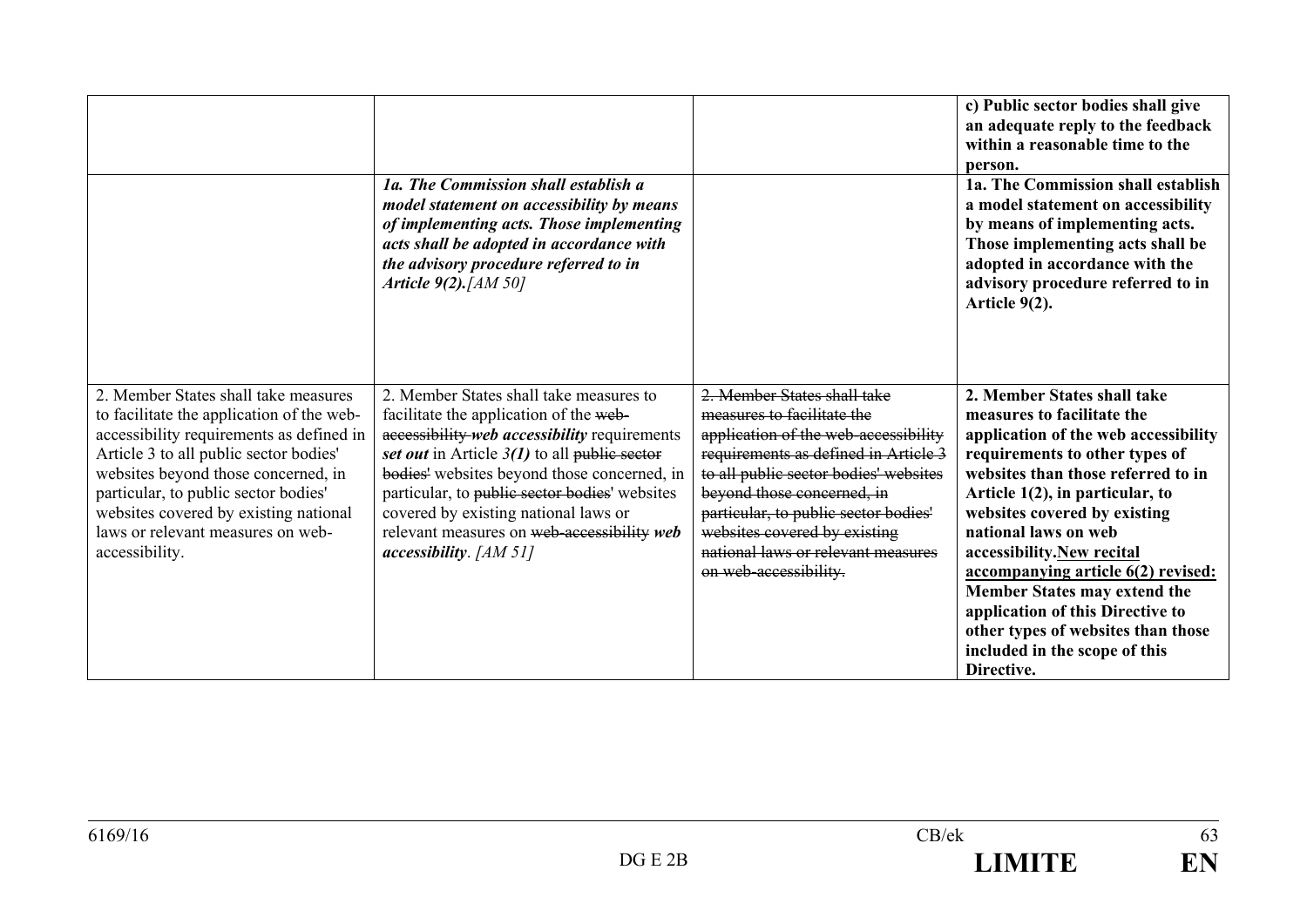| 2a.Member States shall promote and<br>support web accessibility training<br>programmes for relevant stakeholders,<br>including staff of public sector bodies and<br>entities performing public tasks, to create,<br>manage and update web pages, including<br>their content. $[AM 52]$                                                                    | 2a. Member States shall promote<br>and facilitate web accessibility<br>training programmes for relevant<br>stakeholders, including staff of<br>public sector bodies, to create,<br>manage and update accessible<br>content of websites.                                                                                                             |
|-----------------------------------------------------------------------------------------------------------------------------------------------------------------------------------------------------------------------------------------------------------------------------------------------------------------------------------------------------------|-----------------------------------------------------------------------------------------------------------------------------------------------------------------------------------------------------------------------------------------------------------------------------------------------------------------------------------------------------|
| 2b. Member States shall take the necessary<br>measures to raise awareness of the web<br>accessibility requirements set out in Article<br>$3(1)$ , their benefits to users and website<br>owners and of the possibility to lodge<br>complaints in cases of non-compliance<br>with the requirements of this Directive, as<br>set out in Article 7a. [AM 53] | 2b. Member States shall take the<br>necessary measures to raise<br>awareness of the web accessibility<br>requirements set out in Article<br>$3(1)$ , their benefits to users and<br>website owners and of the<br>possibility to give feedback in<br>cases of non-compliance with the<br>requirements of this Directive, as<br>set out in Article 6. |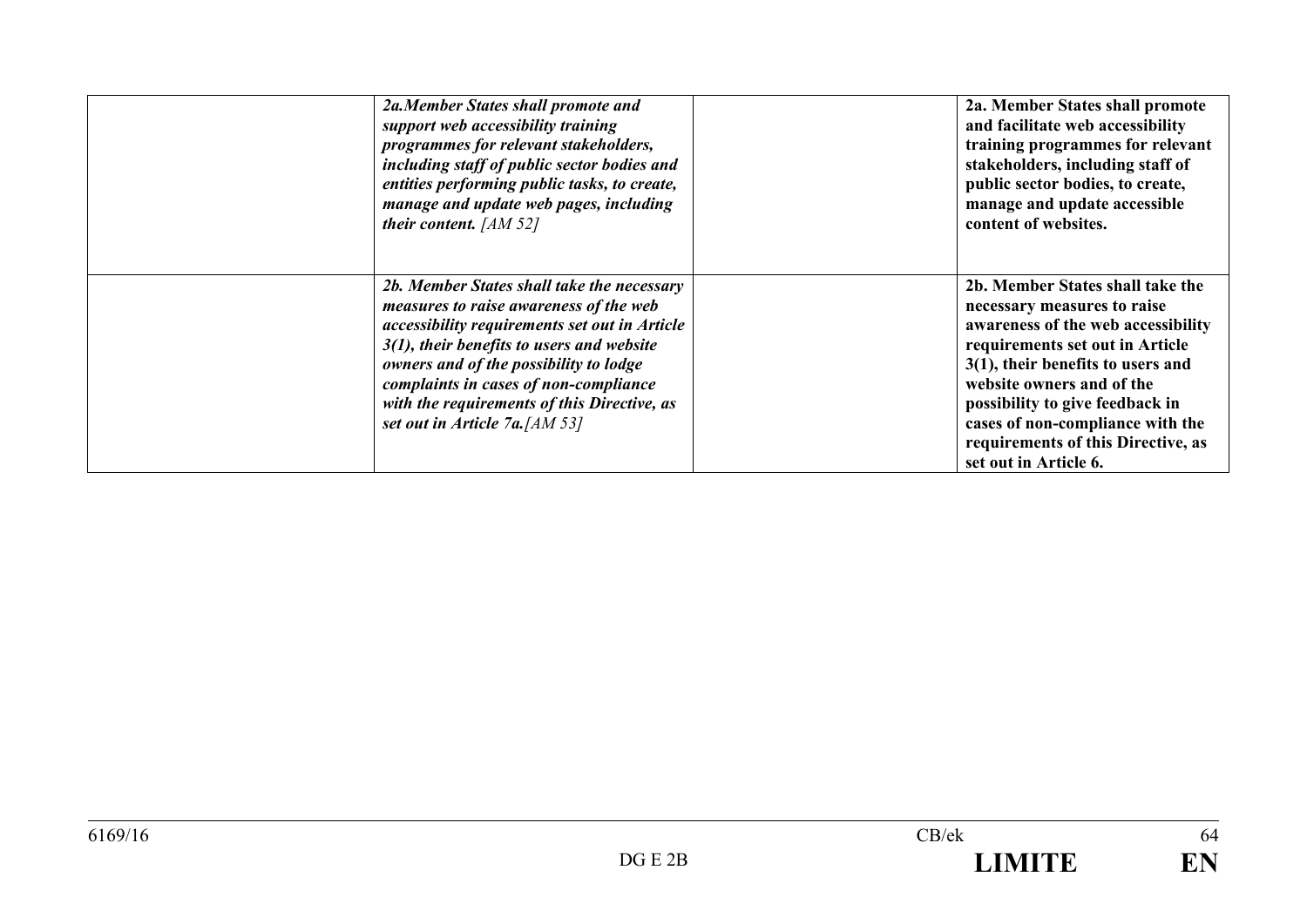|                                                                                                                                                                                                                                                                                                                                     | 2c. Member States shall take the necessary<br>measures to promote the use of authoring<br>tools that support the achievement of the<br><i>objectives of this Directive.</i> [AM 54]                                                                                                                                                                                                                                                                                                                            |                                                                                                                                                                                                                                                                                                                                     |  |
|-------------------------------------------------------------------------------------------------------------------------------------------------------------------------------------------------------------------------------------------------------------------------------------------------------------------------------------|----------------------------------------------------------------------------------------------------------------------------------------------------------------------------------------------------------------------------------------------------------------------------------------------------------------------------------------------------------------------------------------------------------------------------------------------------------------------------------------------------------------|-------------------------------------------------------------------------------------------------------------------------------------------------------------------------------------------------------------------------------------------------------------------------------------------------------------------------------------|--|
| 3. Member States shall support<br>appropriate mechanisms for<br>consultations on web- accessibility<br>with relevant stakeholders and make<br>public any developments in web-<br>accessibility policy together with the<br>experiences and findings from the<br>implementation of conformity of web-<br>accessibility requirements. | 3. Member States shall support appropriate<br>mechanisms for consultations on web-<br>accessibility web accessibility with relevant<br>stakeholders and <i>organisations</i><br>representing the interests of persons with<br>disabilities and of the elderly, and make<br>public any developments in web-<br>accessibility web accessibility policy<br>together with the experiences and findings<br>from the implementation of conformity of<br>web-accessibility web accessibility<br>requirements. [AM 55] | 3. Member States shall support<br>appropriate mechanisms for<br>consultations on web-accessibility<br>with relevant stakeholders and<br>make public any developments in<br>web-accessibility policy together<br>with the experiences and findings<br>from the implementation of<br>conformity of web-accessibility<br>requirements. |  |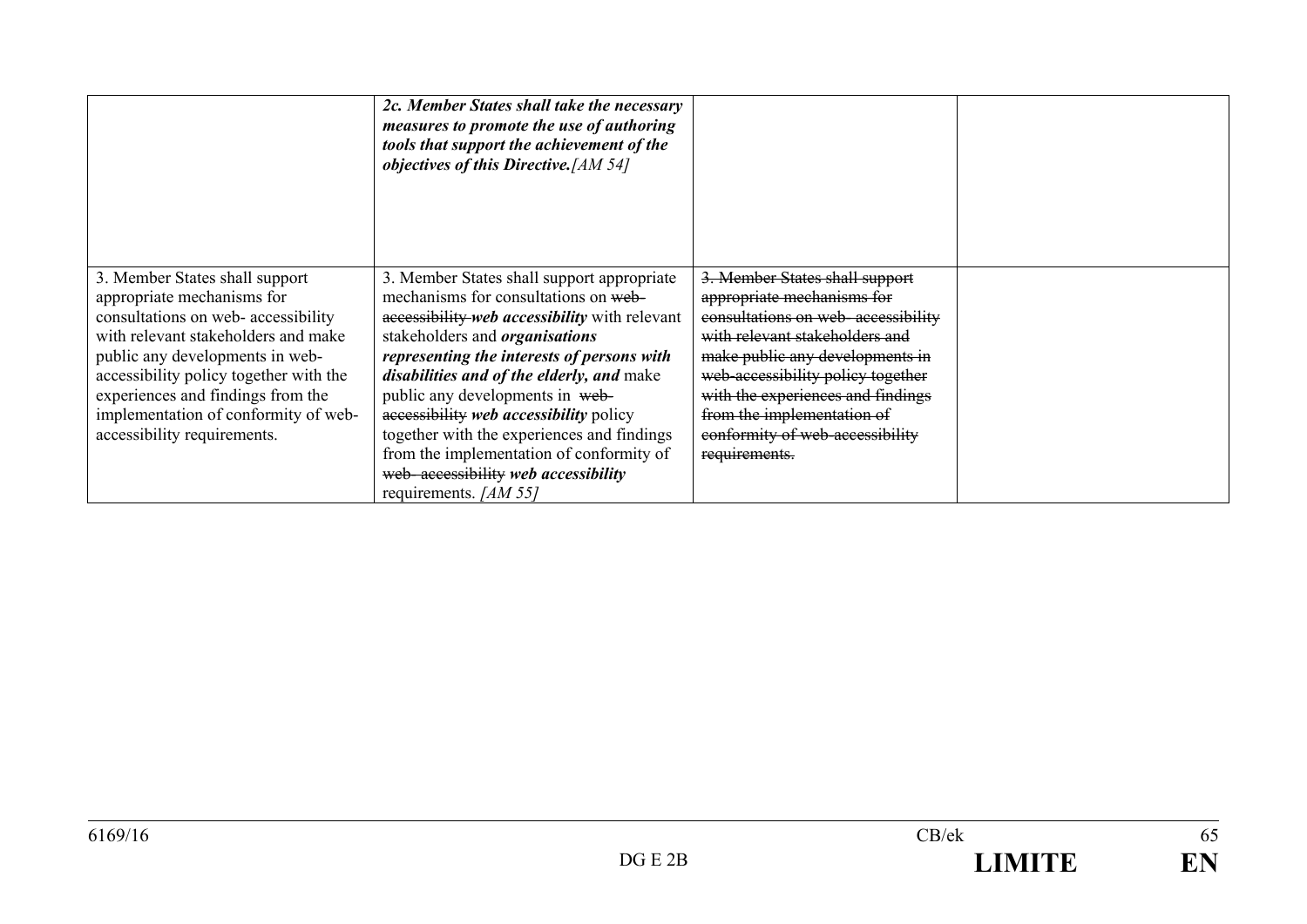| 4. Member States shall cooperate at        | 4. Member States shall cooperate at         | 4. Member States shall cooperate at           | 4. For the purpose of the monitoring       |
|--------------------------------------------|---------------------------------------------|-----------------------------------------------|--------------------------------------------|
| Union level with industry and civil        | national and Union level, with relevant     | Union level with industry and civil           | and reporting referred to in article       |
| society stakeholders, with facilitation    | social partners, industry and civil society | society stakeholders, with                    | $7(1)$ , the Commission shall facilitate   |
| by the Commission, in order to review,     | stakeholders, with facilitation by the      | facilitation by the Commission-For            | cooperation at Union level between         |
| for the purpose of the annual reporting    | Commission, in order to review, for the     | the purpose of the monitoring                 | Member States, and between them            |
| referred to in Article $7(4)$ , market and | purpose of the annual reporting referred to | referred to in Article $7(1)$ , the           | and relevant stakeholders, in order to     |
| technological developments and             | in Article $7b$ , market and technological  | Commission shall facilitate                   | exchange best practices and to             |
| progress in web-accessibility and to       | developments and progress in web-           | cooperation at Union level between            | review the monitoring methodology          |
| exchange best practices.                   | accessibility web accessibility and to      | Member States, and between them               | referred to in Article $7(4)$ , the market |
|                                            | exchange best practices. [AM 56]            | and industry and civil society                | and technological developments and         |
|                                            |                                             | stakeholders, in order to exchange            | progress in web accessibility.New          |
|                                            |                                             | <b>best practices and to review</b> , for the | recital for article $6(4)$ : In order to   |
|                                            |                                             | purpose of the annual reporting               | ensure the proper implementation           |
|                                            |                                             | referred to the monitoring                    | of this Directive, it is of the utmost     |
|                                            |                                             | methodology referred to in in                 | importance for the Commission              |
|                                            |                                             | Article $7(4)$ , the market and               | and the Member States to consult           |
|                                            |                                             | technological developments and                | with relevant stakeholders on a            |
|                                            |                                             | progress in <i>web-accessibility</i> web      | regular basis. Relevant                    |
|                                            |                                             | accessibility and to exchange best            | stakeholders in the meaning of this        |
|                                            |                                             | practices.                                    | Directive cover, among others,             |
|                                            |                                             |                                               | organisations representing the             |
|                                            |                                             |                                               | interests of persons with                  |
|                                            |                                             |                                               | disabilities and of the elderly,           |
|                                            |                                             |                                               | social partners, industry involved         |
|                                            |                                             |                                               | in the creation of web accessibility       |
|                                            |                                             |                                               | software and civil society.                |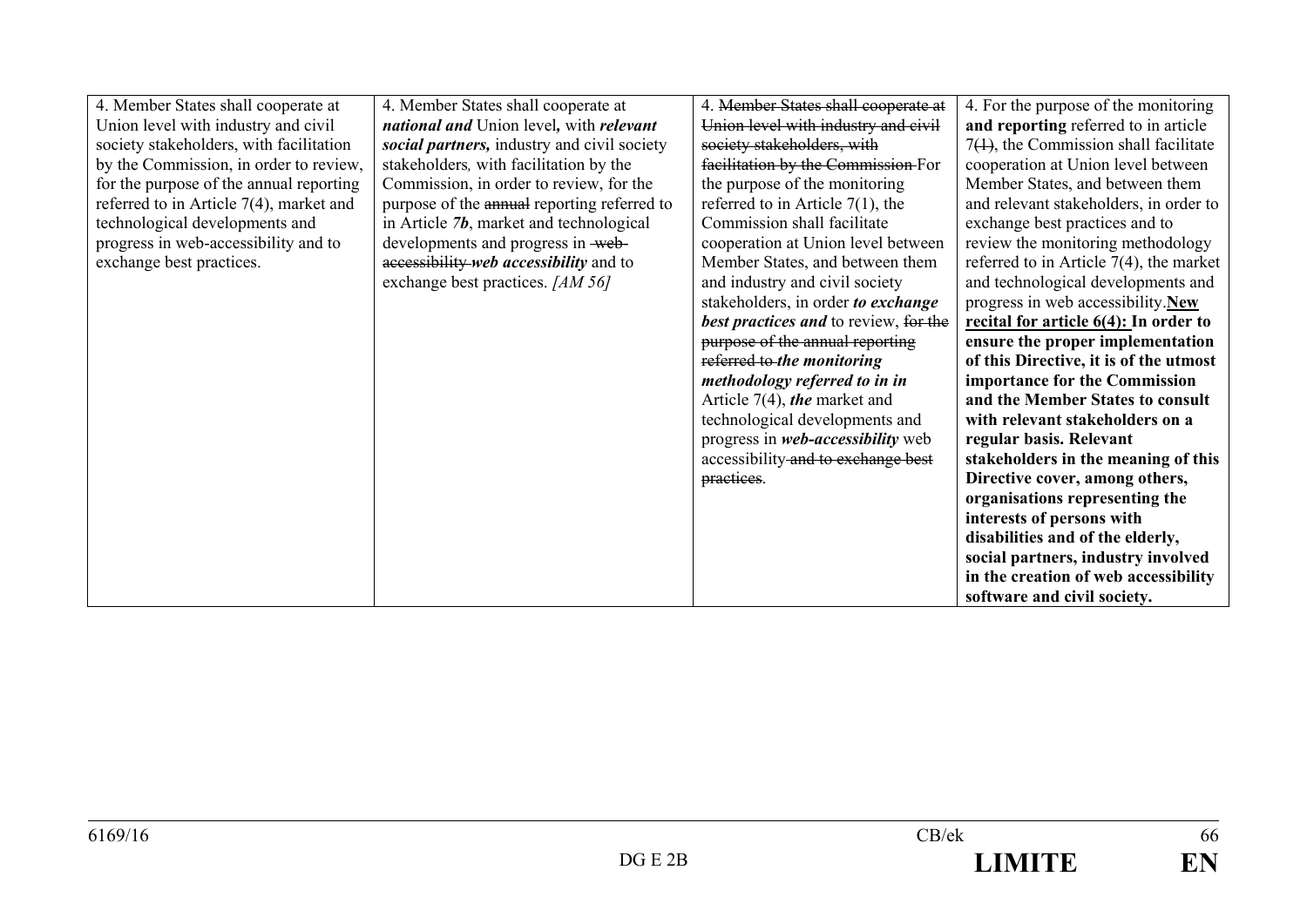|                                                                                                                                                                                                               | 4a. Member States shall take the necessary<br>measures to ensure that the relevant social<br>partners participate in the development<br>and application of the training<br>programmes and awareness-raising<br>schemes, referred to respectively in<br>paragraphs 2a and 2b. $[AM 57]$ |                                                                                                                                                                                                                                                                                                                                |           |
|---------------------------------------------------------------------------------------------------------------------------------------------------------------------------------------------------------------|----------------------------------------------------------------------------------------------------------------------------------------------------------------------------------------------------------------------------------------------------------------------------------------|--------------------------------------------------------------------------------------------------------------------------------------------------------------------------------------------------------------------------------------------------------------------------------------------------------------------------------|-----------|
| Article 7                                                                                                                                                                                                     | Article 7                                                                                                                                                                                                                                                                              | Article 7                                                                                                                                                                                                                                                                                                                      | Article 7 |
| Monitoring and reporting                                                                                                                                                                                      | Monitoring <i>and reporting</i> [AM 58]                                                                                                                                                                                                                                                | Monitoring and reporting                                                                                                                                                                                                                                                                                                       |           |
| 1. Member States shall monitor the<br>compliance of the websites concerned<br>with the requirements for web-<br>accessibility on a continuous basis,<br>using the methodology provided for in<br>paragraph 4. | 1. Member States shall monitor the<br>compliance of the websites concerned with<br>the requirements for web accessibility on a<br>continuous basis, using the methodology<br>provided for in paragraph 4.                                                                              | 1. Member States shall <i>periodically</i><br>monitor the compliance of public<br>sector bodies' websites with the <i>web</i><br><i>accessibility</i> requirements set out in<br>Article 3 for web accessibility on a<br>continuous basis using, taking into<br><i>account</i> the methodology provided<br>for in paragraph 4. |           |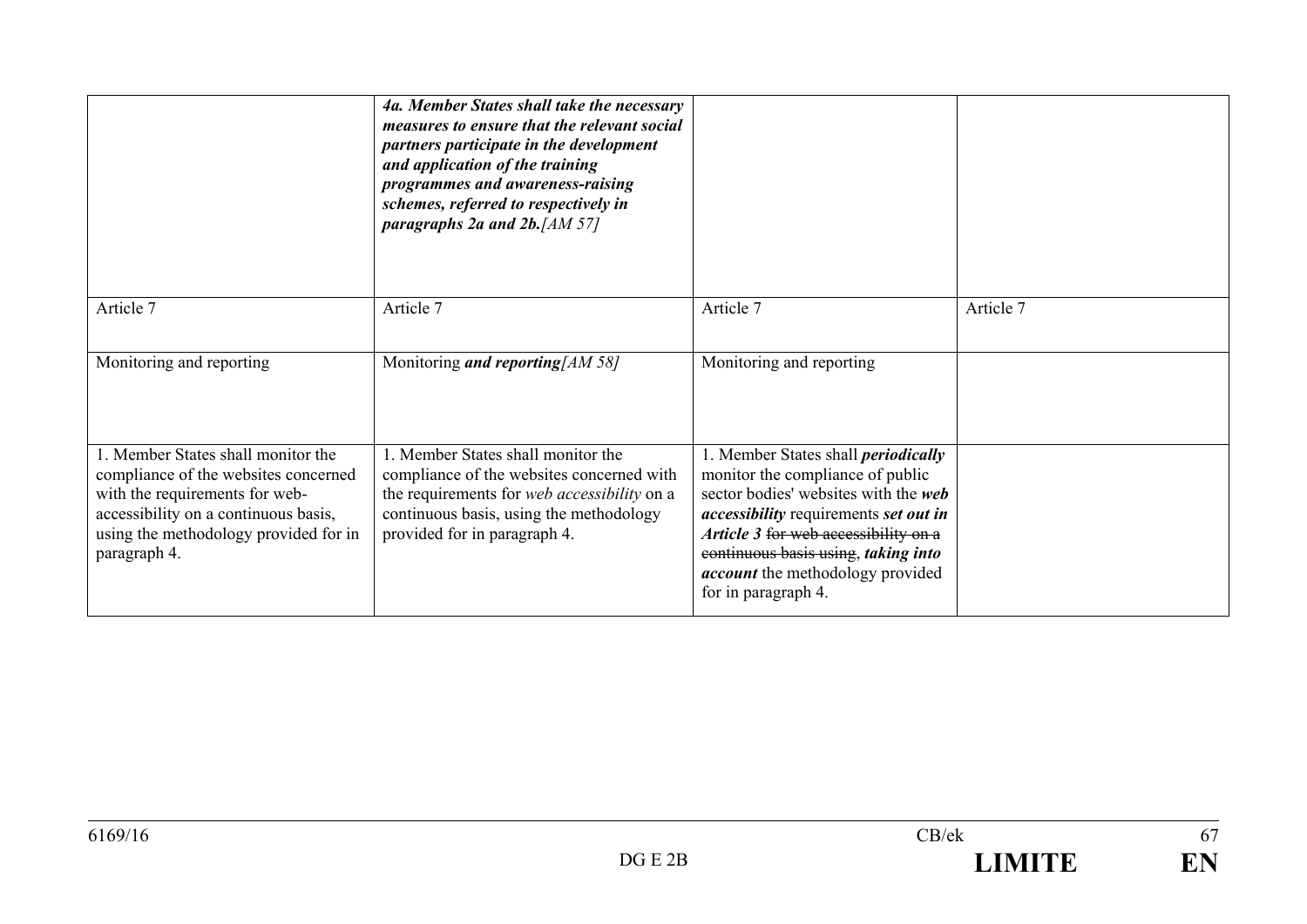|                                          | 1a. The Commission shall establish an     |                                             |  |
|------------------------------------------|-------------------------------------------|---------------------------------------------|--|
|                                          | expert group to meet at least every two   |                                             |  |
|                                          | years, upon the Commission's invitation,  |                                             |  |
|                                          | in order to discuss the results of the    |                                             |  |
|                                          | monitoring, to exchange best practices    |                                             |  |
|                                          | regarding the implementation of this      |                                             |  |
|                                          | Directive and to assess the need for any  |                                             |  |
|                                          | additional specifications of the web      |                                             |  |
|                                          | accessibility requirements as defined in  |                                             |  |
|                                          | Article 3(1). That expert group shall     |                                             |  |
|                                          | consist of governmental and private       |                                             |  |
|                                          | experts and relevant stakeholders,        |                                             |  |
|                                          | including elderly persons, persons with   |                                             |  |
|                                          | disabilities and their representative     |                                             |  |
|                                          | organisations. [AM 59]                    |                                             |  |
| 2. Member States shall report annually   | 2. Member States shall report annually on | 2. For the purposes of the review           |  |
| on the outcome of the monitoring         | the outcome of the monitoring carried out | referred to in Article 11, Member           |  |
| carried out according to paragraph 4     | according to paragraph 4 including the    | States shall report to the                  |  |
| including the measurement data and,      | measurement data and, where appropriate,  | Commission on the outcome of the            |  |
| where appropriate, the list of the       | the list of the websites referred to in   | monitoring carried out according to         |  |
| websites referred to in Article $1(3)$ . | <b>Article 1(3).</b> [AM 60]              | paragraph 4 including the                   |  |
|                                          |                                           | measurement data <sup>[32]</sup> and, where |  |
|                                          |                                           | appropriate, the list of the websites       |  |
|                                          |                                           | referred to in Article 1(3). The            |  |
|                                          |                                           | report shall be sent to the                 |  |
|                                          |                                           | <b>Commission by 54 months after</b>        |  |
|                                          |                                           | the date set in Article 12.                 |  |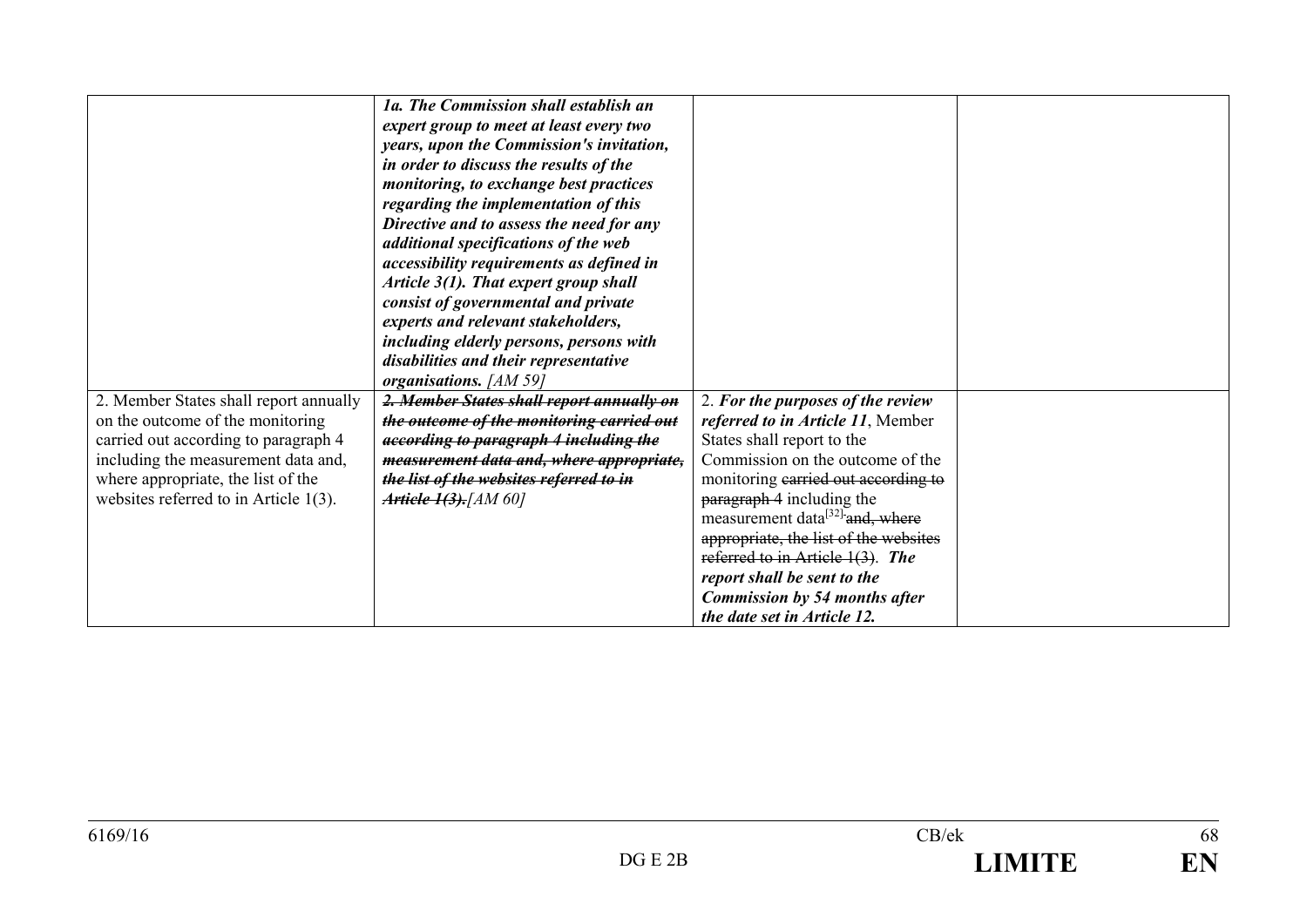|                                                                                    |                                                                                         | $^{[32]}$ To be accompanied by the<br>following recital : 'Measurement<br>data' is the quantified results of<br>the monitoring activity carried out<br>in order to verify the compliance<br>of public sector bodies' websites<br>with the web accessibility<br>requirements set out in Article 3.<br><b>Measurement data covers both</b><br>quantitative information about the<br>sample of websites tested (number<br>of websites with potentially their<br>number of visitors,) and<br>quantitative information about the<br>level of accessibility. | Moved to article $2(11)$ |
|------------------------------------------------------------------------------------|-----------------------------------------------------------------------------------------|--------------------------------------------------------------------------------------------------------------------------------------------------------------------------------------------------------------------------------------------------------------------------------------------------------------------------------------------------------------------------------------------------------------------------------------------------------------------------------------------------------------------------------------------------------|--------------------------|
| 3. This report shall also cover the<br>actions conducted pursuant to Article<br>6. | 3. This report shall also cover the actions<br>conducted pursuant to Article 6. [AM 61] | 3. This report shall also cover the<br>actions conducted pursuant to<br>Article 6.                                                                                                                                                                                                                                                                                                                                                                                                                                                                     |                          |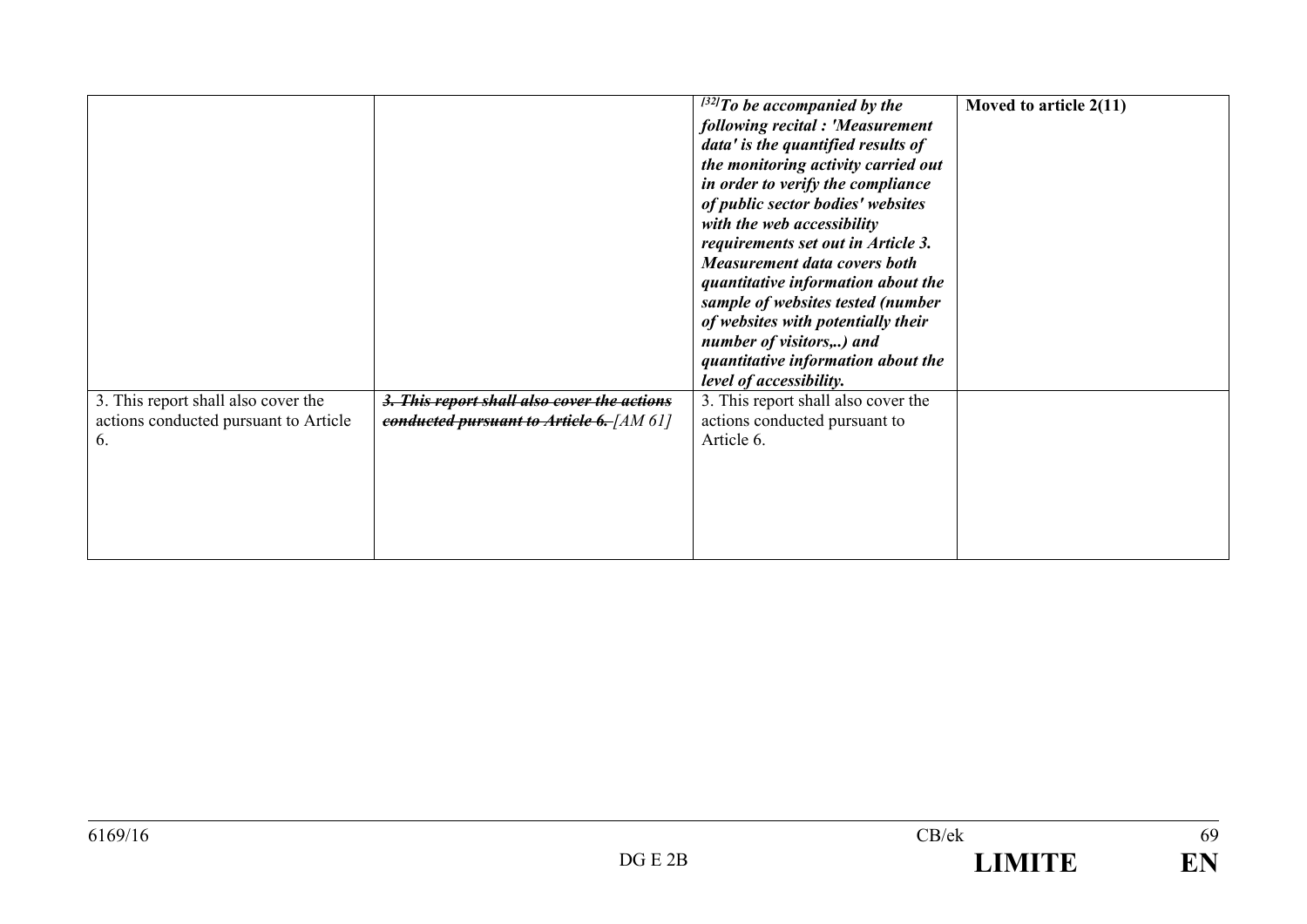| 4. The Commission establishes, by<br>way of implementing acts, the<br>methodology for the monitoring of the<br>conformity of the websites concerned<br>with the requirements for web-<br>accessibility as set out in Article 3.<br>Those implementing acts shall be<br>adopted in accordance with the<br>examination procedure referred to in<br>Article $9(3)$ . The methodology will be<br>published in the Official Journal of the<br>European Union. | 4. The Commission establishes shall<br>establish, by way means of implementing<br>acts, the methodology for the monitoring of<br>the conformity of the websites concerned<br>with the requirements for web-accessibility<br>web accessibility as set out in Article $3(1)$ .<br>That methodology shall be transparent,<br>transferable, comparable and reproducible<br>and it shall be prepared in close<br>consultation with relevant industry and<br>civil society stakeholders including, in<br>particular, representative organisations of<br>persons with disabilities. Those<br>implementing acts shall be adopted in<br>accordance with the examination procedure<br>referred to in Article 9(3). The first<br><i>methodology shall be adopted by </i> <sup>*</sup> . The<br>methodology shall be published in the<br>Official Journal of the European Union.<br>[AM 62] | 4. By two years after the entry into<br>force of this Directive, the<br>Commission <i>shall</i> establish, by<br>means of implementing acts, a<br>methodology for the monitoring of<br>the conformity of websites with the<br>requirements for web accessibility<br>as set out in Article 3. That<br>methodology shall be transparent,<br>transferable, comparable and<br>reproducible, and its usage shall<br>not impose an undue burden to the<br><b>Member States. Those</b><br>implementing acts shall be adopted<br>in accordance with the examination<br>procedure referred to in Article<br>$9(3)$ . |  |
|----------------------------------------------------------------------------------------------------------------------------------------------------------------------------------------------------------------------------------------------------------------------------------------------------------------------------------------------------------------------------------------------------------------------------------------------------------|---------------------------------------------------------------------------------------------------------------------------------------------------------------------------------------------------------------------------------------------------------------------------------------------------------------------------------------------------------------------------------------------------------------------------------------------------------------------------------------------------------------------------------------------------------------------------------------------------------------------------------------------------------------------------------------------------------------------------------------------------------------------------------------------------------------------------------------------------------------------------------|-------------------------------------------------------------------------------------------------------------------------------------------------------------------------------------------------------------------------------------------------------------------------------------------------------------------------------------------------------------------------------------------------------------------------------------------------------------------------------------------------------------------------------------------------------------------------------------------------------------|--|
| 5. The methodology referred to in                                                                                                                                                                                                                                                                                                                                                                                                                        | *OJ: please insert: one year after the entry<br>into force of this Directive.<br>5. The methodology referred to in                                                                                                                                                                                                                                                                                                                                                                                                                                                                                                                                                                                                                                                                                                                                                              | 5. The methodology referred to in                                                                                                                                                                                                                                                                                                                                                                                                                                                                                                                                                                           |  |
| paragraph 4 shall include:                                                                                                                                                                                                                                                                                                                                                                                                                               | paragraph 4 shall include:                                                                                                                                                                                                                                                                                                                                                                                                                                                                                                                                                                                                                                                                                                                                                                                                                                                      | paragraph 4 shall include:                                                                                                                                                                                                                                                                                                                                                                                                                                                                                                                                                                                  |  |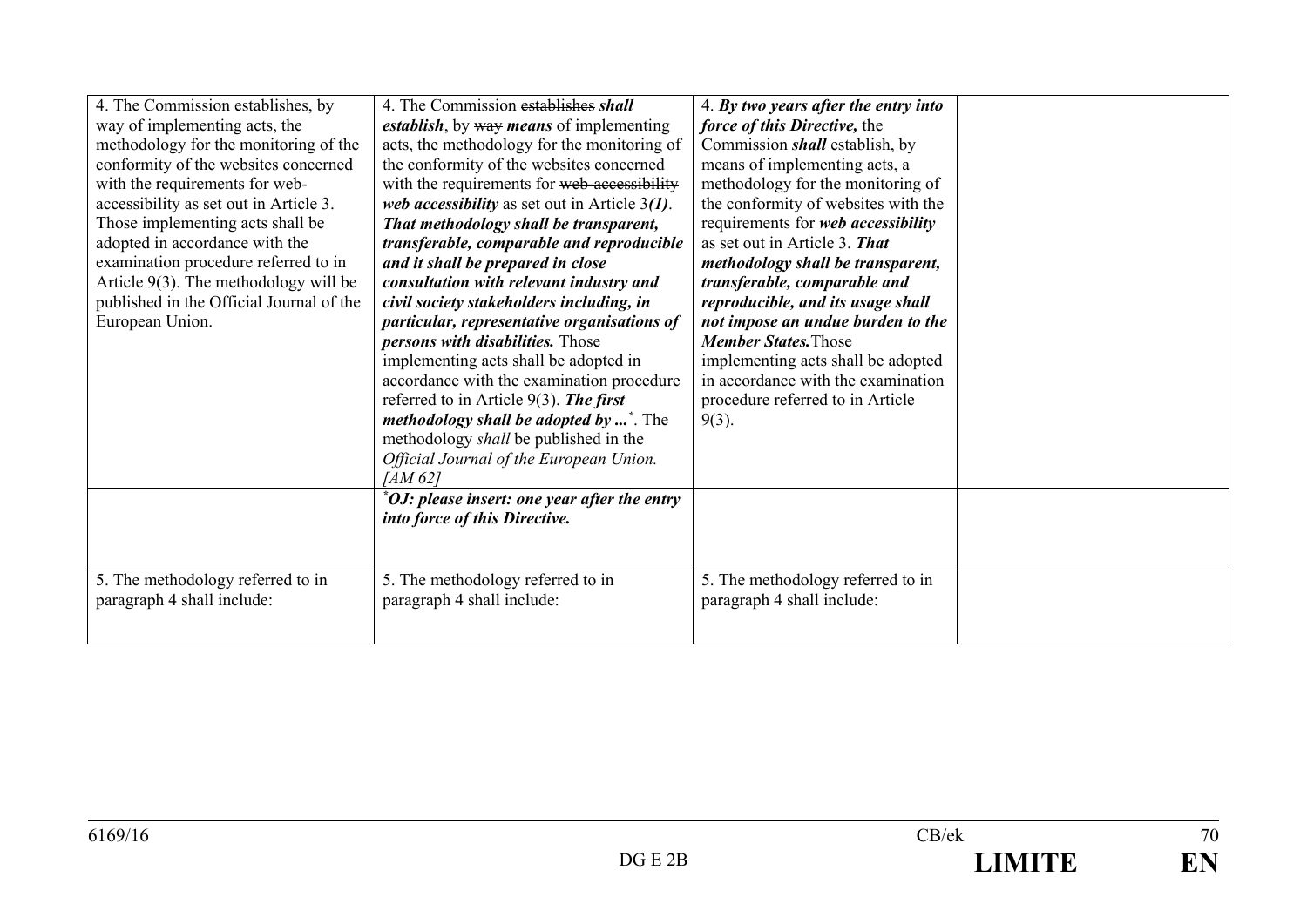| (a) the periodicity of the monitoring<br>and the sampling of the websites<br>concerned that shall be subject to<br>monitoring; and                                                                                                                                                                                                                                                               | (a) the periodicity of the monitoring and the<br>sampling of the websites concerned that<br>shall be subject to monitoring;                                                                                                                                                                                                                                                                               | (a) the periodicity of the monitoring<br>and the sampling of the websites<br>that shall be subject to monitoring;<br>and                                                                                                                                                                                                                                                                                                                    |  |
|--------------------------------------------------------------------------------------------------------------------------------------------------------------------------------------------------------------------------------------------------------------------------------------------------------------------------------------------------------------------------------------------------|-----------------------------------------------------------------------------------------------------------------------------------------------------------------------------------------------------------------------------------------------------------------------------------------------------------------------------------------------------------------------------------------------------------|---------------------------------------------------------------------------------------------------------------------------------------------------------------------------------------------------------------------------------------------------------------------------------------------------------------------------------------------------------------------------------------------------------------------------------------------|--|
| (b) at website level, the description of<br>how compliance with the requirements<br>for web-accessibility referred to in<br>Article 3 is to be demonstrated,<br>directly referencing - whenever<br>available - to the relevant descriptions<br>in the harmonised standard, or in their<br>absence in the European or<br>international standards referred to in<br>Articles 4 and 5 respectively. | (b) at website level, the description of how<br>compliance with the requirements for web<br><i>accessibility set out</i> in Article $3(l)$ is to be<br>demonstrated, directly referencing -<br>whenever available - to the relevant<br>descriptions in the harmonised standard, or<br>in their absence in the European or<br>international standards referred to in<br>Articles 4 and 5 respectively; and | (b) at website level, the description<br>of how compliance with the web<br><i>accessibility</i> requirements for web<br>accessibility reffered to set out in<br>Article 3 is to be demonstrated,<br>directly referencing whenever<br>available to the relevant<br>descriptions in the harmonised<br>standard or, in their its absence, in<br>the European or international<br>standards referred to in Article 4<br>and 5 respectively; and |  |
|                                                                                                                                                                                                                                                                                                                                                                                                  | (ba) research methodology which<br>combines experts analysis with user<br>experience, including users with<br>disabilities. [AM $63$ ]                                                                                                                                                                                                                                                                    |                                                                                                                                                                                                                                                                                                                                                                                                                                             |  |
|                                                                                                                                                                                                                                                                                                                                                                                                  |                                                                                                                                                                                                                                                                                                                                                                                                           | (c) in the event of deficiencies<br>being identified, a mechanism to<br>provide data and information on<br>the compliance with the<br>requirements set out in Article 3 in<br>a format which can be used by<br>public sector bodies to correct the<br>deficiencies.                                                                                                                                                                         |  |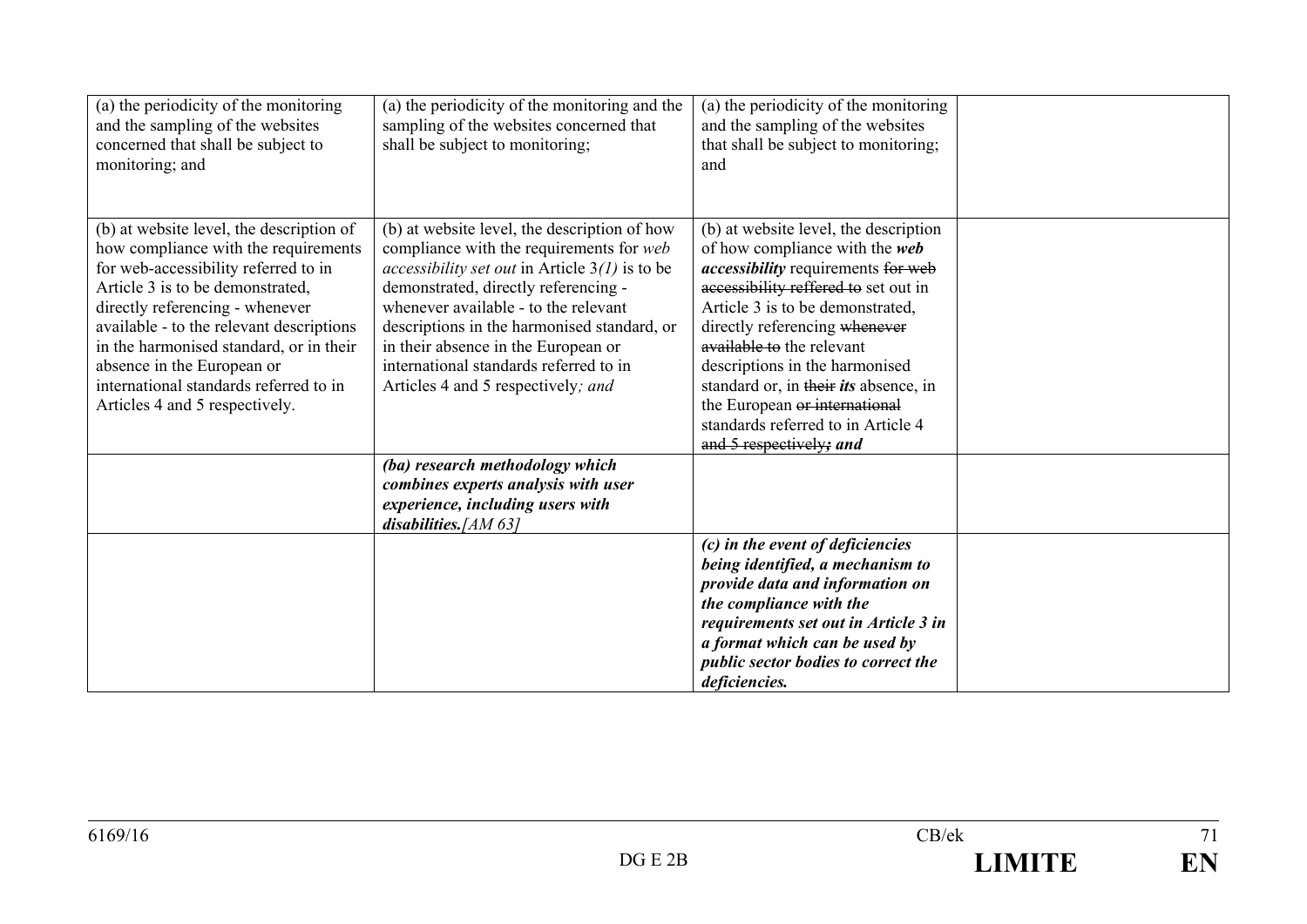| 6. The arrangements for reporting by<br>Member States to the Commission<br>shall be established by the<br>Commission by way of implementing<br>acts. Those implementing acts shall be<br>adopted in accordance with the<br>advisory procedure referred to in<br>Article $9(2)$ . | 6. The arrangements for reporting by<br>Member States to the Commission shall be<br>established by the Commission by way of<br>implementing acts. Those implementing<br>acts shall be adopted in accordance with the<br>advisory procedure referred to in Article<br>$9(2)$ -[AM 64]                                                                                                                                                                                      | 6. The arrangements for reporting<br>by Member States to the<br>Commission shall be established by<br>the Commission by way of<br>implementing acts. Those<br>implementing acts shall be adopted<br>in accordance with the advisory<br>procedure referred to in Article<br>$9(2)$ . |                                                                                                                                                                                                                                                                      |
|----------------------------------------------------------------------------------------------------------------------------------------------------------------------------------------------------------------------------------------------------------------------------------|---------------------------------------------------------------------------------------------------------------------------------------------------------------------------------------------------------------------------------------------------------------------------------------------------------------------------------------------------------------------------------------------------------------------------------------------------------------------------|-------------------------------------------------------------------------------------------------------------------------------------------------------------------------------------------------------------------------------------------------------------------------------------|----------------------------------------------------------------------------------------------------------------------------------------------------------------------------------------------------------------------------------------------------------------------|
|                                                                                                                                                                                                                                                                                  | Article 7 a                                                                                                                                                                                                                                                                                                                                                                                                                                                               |                                                                                                                                                                                                                                                                                     | Article 7 a                                                                                                                                                                                                                                                          |
|                                                                                                                                                                                                                                                                                  | <b>Enforcement body</b>                                                                                                                                                                                                                                                                                                                                                                                                                                                   |                                                                                                                                                                                                                                                                                     | <b>Escalation mechanism</b>                                                                                                                                                                                                                                          |
|                                                                                                                                                                                                                                                                                  | 1. Member States shall designate a<br>competent authority (enforcement body)<br>responsible for enforcing the compliance<br>of the websites concerned with the<br>requirements for web accessibility set out<br>in Article 3(1). Member States shall ensure<br>that, to the extent possible, the<br>enforcement body cooperates closely with<br>relevant stakeholders, including elderly<br>persons, persons with disabilities and their<br>representative organisations. |                                                                                                                                                                                                                                                                                     | 1. Member States shall ensure that<br>a mechanism, such as a the<br>possibility to contact an<br>ombudsman, is in place in order to<br>ensure an efficient handling of<br>complaints relating to compliance<br>with the requirements set out in<br>Articles 3 and 6. |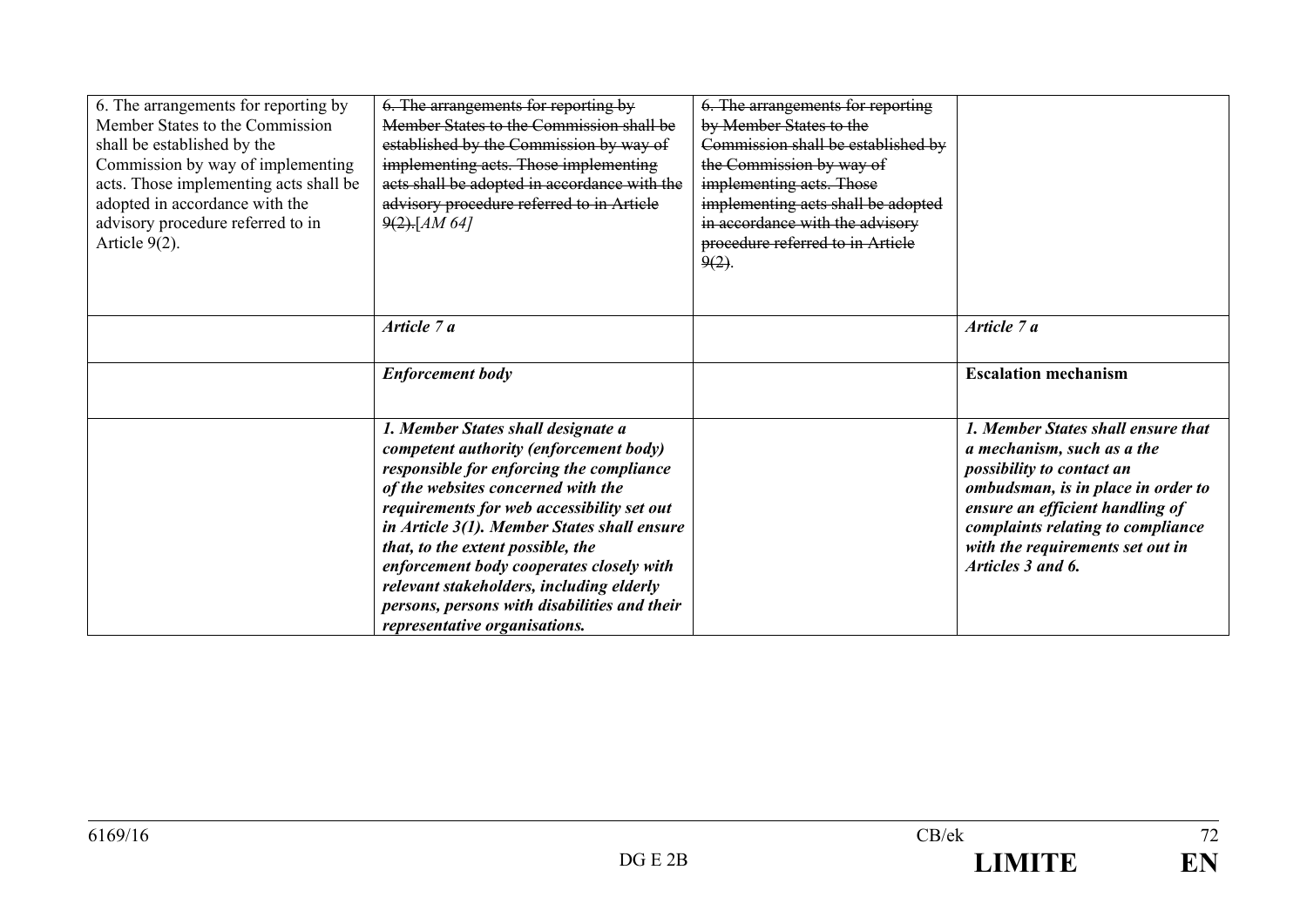| 2. Member States shall ensure that the              |  |
|-----------------------------------------------------|--|
| enforcement body has the necessary                  |  |
| human and financial resources to fulfil             |  |
| the following tasks:                                |  |
| (a) monitor compliance of the websites              |  |
| concerned with the requirements for web             |  |
| accessibility, as set out in Article 7;             |  |
| (b) set up a complaint mechanism to                 |  |
| enable any natural or legal person to               |  |
| notify any failures to comply with the              |  |
| requirements for web accessibility of the           |  |
| websites concerned; and                             |  |
|                                                     |  |
|                                                     |  |
| (c) examine any complaints lodged.                  |  |
|                                                     |  |
|                                                     |  |
|                                                     |  |
|                                                     |  |
| 3. Member States may confer                         |  |
| responsibility for the implementation of            |  |
| additional measures set out in Article 6 on         |  |
| the enforcement body.                               |  |
|                                                     |  |
| 4. Members States shall inform the                  |  |
| <b>Commission about the designated</b>              |  |
| enforcement body by $\ldots$ <sup>*</sup> . [AM 65] |  |
|                                                     |  |
|                                                     |  |
|                                                     |  |
| *OJ: please insert the date of transposition        |  |
| of this Directive.                                  |  |
|                                                     |  |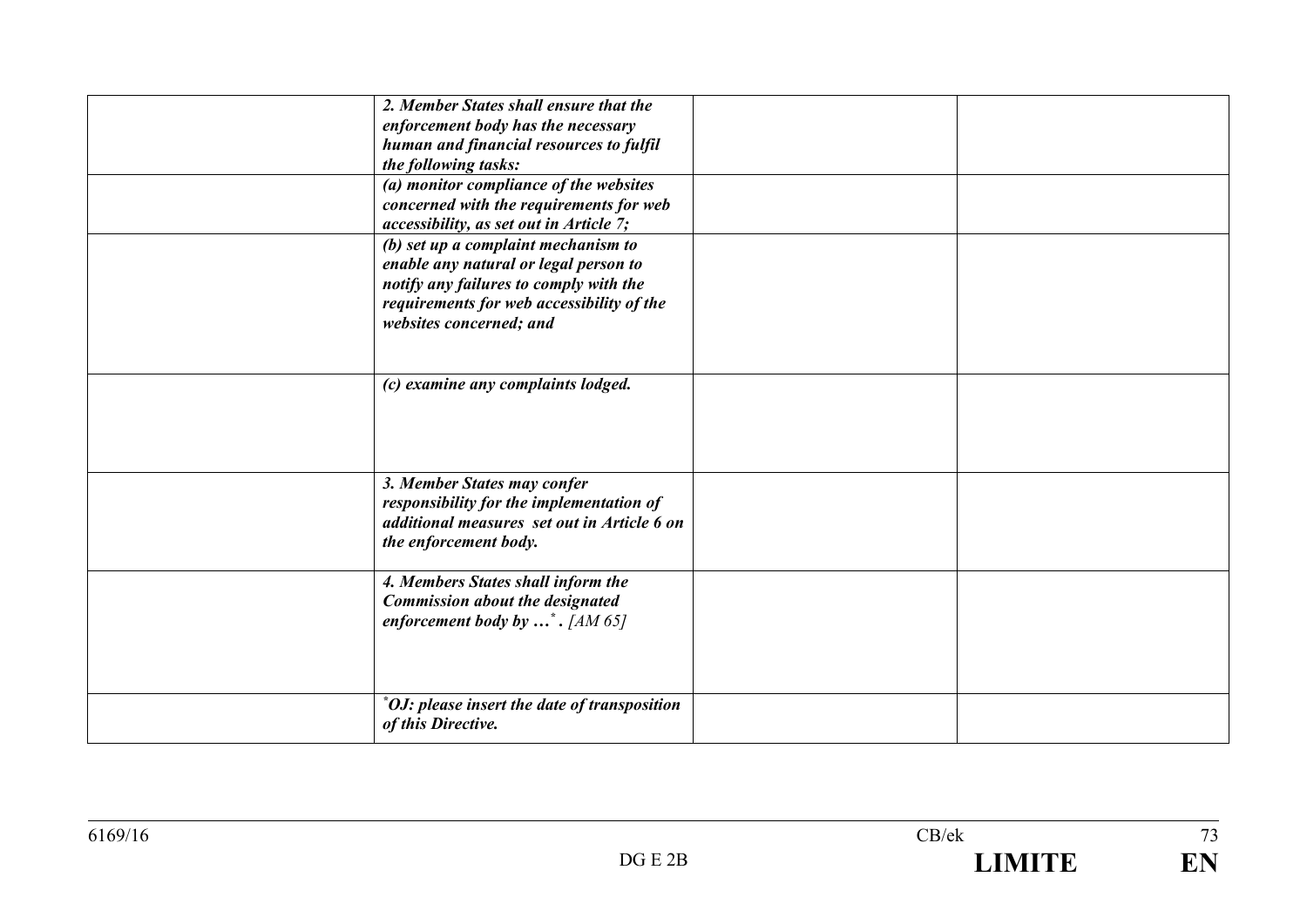| Article 7b                                                                                                                                                                                                                                                                                               |  |
|----------------------------------------------------------------------------------------------------------------------------------------------------------------------------------------------------------------------------------------------------------------------------------------------------------|--|
| <b>Reporting</b>                                                                                                                                                                                                                                                                                         |  |
| 1. Member States shall report to the<br>Commission every two years on the<br>outcome of the monitoring carried out in<br>accordance with Article 7 including in<br>relation to the measurement data and,<br>where appropriate, the list of the websites<br>referred to in Article 1(3).                  |  |
| 2. That report shall also cover the<br>measures adopted pursuant to Article 6<br>including possible general conclusions<br>drawn by relevant enforcement bodies on<br>the basis of the monitoring.<br>3. That report shall be made public in                                                             |  |
| readily accessible formats.<br>4. The arrangements for reporting by<br><b>Member States to the Commission shall be</b><br>established by means of implementing<br>acts. Those implementing acts shall be<br>adopted in accordance with the advisory<br>procedure referred to in Article 9(2). [AM<br>66] |  |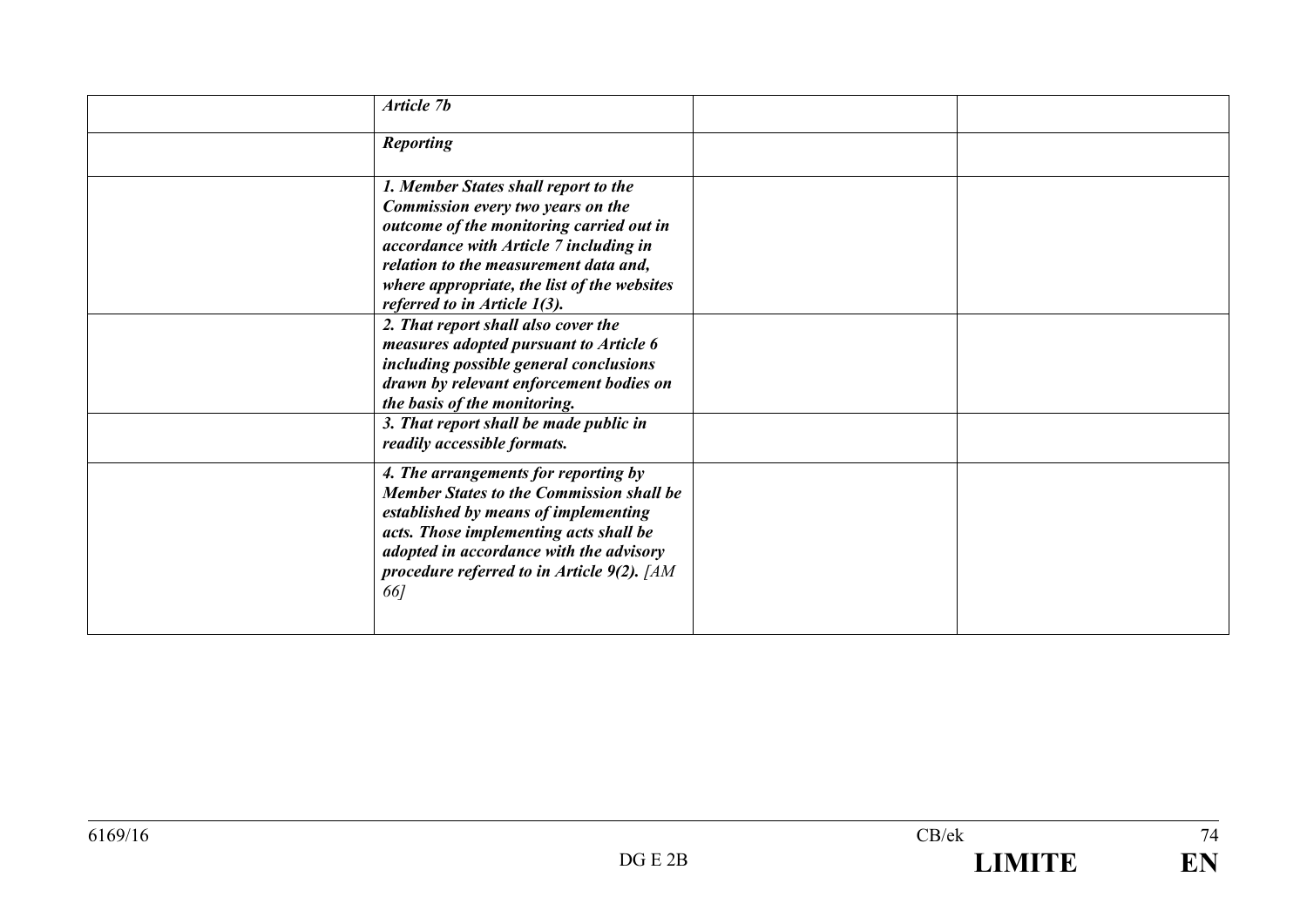| Article 7c                                                                   |  |
|------------------------------------------------------------------------------|--|
| <b>Amendment of Annex Ia</b>                                                 |  |
|                                                                              |  |
| In order to take account of technological                                    |  |
| progress, the Commission shall be                                            |  |
| empowered to adopt delegated acts, in                                        |  |
| accordance with Article 8, to amend<br>Annex Ia. $[AM 67]$                   |  |
|                                                                              |  |
|                                                                              |  |
|                                                                              |  |
| Article 7d                                                                   |  |
|                                                                              |  |
| <b>Penalties</b>                                                             |  |
|                                                                              |  |
| Member States shall lay down the rules on                                    |  |
| penalties applicable to infringements of                                     |  |
| the national provisions adopted pursuant                                     |  |
| to this Directive and shall take all                                         |  |
| measures necessary to ensure that the                                        |  |
| penalties are implemented. The penalties<br>provided for shall be effective, |  |
| proportionate and dissuasive.                                                |  |
| Member States shall notify those rules to                                    |  |
| the Commission by  * and shall notify it                                     |  |
| without delay of any subsequent                                              |  |
| amendment affecting them. [AM 68]                                            |  |
| *OJ: please insert: six months from the                                      |  |
| date of entry into force of this Directive.                                  |  |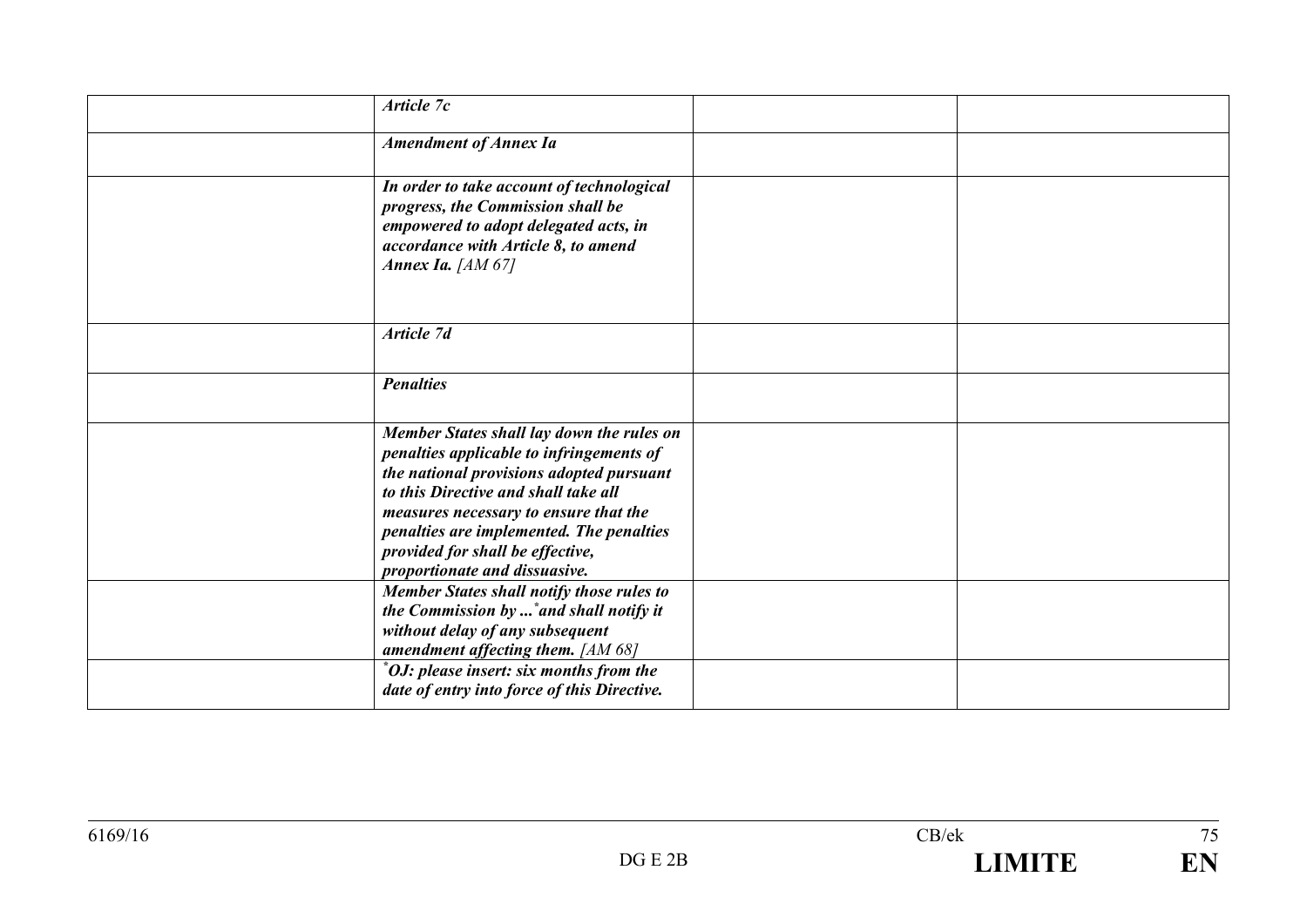| Article 8                                                                                                                                                                                                                                                                                                                                                                                                                                                                                                                   | Article 8                                                                                                                                                                                                                                                                                                                                                                                                                                                                                                                                              | Artiele 8                                                                                                                                                                                                                                                                                                                                                                                                                                                                                                                      |  |
|-----------------------------------------------------------------------------------------------------------------------------------------------------------------------------------------------------------------------------------------------------------------------------------------------------------------------------------------------------------------------------------------------------------------------------------------------------------------------------------------------------------------------------|--------------------------------------------------------------------------------------------------------------------------------------------------------------------------------------------------------------------------------------------------------------------------------------------------------------------------------------------------------------------------------------------------------------------------------------------------------------------------------------------------------------------------------------------------------|--------------------------------------------------------------------------------------------------------------------------------------------------------------------------------------------------------------------------------------------------------------------------------------------------------------------------------------------------------------------------------------------------------------------------------------------------------------------------------------------------------------------------------|--|
| Exercise of the delegation                                                                                                                                                                                                                                                                                                                                                                                                                                                                                                  | Exercise of the delegation                                                                                                                                                                                                                                                                                                                                                                                                                                                                                                                             | Exercise of the delegation                                                                                                                                                                                                                                                                                                                                                                                                                                                                                                     |  |
| 1. The powers to adopt the delegated<br>acts shall be conferred on the<br>Commission subject to the conditions<br>laid down in this Article.<br>2. The powers to adopt the delegated<br>acts referred to in Article 3 and 5 shall<br>be conferred for an indeterminate<br>period of time from the date of entry<br>into force of this Directive.                                                                                                                                                                            | 1. The <i>power</i> to adopt the delegated acts<br>shall be conferred on the Commission<br>subject to the conditions laid down in this<br>Article.<br>The power to adopt the delegated acts<br>referred to in Article $3(3)$ , Article $5(2)$ and<br>Article 7c shall be conferred on the<br>Commission for an indeterminate period of<br>time from $\dots$ <sup>*</sup> .                                                                                                                                                                             | 1. The powers to adopt the<br>delegated acts shall be conferred on<br>the Commission subject to the<br>conditions laid down in this Article.<br>2. The powers to adopt the<br>delegated acts referred to in Article<br>3 and 5 shall be conferred for an<br>indeterminate period of time from<br>the date of entry into force of this<br>Directive.                                                                                                                                                                            |  |
|                                                                                                                                                                                                                                                                                                                                                                                                                                                                                                                             | $"OJ: please insert: six months from the date$<br>of entry into force of this Directive.                                                                                                                                                                                                                                                                                                                                                                                                                                                               |                                                                                                                                                                                                                                                                                                                                                                                                                                                                                                                                |  |
| 3. The delegation of power referred to<br>in Article 3 and 5 may be revoked at<br>any time by the European Parliament<br>or by the Council. A decision of<br>revocation shall put an end to the<br>delegation of the power specified in<br>that decision. It shall take effect on the<br>day following that of the publication of<br>the decision in the Official Journal of<br>the European Union or on a later date,<br>specified therein. It shall not affect the<br>validity of any delegated acts already<br>in force. | 3. The delegation of power referred to in<br>Article $3(3)$ , Article $5(2)$ and Article 7c<br>may be revoked at any time by the<br>European Parliament or by the Council. A<br>decision to revoke shall put an end to the<br>delegation of the power specified in that<br>decision. It shall take effect on the day<br>following that of the publication of the<br>decision in the Official Journal of the<br>European Union or on a later date,<br>specified therein. It shall not affect the<br>validity of any delegated acts already in<br>force. | 3. The delegation of power referred<br>to in Article 3 and 5 may be<br>revoked at any time by the<br>European Parliament or by the<br>Council. A decision of revocation<br>shall put an end to the delegation of<br>the power specified in that decision.<br>It shall take effect on the day<br>following that of the publication of<br>the decision in the Official Journal<br>of the European Union or on a later<br>date, specified therein. It shall not<br>affect the validity of any delegated<br>acts already in force. |  |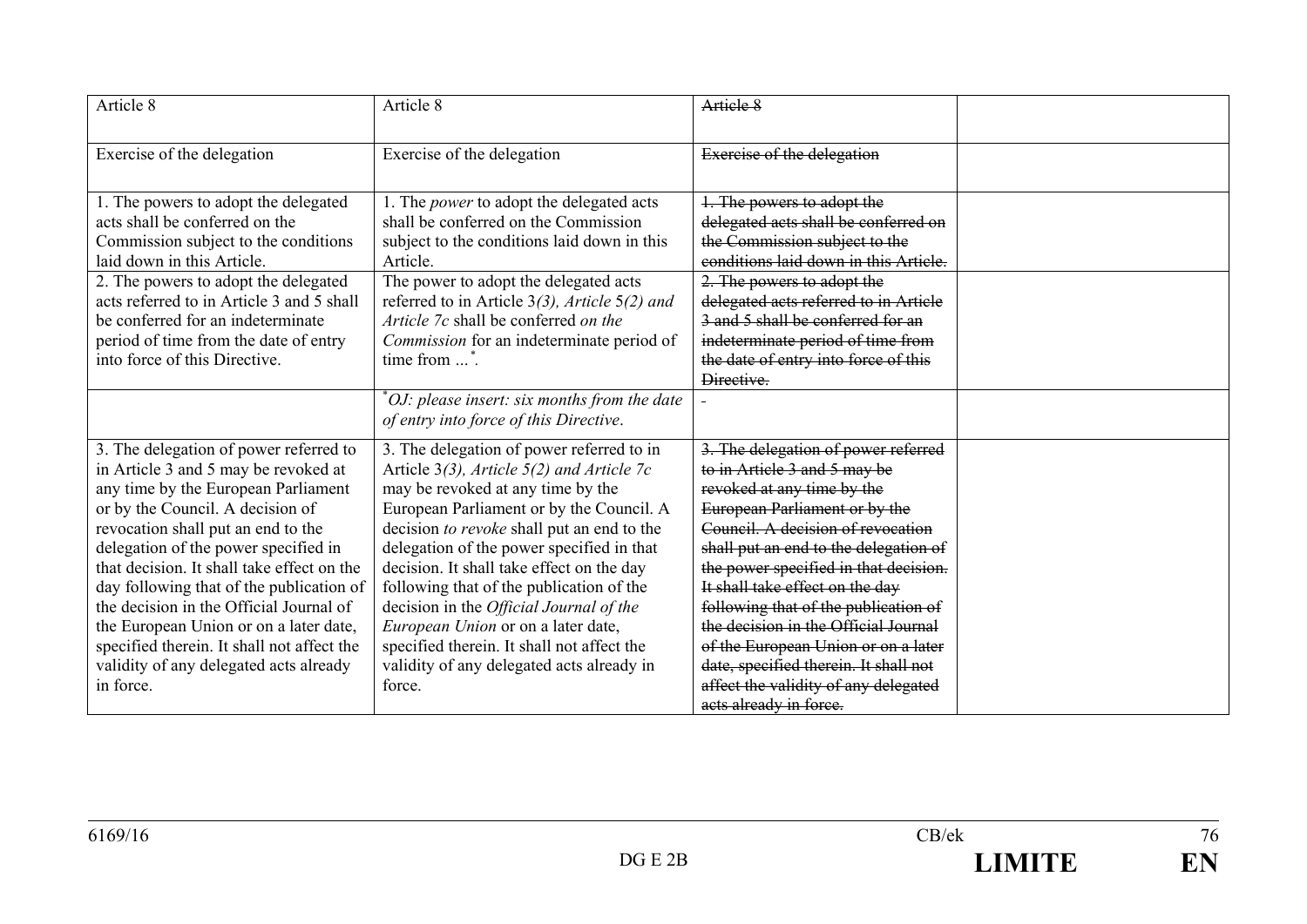| 4. As soon as it adopts a delegated act,                                                                                                                                                                                                                                                                                                                                                                                                                                                                                                                                  | 4. As soon as it adopts a delegated act, the                                                                                                                                                                                                                                                                                                                                                                                                                                                                                                                                                             | 4. As soon as it adopts a delegated                                                                                                                                                                                                                                                                                                                                                                                                                                                                                                                                                    |  |
|---------------------------------------------------------------------------------------------------------------------------------------------------------------------------------------------------------------------------------------------------------------------------------------------------------------------------------------------------------------------------------------------------------------------------------------------------------------------------------------------------------------------------------------------------------------------------|----------------------------------------------------------------------------------------------------------------------------------------------------------------------------------------------------------------------------------------------------------------------------------------------------------------------------------------------------------------------------------------------------------------------------------------------------------------------------------------------------------------------------------------------------------------------------------------------------------|----------------------------------------------------------------------------------------------------------------------------------------------------------------------------------------------------------------------------------------------------------------------------------------------------------------------------------------------------------------------------------------------------------------------------------------------------------------------------------------------------------------------------------------------------------------------------------------|--|
| the Commission shall notify it                                                                                                                                                                                                                                                                                                                                                                                                                                                                                                                                            | Commission shall notify it simultaneously                                                                                                                                                                                                                                                                                                                                                                                                                                                                                                                                                                | act, the Commission shall notify it                                                                                                                                                                                                                                                                                                                                                                                                                                                                                                                                                    |  |
| simultaneously to the European                                                                                                                                                                                                                                                                                                                                                                                                                                                                                                                                            | to the European Parliament and to the                                                                                                                                                                                                                                                                                                                                                                                                                                                                                                                                                                    | simultaneously to the European                                                                                                                                                                                                                                                                                                                                                                                                                                                                                                                                                         |  |
| Parliament and to the Council.                                                                                                                                                                                                                                                                                                                                                                                                                                                                                                                                            | Council.                                                                                                                                                                                                                                                                                                                                                                                                                                                                                                                                                                                                 | Parliament and to the Council.                                                                                                                                                                                                                                                                                                                                                                                                                                                                                                                                                         |  |
| 5. A delegated act adopted pursuant to<br>Article 3 and 5 shall enter into force<br>only if no objection has been expressed<br>either by the European Parliament or<br>the Council within a period of two<br>months of notification of that act to the<br>European Parliament and the Council<br>or if, before the expiry of that period,<br>the European Parliament and the<br>Council have both informed the<br>Commission that they will not object.<br>That period shall be extended by two<br>months at the initiative of the<br>European Parliament or the Council. | 5. A delegated act adopted pursuant to<br>Article $3(3)$ , Article $5(2)$ and Article 7c<br>shall enter into force only if no objection<br>has been expressed either by the European<br>Parliament or the Council within a period of<br>two months of notification of that act to the<br>European Parliament and the Council or if,<br>before the expiry of that period, the<br>European Parliament and the Council have<br>both informed the Commission that they<br>will not object. That period shall be<br>extended by two months at the initiative of<br>the European Parliament or of the Council. | 5. A delegated act adopted pursuant<br>to Article 3 and 5 shall enter into<br>force only if no objection has been<br>expressed either by the European<br>Parliament or the Council within a<br>period of two months of<br>notification of that act to the<br><b>European Parliament and the</b><br>Council or if, before the expiry of<br>that period, the European<br>Parliament and the Council have<br>both informed the Commission that<br>they will not object. That period<br>shall be extended by two months at<br>the initiative of the European<br>Parliament or the Council. |  |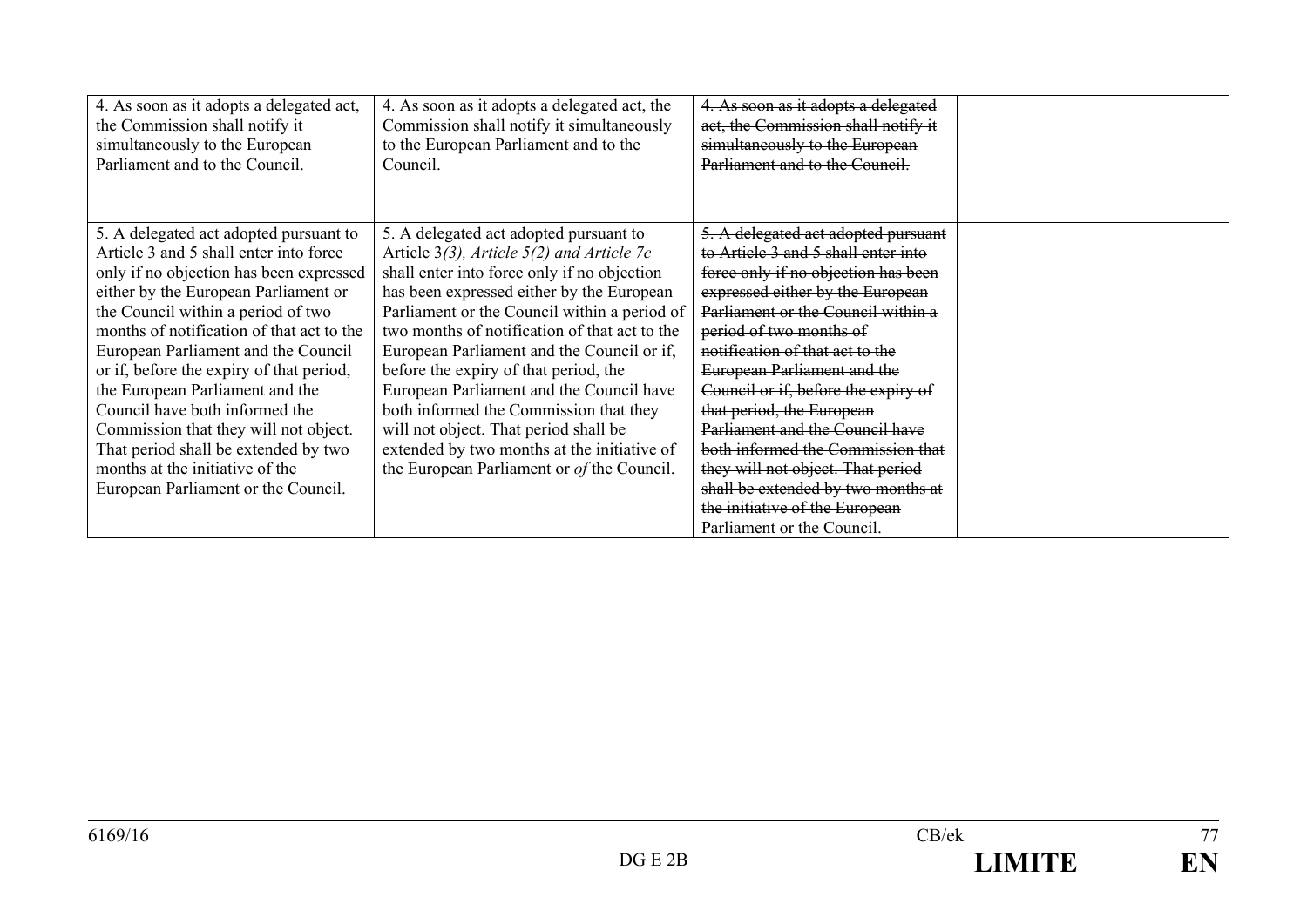| Article 9                                                                                                                                           | Article 9                                                                                                                                           | Article 9                                                                                                                                             |  |
|-----------------------------------------------------------------------------------------------------------------------------------------------------|-----------------------------------------------------------------------------------------------------------------------------------------------------|-------------------------------------------------------------------------------------------------------------------------------------------------------|--|
| Committee                                                                                                                                           | Committee                                                                                                                                           | Committee                                                                                                                                             |  |
| 1. The Commission shall be assisted<br>by a committee. That committee shall<br>be a committee within the meaning of<br>Regulation (EU) No 182/2011. | 1. The Commission shall be assisted by a<br>committee. That committee shall be a<br>committee within the meaning of<br>Regulation (EU) No 182/2011. | 1. The Commission shall be<br>assisted by a committee. That<br>committee shall be a committee<br>within the meaning of Regulation<br>(EU) No 182/2011 |  |
| 2. Where reference is made to this<br>paragraph, Article 4 of Regulation<br>$(EU)$ No 182/2011 shall apply.                                         | 2. Where reference is made to this<br>paragraph, Article 4 of Regulation (EU) No<br>$182/2011$ shall apply.                                         | 2. Where reference is made to this<br>paragraph, Article 4 of Regulation<br>(EU) No 182/2011 shall apply.                                             |  |
| 3. Where reference is made to this<br>paragraph, Article 5 of Regulation<br>$(EU)$ No 182/2011 shall apply.                                         | 3. Where reference is made to this<br>paragraph, Article 5 of Regulation (EU) No<br>$182/2011$ shall apply.                                         | 3. Where reference is made to this<br>paragraph, Article 5 of Regulation<br>$(EU)$ No 182/2011 shall apply.                                           |  |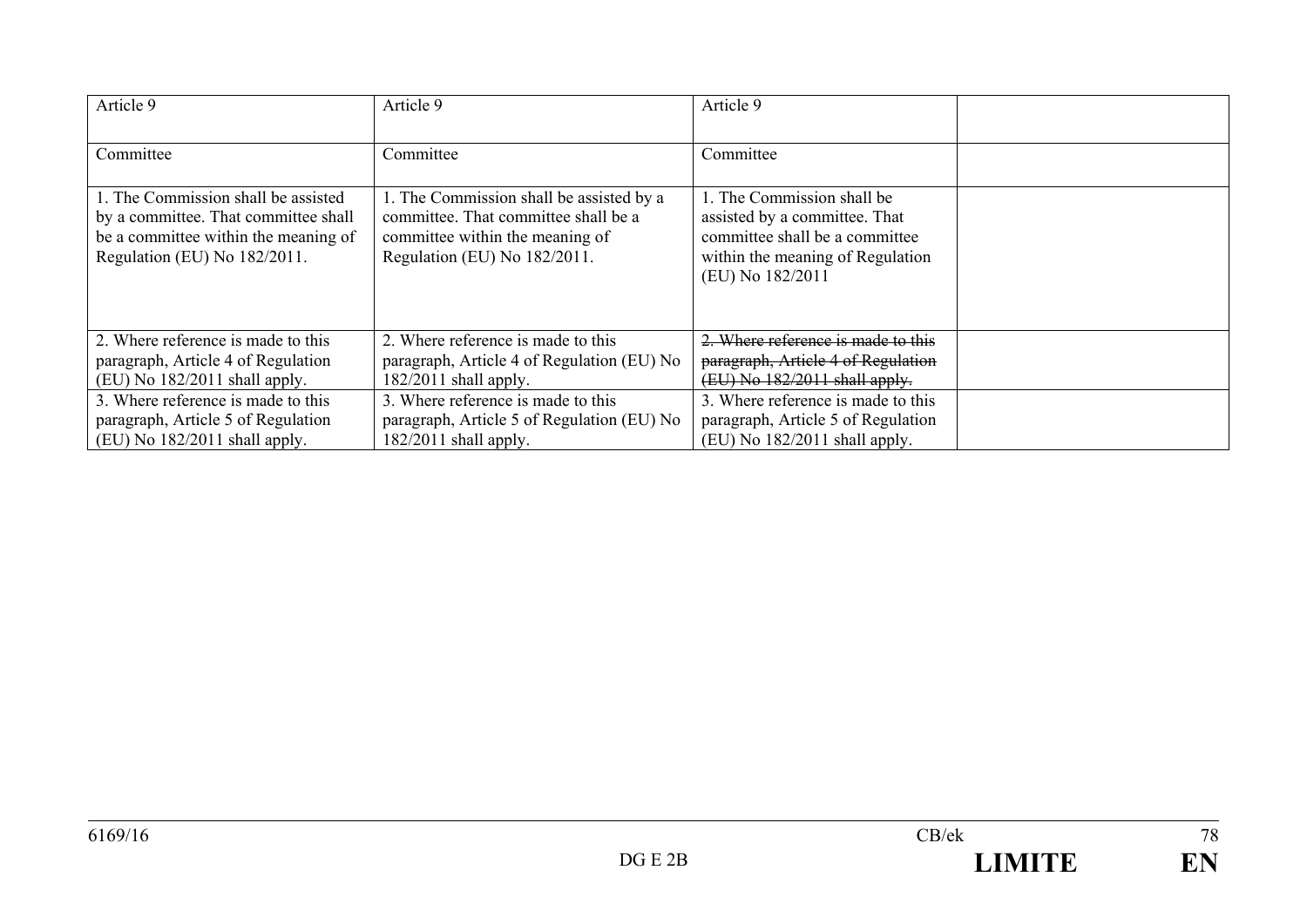| Article 10                                                                                                                                                                                                                                                                                                                                                                                                                                                                                                                                  | Article 10                                                                                                                                                                                                                                                                                                                                                                                                                                                                                                          | Article 10                                                                                                                                                                                                                                                                                                                                                                                                                                                                                                                                                                                       | Article 10    |
|---------------------------------------------------------------------------------------------------------------------------------------------------------------------------------------------------------------------------------------------------------------------------------------------------------------------------------------------------------------------------------------------------------------------------------------------------------------------------------------------------------------------------------------------|---------------------------------------------------------------------------------------------------------------------------------------------------------------------------------------------------------------------------------------------------------------------------------------------------------------------------------------------------------------------------------------------------------------------------------------------------------------------------------------------------------------------|--------------------------------------------------------------------------------------------------------------------------------------------------------------------------------------------------------------------------------------------------------------------------------------------------------------------------------------------------------------------------------------------------------------------------------------------------------------------------------------------------------------------------------------------------------------------------------------------------|---------------|
| Transposition                                                                                                                                                                                                                                                                                                                                                                                                                                                                                                                               | Transposition                                                                                                                                                                                                                                                                                                                                                                                                                                                                                                       | Transposition                                                                                                                                                                                                                                                                                                                                                                                                                                                                                                                                                                                    | Transposition |
| 1. Member States shall bring into force<br>the laws, regulations and<br>administrative provisions necessary to<br>comply with this Directive by 30 June<br>2014 at the latest. They shall forthwith<br>communicate to the Commission the<br>text of those provisions. When<br>Member States adopt those provisions,<br>they shall contain a reference to this<br>Directive or be accompanied by such a<br>reference on the occasion of their<br>official publication. Member States<br>shall determine how such reference is<br>to be made. | 1. Member States shall bring into force the<br>laws, regulations and administrative<br>provisions necessary to comply with this<br>Directive by 30 June 2014. They shall<br>forthwith communicate the text of those<br>measures to the Commission. When<br>Member States adopt those measures, they<br>shall contain a reference to this Directive or<br>be accompanied by such a reference on the<br>occasion of their official publication.<br>Member States shall determine how such<br>reference is to be made. | 1. Member States shall bring into<br>force the laws, regulations and<br>administrative provisions necessary<br>to comply with this Directive by 30<br>June 2014 24 months after the date<br>set out in Article 12 at the latest.<br>They shall forthwith communicate<br>to the Commission the text of those<br>provisions. When Member States<br>adopt those provisions, they shall<br>contain a reference to this Directive<br>or be accompanied by such a<br>reference on the occasion of their<br>official publication. Member States<br>shall determine how such reference<br>is to be made. |               |
|                                                                                                                                                                                                                                                                                                                                                                                                                                                                                                                                             | 1a. Member States shall apply the<br>measures referred to in Article $3(1)$ for all<br>new content of websites concerned by<br>*and for all existing content of websites<br>concerned by  **. [AM 69]                                                                                                                                                                                                                                                                                                               |                                                                                                                                                                                                                                                                                                                                                                                                                                                                                                                                                                                                  |               |
|                                                                                                                                                                                                                                                                                                                                                                                                                                                                                                                                             | *OJ: please insert: one year from the date<br>of entry into force of this Directive.                                                                                                                                                                                                                                                                                                                                                                                                                                |                                                                                                                                                                                                                                                                                                                                                                                                                                                                                                                                                                                                  |               |
|                                                                                                                                                                                                                                                                                                                                                                                                                                                                                                                                             | **OJ: please insert: three years from the<br>date of entry into force of this Directive.                                                                                                                                                                                                                                                                                                                                                                                                                            |                                                                                                                                                                                                                                                                                                                                                                                                                                                                                                                                                                                                  |               |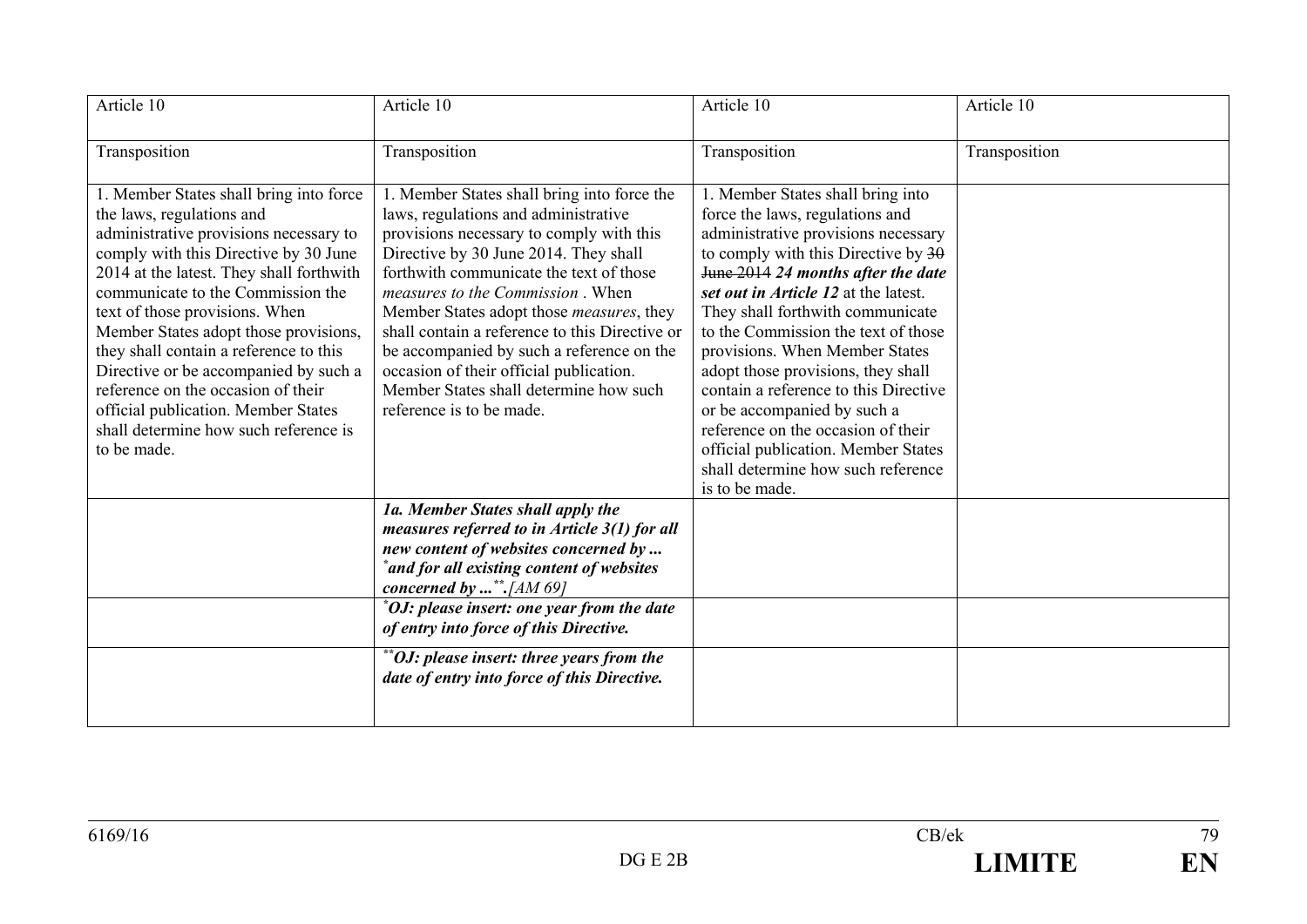|                                         | 1b. The application deadlines set out in<br>paragraph 1a shall be extended by two<br>years as regards the requirements for web<br>accessibility related to live audio content.<br>[AM 70] |                                             |  |
|-----------------------------------------|-------------------------------------------------------------------------------------------------------------------------------------------------------------------------------------------|---------------------------------------------|--|
| 2. Member States shall communicate      | 2. Member States shall communicate to the                                                                                                                                                 | 2. Member States shall                      |  |
| to the Commission the text of the main  | Commission the text of the main provisions                                                                                                                                                | communicate to the Commission               |  |
| provisions of national law, they adopt  | of national law, they adopt in the field                                                                                                                                                  | the text of the main provisions of          |  |
| in the field covered by this Directive. | covered by this Directive.                                                                                                                                                                | national law, they adopt in the field       |  |
|                                         |                                                                                                                                                                                           | eovered by this Directive.apply             |  |
|                                         |                                                                                                                                                                                           | those provision as follows:                 |  |
|                                         |                                                                                                                                                                                           | <i>i. to public sector bodies' websites</i> |  |
|                                         |                                                                                                                                                                                           | not published before the <i>finsert</i>     |  |
|                                         |                                                                                                                                                                                           | date: transposition date set out in         |  |
|                                         |                                                                                                                                                                                           | Article $10(1)$ ]: from [insert date:       |  |
|                                         |                                                                                                                                                                                           | 12 months after that date],                 |  |
|                                         |                                                                                                                                                                                           | ii. to all public sector bodies'            |  |
|                                         |                                                                                                                                                                                           | websites not covered by point $(i)$ :       |  |
|                                         |                                                                                                                                                                                           | from <i>finsert date: 24 months after</i>   |  |
|                                         |                                                                                                                                                                                           | the transposition date set out in           |  |
|                                         |                                                                                                                                                                                           | Article $10(1)$ .                           |  |
|                                         |                                                                                                                                                                                           |                                             |  |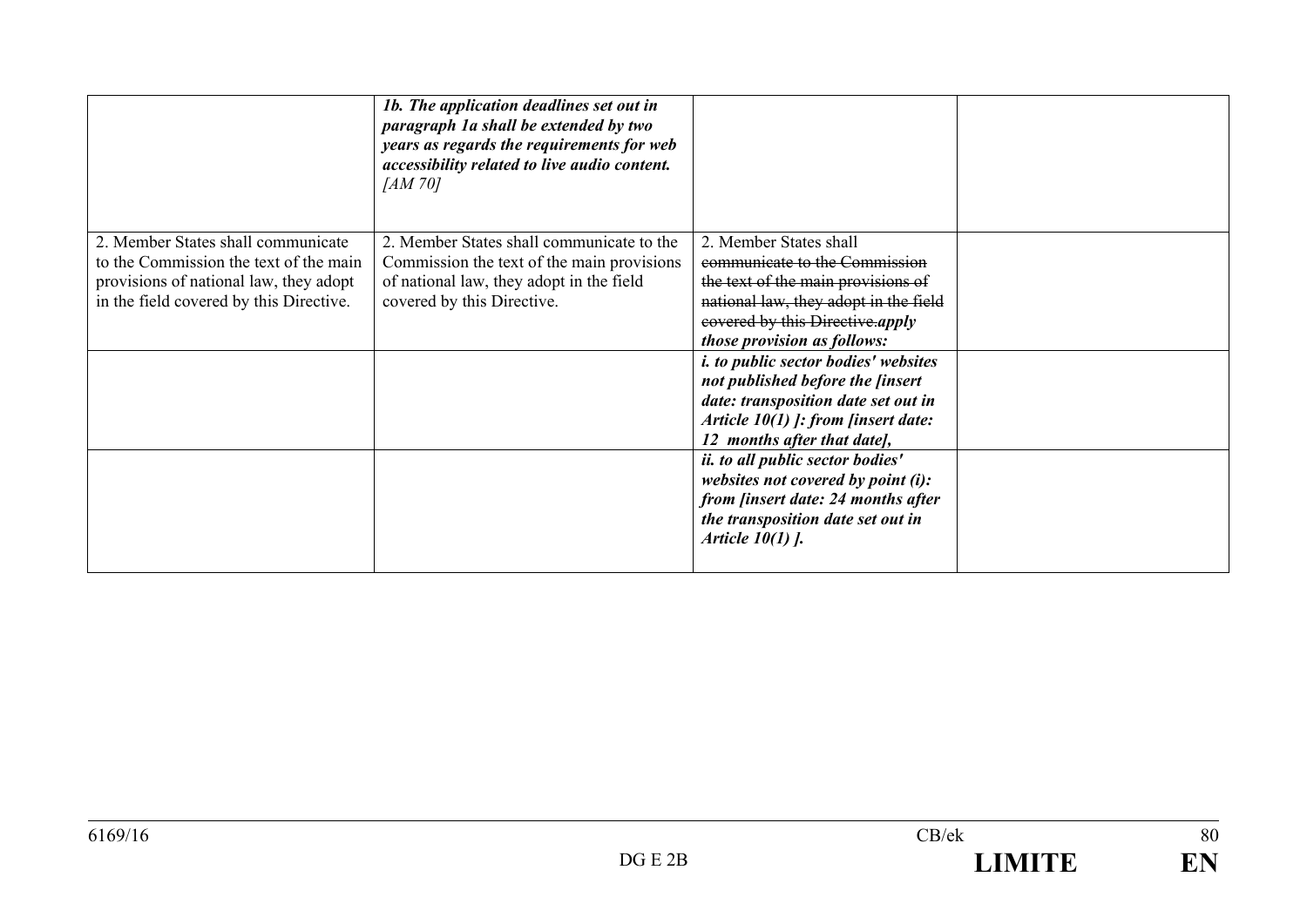| Article 11                                                                                                                          | Article 11                                                                                                                                                                                                                                                                                | Article 11                                                                                                                                                                                                                                                                                  | Article 11 |
|-------------------------------------------------------------------------------------------------------------------------------------|-------------------------------------------------------------------------------------------------------------------------------------------------------------------------------------------------------------------------------------------------------------------------------------------|---------------------------------------------------------------------------------------------------------------------------------------------------------------------------------------------------------------------------------------------------------------------------------------------|------------|
| Review                                                                                                                              | Review                                                                                                                                                                                                                                                                                    | Review                                                                                                                                                                                                                                                                                      | Review     |
| The Commission shall carry out a<br>review of the application of this<br>Directive within three years from its<br>entry into force. | On the basis of Member States' reports<br><i>referred to in Article 7b, the Commission</i><br>shall carry out a review of the application<br>of this Directive, in particular Annex Ia<br><i>thereof, within</i> * <i>and shall make the</i><br>findings of that review public. $[AM 71]$ | The Commission shall carry out a<br>review of the application of this<br>Directive within three five years<br>from its entry into force, <i>including</i><br>a review of technological advances<br>that could make accessibility<br>easier for some types of content<br>currently excluded. |            |
|                                                                                                                                     | <i><b>OJ:</b></i> please insert: three two years from its<br>the date of entry into force of this<br>Directive.                                                                                                                                                                           |                                                                                                                                                                                                                                                                                             |            |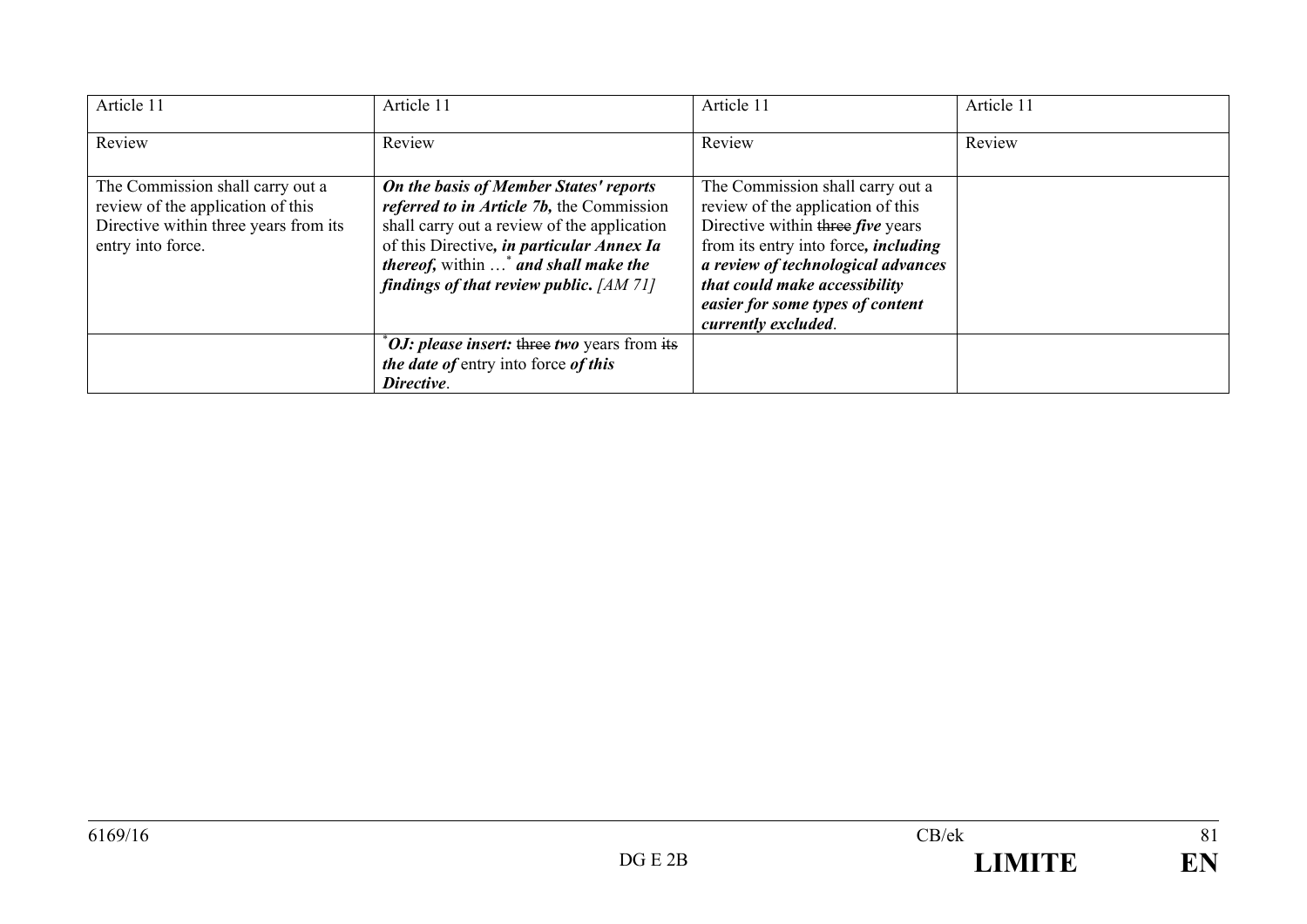| Article 12                                                                                                                              | Article 12                                                                                                                                       | Article 12                                                                                                                              | Article 12       |
|-----------------------------------------------------------------------------------------------------------------------------------------|--------------------------------------------------------------------------------------------------------------------------------------------------|-----------------------------------------------------------------------------------------------------------------------------------------|------------------|
| Entry into force                                                                                                                        | Entry into force                                                                                                                                 | Entry into force                                                                                                                        | Entry into force |
| This Directive shall enter into force on<br>the 20th day following its publication<br>in the Official Journal of the European<br>Union. | This Directive shall enter into force on the<br><i>twentieth</i> day following its publication in<br>the Official Journal of the European Union. | This Directive shall enter into force<br>on the 20th day following its<br>publication in the Official Journal<br>of the European Union. |                  |
| Article 13                                                                                                                              | Article 13                                                                                                                                       | Article 13                                                                                                                              | Article 13       |
| Addressees                                                                                                                              | Addressees                                                                                                                                       | Addressees                                                                                                                              | Addressees       |
| This Directive is addressed to the<br>Member States in accordance with the<br>Treaties.                                                 | This Directive is addressed to the Member<br>States in accordance with the Treaties.                                                             | This Directive is addressed to the<br>Member States in accordance with<br>the Treaties.                                                 |                  |
| Done at Brussels,                                                                                                                       | Done at ,                                                                                                                                        | Done at Brussels,                                                                                                                       |                  |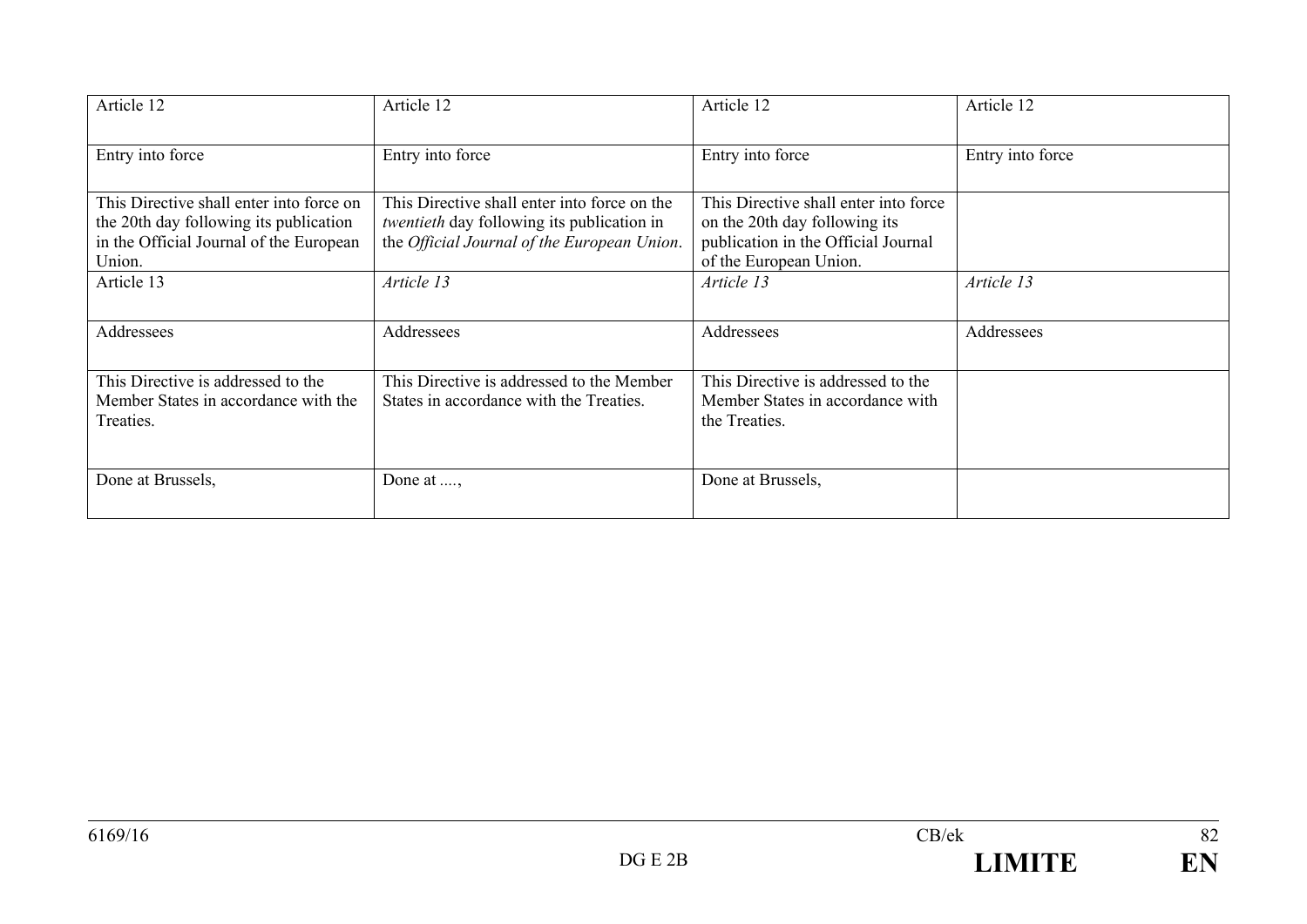| <b>ANNEX</b>                                                                                                                                           | ANNEX [AM 72]                                                                                                                                       | <b>ANNEX</b>                                                                                                                                           | <b>ANNEX</b> |
|--------------------------------------------------------------------------------------------------------------------------------------------------------|-----------------------------------------------------------------------------------------------------------------------------------------------------|--------------------------------------------------------------------------------------------------------------------------------------------------------|--------------|
| Types of public sector bodies'                                                                                                                         | Types of public sector bodies'                                                                                                                      | Types of public sector bodies'                                                                                                                         |              |
| (as referred to in Article $1(2)$ )                                                                                                                    | (as referred to in Article 1(2))                                                                                                                    | (as referred to in Article 1(2))                                                                                                                       |              |
| (1) Income taxes: declaration,<br>notification of assessment                                                                                           | (1) Income taxes: declaration, notification<br>of assessment                                                                                        | (1) Income taxes: declaration,<br>notification of assessment                                                                                           |              |
| (2) Job search services by labour<br>offices                                                                                                           | (2) Job search services by labour offices                                                                                                           | (2) Job search services by labour<br>offices                                                                                                           |              |
| (3) Social-security benefits:<br>unemployment benefits, child<br>allowances, medical costs<br>(reimbursement or direct settlement),<br>student grants. | (3) Social-security benefits: unemployment<br>benefits, child allowances, medical costs<br>(reimbursement or direct settlement),<br>student grants. | (3) Social-security benefits:<br>unemployment benefits, child<br>allowances, medical costs<br>(reimbursement or direct<br>settlement), student grants. |              |
| (4) Personal documents: passports or<br>driving license                                                                                                | (4) Personal documents: passports or<br>driving license                                                                                             | (4) Personal documents: passports<br>or driving license                                                                                                |              |
| (5) Car registration                                                                                                                                   | (5) Car registration                                                                                                                                | (5) Car registration                                                                                                                                   |              |
| (6) Application for building permission                                                                                                                | (6) Application for building permission                                                                                                             | (6) Application for building<br>permission                                                                                                             |              |
| (7) Declaration to police, e.g. in case<br>of theft                                                                                                    | $\sqrt{(7)}$ Declaration to police, e.g. in case of<br>theft                                                                                        | (7) Declaration to police, e.g. in<br>case of theft                                                                                                    |              |
| (8) Public libraries, e.g. catalogues and<br>search tools                                                                                              | (8) Public libraries, e.g. catalogues and<br>search tools                                                                                           | (8) Public libraries, e.g. catalogues<br>and search tools                                                                                              |              |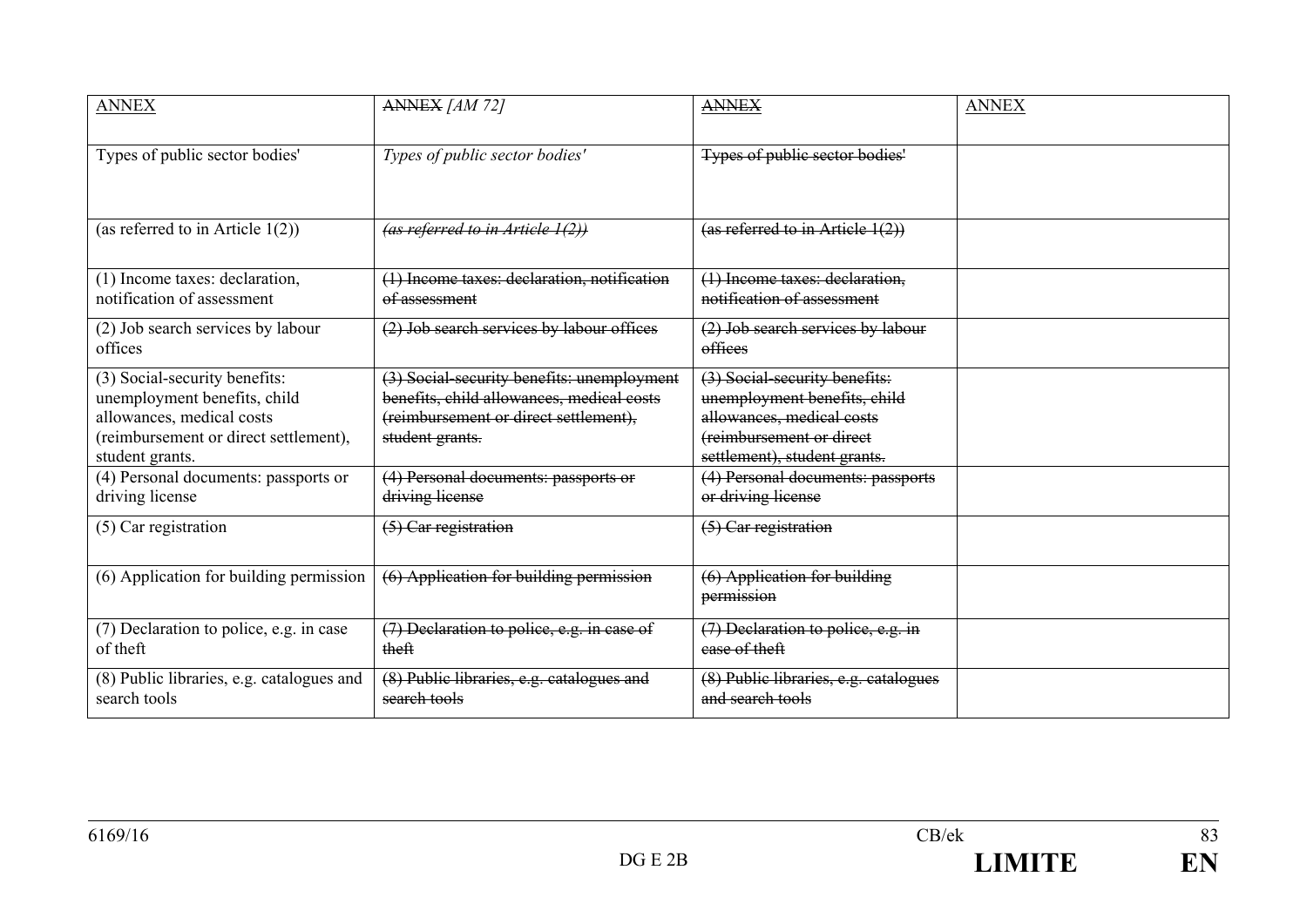| (9) Request and delivery of birth or<br>marriage certificates                                                                          | (9) Request and delivery of birth or<br>marriage certificates                                                                                                                                       | (9) Request and delivery of birth or<br>marriage certificates                                                                          |  |
|----------------------------------------------------------------------------------------------------------------------------------------|-----------------------------------------------------------------------------------------------------------------------------------------------------------------------------------------------------|----------------------------------------------------------------------------------------------------------------------------------------|--|
| (10) Enrolment in higher education or<br>university                                                                                    | (10) Enrolment in higher education or<br>university                                                                                                                                                 | (10) Enrolment in higher education<br>or university                                                                                    |  |
| (11) Notification of change of<br>residence                                                                                            | (11) Notification of change of residence                                                                                                                                                            | (11) Notification of change of<br>residence                                                                                            |  |
| (12) Health-related services:<br>interactive advice on the availability of<br>services, online services for patients,<br>appointments. | (12) Health-related services: interactive<br>advice on the availability of services, online<br>services for patients, appointments.<br>Annex I a                                                    | (12) Health-related services:<br>interactive advice on the<br>availability of services, online<br>services for patients, appointments. |  |
|                                                                                                                                        | Types of public tasks referred to in point<br>(b) of Article $1(2)$                                                                                                                                 |                                                                                                                                        |  |
|                                                                                                                                        | (1) Network services: gas, heat, electricity<br>and water services; postal services;<br>electronic communication network and<br>services;                                                           |                                                                                                                                        |  |
|                                                                                                                                        | (2) Transport-related services;                                                                                                                                                                     |                                                                                                                                        |  |
|                                                                                                                                        | (3) Basic banking and insurance services<br>(including at least the following: basic<br>payment account, home contents and<br>building insurance, life insurance and<br><i>medical insurance</i> ); |                                                                                                                                        |  |
|                                                                                                                                        | (4) Primary, secondary, higher and adult<br>education;                                                                                                                                              |                                                                                                                                        |  |